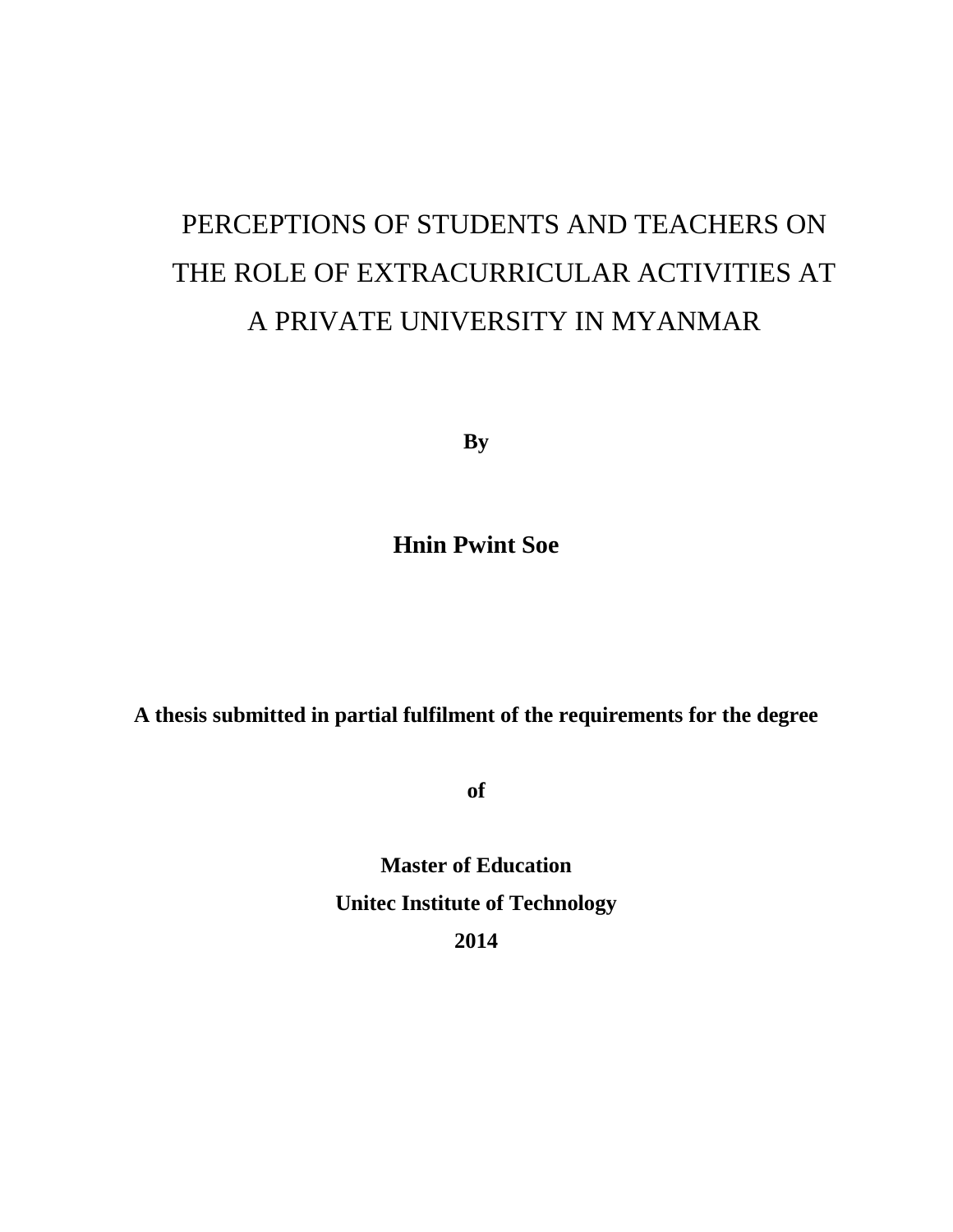# **DECLARATION**

#### <span id="page-1-0"></span>**Name of candidate: Hnin Pwint Soe**

This thesis entitled: *Perceptions of students and teachers on the role of extracurricular activities at a private university in Myanmar* is submitted in partial fulfilment for the requirements for the Unitec degree of Master of Education.

#### **Candidate's declaration**

I confirm that:

This thesis represents my own work;

The contribution of supervisors and others to this work was consistent with the Unitec Regulations and Policies;

Research for this work has been conducted in accordance with the Unitec Research Ethics Committee Policy and Procedures, and has fulfilled any requirements set for this project by the Unitec Research Ethics Committee.

Research Ethics Committee Approval Number: 2013-1032

Candidate Signature: Hnin Pwint Soe Date: 28.03.2014

Student number: 1395915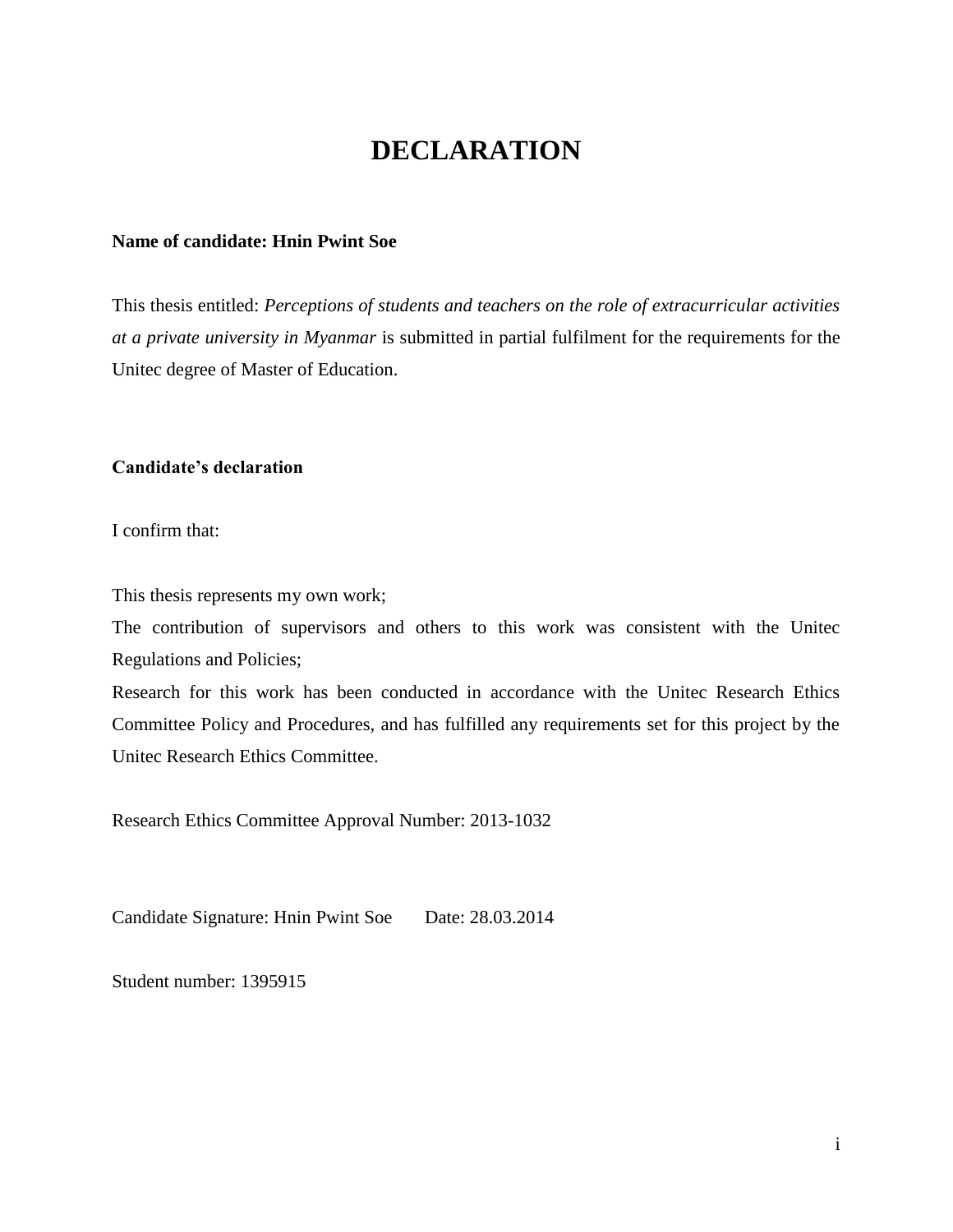# **Table of Contents**

| BARRIERS TO PARTICIPATION IN ECAS AND STRATEGIES TO OVERCOME THEM |  |
|-------------------------------------------------------------------|--|
|                                                                   |  |
|                                                                   |  |
|                                                                   |  |
|                                                                   |  |
|                                                                   |  |
|                                                                   |  |
|                                                                   |  |
|                                                                   |  |
|                                                                   |  |
|                                                                   |  |
|                                                                   |  |
|                                                                   |  |
|                                                                   |  |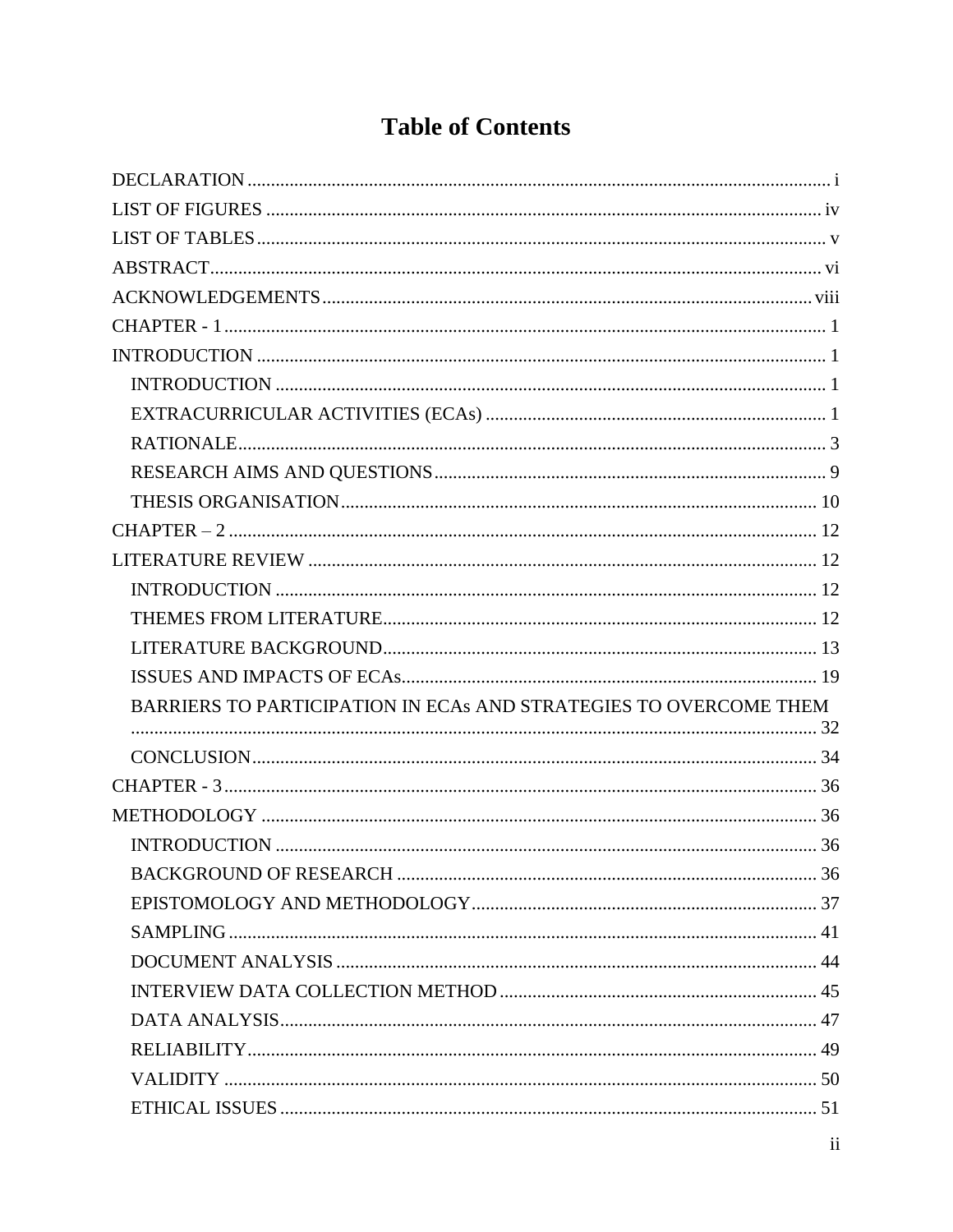| STUDENTS' AND TEACHERS' PERCEPTIONS OF THE ROLE AND VALUE OF ECAS |  |
|-------------------------------------------------------------------|--|
|                                                                   |  |
|                                                                   |  |
|                                                                   |  |
|                                                                   |  |
|                                                                   |  |
|                                                                   |  |
|                                                                   |  |
|                                                                   |  |
|                                                                   |  |
|                                                                   |  |
|                                                                   |  |
|                                                                   |  |
|                                                                   |  |
|                                                                   |  |
|                                                                   |  |
|                                                                   |  |
|                                                                   |  |
|                                                                   |  |
|                                                                   |  |
|                                                                   |  |
|                                                                   |  |
|                                                                   |  |
|                                                                   |  |
|                                                                   |  |
|                                                                   |  |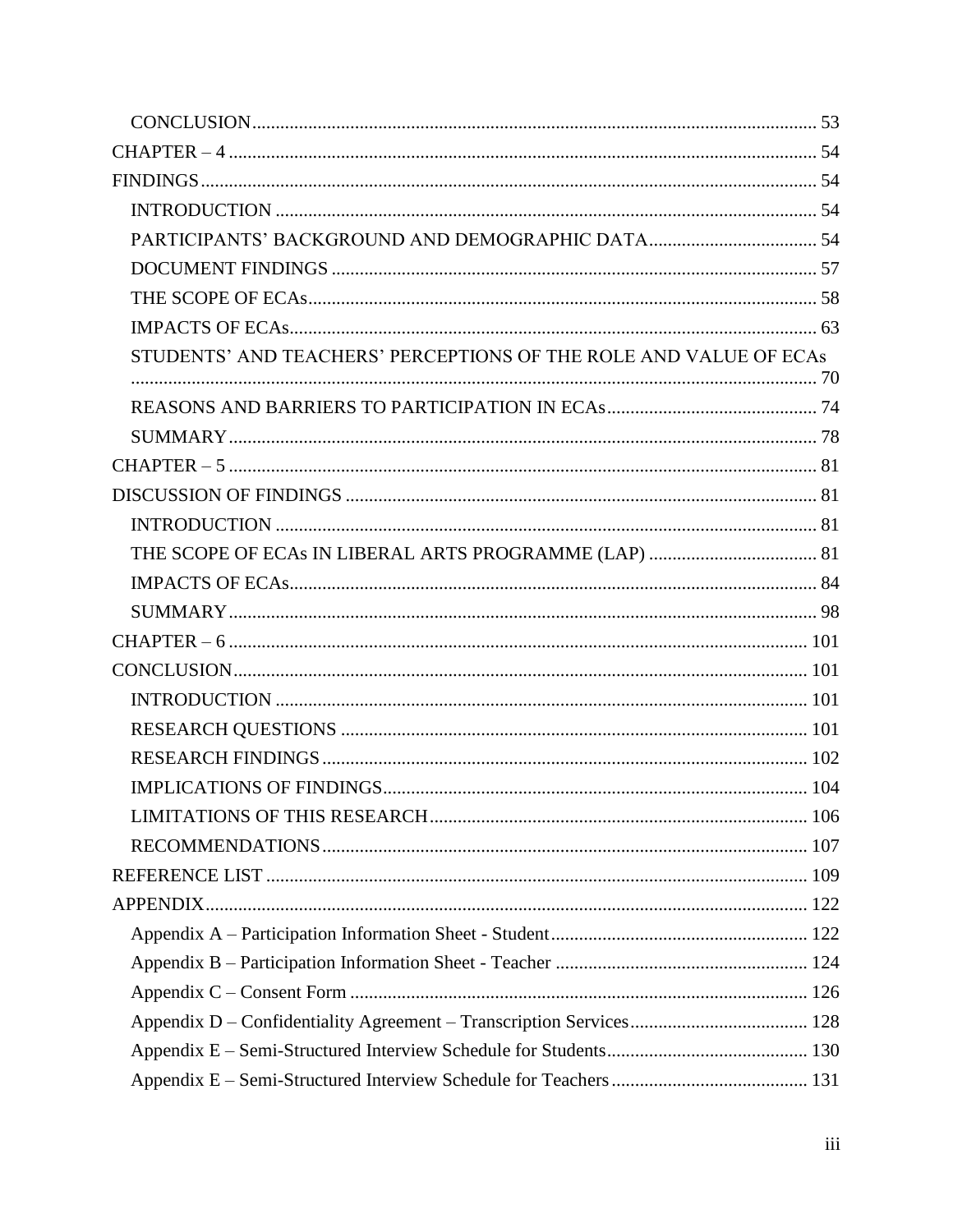# **LIST OF FIGURES**

<span id="page-4-0"></span>

| Figure 1.1 Establishment of an integrated linkage system of education-employment-welfare 6      |
|-------------------------------------------------------------------------------------------------|
| Figure 2.1 Past month substance use among adolescents aged 12-17, by past year participation in |
|                                                                                                 |
|                                                                                                 |
| Figure 2.3 Students' satisfaction with their entire educational experience by Hours of Co-      |
|                                                                                                 |
|                                                                                                 |
| Figure 2.5 Type of association observed for Cognitive skills and attitude, Academic behaviours, |
|                                                                                                 |
| Figure 2.6 ECAs Intervention Studies: Summary of the outcomes of Cognitive skills and attitude, |
|                                                                                                 |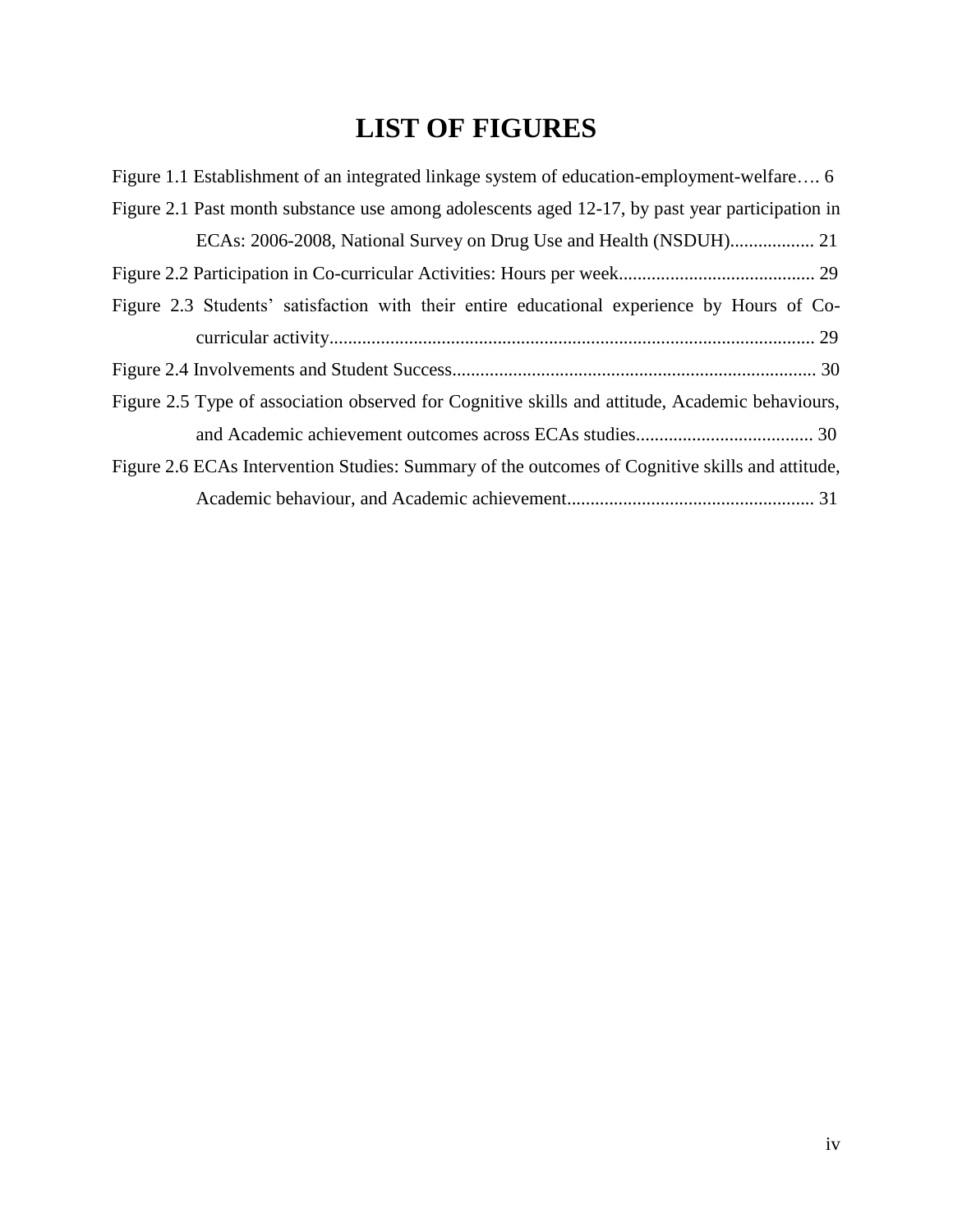# **LIST OF TABLES**

<span id="page-5-0"></span>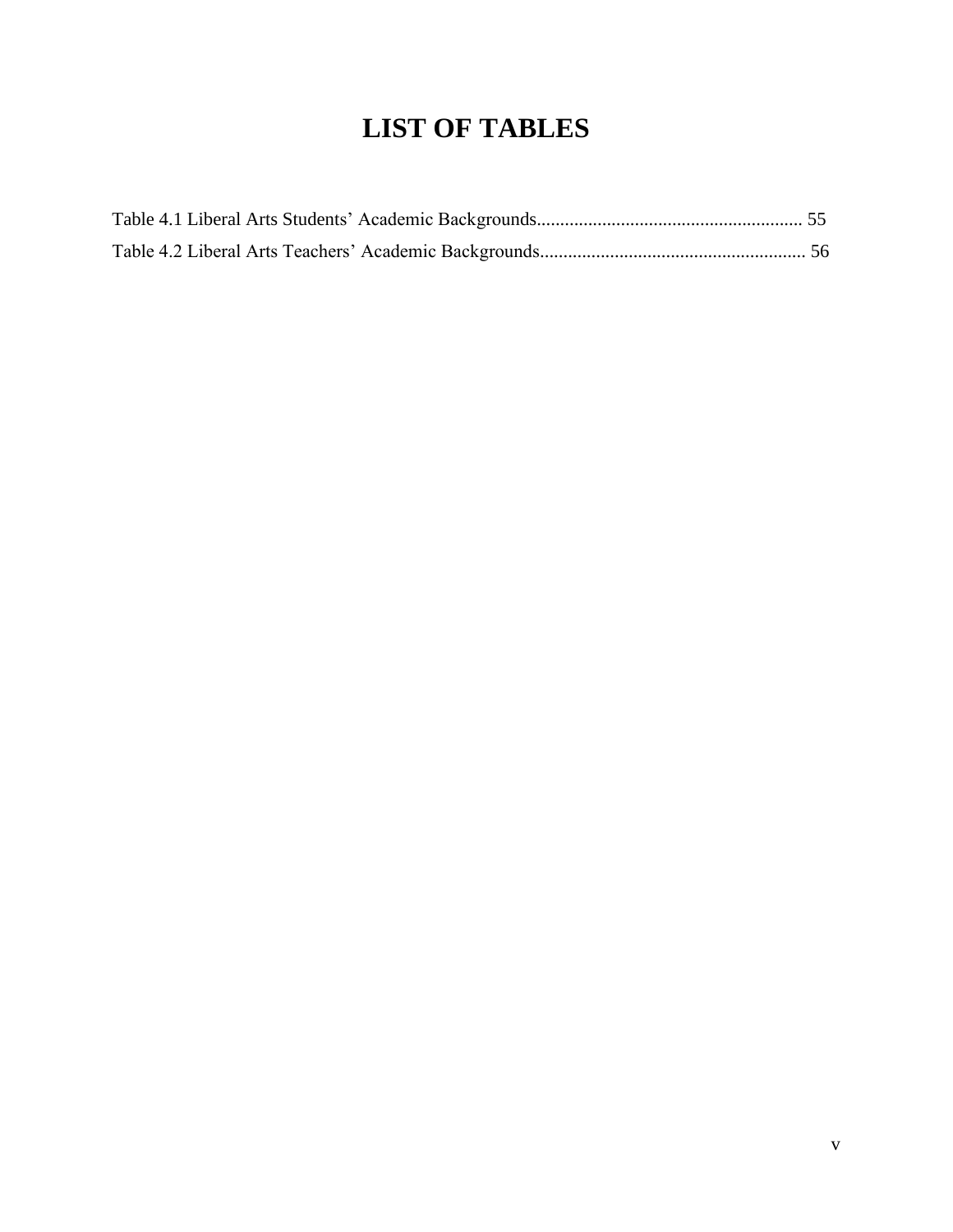# **ABSTRACT**

<span id="page-6-0"></span>This study examined the perceptions and experiences of students and teachers regarding the role of extracurricular activities (ECAs) at a private university (Liberal Arts Programme - LAP) in Myanmar. It focuses on the impacts of participation in ECAs on students' lives, how the LAP mission statement and learning outcomes can be met through ECAs, the issues of participation in ECAs and strategies to overcome the barriers to participation in ECAs.

A small scale qualitative study was used to examine the perceptions of the students and teachers related to the role of ECAs. The research methodology was a case study which involved semistructured interviews with students and teachers from LAP and analysis of university documents and newsletters. Ten student interviews and five teacher interviews were conducted to collect the necessary data.

The findings highlight the scope of ECAs defined by the students and teachers, challenges faced in order to participate in ECAs and strategies to overcome them. Benefits of participation in ECAs on students' social life and behaviours, careers, life skills, community and academic learning were identified. There were mostly negative impacts on academic life due to extensive participation in different ECAs and missing classes because of tiredness and the responsibilities of ECAs. At the same time several positive impacts such as gaining confidence to speak up in the classroom, improving English and writing were identified. Students and teachers also noted the impacts on social skills and behaviours such as social and negotiation skills with different types of people, teamwork skills and problem-solving skills to resolve conflicts between each other, opportunities to interact with friends who are outside of their close group of friends and developing sympathy for the lives of unprivileged people.

The experiences students gained from ECA involvement and the reputation of the university students attend helped provide opportunities for students to get jobs more easily. The significant finding of this study highlighted the wider impacts on the community such as helping the needy and poor mostly through internships, sharing and applying knowledge gained from school in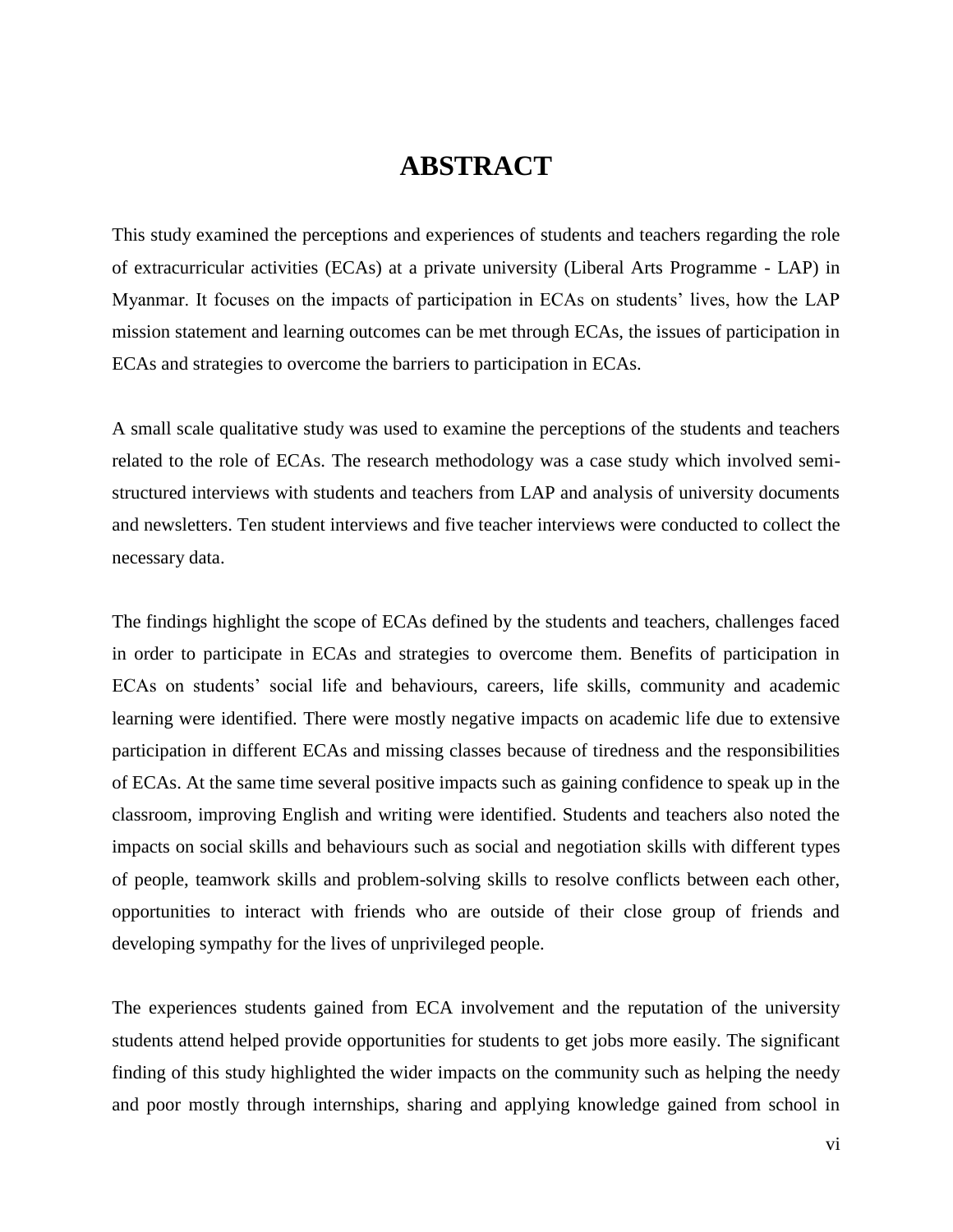their community or church. The analysis of school documents and newsletters showed that the mission statement, objectives and learning outcomes set by the university are met directly or indirectly through the experiences and learning gained from participation in ECAs.

The findings of this research demonstrated key challenges to overcome in order to participate in ECAs. The significant challenges include money issues, time management issues, negative impacts on study and parental involvement and permission. This research also explored the strategies to overcome the barriers to participating in ECAs. Strategies students and teachers employed include getting financial support from the university, organising the activities according to most students' availability, giving parental education on ECAs and receiving academic credits for ECAs.

This study established a step in understanding the role and impacts of ECAs perceived by the students and teachers in a Liberal Arts Programme by presenting the impacts on students' lives, the challenges students have to face in order to participate in ECAs and strategies to overcome the challenges.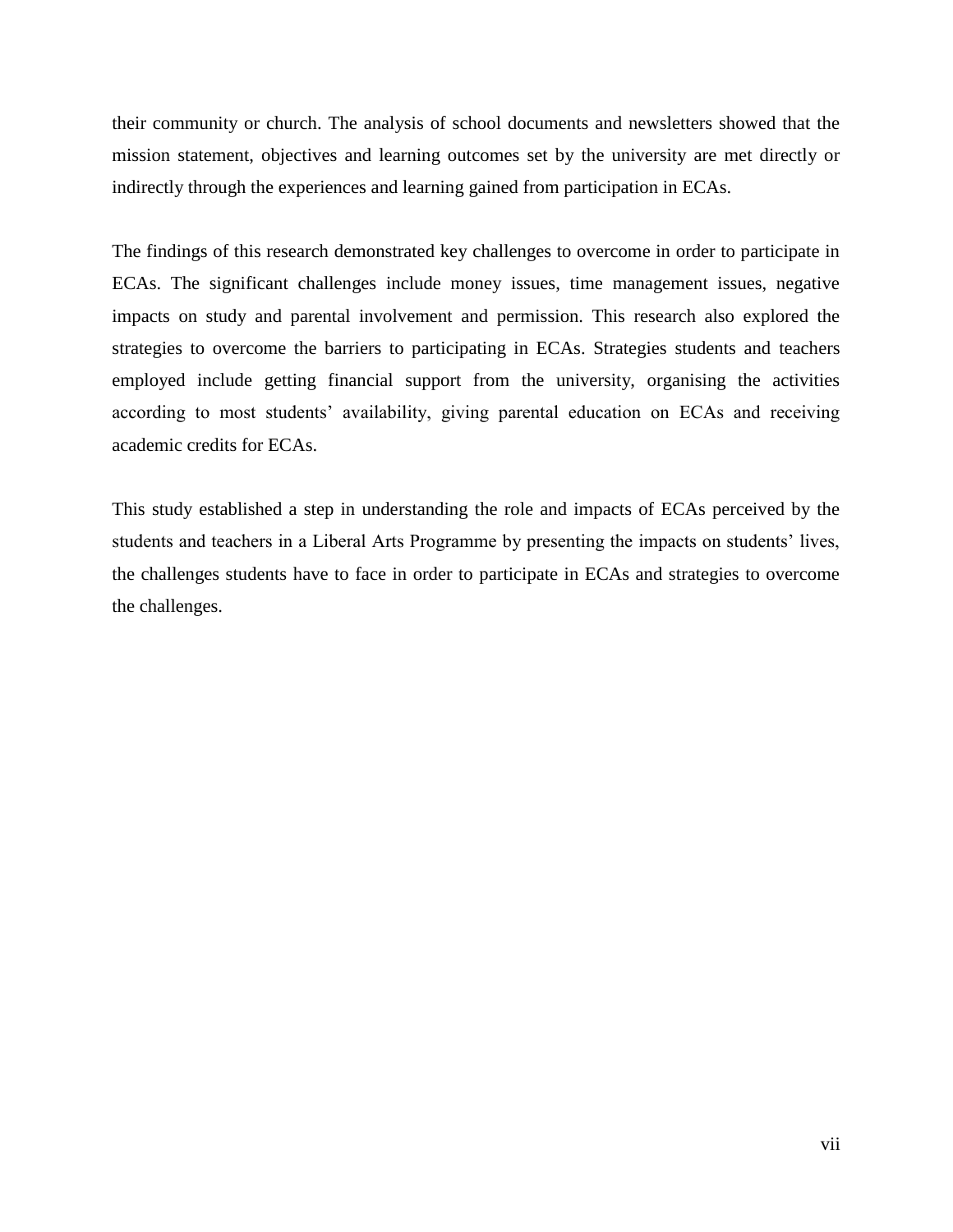# **ACKNOWLEDGEMENTS**

<span id="page-8-0"></span>First of all, I would like to acknowledge and give special thanks to my primary supervisor, Associate Professor Dr. Jenny Collins and associate supervisor, Associate Professor Dr. John Benseman, for their guidance, assistance, motivation, expertise, encouragement and patience when I was shaping this thesis. They have always been my advisors and supporters, guiding me through the thesis process. It would not have been possible to complete this very challenging academic task without their encouragement and support.

I would like to give special thanks to the research participants and the Principal of Liberal Arts Programme (LAP) for allowing me to collect the necessary data from them. This thesis would not be completed without their willingness to participate.

I am grateful to the Learning Center, Te Puna Ako and especially to Caroline Malthus for her constant support, encouragement and for being a great help during this demanding period.

Last but not least, I would like to thank my family, friends and loved ones for their support and encouragement during the time of completing this thesis. I would like to express my acknowledgement and my gratitude towards everyone who have guided, assisted, supported, participated and contributed in completing this research thesis.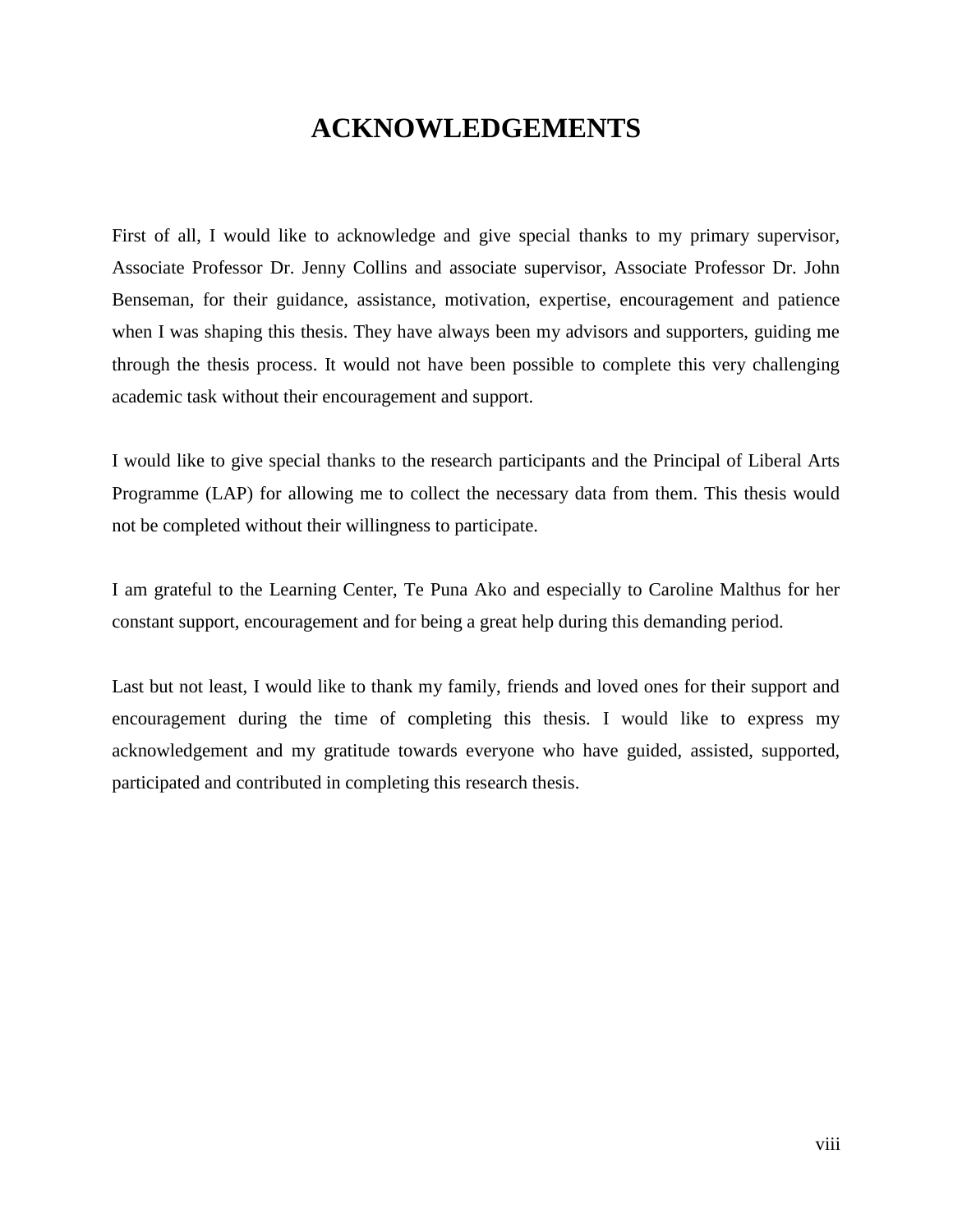# **CHAPTER - 1 INTRODUCTION**

### <span id="page-9-2"></span><span id="page-9-1"></span><span id="page-9-0"></span>**INTRODUCTION**

Education is important for everyone in this world to upgrade their standard of living, to be able to deal with problems and challenges, to get good jobs, and overall to live fully as good and responsible citizens. Since the beginning of the  $20<sup>th</sup>$  century, education has been not only about the collection of knowledge but also has emphasised the understanding of the value of knowledge, critical thinking, creativity, motivation, social and life skills. In order to develop education sufficiently to encourage the growth of an individual's emotional, spiritual, social, intellectual, creative and artistic potential, studying academic subjects alone is no longer enough. Classroom learning activities and extracurricular activities (ECAs) have come to play an important role for students and other stakeholders. I am convinced from my personal experience in an American university that having opportunities for every student to take part in diverse ECAs helps them to grow into a person with leadership, management, decision-making, communication and creative and critical thinking skills and prepares students to fit in and achieve in working life after school.

## <span id="page-9-3"></span>**EXTRACURRICULAR ACTIVITIES (ECAs)**

ECAs are offered alongside the regular traditional curriculum at all levels of the education system, mostly in western countries. Emmer (2010d) explains "the terms extracurricular activities, co-curricular activities, and non-classroom activities have all been used interchangeably to mean experiences and activities such as debate, athletics, music, drama, school publications, student council, school clubs, contests, and various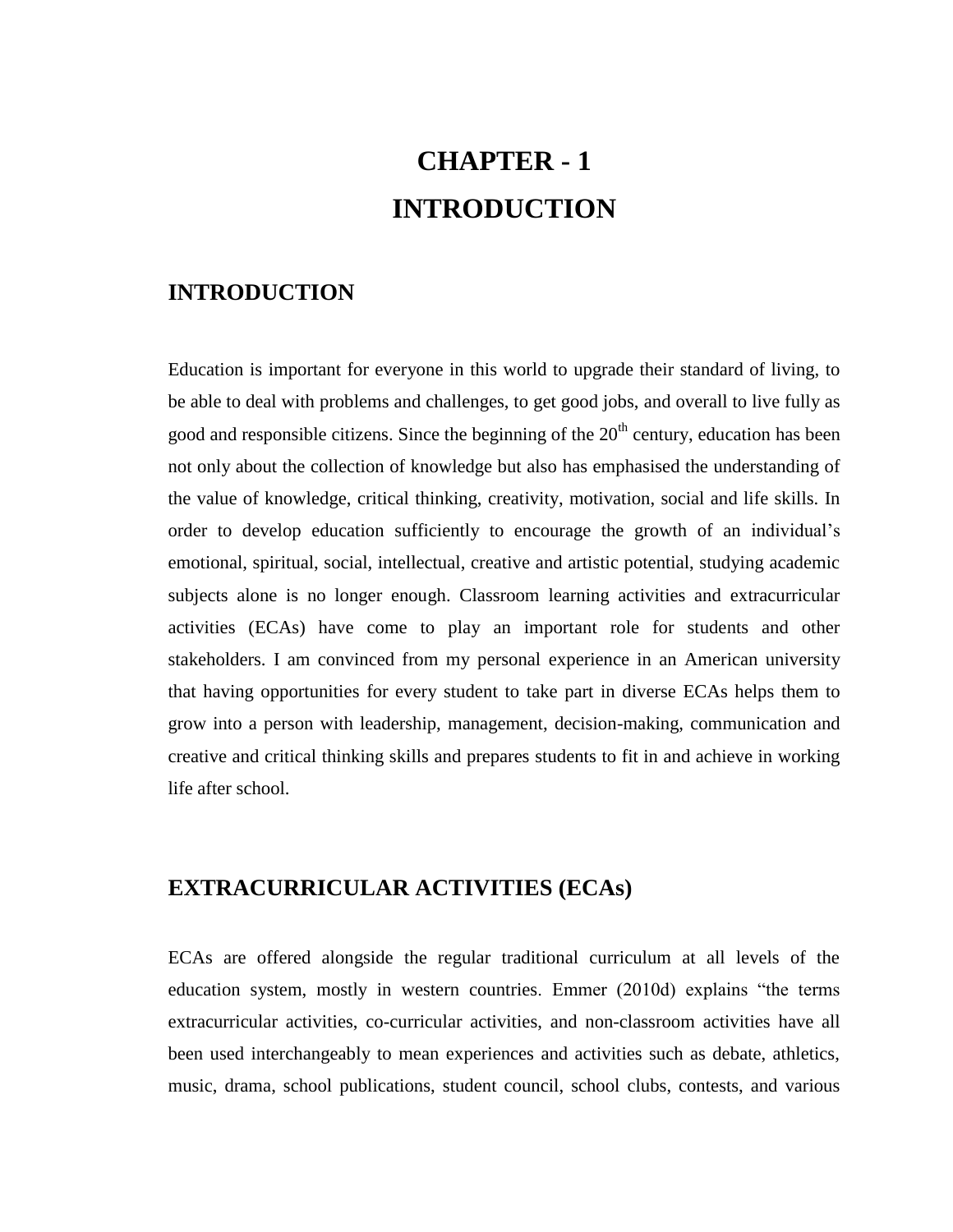social events" (as cited in Lunenburg, 2010, p.1). The definitions and terms used as synonyms for ECAs and the activities considered as ECAs vary according to the scholars and their scope of studies. However, the term ECA is used in this study because it has a broader meaning as mentioned in the above definition including co-curricular activities such as community, religious and volunteering activities. This definition will be discussed in detail in the following Chapter two.

There are sports and non-sports related ECAs offered at all levels of school. Sport ECAs include activities such as soccer, basketball, aerobics, sports competitions and dance. Many studies have shown that such sports-related activities improve students' Grade Point Average (GPA), probability of college attendance, develop educational aims and team spirit, broaden peer networks, and reduce problem behaviours such as alcohol and drugs consumption (Peguero, 2011, Garcia, 2012, Turner, 2010). Non-sports related ECAs include such activities as school government, publications, choir, band, school clubs, competitions, drama, debate, volunteerism, community services and internships (Turner, 2010). Among ECAs, some are school-based activities which are organised by school clubs and organisations and some are in the category of out-of-school activities. Researchers such as Peguero (2011) have shown that involvement in such school-based ECAs lead to greater educational achievement. Therefore, as Lunenburg (2010) states "extracurricular activities, by whatever name they are called, are an essential, vital, and extensive part of education" (p.1).

ECAs offered at schools are categorised alongside the academic curriculum. Such activities outside of the school curriculum are an extension of the education program which encourages the development of the students (Turner, 2010). Cassel, Chow, Demoulin and Reiger (2000) mention that ECAs should be practised at high schools as a requirement for graduation because these extra-curriculum activities are as essential as the traditional academic curriculum. They also explain that providing ECAs for students enhances the student-centred approach school environment since it focuses on the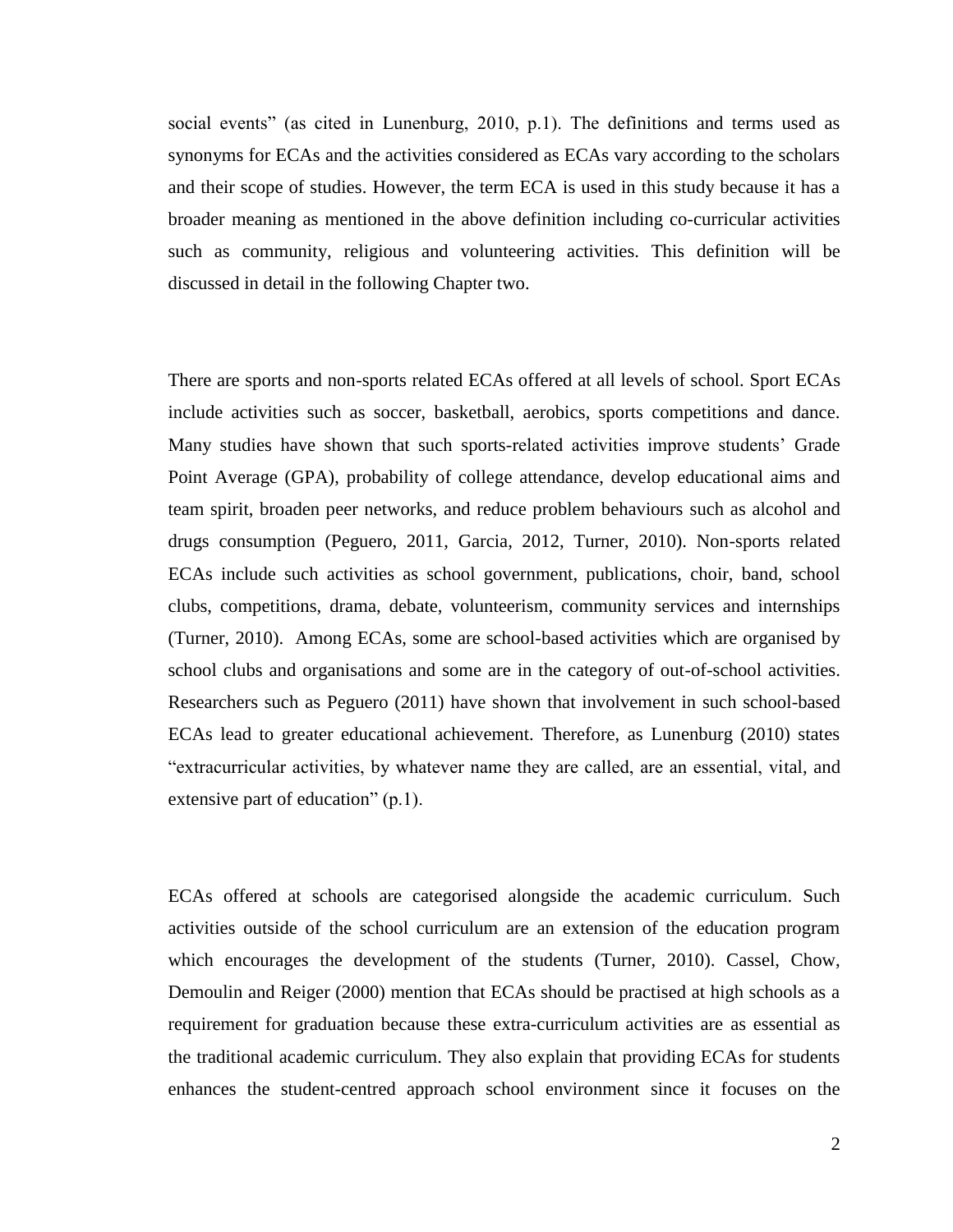individual as a person for development (Cassel et al., 2000). Since Myanmar educational reform started in the 1990's with the implementation of a student-centred approach, providing well-organised ECAs at all levels of school may be seen as a support for these reforms.

## <span id="page-11-0"></span>**RATIONALE**

The educational vision set by the Ministry of Education (MoE) in Myanmar is "to create an education system that can generate a learning society capable of facing the challenges of the knowledge age" (Tin, 2004). In order to face challenges and live as well-rounded beings, an education system can be modified to promote critical thinking, creativity and social skills not only through academic subjects but also through well-organised ECAs.

ECAs discussed in this section are based on the Myanmar educational context. There are two main sectors in the Myanmar education system: the basic education school system and higher education institutions. The basic education school system provides a 5-year primary program, a 4-year lower secondary program and a 2-year upper secondary program, which in total is an 11-year general education program, one year shorter than other ASEAN countries (UNESCO-IBE, 2011). At the end of the last year of high school, students sit the matriculation examination from which the marks are used to determine which university each student will attend. Matriculation examination is known as both the graduation exam of upper secondary school and the entrance examination to higher education. For all levels of schooling, there are two examinations, one mid-year and another at the end of the year in addition to the regular chapter-end tests (MOE, 2004).

Besides the marks and grading from those tests and exams, a student's Comprehensive Personal Record (CPR) is also taken into consideration in order to be promoted to another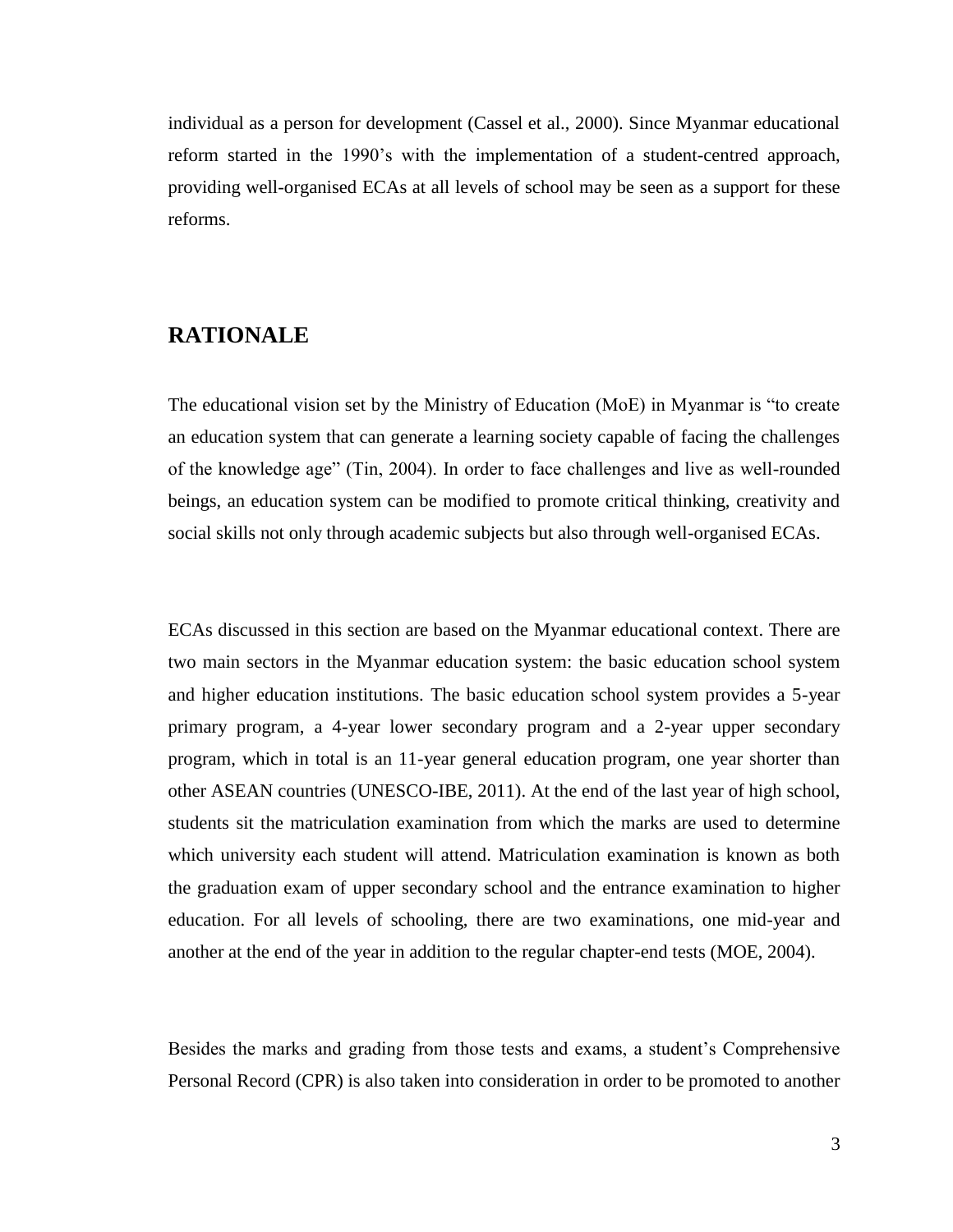Grade. CPRs record the students' activities such as helping at home, participation in aesthetic education, sports, clubs, associations and school activities, offering voluntary service for community work, sitting regular chapter-end tests, abiding by school rules and regulations and having a minimum of 75% school attendance (UNESCO-IBE, 2011). These data are recorded by the students' parents and the class teachers and are sometimes not accurate. This is because most of the parents fill in their children CPR card as 'good' even if their children are not doing anything listed on CPR. These are the only types of test or exam used in all school levels of Myanmar education which places a great emphasis on marks and grading. As a result, the students have little time and are not actively encouraged to emphasise, or participate in, ECAs.

Based on my own experience, the Myanmar education programme, primary through tertiary does not provide well-organised ECAs for students. Some of the consequences are that students lack general knowledge and the current education programme does not encourage the development of social, leadership, communication, creative and critical thinking skills. It also affects the students' lives and work after school. The report of the Comprehensive Education Sector Review (CESR) comments on this issue as "the current education system does not have a mechanism to continuously upgrade itself to respond to the needs of the world of work... school curricula and teachers competencies have not been upgraded to respond to the changing needs of the labour market" (JICA, 2013, p. 10).

On the other hand, there are several registered private schools and universities which mostly emphasise English language. In contrast to Myanmar public education, these private schools and universities offer an array of ECAs such as trips, clubs, organisations, charity events, special speakers and competitions for the purpose of extending learners' education and learning experiences across various contexts and beyond the classroom (Total learning academy, 2011). Thus, most parents who can afford it start sending their children to private schools at least for weekends in order to learn English language and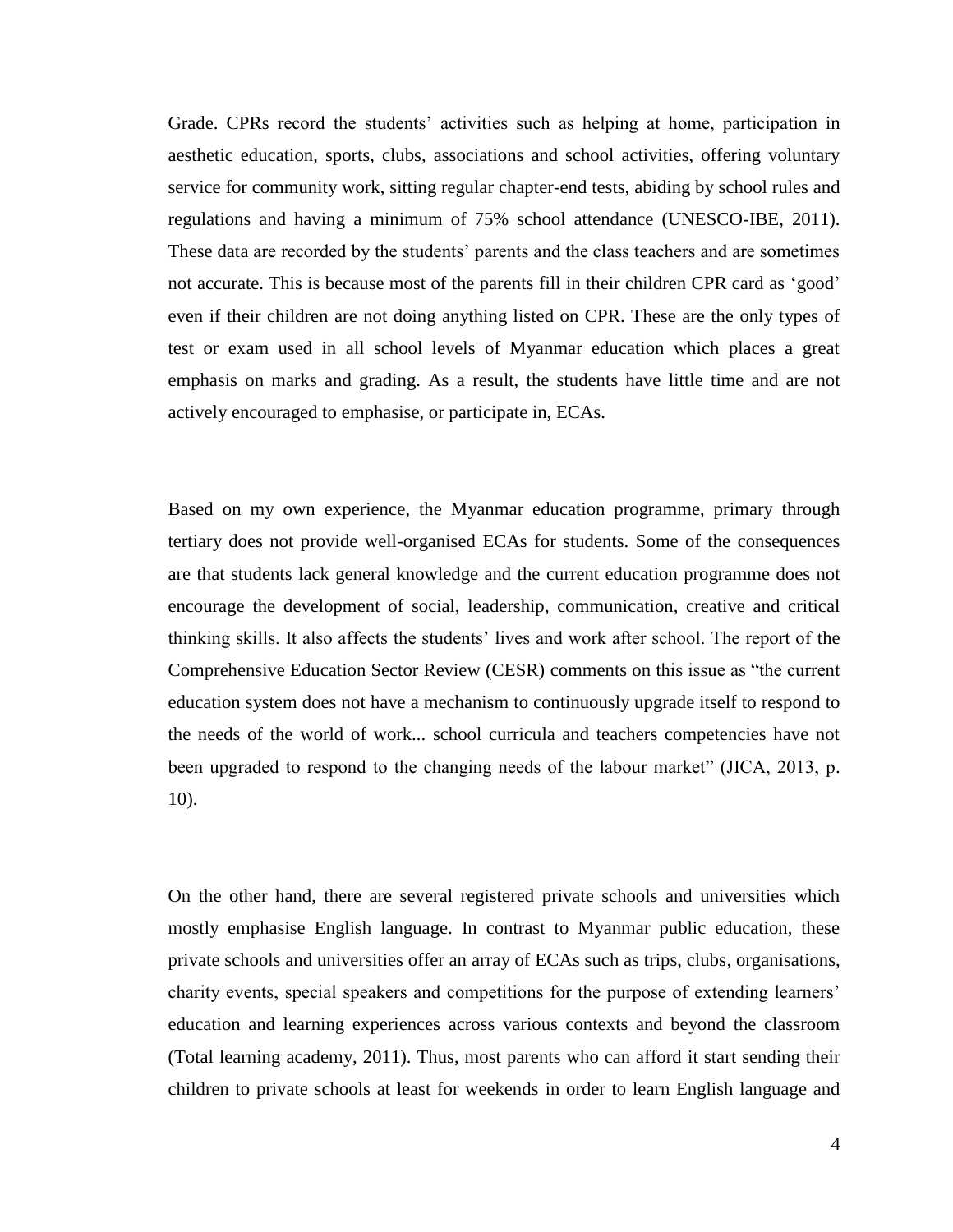participate in ECAs. One of the private universities in Myanmar offers a Liberal Arts Programme (LAP) which includes various in-school and out-of-school ECAs. This study explores the impact of participating in well-organised ECAs through the views of the students and teachers at LAP.

With the growth of private schools and universities that offer opportunities for involvement in ECAs, the Ministry of Education (MOE) has been concerned about the education offered at public schools (Tin, 2004). Thus, education in Myanmar is now entering an education reform period through the Comprehensive Education Sector Review (CESR) (JICA, 2013). According to the report of the Data Collection Survey of The Education Sector in Myanmar, some of the prioritised issues in Basic Education and Higher Education towards the next National Development Plan which hint at the potential implementation of ECAs include:

- Effective implementation of a Child-Centred Approach (CCA) in basic primary level education
- Awarding prizes to well-rounded students and forming scout and Red Cross Organisations in schools (Supplementary education activities in the basic education sector)
- Participation of the private sector in education services and systematic supervision of establishment of quality private schools
- Development of Quality Assurance Systems and extension of cooperation with International Universities and Educational Organisations
- Revision of the University Entrance System
- Promotion of education to the international level
- Strengthening networks with International Universities (JICA, 2013).

Through the above plans for National Development in Basic and Higher Education, it is hoped that ECAs will be widely introduced and well-organised in the future of Myanmar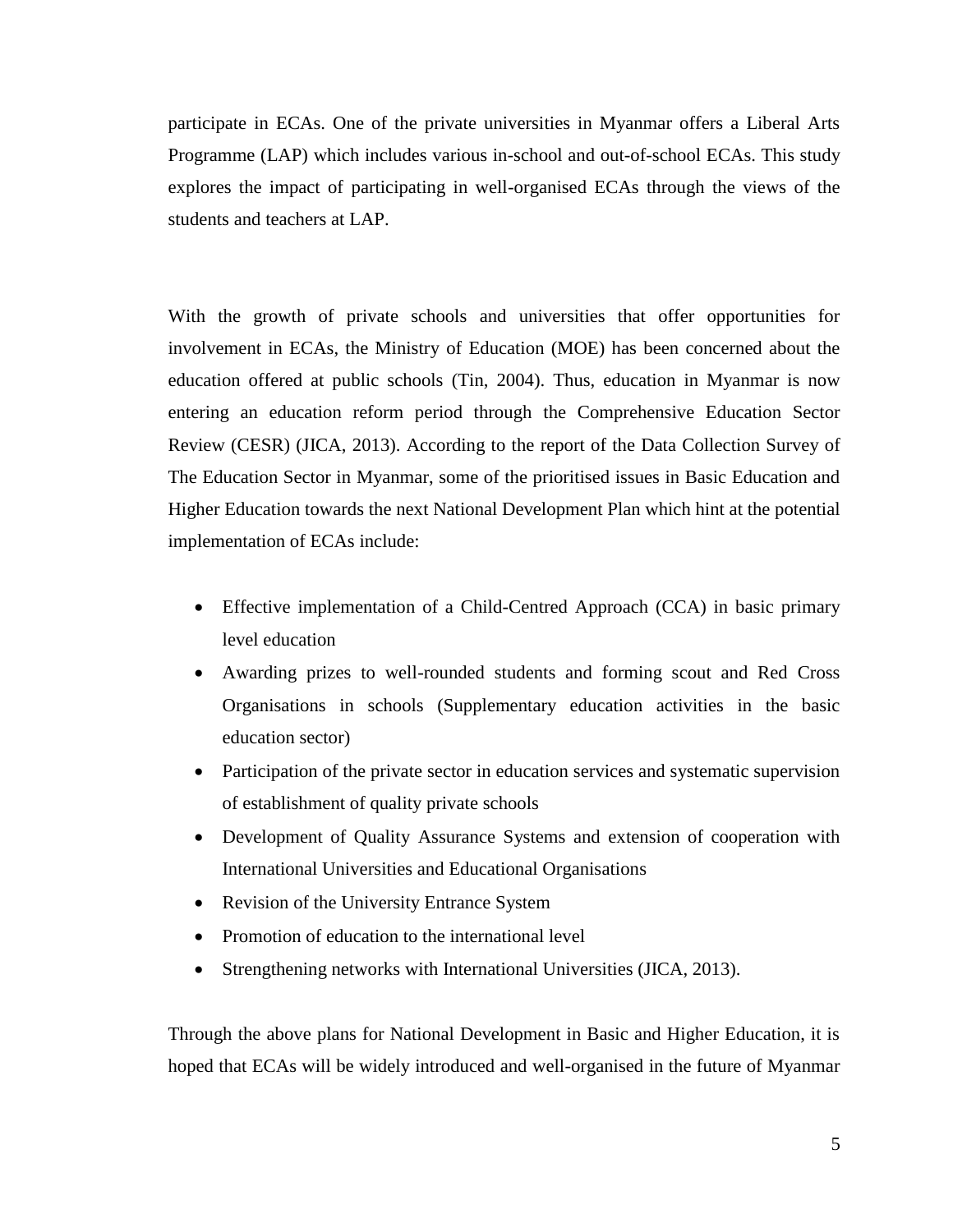public education, especially in the course of cooperation with private schools, international universities and educational organisations.



**Figure 1.1 Establishment of an integrated linkage system of education-employmentwelfare**

Source: Htay, 2013, slide 5

The establishment of such an integrated system of education-employment-welfare in order to foster the core human resources, to build a fair society through lifelong skills, to increase social integration through jobs and to promote overseas jobs requires changes in Myanmar education system. As many authors have pointed out, involvement in ECAs develop different life skills for jobs and for social life (Peguero, 2011, Garcia, 2012, Turner, 2010). Thus, implementing ECAs alongside the school curriculum in Myanmar education system would be part of the establishment of such an integrated linkage system of education-employment-welfare. This study explores the issue of whether experience of participating in ECAs develops different life skills and social skills for the labour market in the Myanmar context.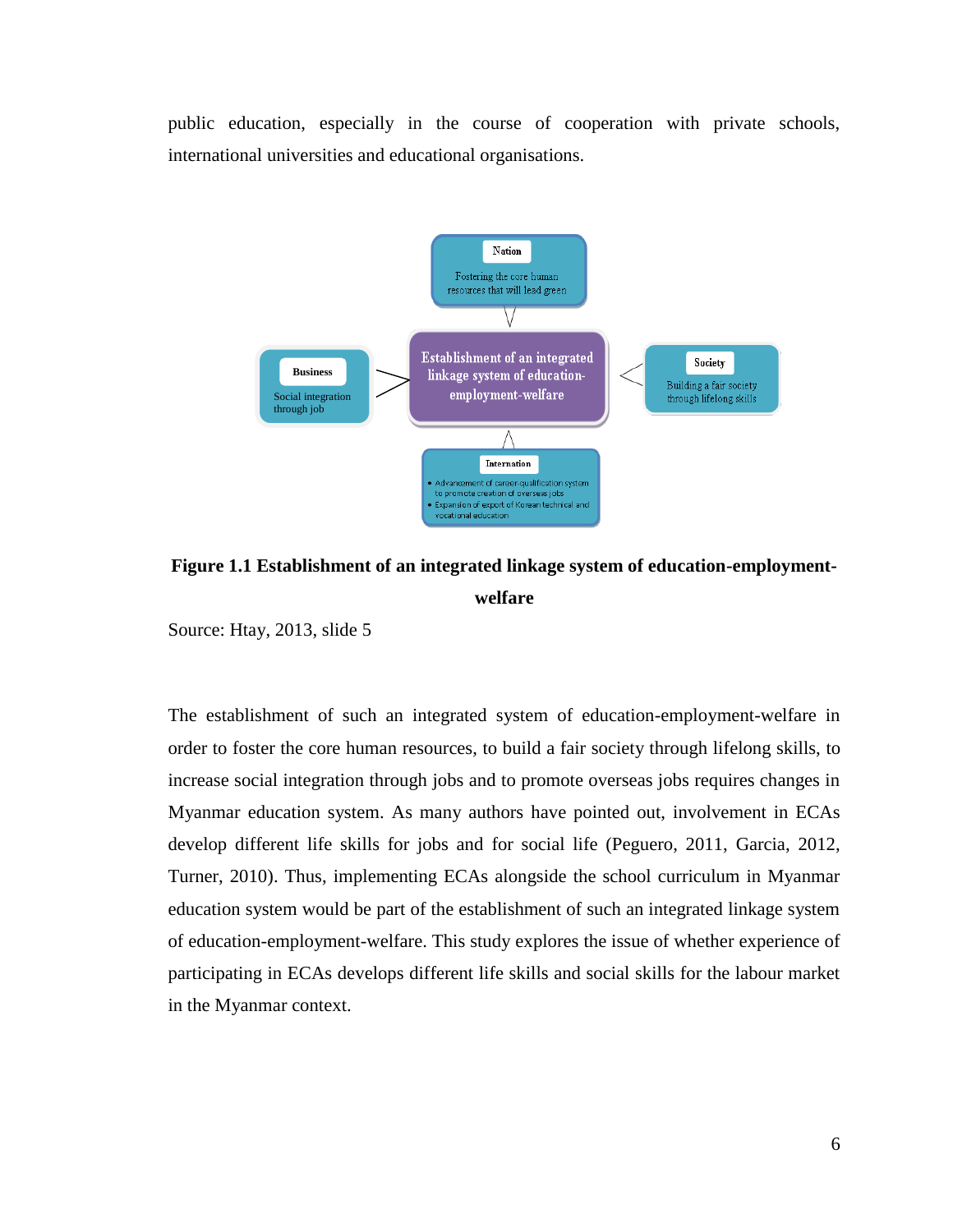Recently, Institute of International Education (IIE) delegations discussed with Myanmar government ministries educational reform in the near future - "Myanmar government has made reform of the entire higher education system a priority, recognizing the important role of human capital to the country's economic development goals in order to produce skilled labour and prepare students for the job market. Information knowledge alone is not enough but social, leadership, critical and creative thinking skills..." (IIE, 2012, p. 9). The discussion also included future plans to engage faculties, to make connections with Myanmar universities, to bring US students to Myanmar, and to develop international relations offices in order to make better connections with higher education in other countries which can gradually lead to the introduction of liberal arts education in Myanmar. Therefore, ECAs would start to play a role as part of liberal arts programmes in future Myanmar education.

Some of the recommendations from the discussion are to modify the current academic curriculum and to help "inform the vision of Myanmar higher education through cooperation in curriculum development and basic research methods, totally integrated living-learning academic experience that generates fertile discourse and critical academic engagement outside as well as inside the typical academic classroom" (IIE, p.17). Thus, the findings of the perceptions and experiences of students and teachers regarding the role of ECAs in the Myanmar educational context may be a support for such livinglearning experience.

This research concerns the perceptions of students and teachers of the role of ECAs at a private Myanmar University. From my own experience and informal discussions with teachers, we believe that in-class learning activities and ECAs play a supportive role in education alongside the implementation of a student-centred approach. Most private and public schools and universities in Myanmar have well-written mission statements, expected learning outcomes, programme activities and curriculum. Private schools and universities even publicise the learning outcomes set for ECAs. This discussion led me to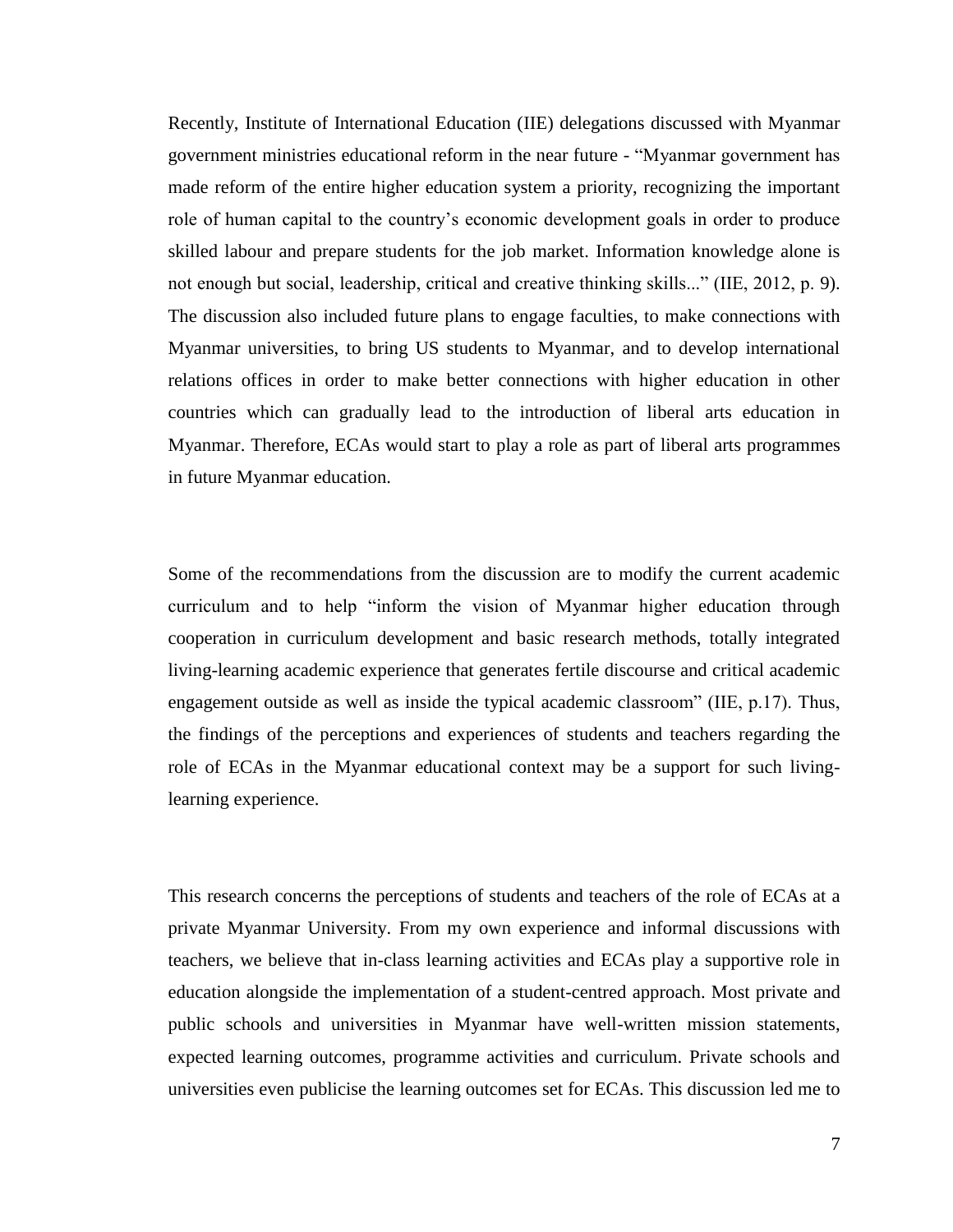reflect on whether ECAs in the Myanmar context can have impacts on the academic and social life of students and how well educational institutions can achieve their overall statements and learning outcomes through the role of ECAs.

According to my personal experience of being a student at Myanmar public schools from kindergarten to high school, I know that students' participation in ECAs is at a very low level. The school time-table includes one class period of physical education, aesthetic education and participation in school activities (UNESCO-IBE, 2011). However, these activities are not well-organised. For example, during the physical education (PE) class period, students go to the PE hall and play whatever they like. There are no gym or sports facilities. There is no supervision for sports activities. Participation in school activities such as school band, traditional dance and singing competitions is very limited. Furthermore, students who participate in such activities are chosen by the teachers to participate. Students are also not motivated to participate in ECAs, but consider these PE class periods as free time to relax and play around. Lwin (2000) asserts that the variety of elective subjects and ECAs are neglected in many Myanmar schools and this gap may reduce the potential contribution of this form of education.

Moreover, there is only a small amount of literature focusing on the topic of ECAs at Myanmar schools in general. Most of the literature on the Myanmar education system overlooks the role of ECAs. Therefore, it is important to raise awareness and wider implementation of ECAs at Myanmar schools. It would inform the Ministry of Education, teachers, students and parents about the understanding of the importance of ECAs, benefits of participating in ECAs for learning outcomes and academic achievements and how ECAs have a potential to meet learning outcomes set by the schools.

The findings could be informative to Myanmar public schools for considering whether it would be possible to start an ECA programme as an aspect of a student-centred approach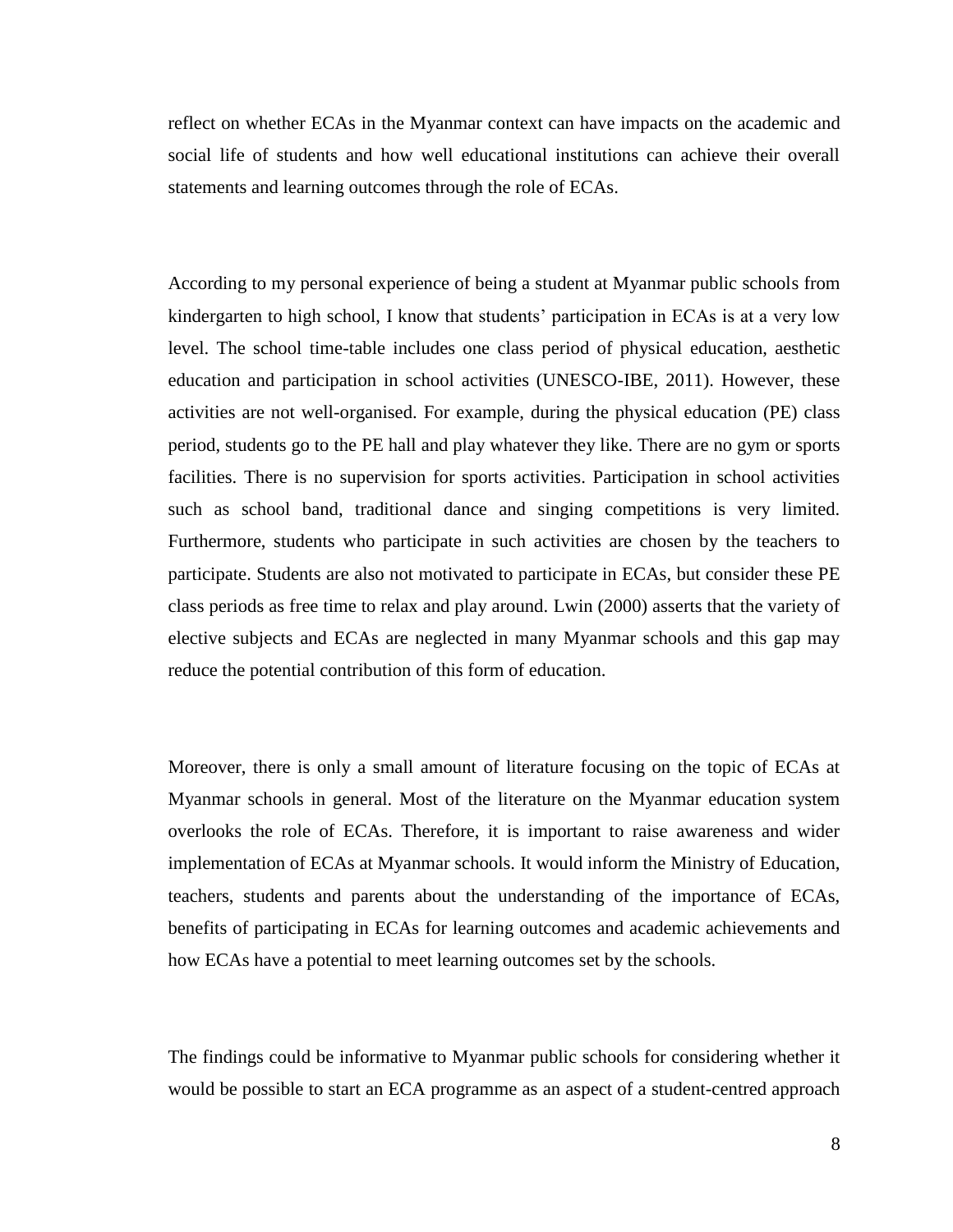implementation. The perceptions of students and teachers of the role of ECAs and their impact at a private university, Liberal Arts Programme (LAP), which offers ECAs, may raise the possibility of implementation of ECAs in the Myanmar educational context. This study aims to raise awareness and wider implementation of ECAs at Myanmar public schools. Thus, it will explore the value of ECAs and their relevance to Myanmar public schools as a way of promoting a more holistic education. The findings of this research may be of value to the private university involved in this research for further development or adjustment of their ECA programme. Examining the barriers to participating in ECAs would enable the institute to find possible ways to help further development of ECAs.

### <span id="page-17-0"></span>**RESEARCH AIMS AND QUESTIONS**

This research study aims to identify the benefits of participation in ECAs for students' academic achievements, social life and life skills by examining students' and teachers' perceptions of their experiences of ECAs. It will examine the mission statements and expected learning outcomes set by the selected institute in order to analyse how well an educational institution can achieve these outcomes through the role of ECAs. It will also discover the barriers to and the reasons for participation in ECAs. Its aim is to give a voice especially to the students and their views on the role of ECAs in order to contribute to the wider research on the future implementation of ECAs as part of the Myanmar education system especially through higher educational reform.

#### **Research Aim**

To investigate students' and teachers' perceptions of the role and educational potential of ECAs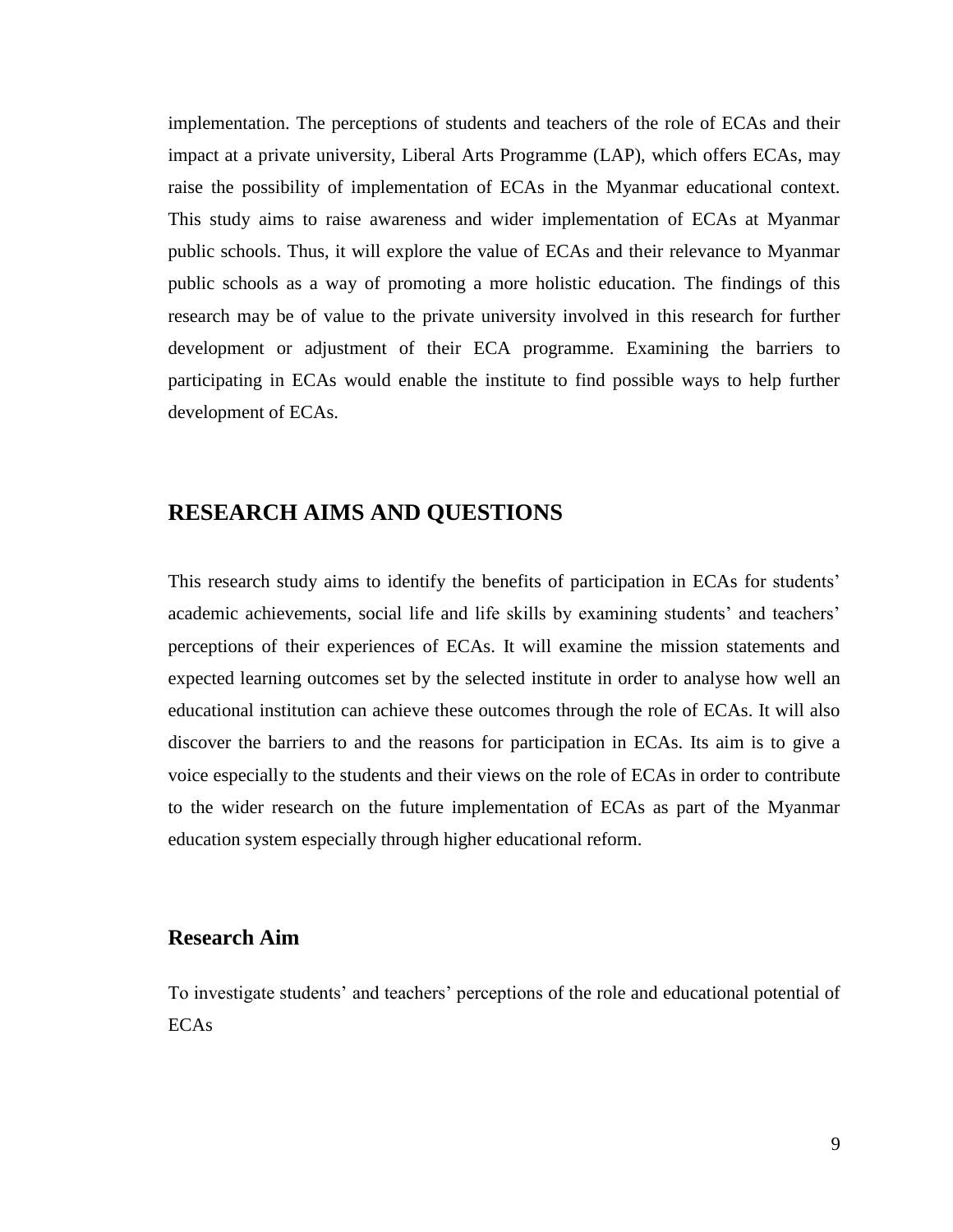#### **Research Questions**

- 1. What is the nature of extracurricular activities in a Liberal Arts Programme?
- 2. What are the teachers' and students' perceptions of the role and impact of extracurricular activities?
- 3. How are Liberal Arts Programme mission statements and expected learning outcomes achieved through extracurricular activities?
- 4. What factors help and hinder participation in extracurricular activities?

In particular, this study addresses the role ECAs play in students' lives, how the LAP mission statement and learning outcomes can be met through ECAs, the barriers against participation in ECAs and strategies to overcome them.

### <span id="page-18-0"></span>**THESIS ORGANISATION**

This study consists of six chapters, each discussing specific stages of the research process. The main content of each chapter is briefly outlined as follows.

Chapter one describes the context in which the research is set, along with the rationale followed by the research aims and questions.

Chapter two presents a critical literature review of the research topic. The trends of ECAs and liberal arts education programmes are presented. Then, there follows a discussion of the impacts of participation in ECAs on students' social life and behaviours, careers, life skills, community and academic learning, challenges faced in order to participate in ECAs and strategies to overcome the challenges.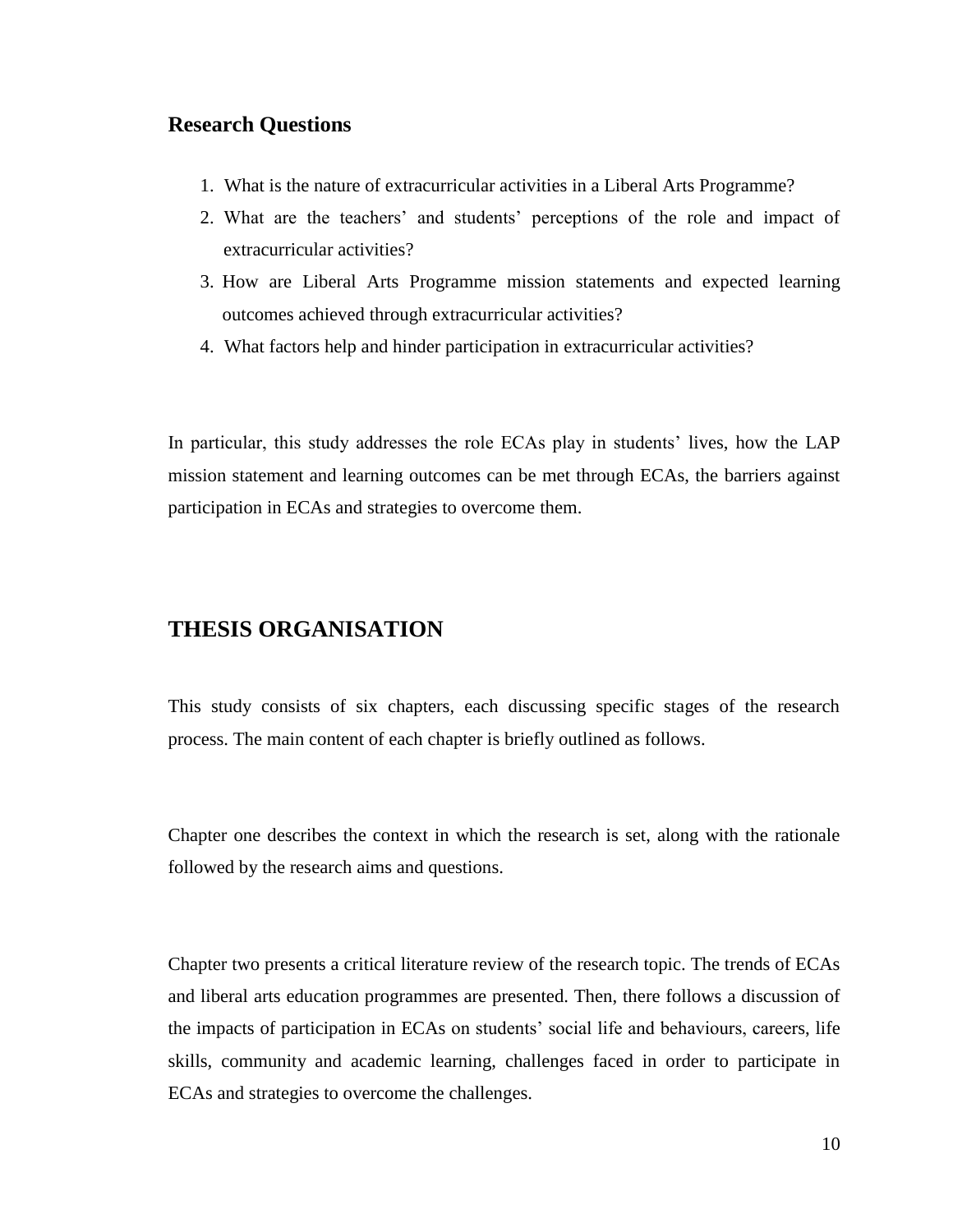Chapter three outlines the methodological approach adopted within this study. It presents the rationale which underpinned the decision to use a case study qualitative methodology to explore the perceptions and experiences of students and teachers in LAP. An explanation is provided of the research tools used for the collection of data and how the data are analysed. Ethical principles and issues are also examined to ensure participant protection.

Chapter four presents the research findings of the data collected from the semi-structured interviews and documents. The findings are organised into five key themes: (1) document findings, (2) the scope of ECAs, (3) the impacts of ECAs, (4) the mission statement, learning outcomes and the role of ECAs, (5) reasons and challenges to participate in ECAs and strategies to overcome them. The findings presented in Chapter four lead to discussion and analysis in Chapter five.

Chapter five discusses and analyses the significant findings of this study in relation to the literature, with reference to the key themes identified in Chapter four through the research questions which are used as a guideline.

Chapter six discusses the summary of the study, a list of recommendations, the limitations of this study and suggestions for further study.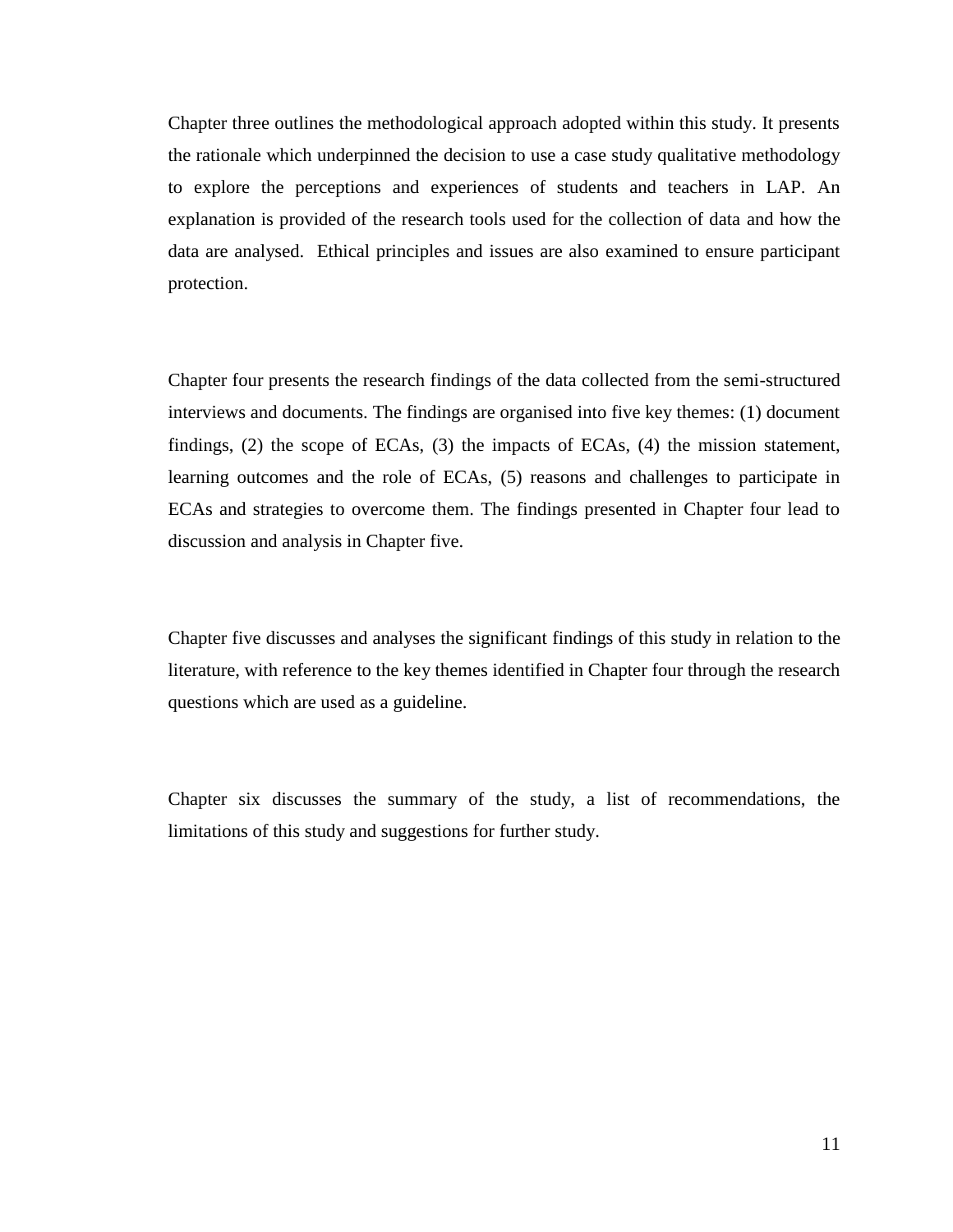# **CHAPTER – 2 LITERATURE REVIEW**

## <span id="page-20-2"></span><span id="page-20-1"></span><span id="page-20-0"></span>**INTRODUCTION**

This chapter outlines the review of the literature pertaining to extracurricular activities (ECAs) in educational contexts. The following section presents the role of ECAs and Liberal Arts Education in an international context, followed by the issues and impacts of participating in ECAs on students' academic achievements, social life, life skills, careers and community. The last section highlights the barriers to participating in ECAs and strategies to overcome those barriers.

## <span id="page-20-3"></span>**THEMES FROM LITERATURE**

From my reading of the literature, three main themes regarding ECAs arise:

- 1. Trends of ECAs and Liberal Arts Education Programmes
- 2. Issues and Impacts of ECAs
	- Social Life and Behaviour
	- Careers
	- Life Skills
	- Community
	- Academic Learning
- 3. Challenges to Participation in ECAs and Strategies to Overcome them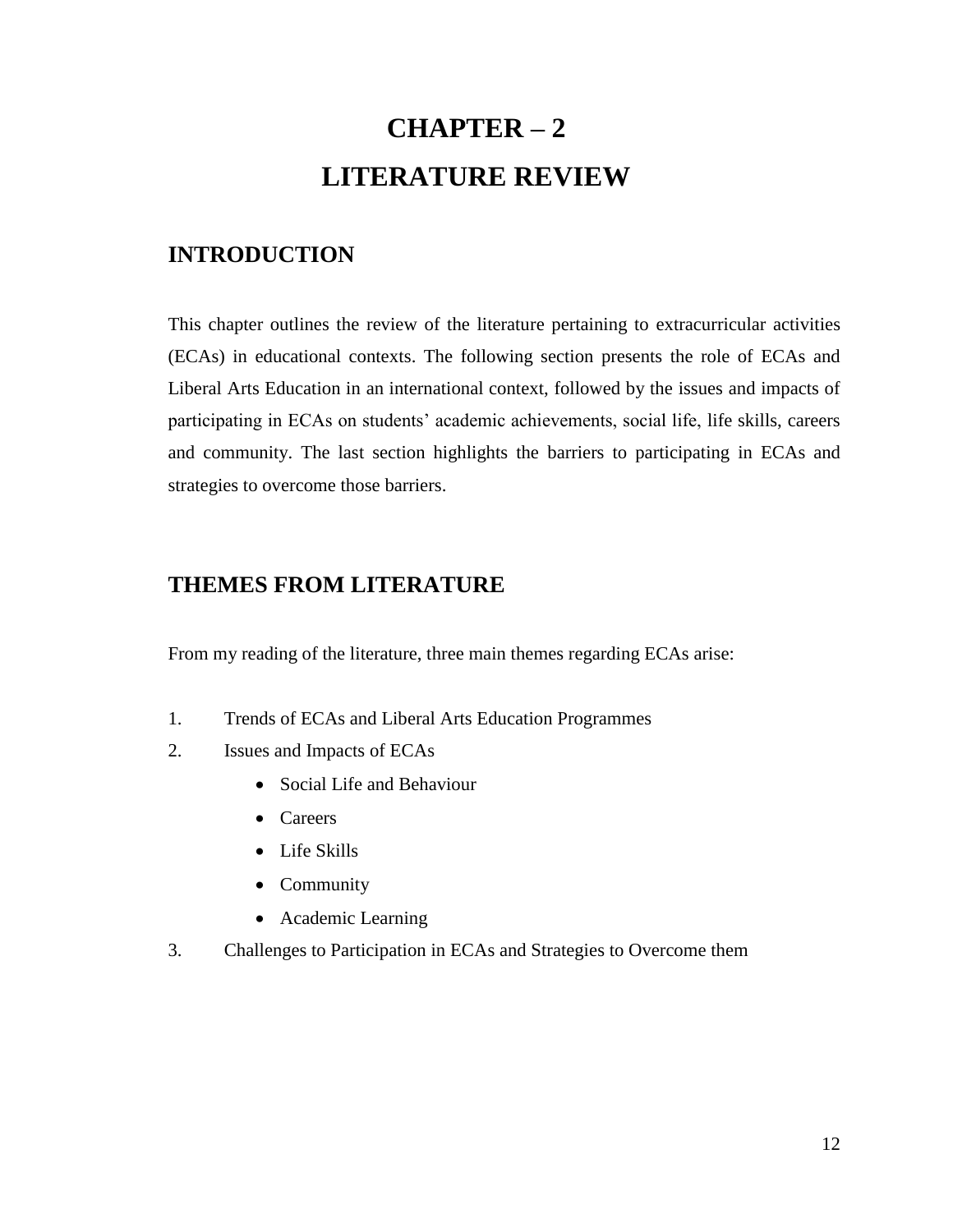### <span id="page-21-0"></span>**LITERATURE BACKGROUND**

### **Trends of ECAs and Liberal Arts Education Programmes**

One essential component of the education program includes designing creative learning environments which promote leadership, social and life skills through learning outside the classroom. The scope of ECAs used in this particular research is based on the report of the Institute for Studies in Industrial Development (n.d.) stated as "Extracurricular activities are those activities that do not fall within the scope of a regular curriculum and usually carry no academic credits... activities pertinent to student life, but not part of the regular classroom study" (p. 3). Emmer (2010d) explains "the terms extracurricular activities, co-curricular activities, and non-classroom activities have all been used interchangeably to mean experiences and activities such as debate, athletics, music, drama, school publications, student council, school clubs, contests, and various social events" (as cited in Lunenburg, 2010, p. 1). ECAs are activities organised or participated in by the students that are outside the area of the normal curriculum of school in which some activities are not part of students' school obligations. ECAs usually exist at all levels of school, from primary to tertiary.

There are sports- and non-sports-related ECAs at schools. Sports activities include soccer, basketball, aerobics, sports competitions and dance. Peguero (2011), Garcia (2012) and Turner (2010) point out sports-related activities have been shown to improve students' Grade Point Average (GPA), increase the probability of college attendance, develop educational aims and team spirit, broaden peer networks, and reduce problematic behaviours such as alcohol and drugs consumption. Turner (2010) indicates that nonsport related ECAs include such activities as school government, publications, choir, band, school clubs, competitions, drama, debate, volunteering and internships. Involvement in such academic, school-based ECAs shows greater educational achievement (Peguero, 2011). Therefore, Lunenburg (2010) states ECAs as "by whatever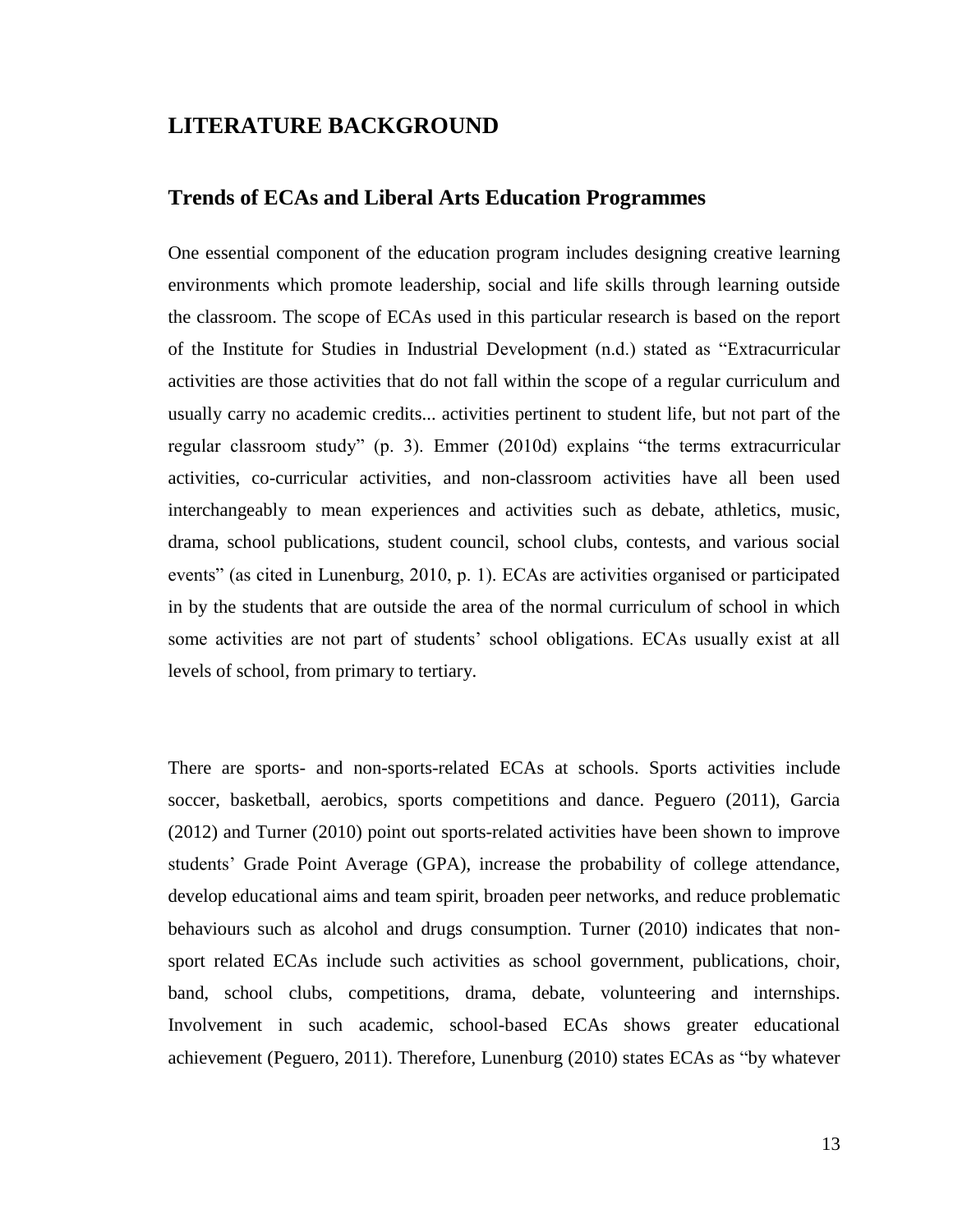name they are called, are an essential, vital, and extensive part of education in America"  $(p.1)$ .

The current world is demanding that an "educational system that prepares graduates with the international knowledge and skills to work and live in an increasingly diverse and interdependent world is essential to our future" (Manitoba Council for International Education (MCIE), n.d). Turner (2010) asserts that ECAs outside of the school academic curriculum are an extension of the education program which encourages the all-round development of the students. Cassel, Chow, Demoulin and Reiger (2000) mention that ECAs should be practiced at high schools as a requirement for graduation because ECAs are as essential as the traditional academic curriculum. According to Yoshihito and Maiko (2009), ECAs are considered as one of the learning areas every student should be involved in in Japanese education. Moreover, the scholars explain that providing ECAs for students helps the student-centred approach school environment since it focuses on the individual as a person for development (Cassel et al., 2000). However, Lunenburg and Ornstein (2008) argue that ECAs are usually voluntary, organised by school officials and not associated with academic credit. Wilson (2009) also adds in the argument that ECAs usually do not offer credit for students, but mostly for personal growth and contribution to the school or community.

Although there are studies showing the benefits of participating in ECAs, some questions still remain. Gholson (1985) postulates the idea of school as a place for academic pursuits only and the studies of ECA involvement questioned the appropriateness in the school curricula during 1950's and 1960's. Marsh (1992) claims that ECAs become competition for academic pursuits which then affects students' academic performance because of time spent on such ECAs (non-academic activities). O'Brien and Rollefson (1995) theorise that there is no clear evidence to support whether involvement in ECAs provides advantages or whether already successful students are more likely to participate in ECAs or both. Since there are different types of ECAs, the particular type of ECA may also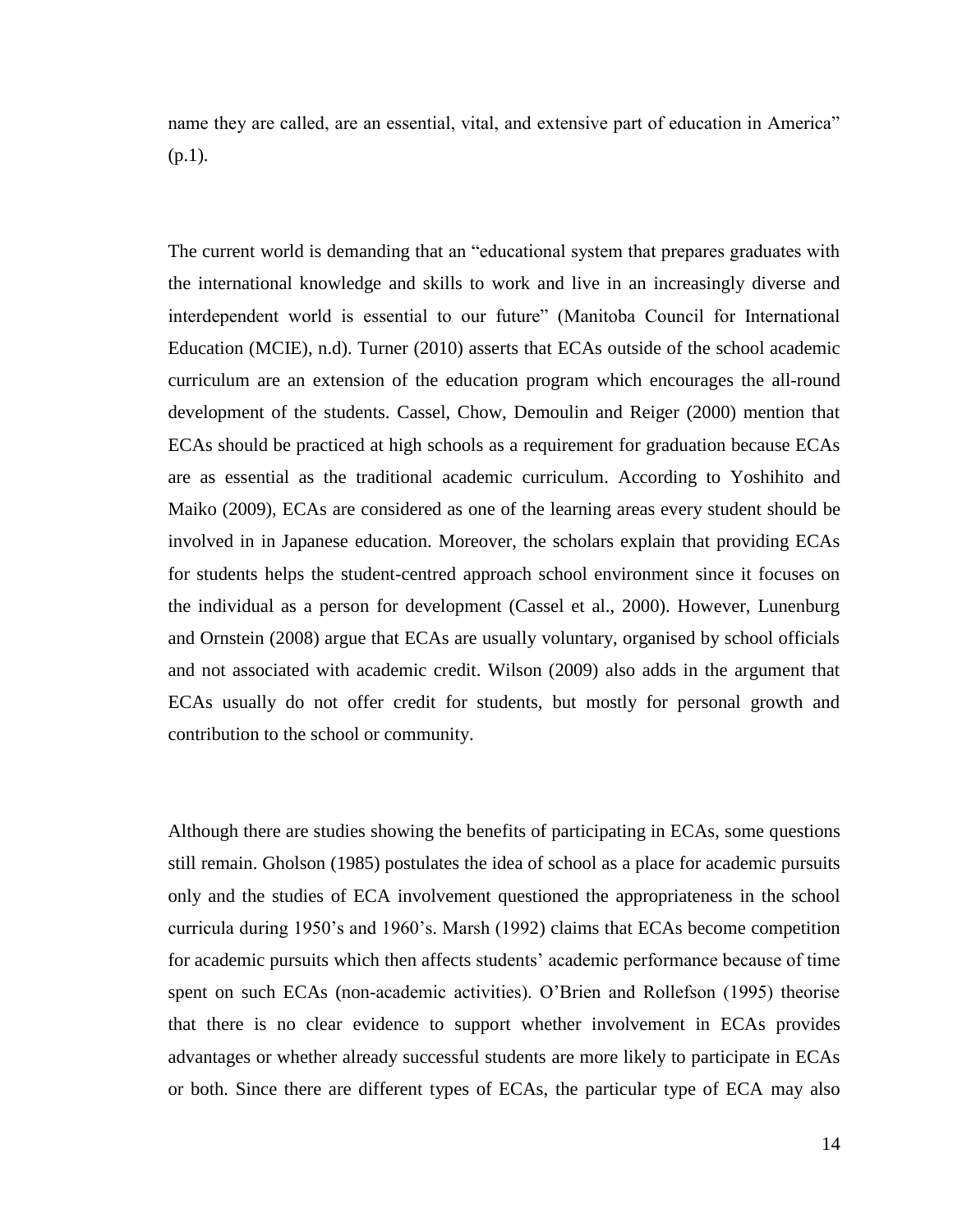influence the outcomes and benefits (Eccles & Barber, 1999). McNeal (1995) also points out that the impacts on students might be varied depending on their racial group, gender, socioeconomic status, age and level of their participation in ECAs.

On the other hand, some empirical studies of students with different age groups, backgrounds and ethnicities have confirmed that participation in ECAs have resulted in greater academic achievements, social and other life skills (Cassel et al., 2000, Wilson, 2009, Turner, 2010, Garcia, 2012, NCES, 2012). Marsh and Kleitman (2003) also assert that many educational practitioners and researchers have shown a more positive perspective by arguing that ECAs may have positive effects on life skills and may also benefit academic achievements. McNeal (1998) notes that "students with higher standardised test scores are significantly more likely to participate in most ECAs except athletics, cheerleading, and vocational activities; high-ability students are significantly less likely to participate in cheerleading and vocational activities and no more likely to participate in athletics than are lower ability students" (p. 188). Therefore, the study conducted at four urban middle schools located in an upstate New York urban area points out that positive student outcomes were not related to individual activities or the total of students' involvement in any type of ECAs, instead both positive and negative outcomes were linked to unique patterns of involvement (Metzger, Crean & Forbes-Jones, 2009).

In the United States, Lawhorn (2008-2009) identifies the learning outcomes of various ECAs as the following:

- Academic clubs provide students with a chance to discuss topics beyond the extent of the classroom and students who participate in athletics ECAs develop a sense of friendship and learn to work together with others.
- Debate clubs develop students' analytical and logical reasoning skills with the ability to think and speak which are valued by the employers.
- Performing arts provides students with an opportunity to work toward the shared goal.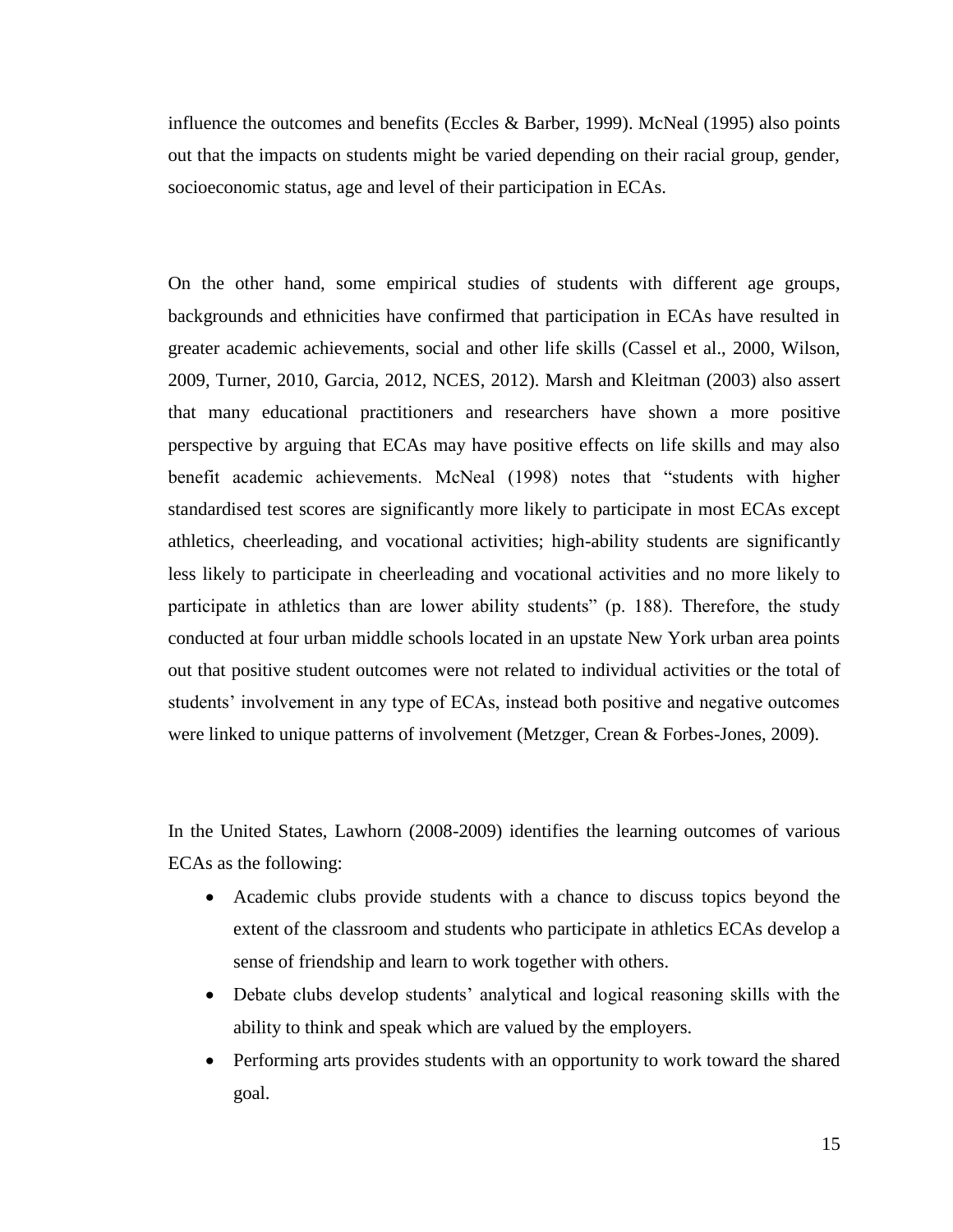- Service organizations "allow students to meet other socially conscious people and perform rewarding work with them". (p. 20)
- Student government develops leadership skills.
- Student publications "allow students to practice writing and editing, learn basic publishing methods, and, in the process, produce a source of information for their classmates" (p. 20).

Education and teaching approaches have been changing according to the demands of the fast changing world. A "liberal arts education" is one form of the lifelong education which can teach the students to be prepared for the real world with critical thinking skills, social skills and an understanding of the world. During the past few decades, the world has become more competitive, challenging students to have broader knowledge and skills in the job market. Liberal arts education can be defined as an "academically prestigious brand" which every university desires to practise and could also be implemented without changing the current educational practices (Glyer & Weeks, 1998, p. x).

Liberal arts education teaches beyond the knowledge and skills acquired to make a living; it also teaches how to live well and use freedom wisely. Moreover, Dunn (1999) points out that liberal arts education teaches us the ability to rule ourselves, in other words, selfrule, taking responsibility for our duties as human beings. The report of the task force on general education shows that liberal arts education also prepares students for the rest of their lives through being good citizens in making informed decisions which may affect others' lives (Kosslyn, Liu, Menand, Petersen, Pilbeam, Simmons, Spector, Waters & Kenen, 2007). Thus, liberal arts education is not all about receiving information, knowledge and skills at schools. It is a bigger picture of how people learn to live, make choices and decisions to become the fullest human beings and ECAs and co-curricular activities within a liberal arts education assist the students to achieve those.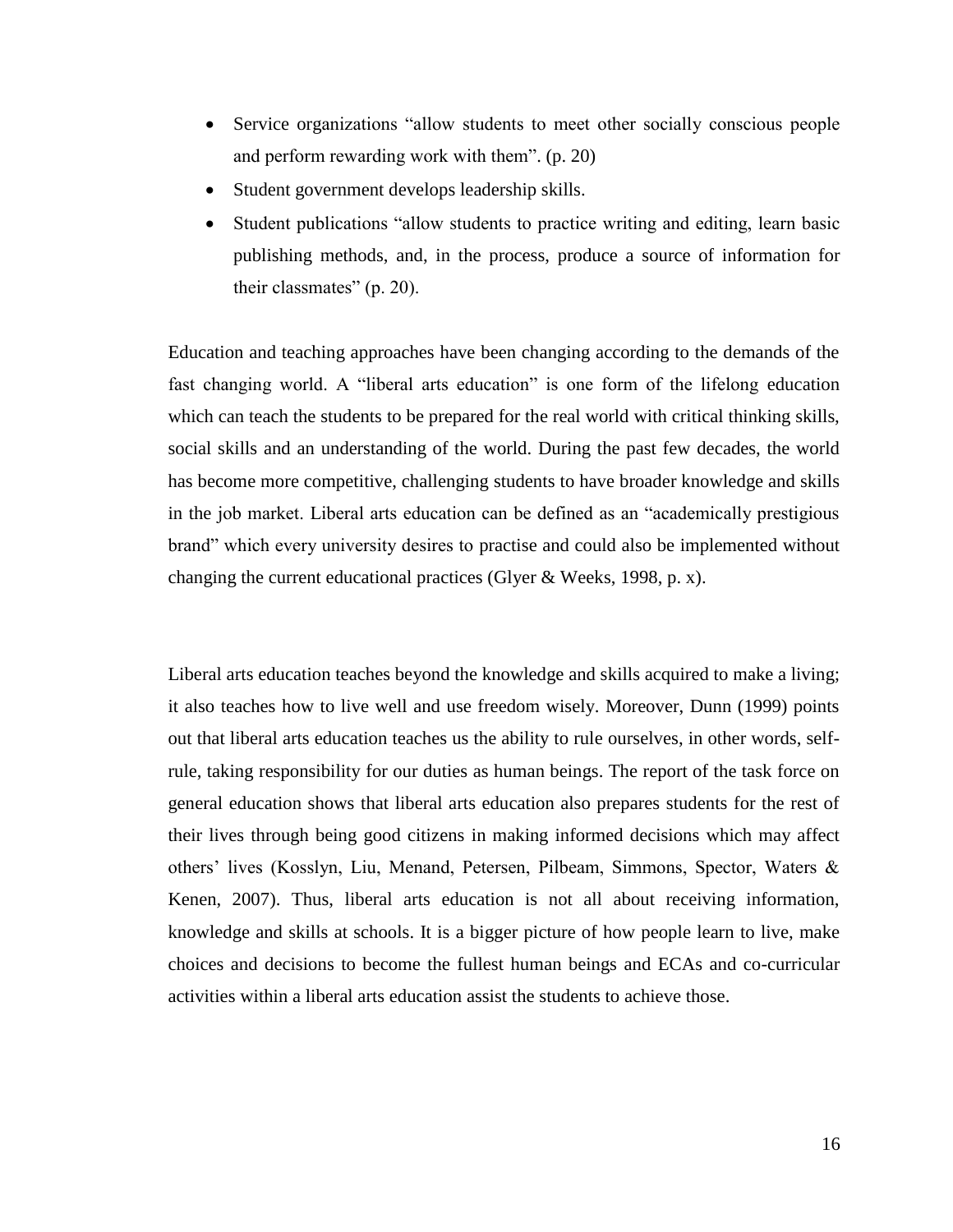Liberal Arts students are capable of discussing general knowledge in different subject areas and conducting, organising and leading different ECAs. David Kearns, former CEO of Xerox Corporation once stated that a liberal education is the form of education which prepares us to adapt to this changing world and it does not focus on a narrow specialization that might make us inflexible but rather assists us to solve problems and continue as lifelong learners (Association of American Colleges and Universities (AAC&U), 2005). Sorgner (2004) concludes one of the significant values of liberal education is that it provides the students with lifelong freedom, "the society helps the individual to find what is in his own interest considering the whole of his life" (p. 107). In this sense, ECAs allow the students to continue to be involved in the activities related to their subject interest area outside of the school curriculum (Wilson, 2009). Altbach, Reisberg and Rumbley (2009) postulate that the potential need for liberal arts education is becoming a global trend because it emphasises a broad curriculum including critical thinking, creativity, problem solving, communication skills, life skills and cultural awareness.

Research shows that a liberal arts education "uniquely fosters a broad range of empirically substantiated good practices in undergraduate education" (ASHE higher education report, 2005, p. 87). This report also indicates the good practices gained from liberal education such as students' interaction in the classroom, involvement in ECAs, motivation, active learning, student-teacher relationship, high expectations, quality of teaching and pleasant campus environment (ASHE higher education report, 2005). Glyer and Weeks (1998) claim that a liberal arts education is a strong foundation that individual students build up themselves to achieve maximum employability through ECAs, internships, community involvement, volunteering and study aboard. The goals set by the liberal arts education are mentioned by Blaich, Bost, Chan and Lynch (n.d.) as:

thinking critically or possessing broad analytical skill, learning how to learn, thinking independently, empathizing, recognizing one's own assumptions, and seeing all sides of an issue, exercising self-control for the sake of broader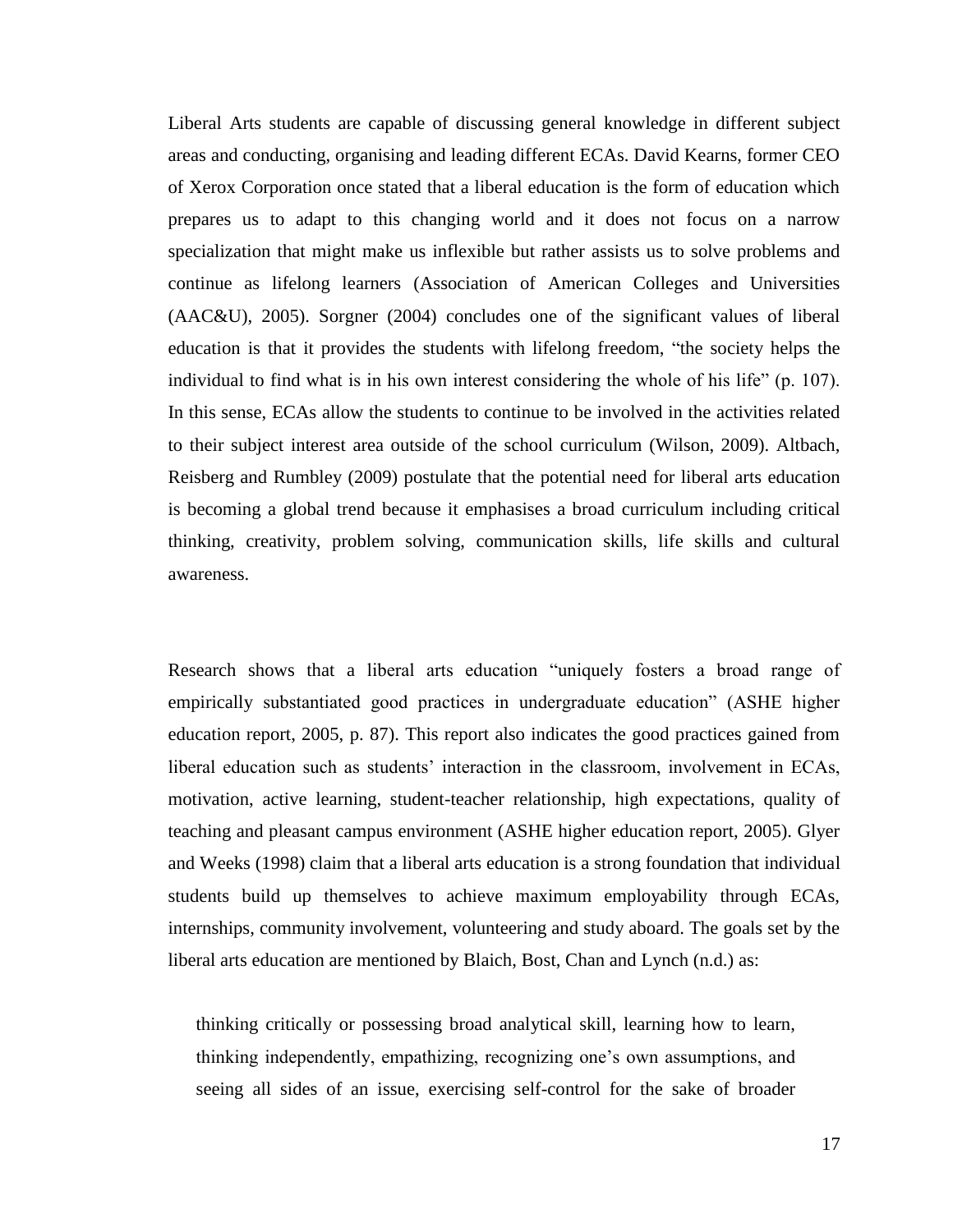loyalties, showing self-assurance in leadership ability, demonstrating mature social and emotional judgment; personal integration, holding egalitarian, liberal, pro-science, and antiauthoritarian values and beliefs and participating in and enjoying cultural experience (p. 4).

As ECAs are a component of liberal arts education programmes, the essence, structure of liberal arts education and experiences gained through ECAs provide the abovementioned qualities and skills in students' lives.

Some ECAs can be considered as supplements of academic subjects in order to reinforce learning. Lunenburg (2010) highlights the fact that ECAs serve the same goals and function as the elective courses offered as requirements in the curriculum. Historically, Millard (1930) states that "Extracurricular activities supplement and extend those contacts and experiences found in the more formal part of the program of the school day" (p. 16). There is a large volume of published studies describing that "when managed properly, the extracurricular activities program allows for a well-rounded, balanced program by (1) reinforcing learning, (2) supplementing the required and elective curriculum (formal courses of study), (3) integrating knowledge, and (4) carrying out the objectives of democratic life" (as cited in Lunenburg, 2010, p. 2). Lunenburg (2010) states "the activity is used to enrich and extend the work in the classroom… clubs associated with a subject-matter discipline have considerable reinforcement value" (p. 2). For example, participating in a language club can have positive impacts on students who attend language classes. Students can practise speaking and learn more about that particular language and culture through different activities organized by the club.

ECAs can be one form of elective subjects such as dance and theatre which cannot take place in a traditional classroom setting (Lunenburg, 2010). For example, liberal arts colleges offer a wide range of subject matters such as philosophy, humanities, literature, fine arts, music, cultural history, physical education, astronomy, social science,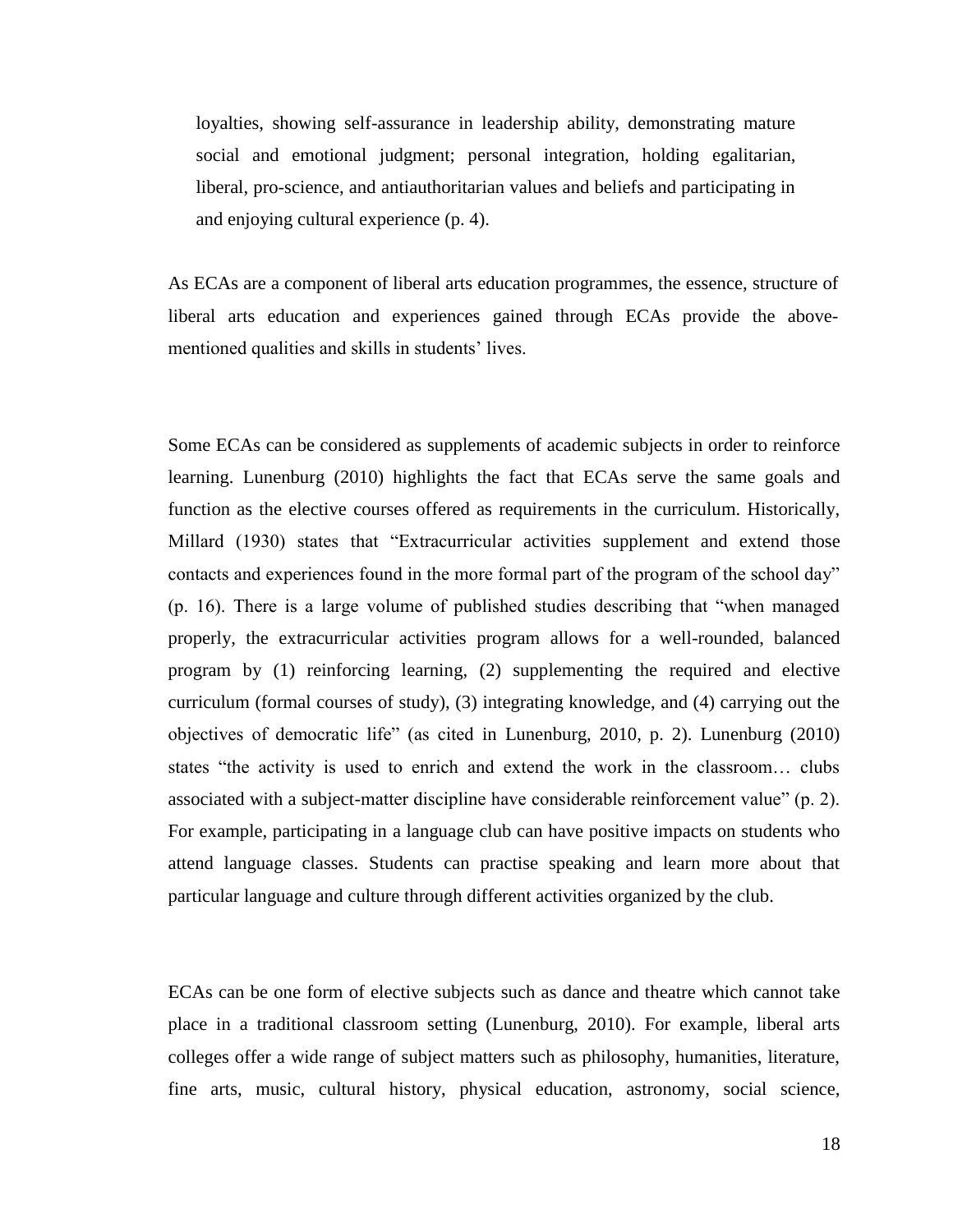economics and sociology (Langenbach, 1988). In such cases, ECAs become supplementary coursework which are counted as academic credits towards graduation. The report of the task force on general education also mentions that student organisations, the performing arts and athletics which are part of ECAs, develop the intellectual, ethical and personal growth of students (Kosslyn et al., 2007). The report shows that ECAs is a success story at Harvard College where the college "provides means for students to enrich both their classroom and their extracurricular experiences by forging an intellectual link between them" (Kosslyn et al., 2007, p. 19).

### <span id="page-27-0"></span>**ISSUES AND IMPACTS OF ECAs**

Many researchers share Coleman's (1961) negative view of participation in ECAs. According to his zero-sum model of time allocation, students struggled with their time management in which they had a limited time to divide between academic and structured and unstructured ECAs. Coleman (1961) argued that spending time on ECAs resulted in poorer academic outcomes. However, even though Coleman's thinking has dominated in the past, Swanson (2002), on the other hand, argued that there are many positive impacts resulting from participating in ECAs.

#### **Social Life and Behaviours**

Numerous studies have attempted to explain that students who participate greatly in ECAs at school have more tendencies to stay away from the use of alcohol and drugs. Garcia (2012) has conducted a study using data from the 2002 Educational Longitudinal Study which has a sample of 752 public, Catholic and other private schools. The findings indicate that students learned a sense of responsibility, fair play and honesty which encourages them to stay away from alcohol and drugs usage (Garcia, 2012). Turner (2010) agrees that participation in ECAs constructs positive perception of peer groups which reduces alcohol use. On the other hand, Peguero (2011) mentions that aggression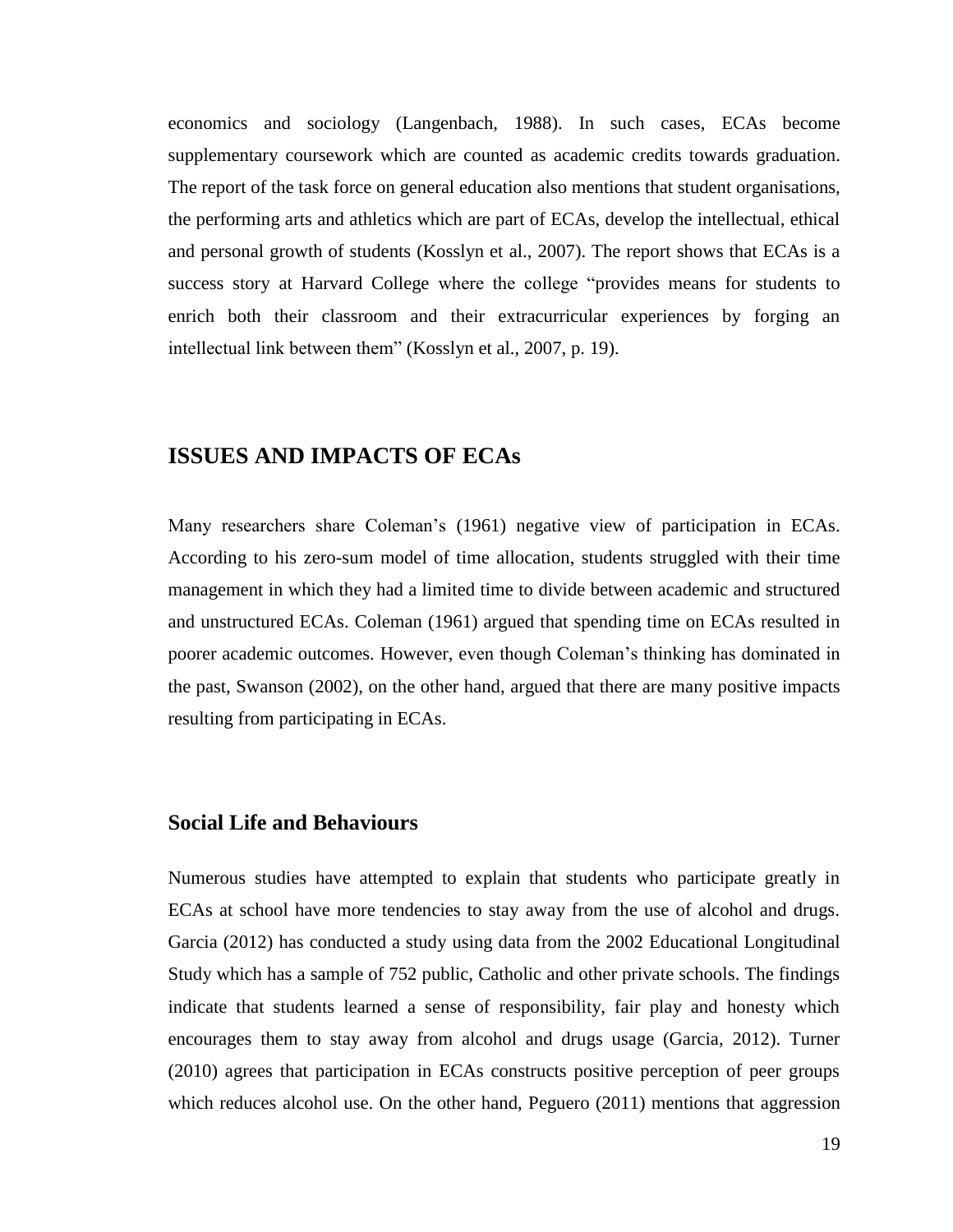and the usage of alcohol can be related to involvement in sports ECAs. Lutz, Cornish, Gonnerman, Ralston and Baker (2009) also suggest that not all the students, mostly male, who have participated in sports activities, develop positive impacts on their lives but have reported on the level of alcohol consumption, drunk driving and violent activity.

Zill, Nord and Loomis (1995) also claim that students who participate in high school sport ECAs increased their likelihood of drug use, dropping out and other risky behaviours. Students' increased use of alcohol is related to interscholastic sports involvement (Zill et al., 1995) although participating in classroom-related ECAs such as student government, decreased the possibility of alcohol consumption (Peguero, 2008). Gilman (2004) found that students who were involved in sports were almost twice as likely to remain in school as students who did not participate; nevertheless, it was also concluded that participation in sports teams enhanced the chance of greater rates of alcohol consumption and drug use.

The latest findings from the National Survey on Drug Use and Health (NSDUH) show that "22.4 million adolescents aged 12 to 17 (89.3 percent) participate in ECAs and that those who participate in these activities are less likely to have used alcohol, cigarettes, and illicit drugs in the past month. In particular, adolescents who participated in these activities were half as likely as nonparticipants to have smoked cigarettes" (Joiners, 2010, p.1)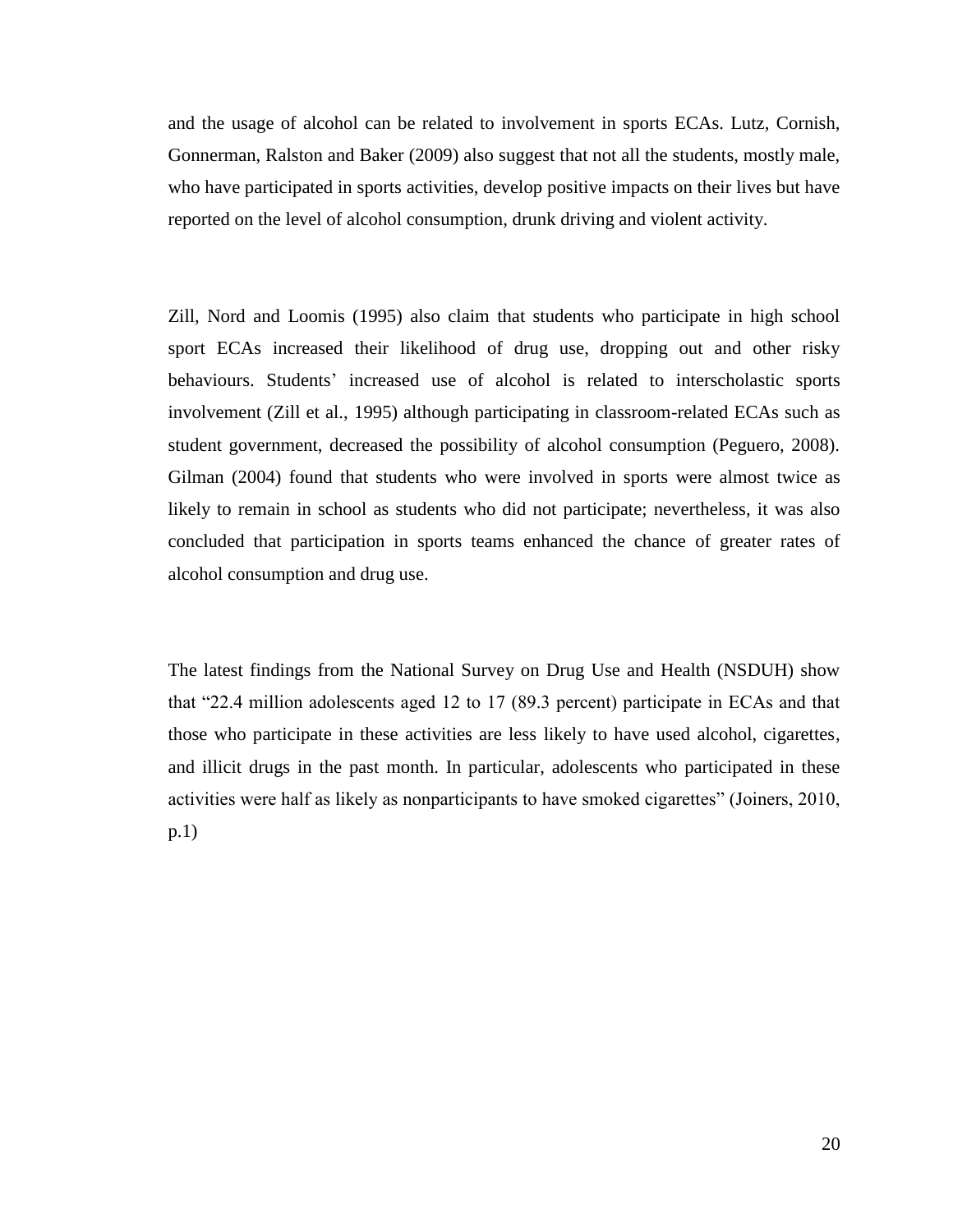

# **Figure 2.1 Past Month Substance use among Adolescents Aged 12-17, by past year participation in ECAs: 2006-2008, National Survey on Drug Use and Health (NSDUH)**

Source: Joiners, 2010, [http://alcoholselfhelpnews.wordpress.com/2010/09/13/teen-drug](http://alcoholselfhelpnews.wordpress.com/2010/09/13/teen-drug-use-and-extracurricular-activities/)[use-and-extracurricular-activities/](http://alcoholselfhelpnews.wordpress.com/2010/09/13/teen-drug-use-and-extracurricular-activities/)

Vygotsky (1978) also points out the importance of learning in cultural context through social interaction. Kaupapa Maori theory also agrees that "such positive, inclusive interactions will lead to improved student engagement in learning" (Bishop, 2008, p. 447). Such a comfortable and interactive environment fosters learning and social skills through understanding different points of view from others.

#### **Careers**

Do students who actively participate in ECAs at school have better opportunities in the job market? Rodriguez, Kesenne and Humphreys (2011) mention that non-cognitive skills which are self-discipline, motivation and trustworthiness, are as important as cognitive skills such as perceptions, thinking, learning, for life success. The scholars state that such non-cognitive skills can be learned over a long period of time and developed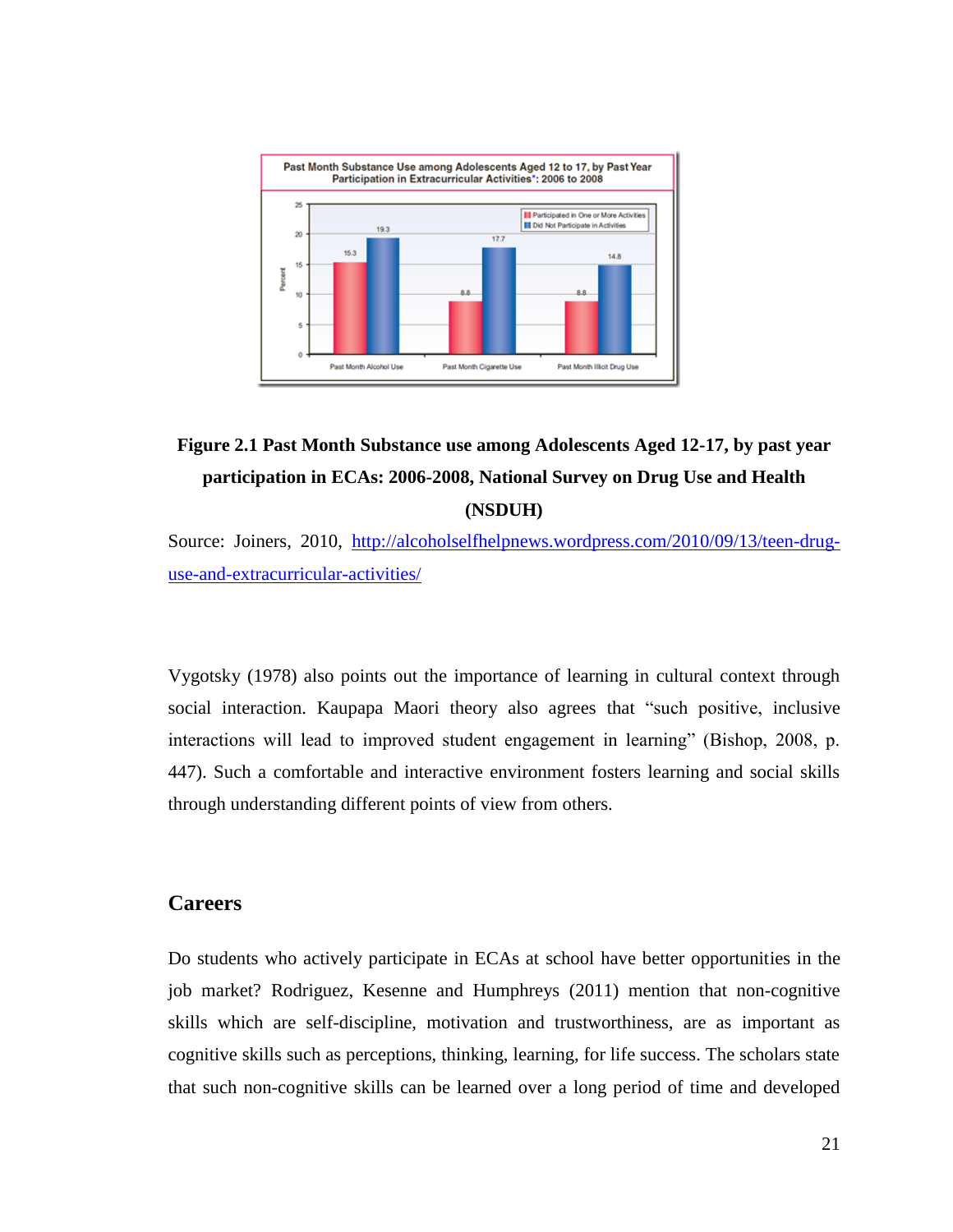through ECAs (Rodriguez et al., 2011). Such non-cognitive skills are part of the demands in the labour market.

The research of Lutz et al. (2009) points out how the involvement in high school sports ECAs has an impact on higher incomes in adult life. The authors also discuss the connection to being employed full-time and to a higher quality of job and working life with the evidence of National Education Longitudinal Study (NELS) stating "eight years after high school elite athletes were 49 percent more likely to be employed than those who did not participate in sports during high school" (as cited in Lutz et al., 2009, p.9). This is because those students are considered to have better concentration, team spirit, soft skills to improve productivity, the ability to work more efficiently and leadership skills (Rodriguez et al., 2011).

In a research study conducted at four institutions across the United Kingdom during a one year period, full-time second year students were studied at four different institutions: a Russell Group institution in the North of England; two 1960s campus institutions, one in Scotland and one in the South of England; and a post-92 institution in the capital were surveyed. In order to explore students' views of ECAs in more depth, 33 participants were involved in focus groups and interviews and telephone interviews were conducted with alumni from the 'class of 2001', at three of the four institutions about what impact ECAs had had on their careers (Stuart, Lido, Morgan & May, 2007-2008). The findings from the interviews with alumni indicate that their engagement in ECAs provided real opportunities to develop themselves and enhance their career prospects. Moreover, the results show that ECAs can add value to the students especially for their future job hunting through gaining skills for employment and helping with their courses, personal and social development (Stuart et al., 2007-2008).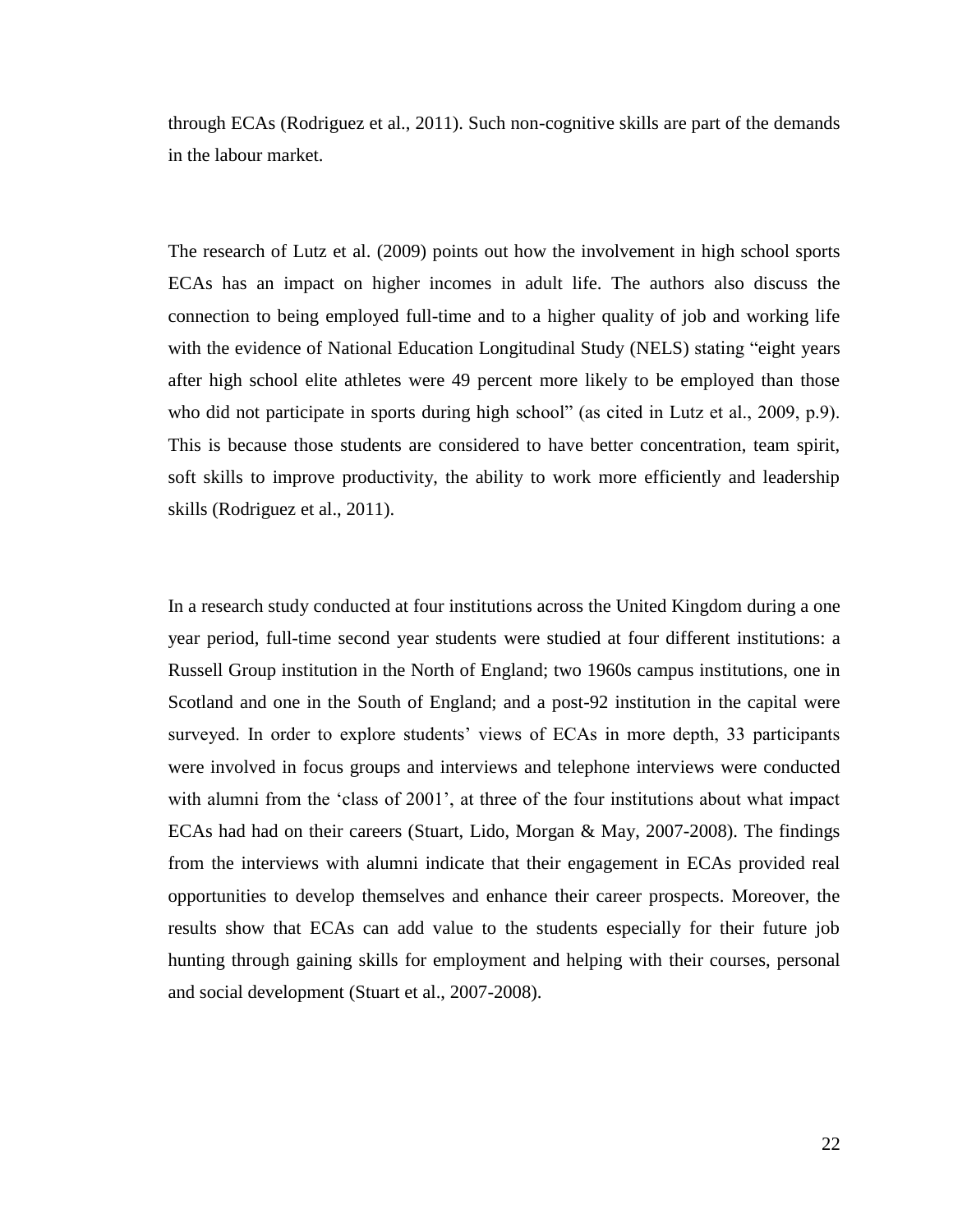Students who participate in non-sports ECAs also had improved attitude and values, better social interaction and psychosocial adjustment, leadership skills, creativity and real life situation experiences which are essential for the job market (Turner, 2010, Peguro, 2011). Thus, being actively involved in school ECAs provides quality skills for students to prepare them to access quality jobs.

#### **Life Skills**

Students who participate in ECAs offered by school are not limited to learning academic skills but they also develop social and life skills through experience. This is highlighted in the research conducted by Wilson (2009) stating that "participation can give adolescents confidence about their physical and perhaps social selves… social competence, often have greater opportunity to interact with others, develop friendships, and to develop social confidence… participation might be interpreted as a sign of maturity and as a self-affirming behaviour" (p. 11). Such life-long benefits of participation in ECAs shape students to become well-rounded beings. ECAs such as community service, voluntary and internships promote a greater sense of community and belonging for students. Rodriguez et al. (2011) reveal that participation in ECAs also helps to provide happiness in life. Impacts of ECAs on students' life such as good health, quality job, self-confidence and good social life increase the happiness throughout their life.

Hong, Lin and Veach (2008) investigated students with single-parents in Taiwan, in ECAs such as field trips, speeches, hands-on workshops, team competitions, peer mentoring and evaluative exercises. The findings show that some of the students experienced positive feelings of self-worth and recognised noticeable progress after the extracurricular science intervention (Hong et. al, 2008). ECAs are complementary with respect to students' development where ECAs often provide such skills as problemsolving, strategic planning and organising and leadership training which cannot be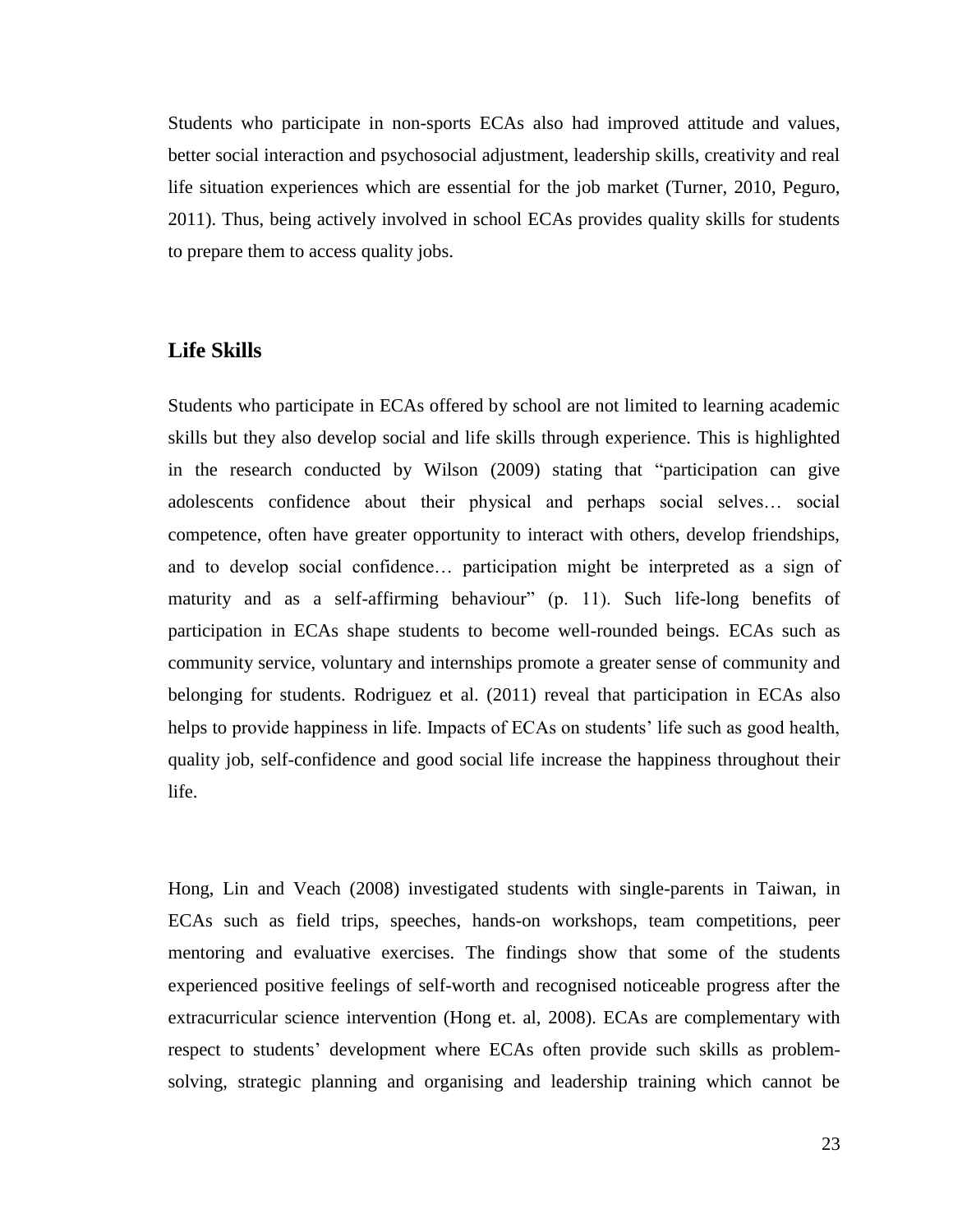developed through normal classroom activities (Mahoney, Larson & Eccles, 2005). Some ECAs provide opportunities for students to develop their own identities by realising their interests, finding adults and friends with whom they feel commonality and taking leadership roles (Mahoney et. al, 2005).

The environment provided by ECAs can enhance students' interaction among each other. Lawhorn (2008-2009) highlights that "The opportunity to form friendships also gives students a chance to develop social skills. For some students, social interaction in extracurricular activities is their first experience working with others toward a common goal. And teamwork is an important skill that most instructors and employers view favourably" (p. 17) which continuously develop students' leadership skills. Stuart et al. (2007-2008) indicate that friendships developed through ECAs provide a mechanism for the growth of useful social networks in the future. By creating such a social environment, the students learn from each other and realize the ideas and views presented by others which are different from theirs through interaction (Schunk, 2000).

Participation in ECAs can also develop good life habits and a sense of belonging. Gilman, Meyers and Perez (2004) point out that active engagement in school and community activities can enhance a sense of belonging and is important for students' academic achievement. Davalos, Chavez and Guardiola (1999) suggest that by strengthening a student's sense of identification at school and by providing the school environment that may enhance the student with a greater sense of belonging and satisfaction it may lower students' dropout rate. Garcia (2012) claims that students who participate in ECAs become more attached to their school and have better attendance which develops the greater sense of belonging. In particular, involvement in ECAs has been related to increased interest in school, strengthening students' sense of identity, and providing students with a sense of self-satisfaction (Davalos et. al, 1999).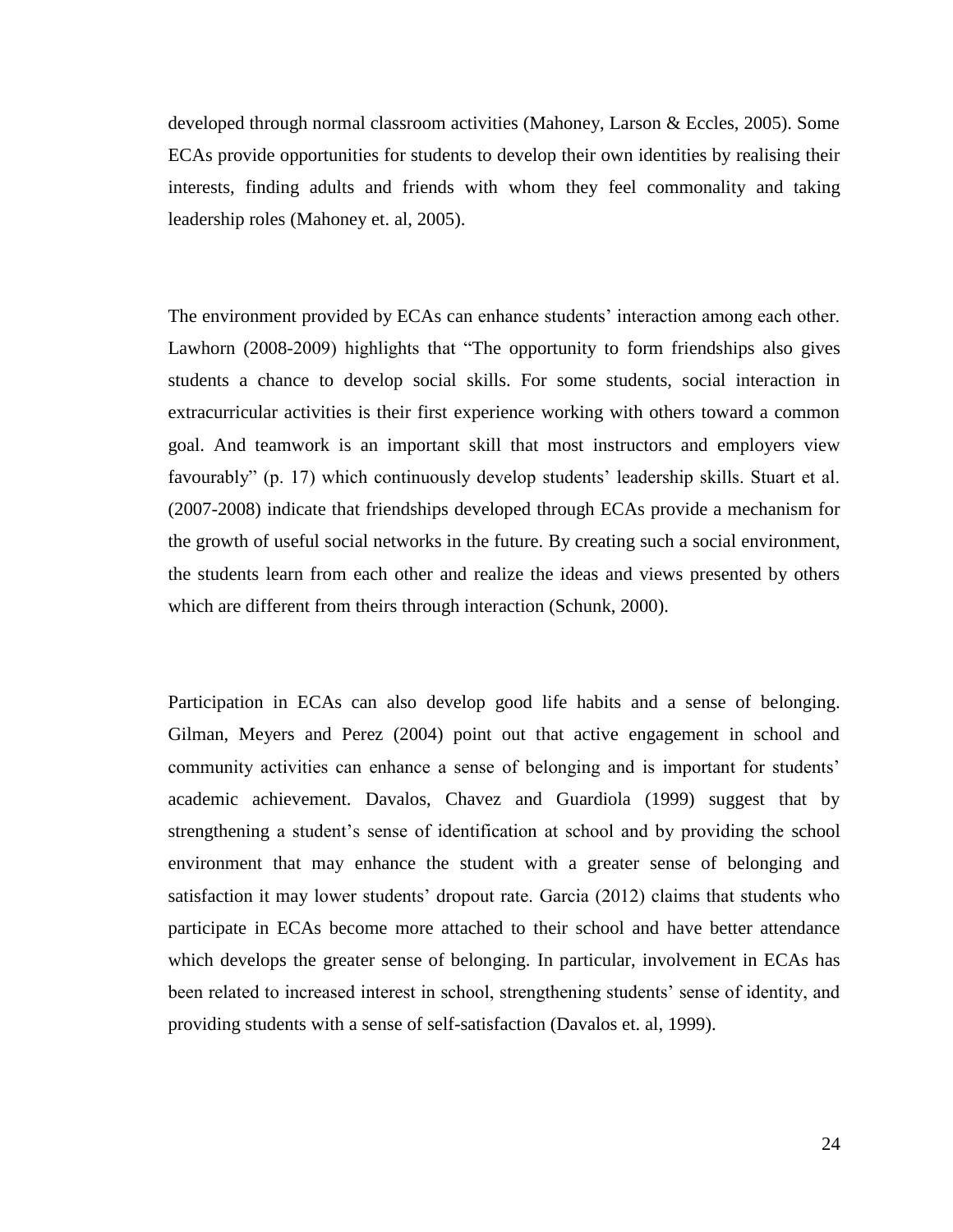However, some scholars argue that if participation is overloaded or has no adult supervision, it can have negative impact on students (Eccles, 2003). Metzger et al. (2009) mention that volunteering and sports activities can reduce identity development, social capital and college attendance, and there are more chances to engage in more risk-taking behaviours and to experience more stress. Other studies, on the other hand, reveal how participation in ECAs develops life-long good habits, good character, self-respect and self-worth, greater level of communication and self-esteem (Turner, 2010, Garcia, 2012, Peguero, 2011). Such life-long good habits as being on schedule, honesty, fair play, exercising, respect rules and regulations can be gained through ECAs. However, positive and negative developmental outcomes often depend on the types of ECAs students are involved in (Metzger et al., 2009).

#### **Community**

There is a very limited amount of literature on the impacts of involvement in out-ofschool ECAs on the community.

Some out-of-school ECAs involve volunteering services and internships in the community. Wilson (2009) indicates that volunteer and service-related activities help improve the local and worldwide community. Edwards, Mooney and Heald (2001) argue that community-based learning (CBL) initiatives are practised at several liberal arts colleges in the United States where the community becomes a partner in the students' learning process, called service learning. However, the research on the impacts of CBL programs and service learning on the communities and organisations where students provide their service has been overlooked (as cited in Edwards et al., 2001).

Barrientos (2010) highlights a few impacts of service learning - "Student commit to understanding and serving the needs of the community… to build strong linkages to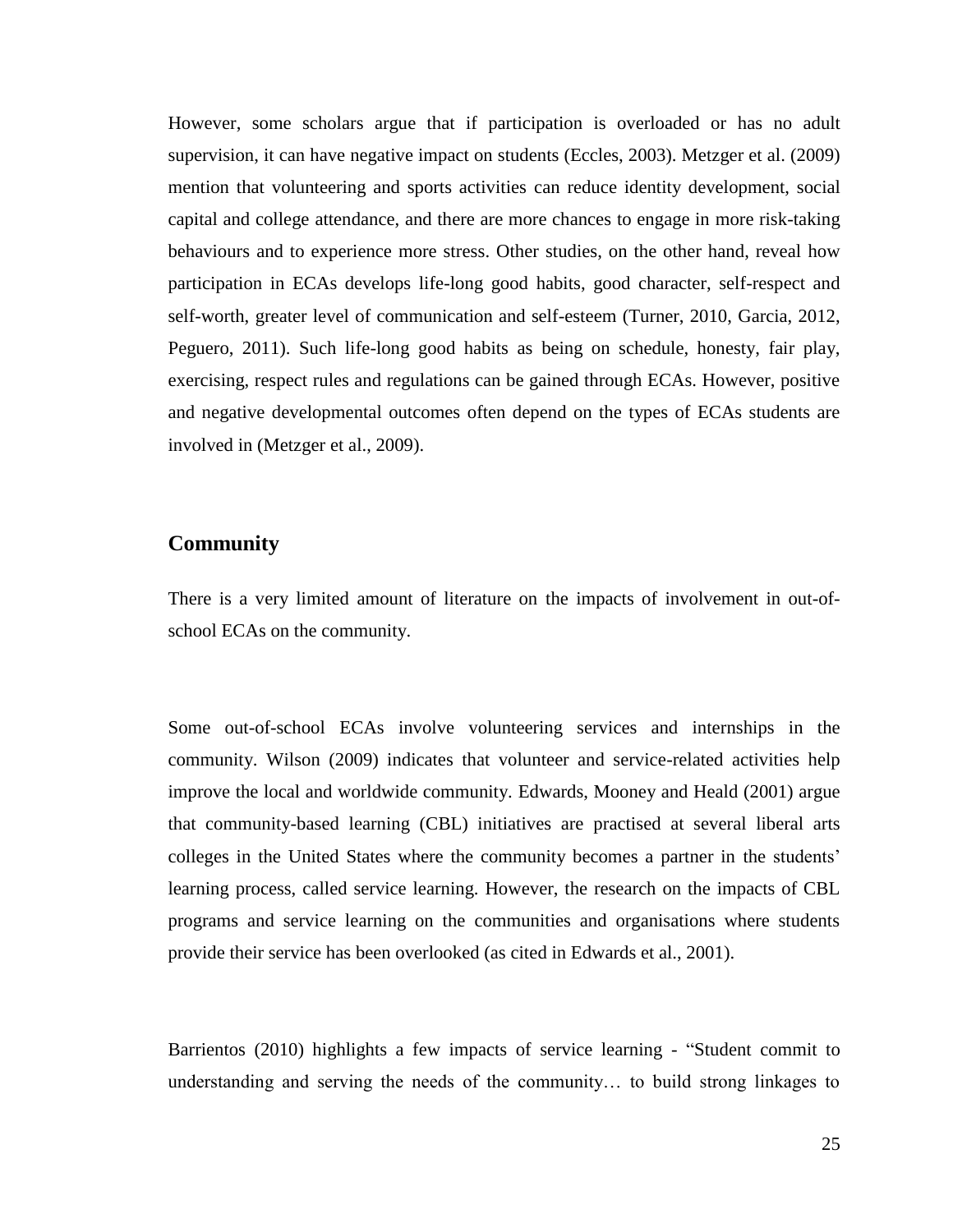improve services and improve the quality of life for community members" (p. 13). Grimm, Spring and Dietz (2007) show how volunteering strengthens the community and improves the life of people being served as part of their research. The report of Volunteer Now (2011) indicates that volunteering "offered a vital link to the community, reinforced their ability to cope with day-to-day life and had been instrumental in helping them to develop skills, build confidence, self esteem and make new friends" (p. 8).

Volunteering and service learning programs not only have impacts on the community but also have impacts on students' individual psychological development, social and life skills.

#### **Academic Learning**

Total extracurricular activity participation (TEAP), or participation in ECAs in general, is associated with an improved grade point average, higher educational aspirations, increased college attendance, and reduced absenteeism (Broh, 2002). Peguero (2008) asserts that students' outcomes such as academic achievements, self-esteem and perception of life chances have increased by involvement in such scholastic-related ECAs as honour societies, plays, sports, school bands and clubs. However, different types of ECAs producing different types of outcomes for students are supported in the argument made by Bush (2003) stating that many effects of participating in ECAs depend on the type of ECAs which students are involved in.

A number of studies have found the benefits of participating in ECAs at school have a positive impact on students' learning outcomes and academic achievements (Turner, 2010, Garcia, 2012, Peguero, 2011, Wilson, 2009). Turner (2010) carried out a study which shows that the average Grade Point Average (GPA) of students who are actively involved in ECAs is 3.201 (p. 4). However, since many ECAs are not academic, some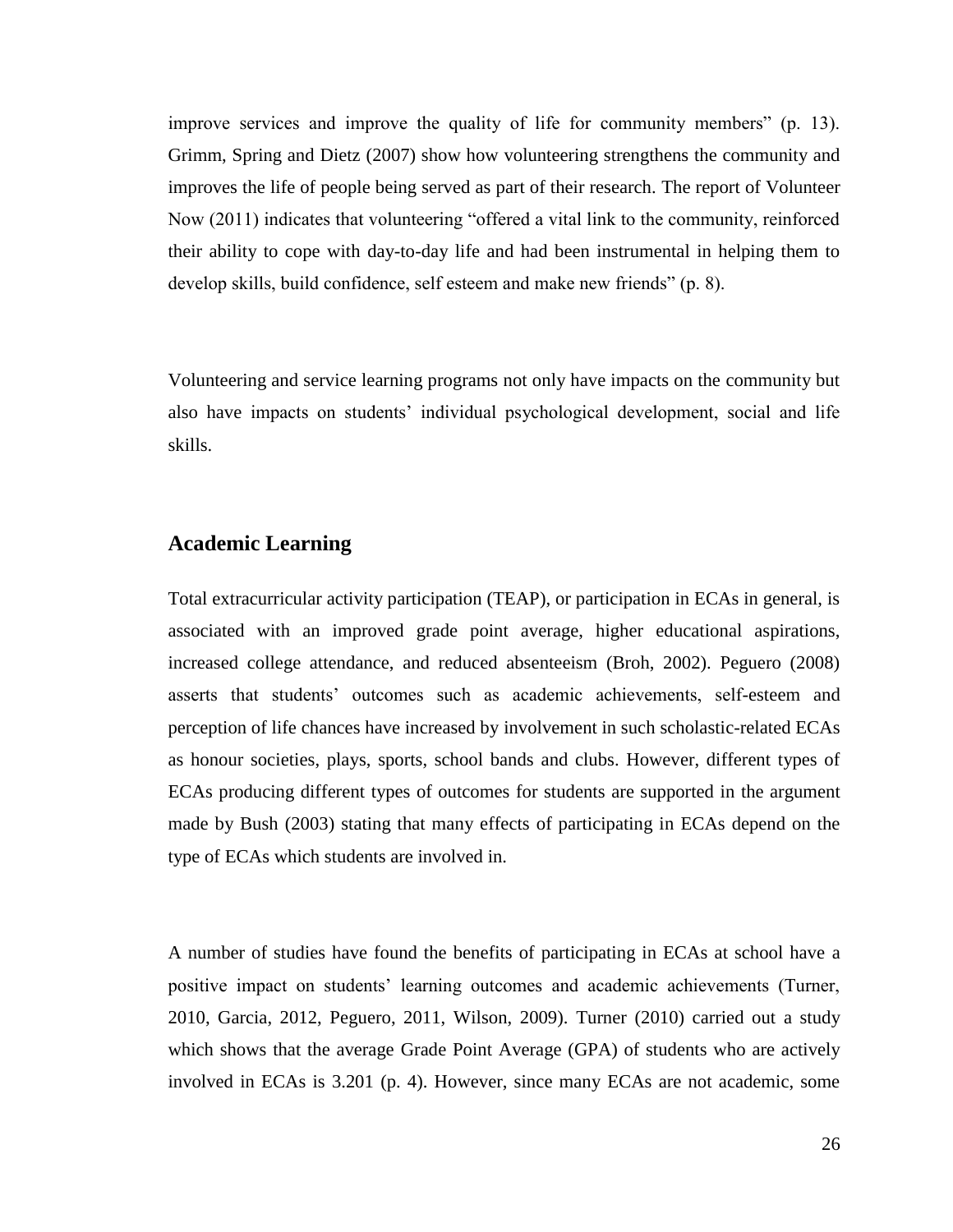may argue that they are disadvantageous, such as an argument against ECAs by Coleman (1961) who concluded that "students' subcultures focus on such features as athleticism and popularity, which take away from academic responsibility" (As cited in Bush, 2003, p. 5). In contrast, a study done by Marsh (1992) examining the effects of total extracurricular activity participation (TEAP) during the last two years of high school by using large, nationally representative High School and Beyond data notes that there are correlations between the total number of ECAs a student is involved in and the many different outcomes such as a positive social and academic self-concept, taking more advanced courses, spending more time on homework, higher GPA, educational aspirations, more parental involvement, less absenteeism, higher college attendance, and higher occupational aspirations.

As mentioned above, participation in ECAs leads to higher Grade Point Average (GPA) and also greater educational success. Wilson (2009) states "benefits of participating in extracurricular activities included having better grades, having higher standardised test scores and higher educational attainment" (p. 1). Garcia (2012) points out that improved GPA and higher post-secondary aims as one of the significant benefits of involvement in ECAs. Fredricks and Eccles (2006) claim that active participation can be tied to positive academic outcomes, including improved grades and test scores, more school engagement, and enhanced educational aspirations.

The research conducted with 89 high school seniors in the United States shows that students who are actively engaged in more hours in sports ECAs statistically had significantly higher GPAs (Field, Diego  $\&$  Sanders, 2001). Additionally, the findings from the survey conducted with over 50,000 ninth graders on ECAs, sports participation highlight that students who participate in ECAs have greater chances of doing more than three hours homework per week (Harrison & Gopalakrishnan, 2003). Conversely, Fisher, Juszczak and Friedman (1996) performed the study with 838 high school students in gym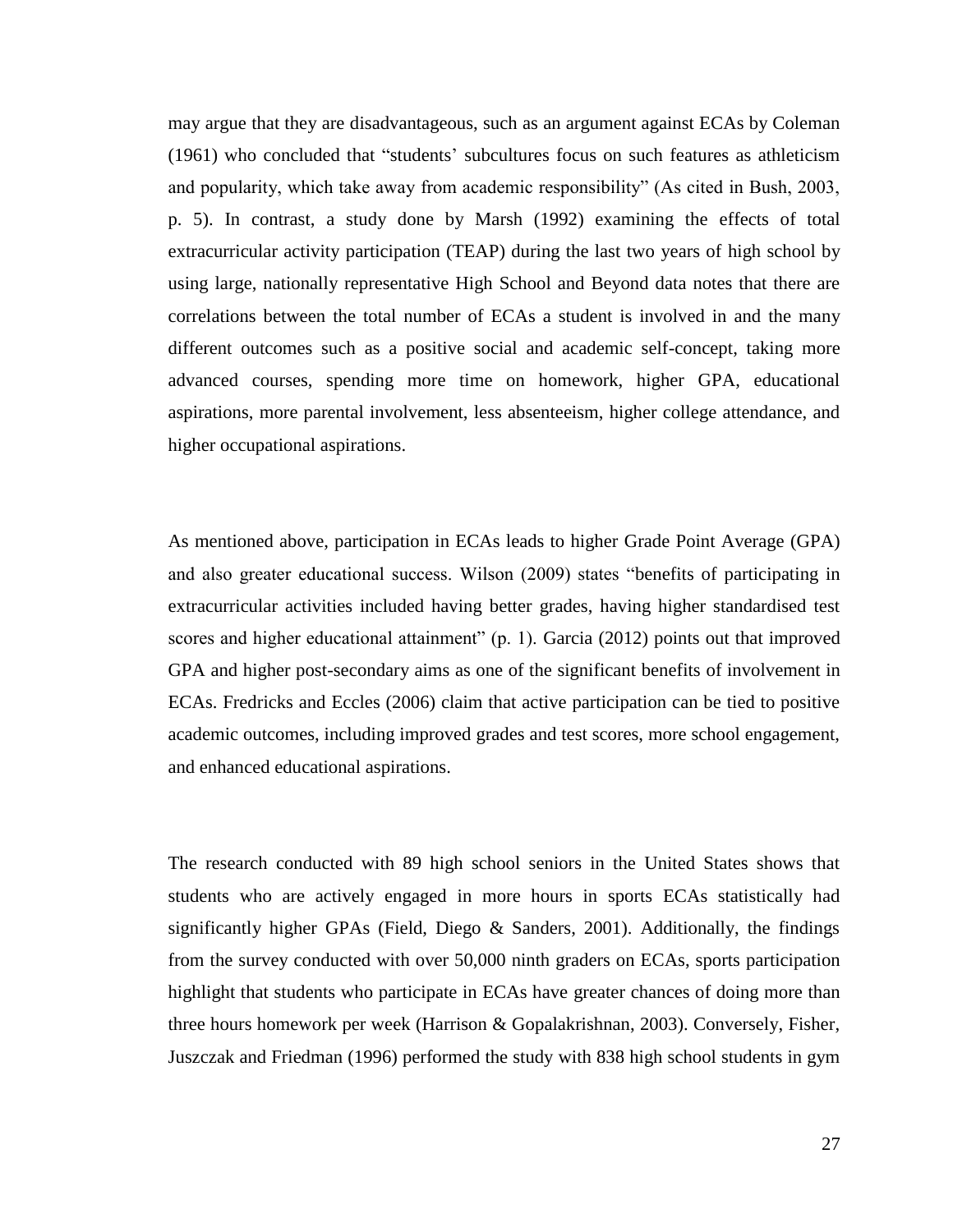classes through questionnaires show that involvement in Sports ECAs was not statistically related to academic performance.

On the other hand, Roland (2010) mentions that participating in ECAs sometimes consumes more time and energy than students can handle which then affects their academic performance. Anderson (2011) also agrees that involvement in ECAs can be overwork for students mentally and physically and take away the time which can be used for study. In this case, ECA participation can lead to negative effects on academic achievement. Thus, even though a number of studies show various benefits and positive effects of participating in ECAs, it is important to have a balance between academic and activities to have better impacts (Wilson, 2009).

The investigation done by Hong et al. (2008) on the efficacy of extracurricular science intervention for at-risk students who live with single-parents in Taiwan shows that "it is particularly encouraging that the academic performance of boys and girls from singleparent households might be enhanced by an extracurricular intervention… the intervention appears to have lessened some of their risks for poor academic performance and improved their psychosocial functioning" (p. 565). According to the 2010 National Survey of Student Engagement (NSSE) (2010), 77% of freshmen and 75% of seniors at Purdue University in Indiana State, USA, participate in ECAs. NSSE noted that the most satisfied students at Purdue are also the ones who are most heavily engaged in ECAs as it is shown in Figure 2.3. The first table below (Figure 2.2) shows the hours of students' participation in ECAs per week.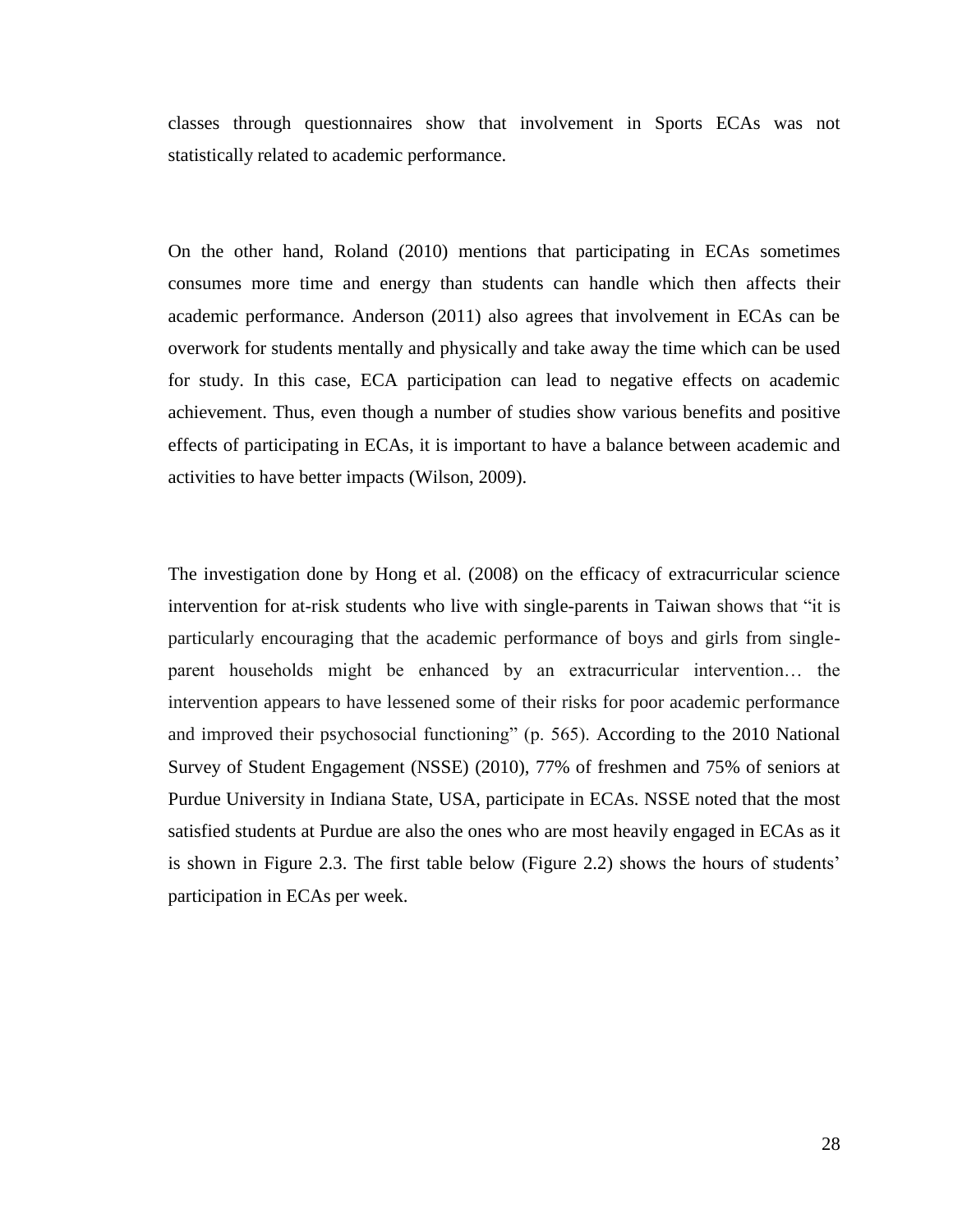

**Figure 2.2 Participation in Co-curricular Activities: Hours per week,**

Source: Zehner, 2011, p. 1



**Figure 2.3 Students' satisfaction with their entire educational experience by Hours of Co-curricular Activity**

Source: Zehner, 2011, p. 3

Figure 2.3 indicates the increased student satisfaction with their overall education experience as the number of hours they spent in ECAs increased.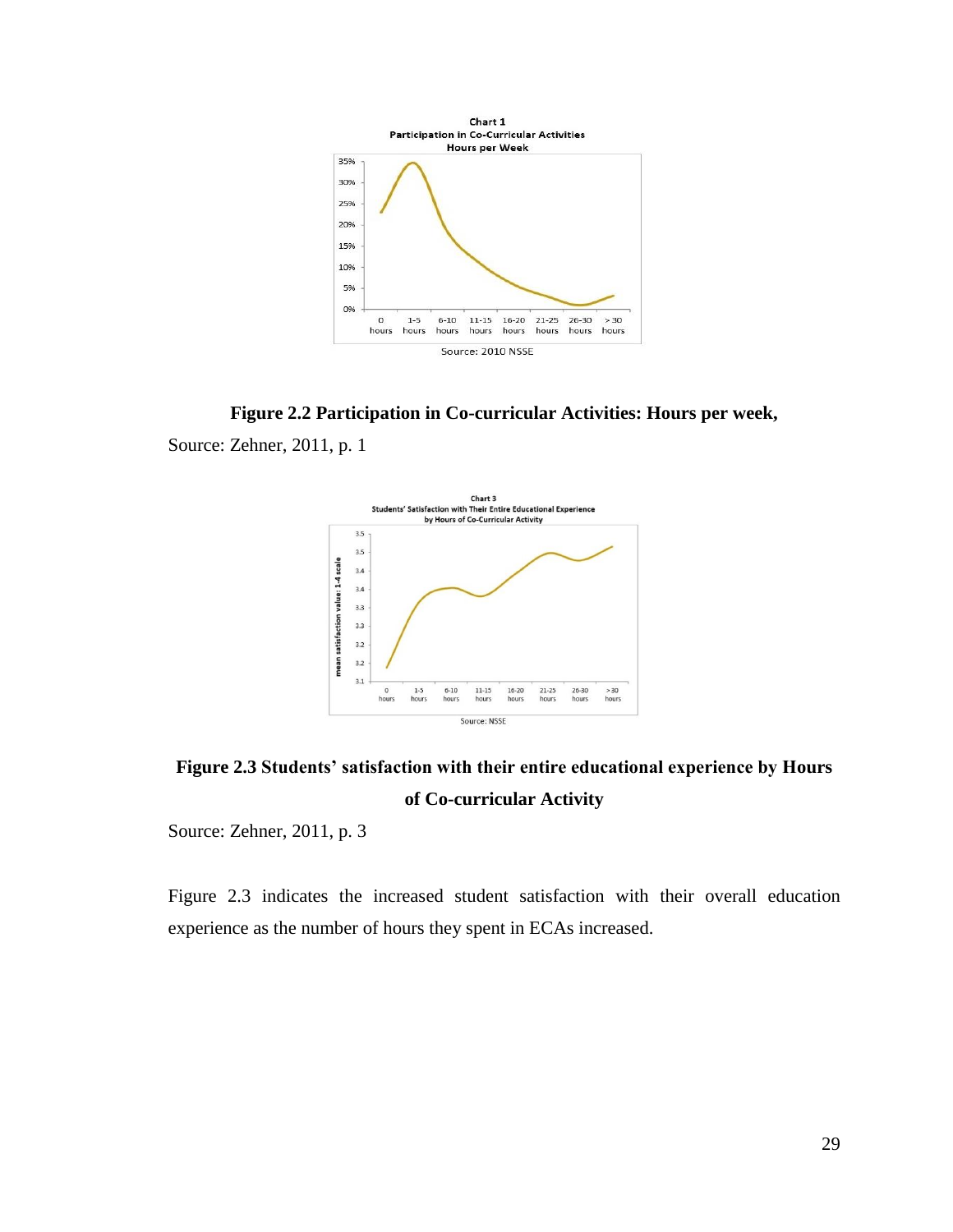

#### **Figure 2.4 Involvements and Student Success**

Source: Zehner, 2011, p. 1

Figure 2.4 shows the study conducted at Purdue University, Indiana, USA of student involvement in five ECAs across six semesters which resulted in higher GPA and academic performance for those who are engaged more in ECAs.



**Figure 2.5 Type of association observed for Cognitive skills and attitude, Academic behaviours, and Academic achievement outcomes across ECAs studies** Source: USDHHS, 2010, p. 24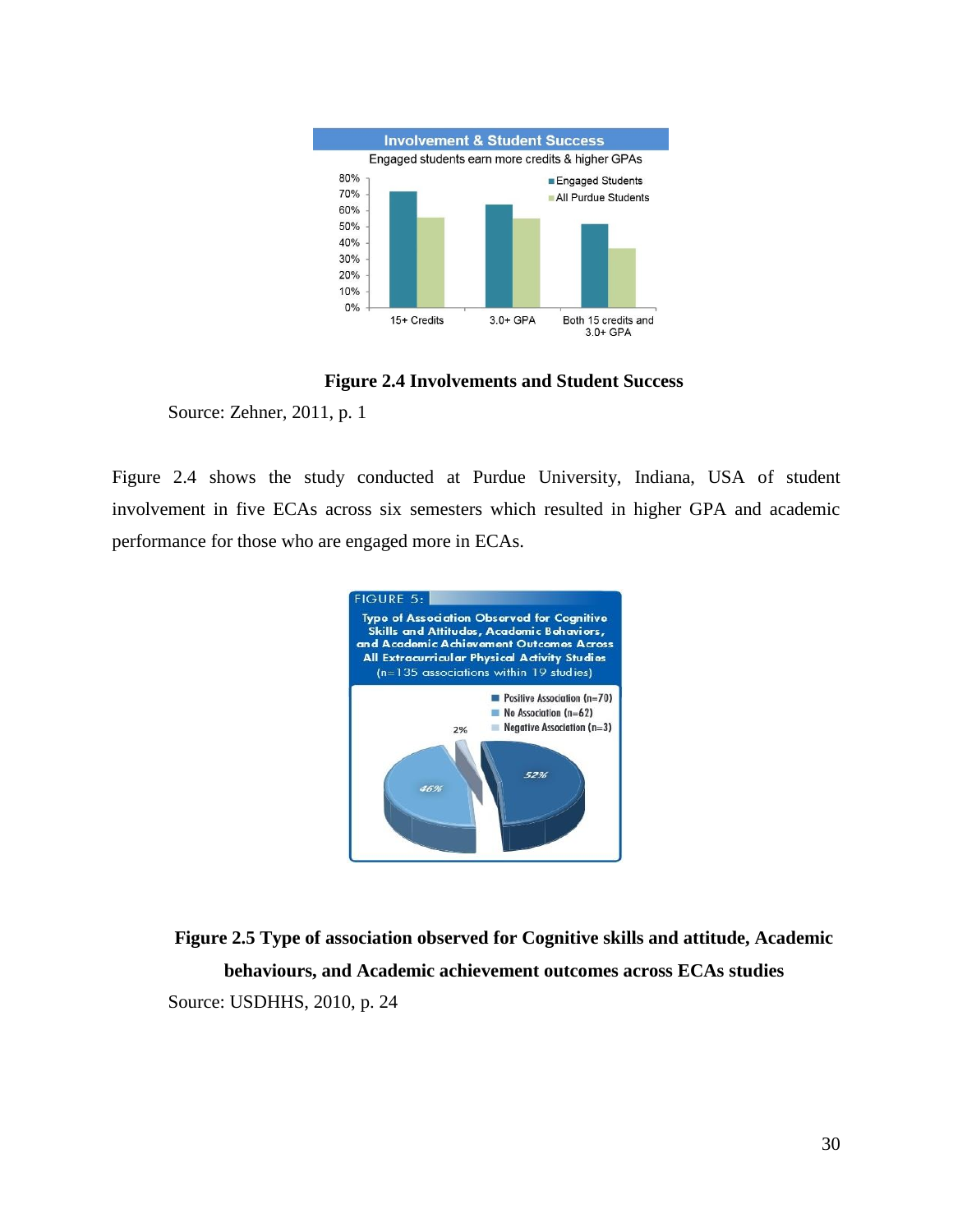The report written by the US Department of Health and Human Services (USDHHS) on the review of the analysing the findings of nineteen articles, shows significant positive association of participating in ECAs with very few negative effects.

Figure 2.6 indicates the positive, negative and neutral effects of participating in ECAs on self-esteem, educational aspirations, positive academic attitude, school attachment, school attendance, dropout rates and GPA.

Table 5b: Extracurricular Physical Activity Nonintervention Studies: Summary of the<br>Outcomes of Cognitive Skills and Attitudes, Academic Behavior, and Academic Achievement

|                                                                                                                                    | Total # of<br>Performance<br><b>Outcomes</b><br><b>Across the 12</b><br>Intervention<br><b>Studies</b> | <b>Type of Relationship Observed Between Extracurricular</b><br><b>Physical Activity and Academic Performance</b> |             |                 |
|------------------------------------------------------------------------------------------------------------------------------------|--------------------------------------------------------------------------------------------------------|-------------------------------------------------------------------------------------------------------------------|-------------|-----------------|
| <b>Variables in Extracurricular Physical</b><br><b>Activity Intervention Studies</b><br>$(N=12$ Studies) <sup><math>z</math></sup> |                                                                                                        | <b>Positive</b>                                                                                                   | <b>None</b> | <b>Negative</b> |
| <b>Cognitive Skills and Attitudes (N=7 Studies)</b>                                                                                | 48                                                                                                     | 28                                                                                                                | 18          | $\overline{2}$  |
| Self-esteem/self-efficacy/self-concept                                                                                             | 19                                                                                                     | 5                                                                                                                 | 4           | $\circ$         |
| Academic self-concept/competence                                                                                                   | з                                                                                                      | 2                                                                                                                 | п           | $\circ$         |
| Locus of control                                                                                                                   | 5                                                                                                      | 4                                                                                                                 | ٦           | $\circ$         |
| Educational aspirations/potential                                                                                                  |                                                                                                        | 4                                                                                                                 | o           | $\circ$         |
| Interest in class                                                                                                                  |                                                                                                        | з                                                                                                                 |             | $\circ$         |
| Mood                                                                                                                               | я                                                                                                      |                                                                                                                   | 7           | $\circ$         |
| Positive academic attitudes                                                                                                        | з                                                                                                      | з                                                                                                                 | $\circ$     | $\circ$         |
| School value                                                                                                                       |                                                                                                        | o                                                                                                                 | 2           | 2               |
| School attachment                                                                                                                  | ⊿                                                                                                      | 4                                                                                                                 | o           | O               |
| Resiliency                                                                                                                         | ⊿                                                                                                      | 2                                                                                                                 | っ           | $\Omega$        |
| <b>Academic Behavior (N=3 Studies)</b>                                                                                             | 34                                                                                                     | 15                                                                                                                | 19          | $\bullet$       |
| Conduct (discipline)                                                                                                               | ⊿                                                                                                      | O                                                                                                                 | ⊿           | $\circ$         |
| Enrollment in academic track/science class                                                                                         |                                                                                                        | 2                                                                                                                 | 2           | $\circ$         |
| School completion                                                                                                                  |                                                                                                        | т                                                                                                                 | o           | $\circ$         |
| Attendance                                                                                                                         |                                                                                                        | 2                                                                                                                 | ⊿           | $\Omega$        |
| Prepared for class                                                                                                                 |                                                                                                        | o                                                                                                                 | ⊿           | $\circ$         |
| Homework completion                                                                                                                | 2                                                                                                      | 2                                                                                                                 | o           | $\circ$         |
| Attend college                                                                                                                     | ⊿                                                                                                      | 2                                                                                                                 | 2           | $\circ$         |
| Dropout rates/graduation                                                                                                           | ۰                                                                                                      | 6                                                                                                                 | з           | $\circ$         |
| Academic Achievement (N=10 Studies)                                                                                                | 24                                                                                                     | 13                                                                                                                | 10          | $\mathbf{I}$    |
| Achievement test scores (e.g., math, reading,<br>lanquaqe arts)                                                                    | ⊿                                                                                                      | 1                                                                                                                 | 2           | ٦               |
| Grade point average/grades                                                                                                         | 16                                                                                                     | 11                                                                                                                | 5           | $\circ$         |
| Academic ability                                                                                                                   | 4                                                                                                      | п.                                                                                                                | з           | $\circ$         |
| Total                                                                                                                              | 106                                                                                                    | 56                                                                                                                | 47          | з               |

## **Figure 2.6 ECAs Intervention Studies: Summary of the outcomes of Cognitive skills and attitude, Academic behaviour, and Academic achievement**

Source: USDHHS, 2010, p. 26

Regardless of positive views, most studies pinpoint that any benefits which result from participation in ECAS are heavily dependent on the nature of the activity (Eccles, Barber, Stone & Hunt, 2003, Metzger et al., 2009, Bush, 2003).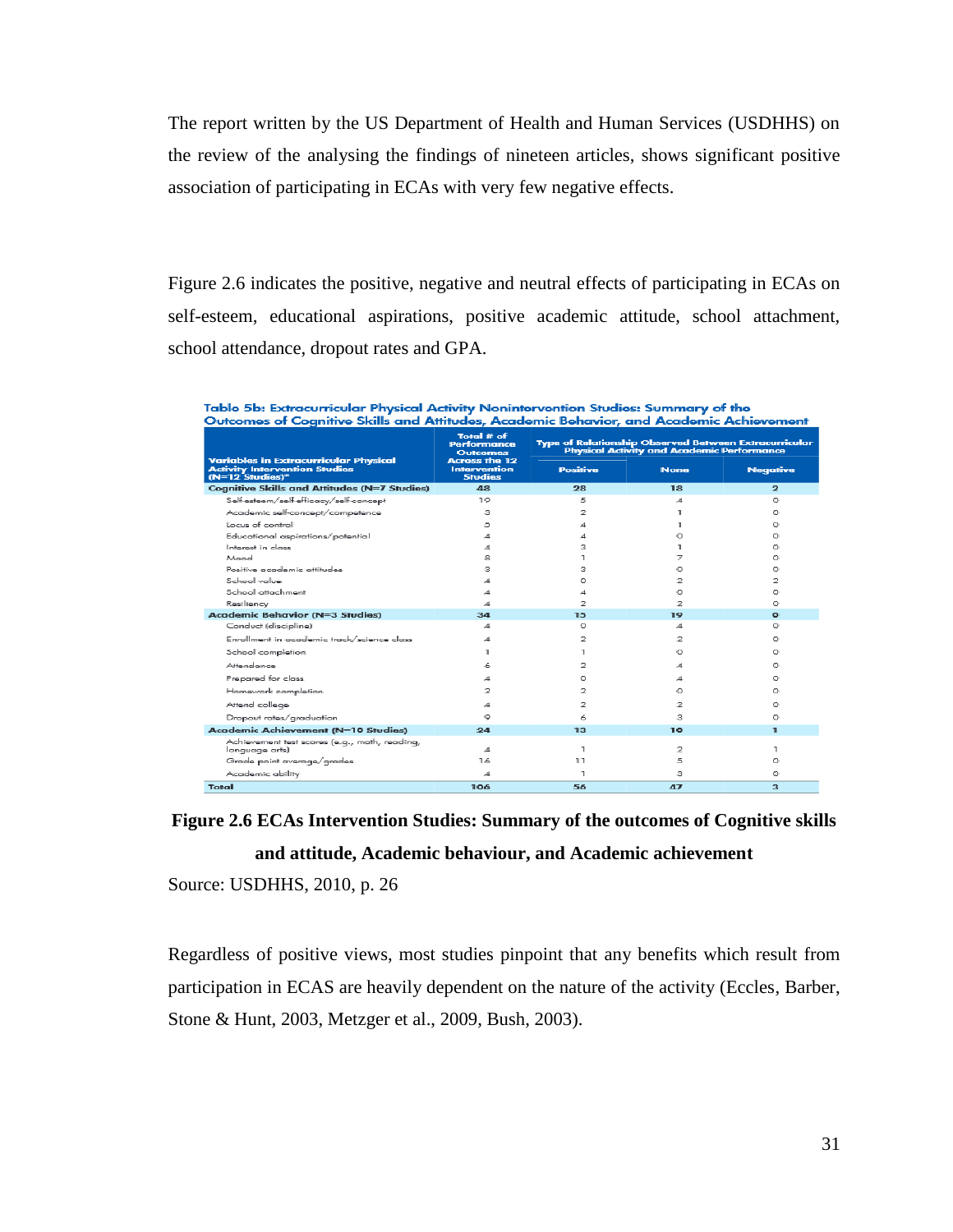## **BARRIERS TO PARTICIPATION IN ECAs AND STRATEGIES TO OVERCOME THEM**

There is limited literature discussing the barriers which prevent students from participating in ECAs and strategies to overcome those barriers. A few literature and articles indicate some challenges as negative effects of involvement in ECAs.

Managing time commitments becomes a challenge for most students who are weak at time management and who take longer to finish homework and study (Roland, 2010). Roland (2010) also notes that some after-school ECAs involvement consumes extra time and energy, more than students can handle which leaves them with insufficient time to finish their house chores and homework. Anderson (2011) presents a similar view that participating in ECAs takes away time for homework, increases spending extra time of both students and parents, and sometimes causes overwork which drains students mentally and physically. Roland (2010) suggests that one of the strategies is to get involved only in one or two ECAs which do not take much time after school. The scholar continues to advise choosing ECAs which are according to the students' interest and which leave enough time to finish homework, house chores and other priorities (Roland, 2010).

Some students choose not to participate in ECAs because of the potential stress they encounter when balancing schoolwork and ECAs. Reynolds (2010) claims that involvement in different ECAs can cause stress not only for the students but also for the parents when both have to make time in their tight schedule. Moreover, busy students may not have enough time to spend with their family which may later affect the parents' and children's relationship (Reynolds, 2010). Wilson (2009) claims that "Not only can over-scheduling impact academics and level of commitment, it can also impact the student emotionally and physically which could lead to stress, fatigue and bum-out" (p.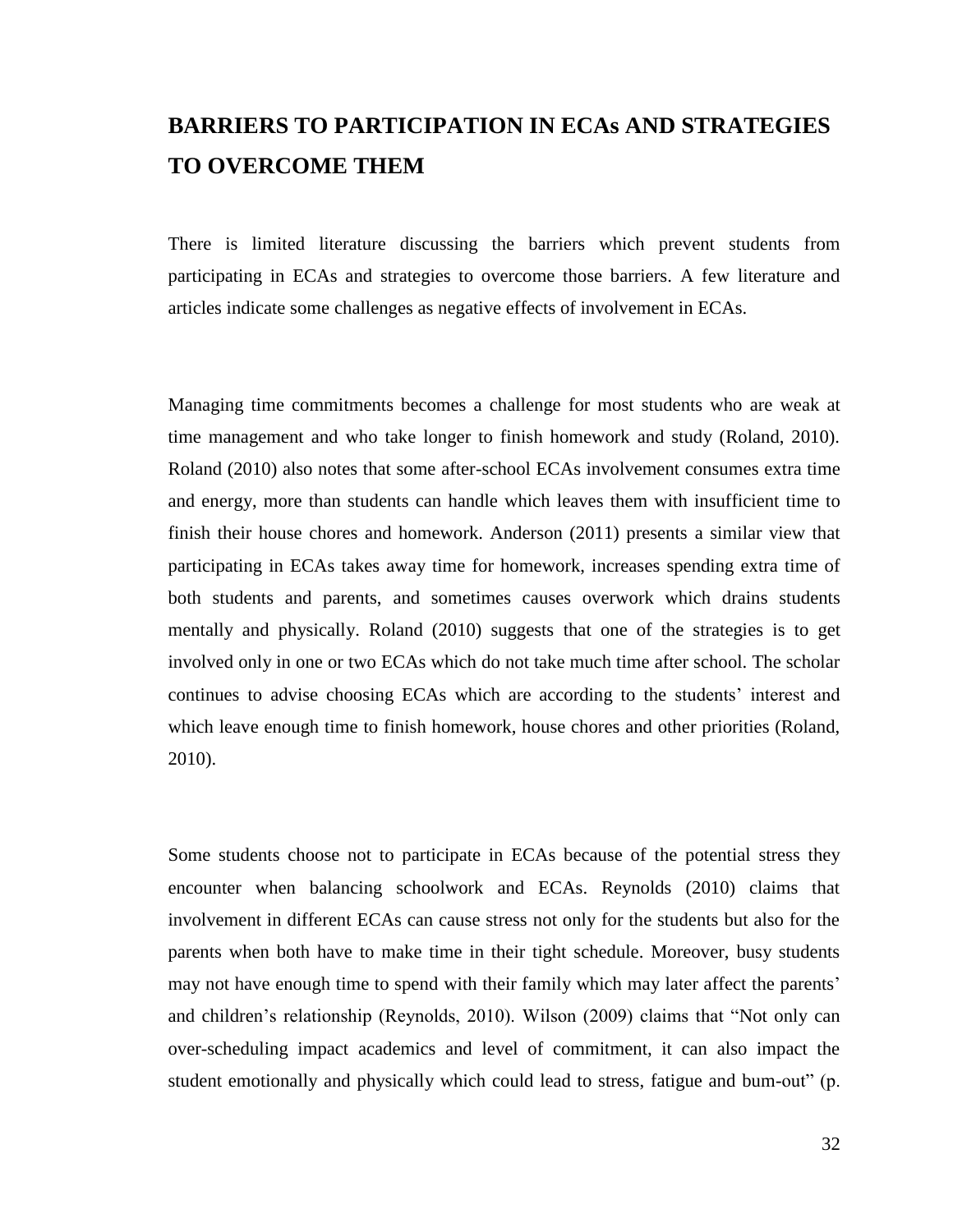16). Anderson (2011) also points out that being involved in sports and performing arts competitions can put pressures on students which sometimes can be overwhelming. Roland (2010) mentions that if the student is stressed or overloaded with activities, he or she should drop a few activities and allow some time for leisure or unstructured activities with family and friends.

Some students find that ECAs can sometimes be expensive. Anderson (2011) indicates that the cost can vary according to the type of ECAs and can be a great amount. Reynolds (2010) indicates that organised sports ECAs and music-related ECAs are costly for students and parents because of the registration fees and purchase of uniforms, equipment and musical instruments. Wilson (2009) highlights the fact that performing arts ECAs such as a band may cost a certain amount of money to buy instruments and to have private lessons which cannot be afforded by certain students with parents on a limited income. Wilson (2009) also points out that

It is hard for the average-income student to compete with the athlete who has had additional training, top-notch equipment, and enjoys the opportunity to play sports year-round. This economic disadvantage can bring disappointment and frustration to the student, or even prohibit some from even trying the sport in the first place (p. 18).

One strategy to overcome this barrier suggested by Reynolds (2010) is for the school to offer to supply parents with equipment and instruments for students to use for schoolorganised sports and music ECAs. Turner (2010) also indicates that schools may arrange many activities with low cost and well managed budgeting.

Parental support and involvement can be seen as one of the challenges for students not to participate in ECAs. Turner (2010) notes that some teachers have difficulties to get students to participate in ECAs because of the lack of parental involvement. Some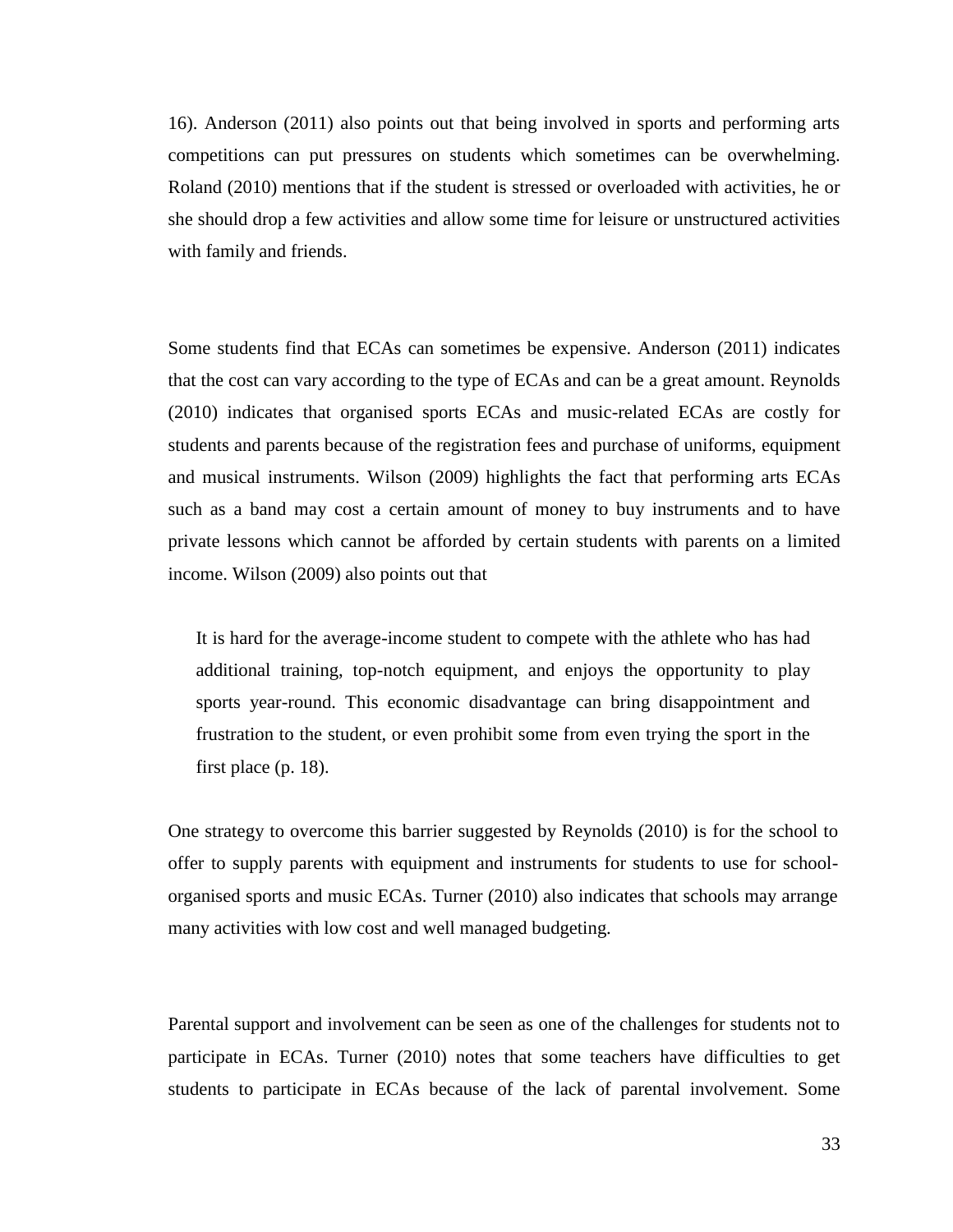students are not able to participate in ECAs because of parents' lack of support or limited income (Reynolds, 2010). On the other hand, Wilson (2009) highlights that students who have to work in order to help with the family income are not able to participate in ECAs. Therefore, students' socio-economic status can be considered as one of the barriers. Transportation also plays a part of the challenges preventing students from participating in ECAs. Anderson (2011) asserts that students who use public or school transportation may be discouraged from being involved in ECAs. Regarding parental involvement, teachers must encourage the parents to be involved and give permission to their children to participate in ECAs (Turner, 2010).

In summary, the main challenges preventing the students from participating in ECAs are discussed in a few studies as time management, stress, financial issues, parental involvement and encouragement and transportation. Some of the strategies to overcome those challenges are also discussed.

### **CONCLUSION**

ECAs programme such as sports-related ECAs and non-sports related (in-school or outside school) ECAs are discussed. Each ECA offers significant experience and development for students. However, positive outcomes depend on the type of activities students are involved in and the unique patterns of involvement.

Different research studies and literature show that ECAs help students attach to school with better attendance, to develop a sense of identification/ belonging and life-long good habits through in-school and outside school activities. Students gain and learn good character, self-respect and self-worth, greater level of communication, self-esteem, honesty, fair play, exercising, respecting rules and regulations through participating in ECAs. The findings of much research, and many studies and reports indicate that ECAs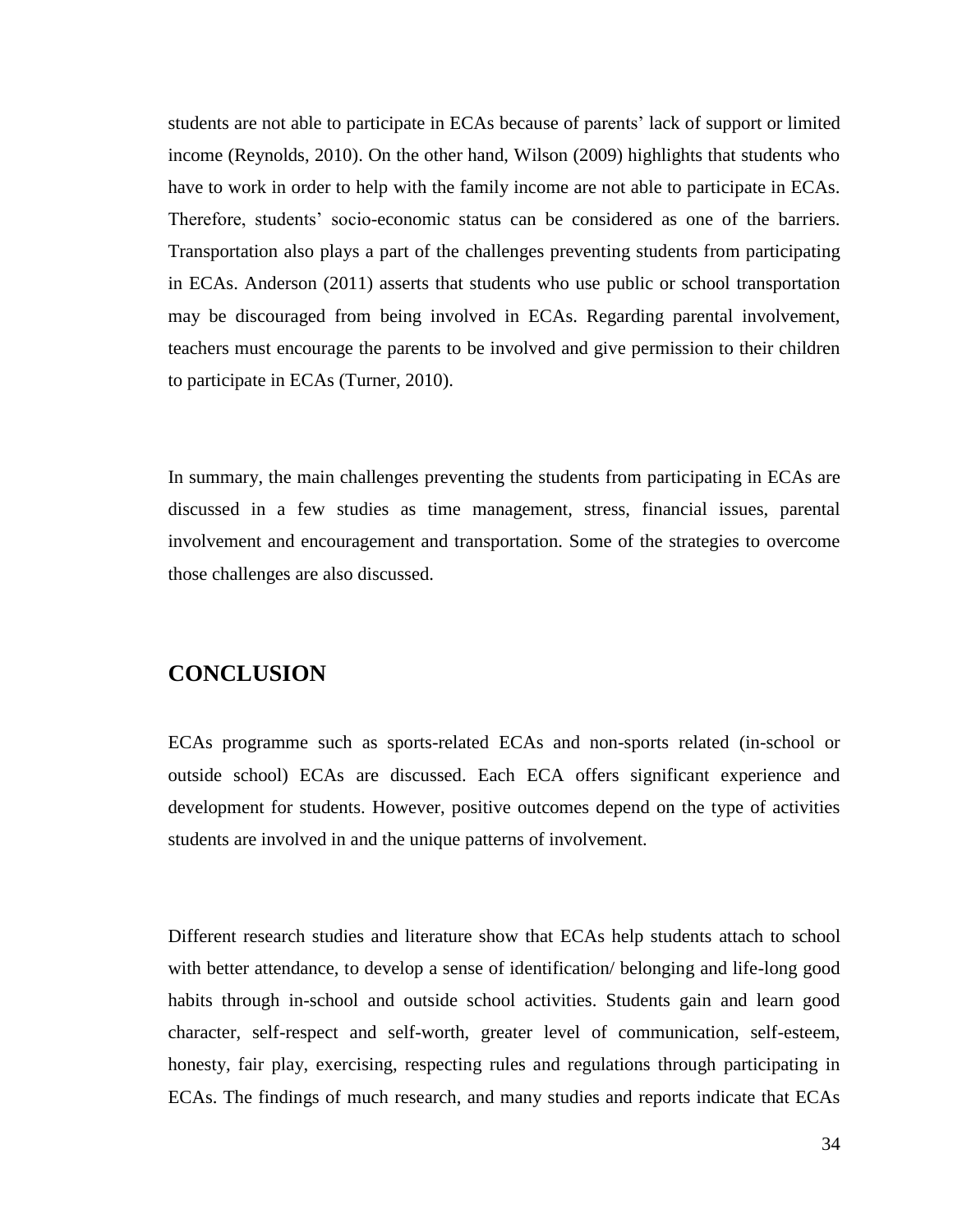produce positive impacts on students' learning outcomes and academic achievements. The findings of different empirical studies prove that participating in physical or sports ECAs has an association with healthy lives, good physical and mental health, lower risk of suffering from various diseases and development of life-long healthy habits.

Many literature and studies clearly show that ECAs promote different sets of life skills and other essential skills in order for students to develop into well-rounded beings and prepare them for the job market. In contrast, some researchers have argued that unstructured ECAs with no adult supervision could bring negative aspects to participation in ECAs. Even though there is a very limited amount of literature on the impacts of participating in ECAs on the community, there is some evidence that volunteering and service learning have positive impacts on the community and the beneficiaries. Some of the challenges preventing students from participating in ECAs are presented as time management, stress, financial issues, parental involvement and encouragement and transportation. Some of the strategies to overcome those challenges are also discussed.

ECAs which promote the above mentioned skills in addition to the knowledge and learning gained from school can be considered for implementation in Myanmar public schools. Moreover, future implementation of well-organised ECAs in Myanmar public schools might bring more advantages to the students' and country's development.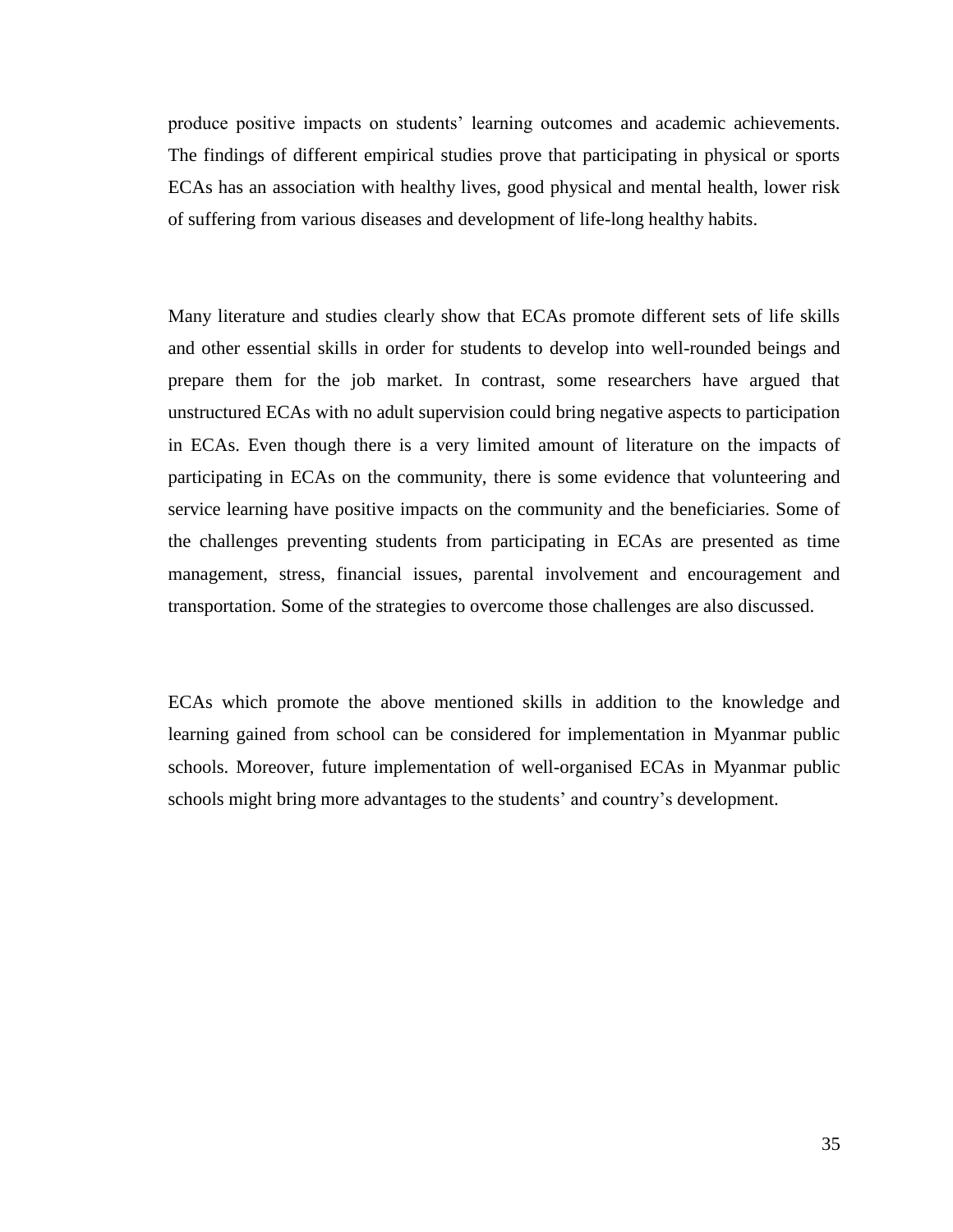# **CHAPTER - 3 METHODOLOGY**

### **INTRODUCTION**

Choosing the most suitable methodology and data collection methods is one of the important aspects of research. An appropriate choice of methodology and data collection methods are made to explore the teachers' and students' perceptions related to the role of extracurricular activities (ECAs) and experiences in participation of ECAs with a critical examination of various literature. In this chapter, an epistemology and a qualitative research methodology is justified. Two key data collection methods, document analysis and individual interviews, are addressed with key issues arising from the literature with the discussion of a choice of sampling. Moreover, data analysis strategies are identified and discussed. Reliability, validity and ethical issues are addressed and discussed within the context of this research.

### **BACKGROUND OF RESEARCH**

This research is concerned with exploring the perception of students and teachers regarding the role of extracurricular activities (ECAs) offered at a private university in Myanmar. Understanding the perception of the participants allowed the educators to reflect on the importance of ECAs in order to raise its role in tertiary education. This study examined the mission statements and expected learning outcomes set by the selected institute in order to analyse how well this educational institution achieved these outcomes through the role of ECAs.

This research study aims to identify the impact of participation in ECAs on students' academic achievements, social and life skills by examining students' and teachers'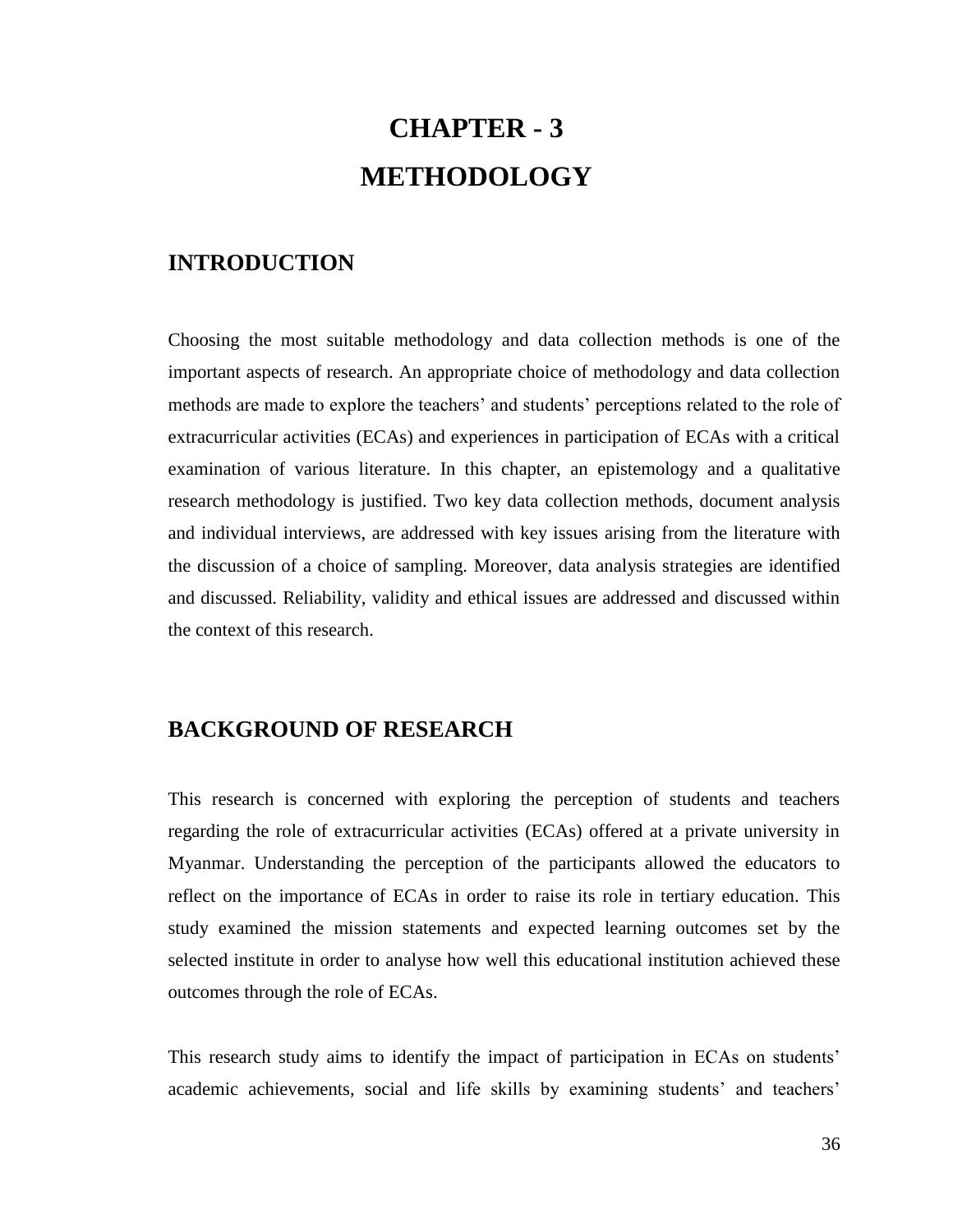perceptions of their experiences of ECAs. It also investigated the barriers to and the reasons for participation in ECAs alongside the strategies to overcome them. Its aim is to give a voice especially to the students and their views on the role of ECAs in order to contribute to the wider research on the future implementation of ECAs as part of the Myanmar education system especially through higher educational reform.

The following research questions are raised to explore the chosen topic:

- 1. What is the nature of extracurricular activities in a Liberal Arts Programme?
- 2. What are the teachers' and students' perceptions of the role and impact of extracurricular activities?
- 3. How are Liberal Arts Programme mission statements and expected learning outcomes achieved through extracurricular activities?
- 4. What factors help and hinder participation in extracurricular activities?

### **EPISTOMOLOGY AND METHODOLOGY**

In order to understand the nature and purpose of educational problems and the related methodologies of research, the educational and social science research traditions cannot be overlooked. Educational research is often related to an individual or an organisation conducted in educational settings. Freebody (2003) noted that educational research is used to "inform, advance, or obstruct policy and practice in education" (p. 20). Anderson and Arsenault (1998) also stated that educational research tries to deal with questions or solve problems through the data collection and analysis for the purpose of description, explanation, generalisation and prediction. Educational research is concerned with broadening knowledge within research traditions and approaches besides improving educational practices (Cohen, Manion, & Morrison, 2007). Findings of educational research can help educators to be more effective professionals and that effectiveness turns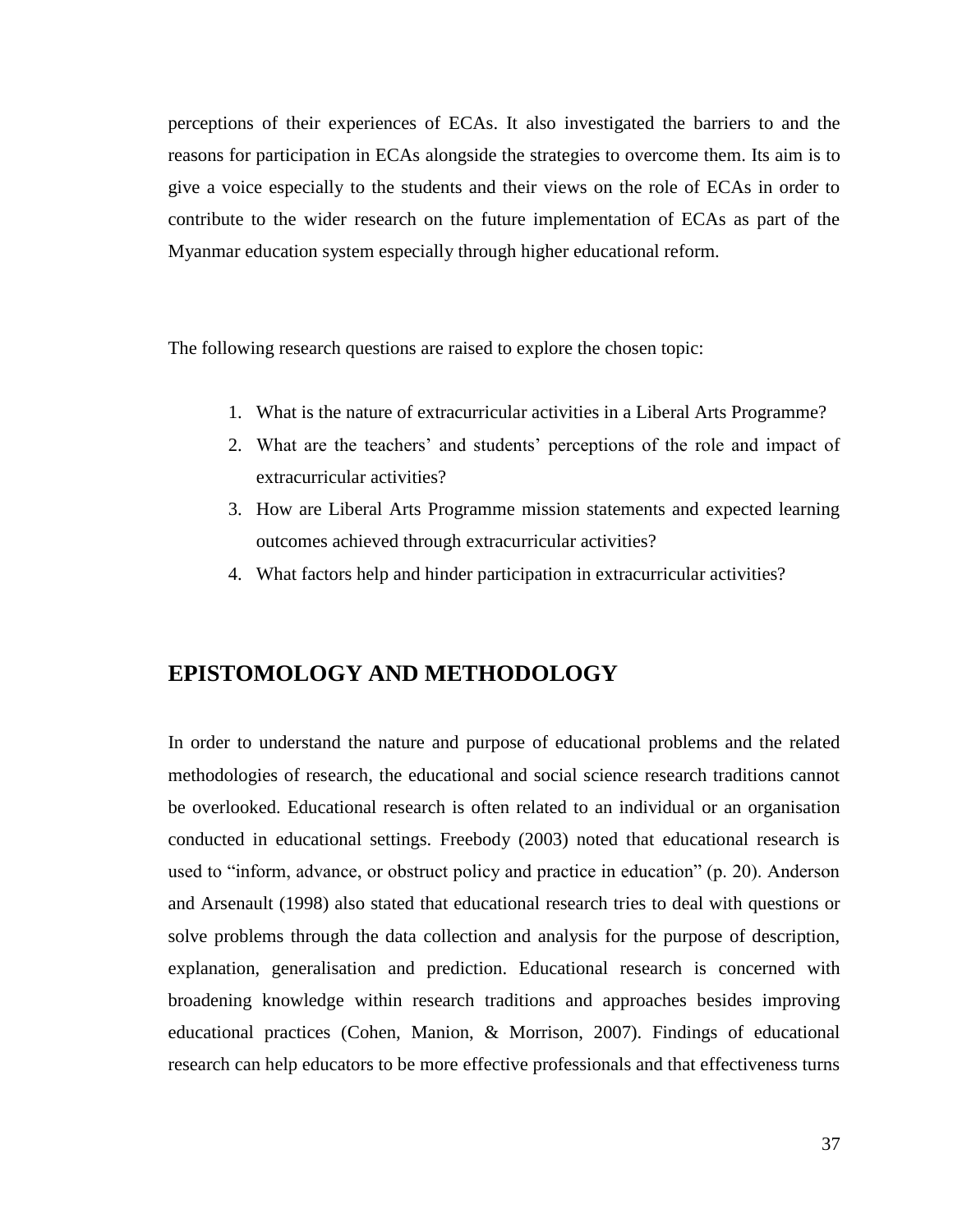into the better learning of students (Creswell, 2012). That is why educational research is important and worth conducting.

When choosing the methodological approaches and data collection methods, it is essential to consider the underpinned epistemological and ontological understandings. Epistemology raises the question of what knowledge is and how it can be acquired (Cohen, et al., 2007). Bryman (2008) noted the aspect of epistemology as "an epistemological issue concerns the question of what is or should be regarded as acceptable knowledge in a discipline" (p.13). Ontology, on the other hand, is based on theory of being; questions related to the kind of things exist in the world (Cohen, et al., 2007). The authors also mentioned how different cultures hold different beliefs which sometimes affect the way one perceives and engages in the situation. As this research dealt with the perceptions and experiences of students and teachers regarding the role of ECAs at a particular university to investigate an individual's worldview, it stands on the epistemology position of interpretivist approach Even though each individual comes from a similar background, it is not necessary to be identical in their views and experiences.

Davidson and Tolich (2003) stated that "paradigm is used in social science to describe an entire way of looking at the world" (p. 26). The two classical paradigms in educational research are described in different ways such as a positivist or scientific approach and a post-positivist or interpretive approach (Tolich & Davidson, 1999). Tolich and Davidson (1999) define the interpretive paradigm as "the systematic analysis of socially meaningful action through the direct detailed observation of people in natural settings in order to arrive at understandings and interpretations of how people create and maintain their social world" (p. 26). In the interpretive paradigm, the researcher tries to understand the reality through participants' perspectives and realises how participants interpret the world around them (Cohen, et al., 2007).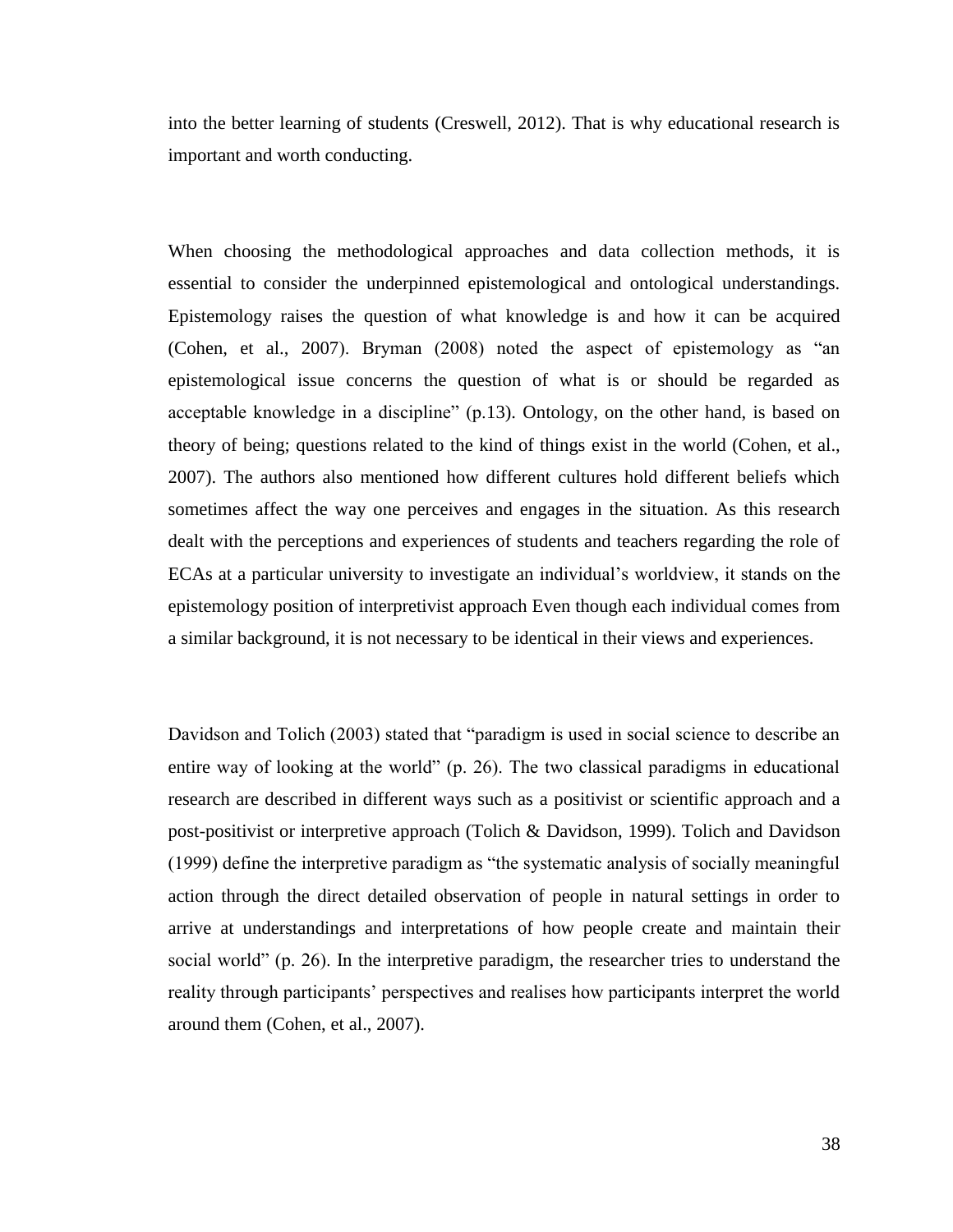My study is based on the research questions that understand and interpret the nature and aims of current ECAs practices, interactions and seek experiences of the participants through document analysis and interview data collection. This research attempted to investigate an array of perceptions of a group of people to create a meaning of a particular situation which Cohen, Manion and Morrison (2007) indicate is part of the interpretive paradigm. Thus, I carefully chose this appropriate paradigm for this research in order to provide clear, strong and valid theoretical underpinnings and findings.

The plan of action which a researcher uses to relate methods to outcomes while studying theoretical arguments of the research is known as research methodology (Cohen, et al., 2007). Research methodology is important as it establishes the approaches, methods, and strategies to be used by the researcher (Creswell, 2012). Following the interpretive paradigm, the term used to describe it is referred to as qualitative analysis. A qualitative form of research is used in this study to investigate the perceptions, attitudes, feelings and experiences of the participants. Qualitative research is "the collection, analysis, and interpretation of comprehensive narrative and visual data to gain insights into a particular phenomenon of interest" (Gay, Mills & Airasian, 2009, p. 7). Thus, qualitative research helped me to understand the world in which students perceive ECAs to develop meanings from their experiences. By engaging in in-depth interview conversations about ECAs, the meaning of participants' perceptions was understood. Therefore, the focus of this research is on interpreting, describing and analysing the data.

In educational research, when choosing a method or methods of inquiry for a particular research problem, the researcher has to consider the nature of the problem, their own research skills and the disciplinary perspectives (Keeves, 1997). Qualitative research methodology is best suited for this study rather than a quantitative methodology as "certain kinds of educational problems and questions do not lend themselves well to quantitative methods, which use principally numerical analysis and try to control variables in very complex environments" (Gay et al., 2009, p. 8). Since this was small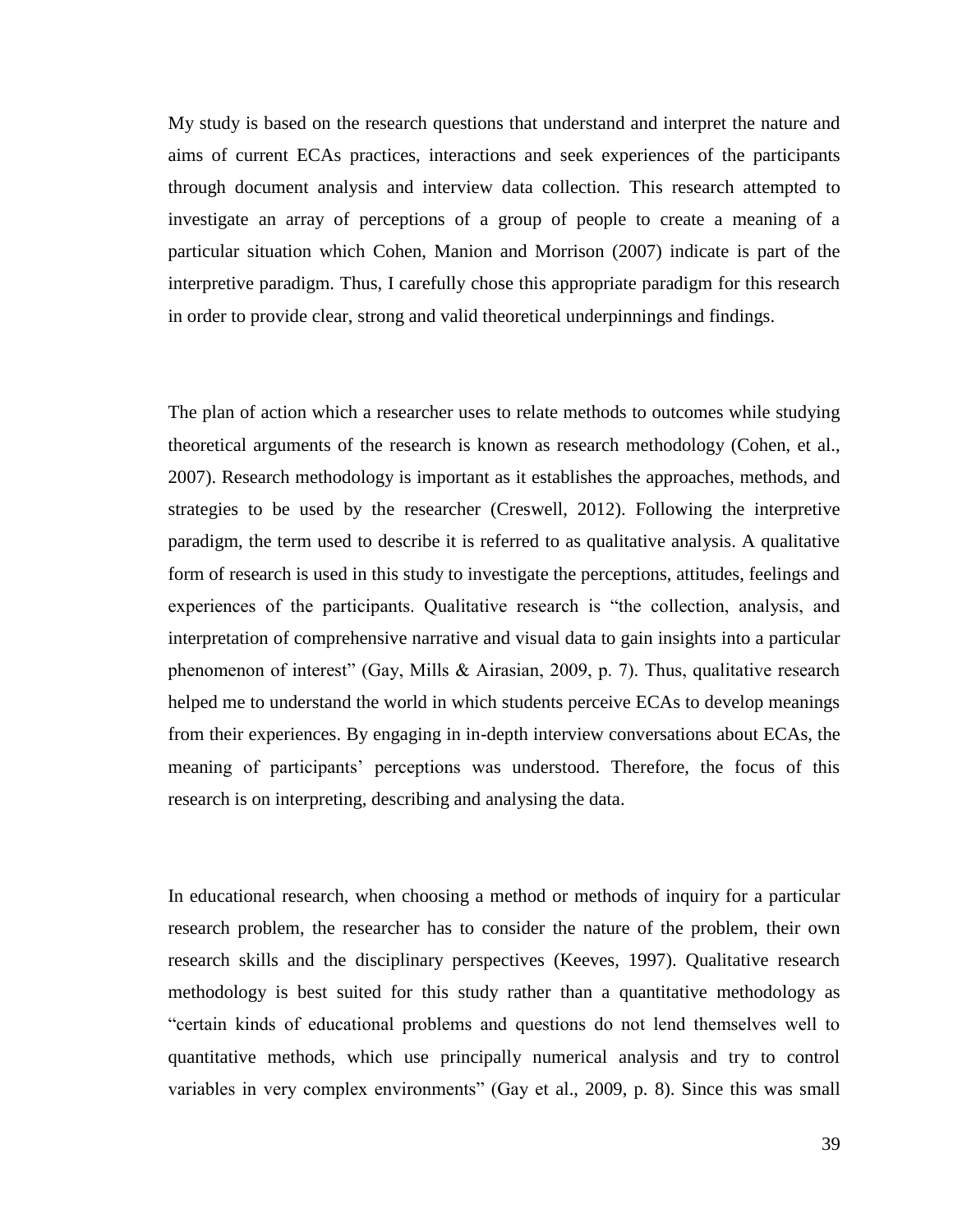scale research, it was quite difficult to attain the statistical requirements of quantitative research (Bryman, 2008). Therefore, qualitative research methods were one of the key tools for the researcher who uses the interpretive paradigm.

A basic assumption of the qualitative research methodology is that a deep understanding of the world can be achieved through conversation and observation in natural settings instead of gaining them through the experiments and artificial conditions (Anderson  $\&$ Arsenault, 1998). Qualitative researchers examine things in natural settings in order to make sense of or interpret the situations based on the meanings participants bring to them (Denzin & Lincoln, 2005). In this research, scientific objectivity was impractical as I brought my own experiences and worldview regarding the role of ECAs. Thus, this particular research was conducted in a real-world situation with an acknowledgement of my own experiences and background using qualitative research methodology.

My personal background knowledge and experiences had shaped my research topic and questions which I aim to study. I studied at a public school which did not offer any particular ECAs and practised a teacher-centred approach in the classroom. I grew up as a person with little confidence in critical thinking and social skills. When I studied my bachelor degree at an American Liberal Arts College for four years with an involvement in a variety of ECAs, I personally developed such skills as social interaction, leadership and creative thinking. Thus, my interest in the role of ECAs played in students' lives was aroused when this particular private university in Myanmar started to offer ECAs for students. Since this private university is not under the control of the Ministry of Education instead developing their own educational philosophy and objectives as a liberal arts college, they are able to offer a variety of ECAs for students.

Qualitative case study research is a type of in-depth interpretive enquiry which tries to describe, explain and discover more about real world contexts. Case study research takes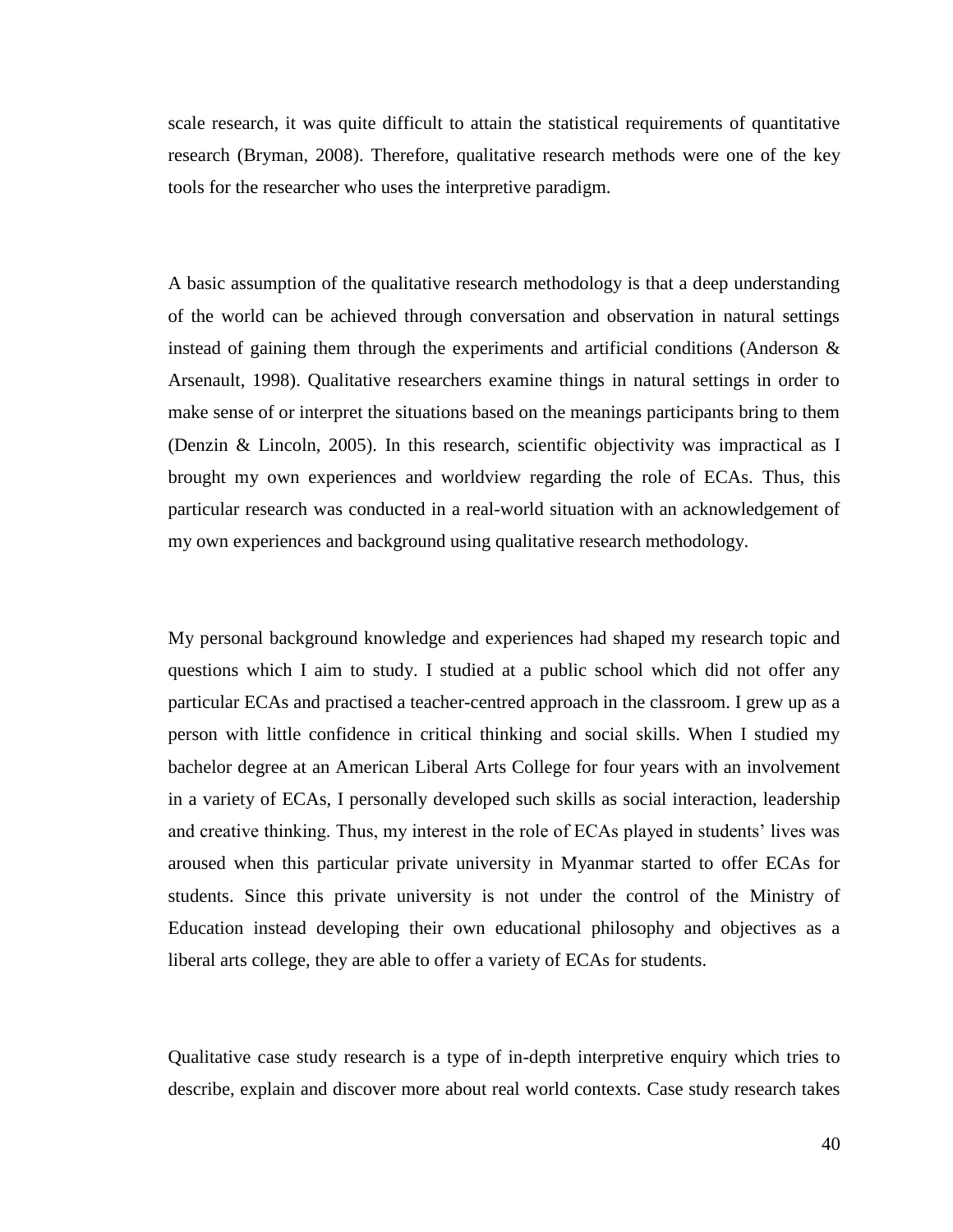place with the desire to understand the social circumstances and allows the researcher to maintain the holistic and meaningful characteristics of real-life situations (Yin, 2003). Merriam (1988) also states "a qualitative case study is an intensive, holistic description and analysis of a single instance, phenomenon, or social unit" (p. 21). A case study provides contextual data with "commitment to the overwhelming significance of localised experience" in order to support the qualitative research methodology (Freebody, 2003, p. 81). Since this study focused on the process of ECAs, the understanding of students' experiences and interpreting views, a case study is the most suitable choice because of the importance of context.

The two data collection methods selected for this particular study are in-depth interviews and document analysis which are "the best-known representatives of qualitative research studies and... most embody the characteristics" (Bogdan & Biklen, 2003, p. 3). Since this is qualitative research, it is necessary to use methods which allow intensive and close interaction with the participants during the research and time-intensive data collection (Gay et al., 2009). Morse (2003) points out that the researcher can gain a more complete picture of participants' behaviours and experiences by using more than one method. The semi-structured interviews helped me to gather rich data with an opportunity to explore the perceptions of students and teachers around ECAs shaped by the interview questions. Using two methods of data collection allowed me to reflect on how well educational institutions can achieve their overall statements and learning outcomes through the role of ECAs. Both data collection methods are discussed later in this chapter.

### **SAMPLING**

The sample size was limited in this research according to the length of time-period to finish the research and the scope of this study. A sufficient sample is necessary to represent a wider group related to my research interest (Powney & Watts, 1987). Participants in the sample should be willing to participate and give time to express their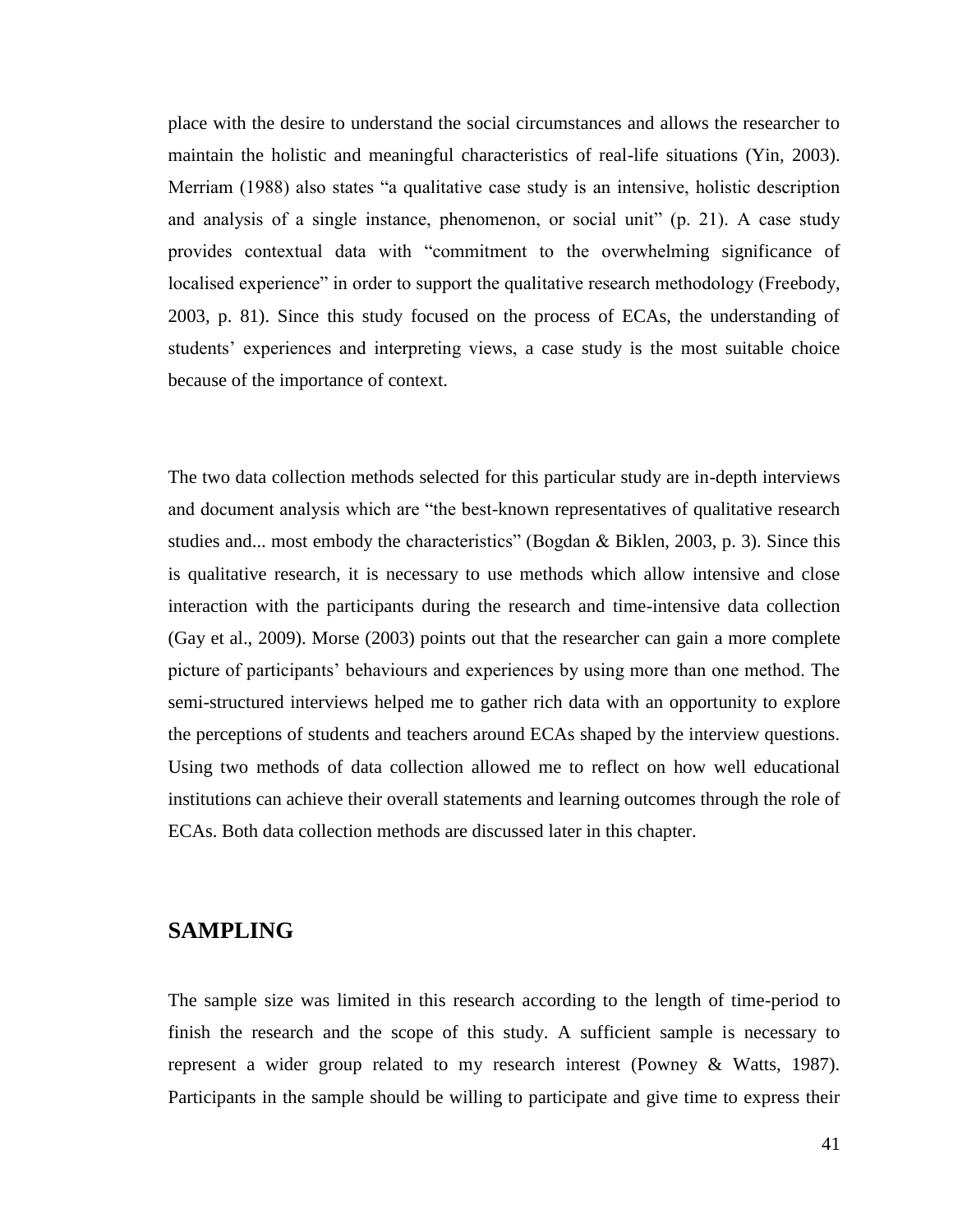views and experiences during the interviews (Powney & Watts, 1987, Tolich  $\&$ Davidson, 1999). A key issue with the choice of sample is to choose the participants carefully to match the research area and questions, contacting them carefully to receive approvals and access (Powney & Watts, 1987).

According to the limitation and the size of this research, the sample size is important to take into consideration. As the purpose of this study is to explore the students' and teachers' perspectives and experiences of participation in ECAs and their views on the values of ECAs, one of the private universities in Myanmar was selected as the research field. Since my research was an in-depth case study research, I invited a private university in Myanmar, which offers an ECA programme. The dean of the university was contacted through email to invite their participation in this research. After a week, he sent an organisational consent letter indicating that I am warmly welcomed to conduct this research at their university.

Bryman (2008) highlights the necessity of purposive sampling needed to select the participants with the essential expertise and role to answer the research questions. Therefore, ten students and five teachers, who were participating in ECAs during the time of this study, were invited out of approximately 550 students from that particular institute. The students were invited from third and fourth year groups (Junior and Senior students) because these students have a reasonable amount of ECA experience to discuss. Oppenheim (1992) claims that we need "a good spread of respondent characteristics" to have different possible kinds and backgrounds (p. 68). Thus, the participants were carefully invited to match the investigation.

The invitation of the students and teachers to volunteer in the interview is as follows. I firstly contacted the class teachers teaching in third and fourth year in order for me to make an announcement on the information of my research and an invitation to participate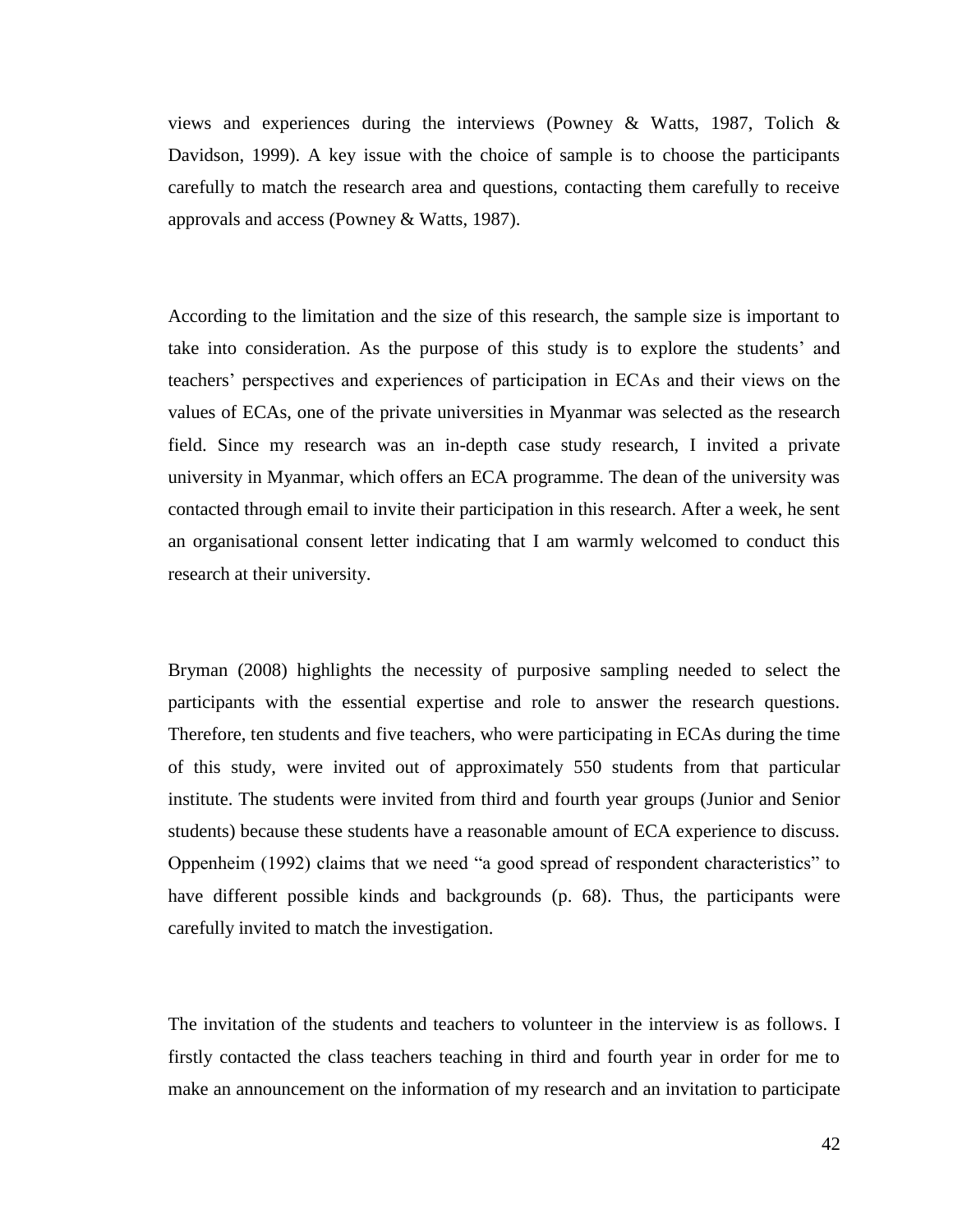if they are interested. My invitation included all the third and fourth year students who were currently taking part in any ECAs during the time of study. Students who showed a willingness to take part in my research were provided with an information sheet and asked to provide more information on their participation in ECAs in order for me to select the most suitable participants. According to Bryman (2008), I considered age range, gender balance and individual backgrounds to maximize the diversity.

There were more than ten students who volunteered to participate. The class teachers also pointed out some students who actively participate in ECAs and leaders of students' committees among the students who wanted to volunteer. Therefore, I selected the participants according to my proposed criteria. I wanted to choose six students who had leadership roles in student organizations, two in sports activities and two in any type of ECAs. However, there was only one student who was involved in sport activities in my volunteer list. Thus, with the help of that student, I recruited one more student from the sport committee. I also achieved a reasonable cross-section of students in terms of gender and age.

I invited the teachers who supervise or are involved in the planning of ECAs who were interested in my research. Similar to the student participants selection, their age, gender, backgrounds and years of experience were taken into consideration. Since most of the student organisations were run by the students, there were only a few teachers who were involved in ECAs. I talked to those teachers individually, explained my research and invited them to participate. There were four teachers who showed interest in my research. As I planned to interview five teachers, I invited the Dean of students to participate in an interview as she was willing to discuss the ECAs offered at the institute.

I sent out the information sheet after receiving the confirmation from participants who were willing to be interviewed for my research. All the participants were interviewed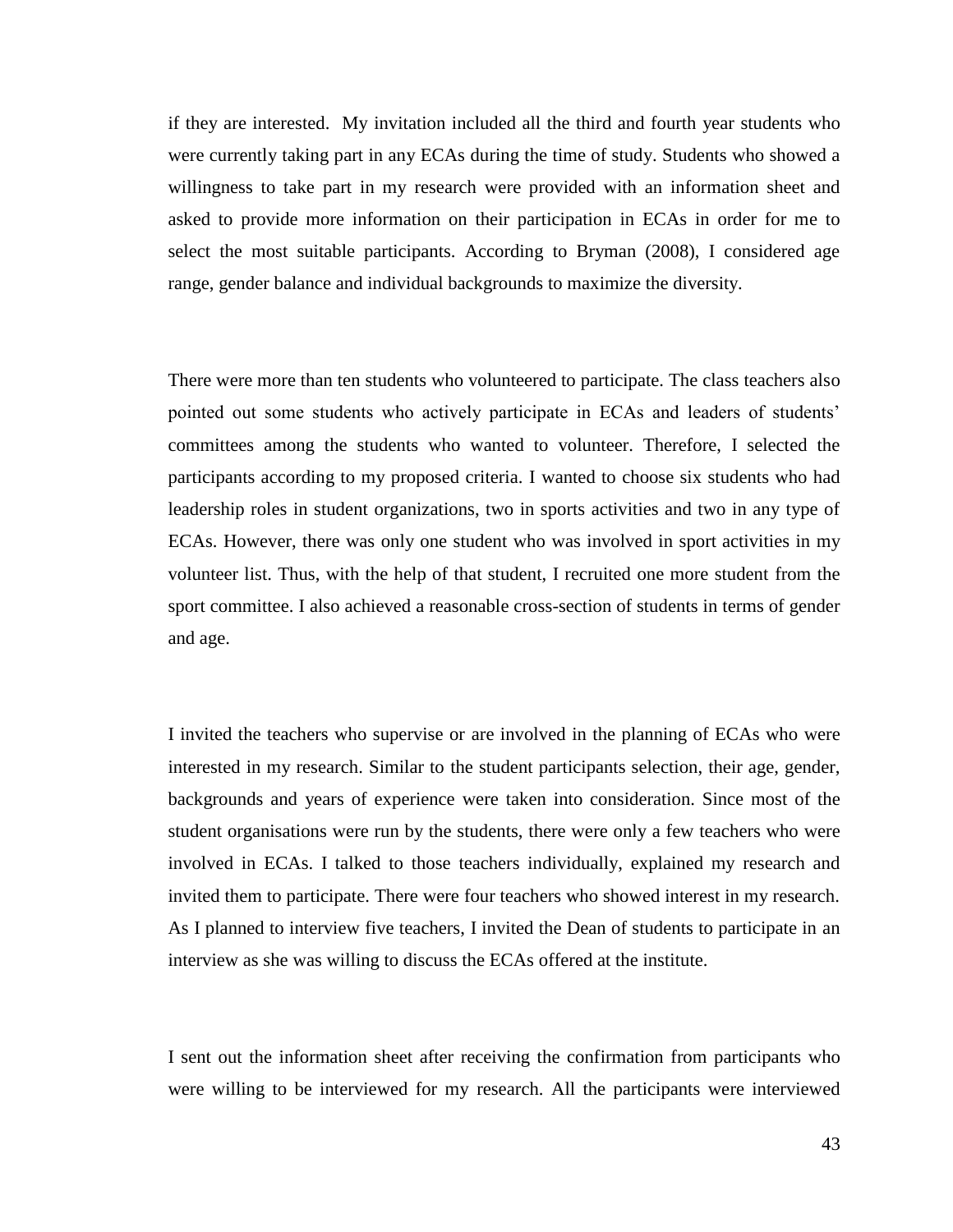individually (face-to-face) with the interview schedule and questions. Participants were given a consent form to sign before the interview on the scheduled day. Since all the participants understand English well, both information sheet and consent form were provided in English instead of translating into Burmese. The challenge of scheduling the interviews was that most students were very busy and had a tight schedule with their classes and activities. Since this institute is an evening university, some students attended full-day public university or some students worked full-time. Therefore, interviews could be scheduled only in the evening before the classes started. As a result, the interviews took more than two weeks.

### **DOCUMENT ANALYSIS**

Merriam (1998) states "documents are, in fact, a ready-made source of data easily accessible to the imaginative and resourceful investigator" (p. 112). In order to find out whether the mission statements, aims and learning outcomes set by the institute are met directly or indirectly through the role of ECAs, analysing the available documents played a crucial part.

According to Bowen (2009), document analysis is defined as "a systematic procedure for reviewing or evaluating documents, both printed and electronic material (p. 27). Document analysis is a useful tool in qualitative research methods as a means of triangulation (Bowen, 2009). Cortazzi (2002) asserts that documents are regarded as evidence of past and current realities or future plans. Thus, by analysing the documents, the researcher can understand the degree of truth coming from interviewees. The researcher acts as a primary instrument for gathering data which makes their skills to find and interpret the data from documents important (Merriam, 1998).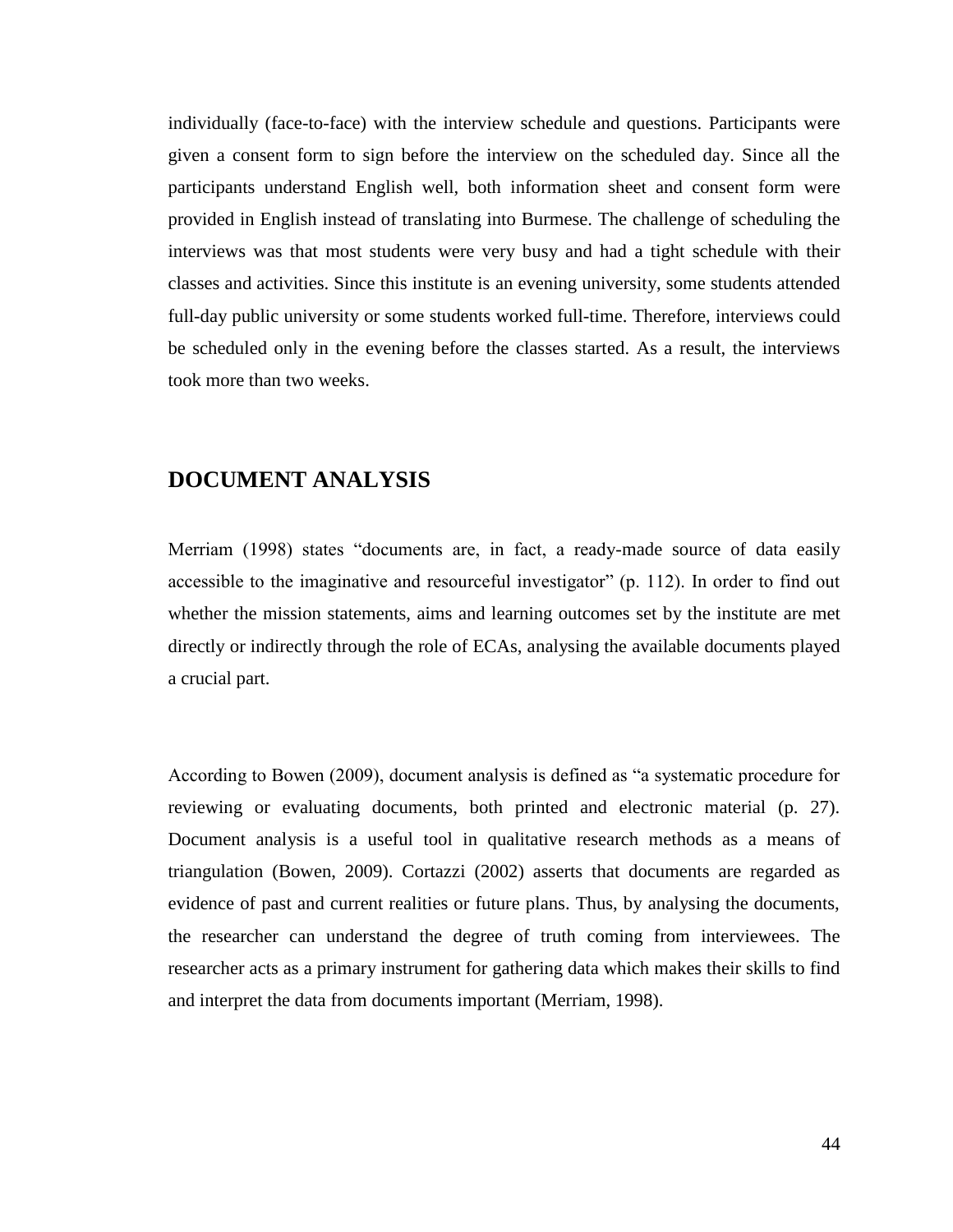The university was asked to provide copies of their policy papers, student handbooks and reports related to ECAs since finding relevant documents was the first step in the process. The main documents used for this research were official documents which were produced by the institute such as newsletters, files, reports, meeting minutes, memos and yearbooks, kept as a record (Bogdan & Biklen, 2003). The documents provided important contextual, philosophical and background information which can assist other data collection methods (Bowen, 2009). Analysing the documents before the individual interviews helped me understand the role ECAs played in education and served as a foundation for the perceptions of the participants.

There are some drawbacks of using document analysis data collection methods. Merriam (1998) points out that documents can give incomplete information as they were not written for research purposes. Therefore, the data obtained from some documents might not be useful or might lack some details for the research (Bowen, 2009). Yin (1994) also mentions that an incomplete collection of documents may lead to biased selectivity. One of the main limitations of document analysis is verifying their authenticity and accuracy (Merriam, 1998). However, document analysis is an efficient method in research as it is less time-consuming for the researcher. Bowen (2009) highlights the stability of the documents which can be reviewed repeatedly. Document analysis was a good combination data collection method for the interviews since it allowed me to compare and contrast what interviewees said to the standards set by the institute. Thus, data collected from documents was a good source for such a qualitative case study because "they can ground an investigation in the context of the problem being investigated" (Merriam, 1998, p. 126).

### **INTERVIEW DATA COLLECTION METHOD**

In order to have deep understanding of the participants' views, attitudes and experiences, a face-to-face interview data collection method was most appropriate for this study.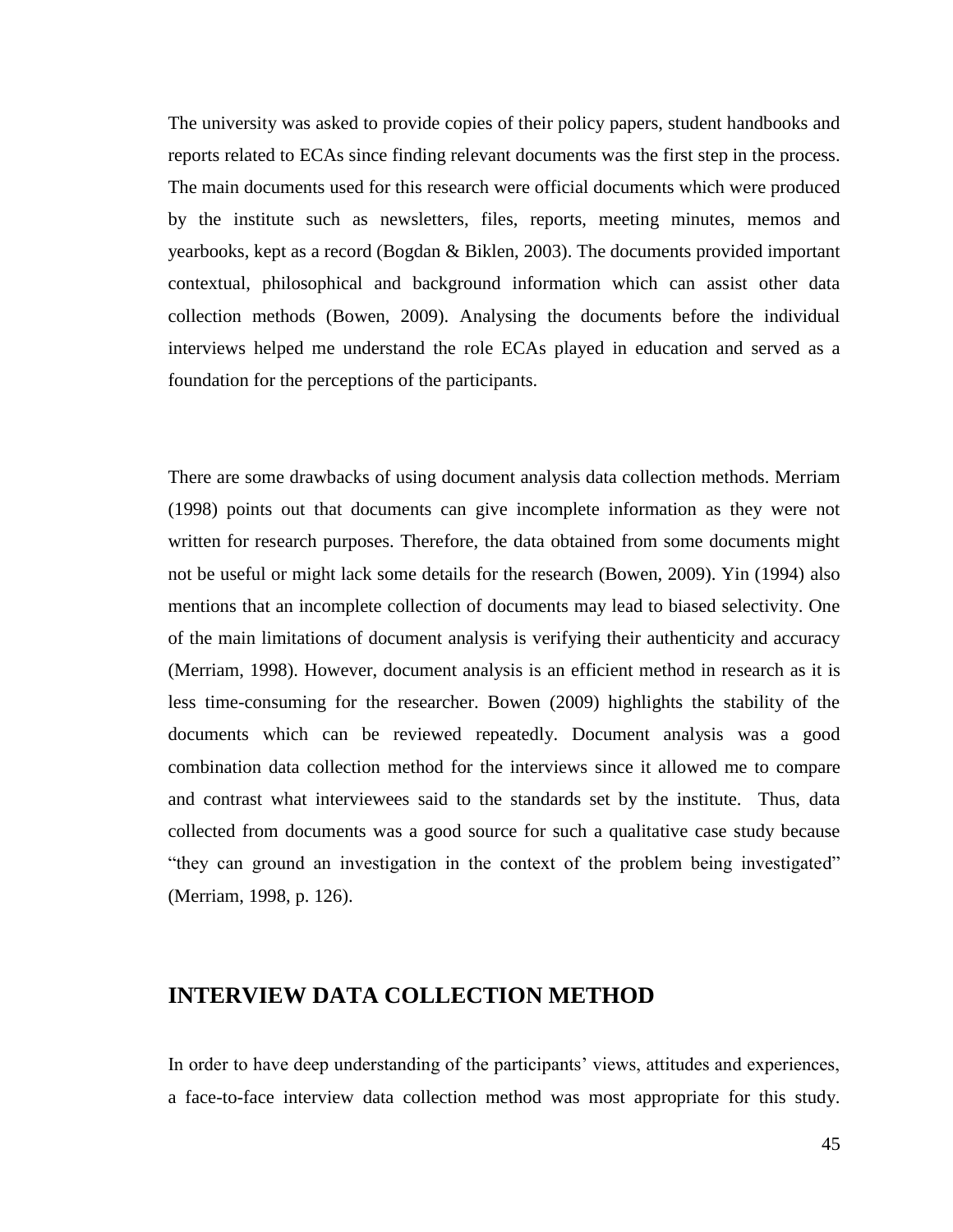Fontana and Frey (2005) stress that when we try to understand other people the interview method is one of the most popular ways. Huseyin (2009) asserts that conducting interviews is a good research tool for getting the information in detail by asking direct questions to participants who are chosen as sample for a particular research topic. Bryman (2008) also suggests that interviews are a useful data collection method when looking in-depth at participants' views and attitude. This research focused on the insights and experiences of participants of their involvement in ECAs, so the interview data collection method was chosen.

I used semi-structured interviews which included a series of open-ended structured questions followed by probing questions to achieve additional required information. The literature points out the interviewer's ability in asking questions such as wording, consistency and the flow of the questions (Oppenheim, 1992). Tolich and Davidson (1999) also mention that it is necessary to avoid dead-end or closed questions which can only produce such answers as 'yes', 'no', and 'kind of'. The authors also assert that it is important to consider how to use prompting for interviewees to elaborate, but not to use leading questions which can prompt a specific kind of answer which the researcher hopes to get (Tolich & Davidson, 1999).

As suggested by Yin (2003), data-collecting instruments have to be piloted with a similar population to the participants. Thus, it was good practice for me to conduct two pilot interviews with cousins, studying at private high schools which offer ECAs, before conducting them in the field in order to raise my ability to ask questions and follow the interview rules. Conducting pilot interviews assisted me to focus on the wordings, the flow of the questions and time limit for the actual interviews.

I was very careful not to impose my own perspectives and biases on the interviewees while conducting the interviews. This is one key issue which the literature has discussed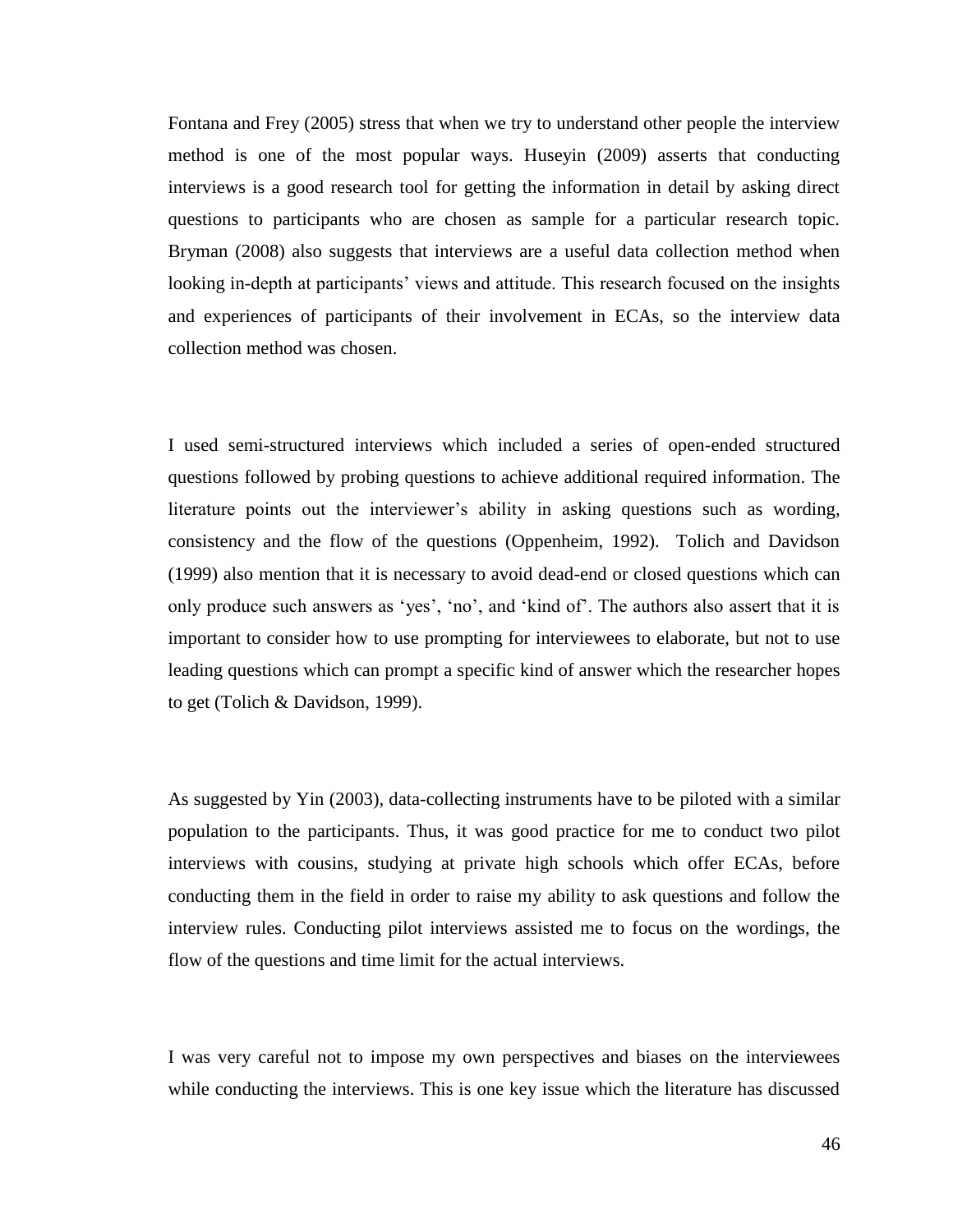because "the interviewer's perspective is also limited by knowledge and experience as the interviewee's" (Powney & Watts, 1987). Moreover, some literature points out that not having enough social skills and active listening skills, which are essential in conducting interviews, can be a concern in generating reliable data (Tolich & Davidson, 1999, Powney & Watts, 1987). Having good social and interaction skills made the interviewees feel comfortable to open up with me and be interested in my research topic. Thus, it was important for me as an interviewer not to hear only what I hoped to hear according to my research interest. Additionally, I was aware of the language used by the interviewees when transcribing and translating the interviews from Myanmar to English.

Interviews were recorded with a digital recorder and some note taking by me. I firstly asked the permission from the interviewee to record the conversation digitally. Even though I recorded each interview with the digital recorder, I also took some notes while the participants were responding to help with the data analysis later on. Note-taking can also record the non-verbal communication such as body language (Tolich & Davidson, 1999). However, Huseyin (2009) argues that note taking during the participant talk can "disrupt the effectiveness of the communication between interviewer and respondent… note taking may distract them from giving information they otherwise might have given" (p. 205). Thus, I gave full attention to the interviewee during their talk and made a minor note after they finished talking. I only jotted down the highlights of their response.

### **DATA ANALYSIS**

Data analysis is a careful examination of the data that result from single or multiple interviews (Powney & Watts, 1987). Neuman (2000) defines data analysis as "examining, sorting, categorizing, evaluating, comparing, synthesizing, and contemplating the coded data as well as reviewing the raw and recorded data" (p. 448). Cohen et al. (2007) claim that qualitative data analysis includes organizing, interpreting the data, constructing the meaning of the data in terms of participants' definitions. Thus,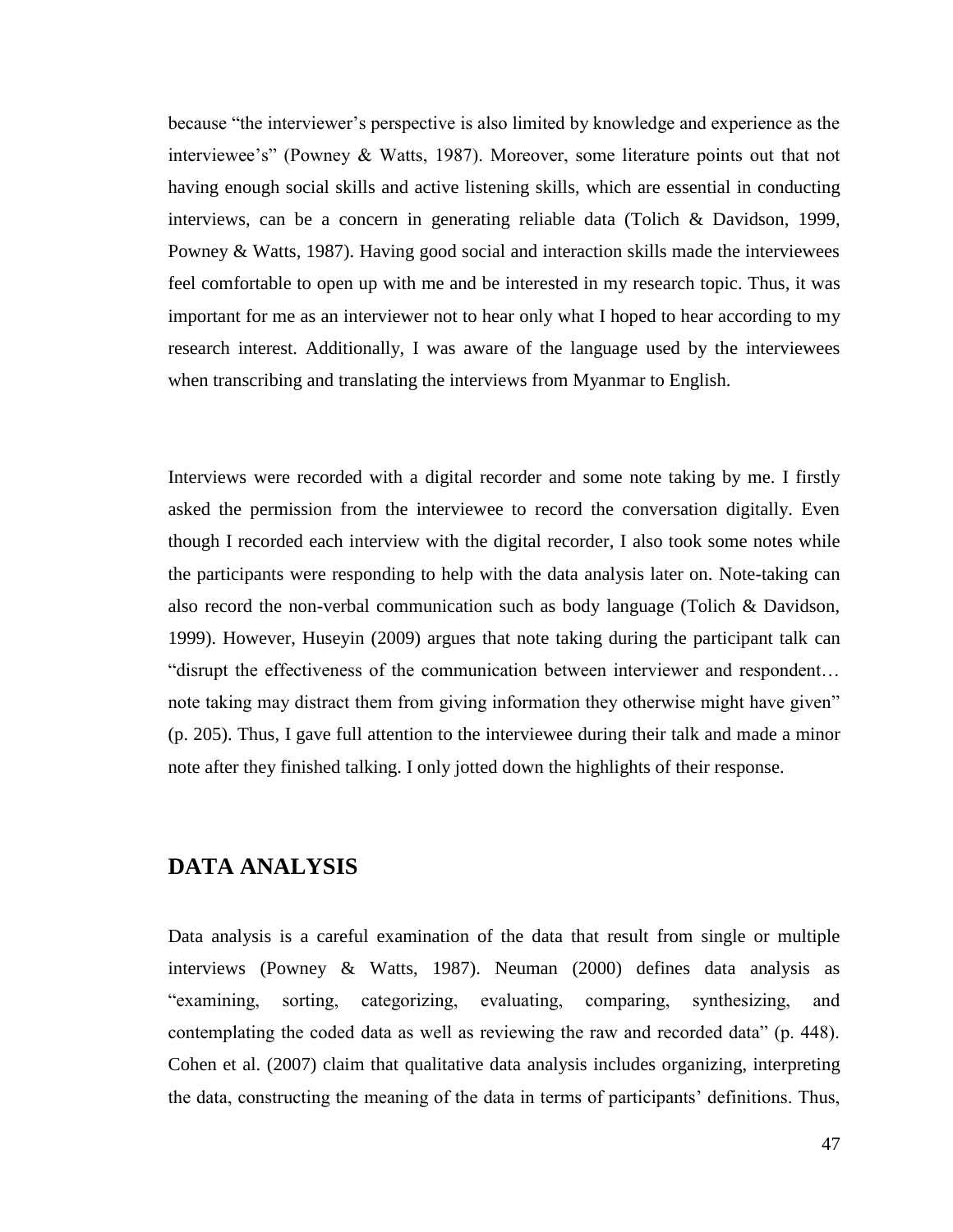the data analysis process started with transcribing the interview conversation, followed by coding and categorizing into themes in order to compare and contrast them. When categorizing into themes, it was necessary to analyse the data critically for the similarities and differences in order to find out the actual meaning of the data (Yin, 2003).

The transcribed raw data from interviews were coded according to the themes. Numerical and coloured coding was used for the interviewed participants as S1-S10 and T1-T5. This was helpful in facilitating analysis. When analysing the data, I used the hand analysis of qualitative data mentioned by Creswell (2012) reading the transcribed data, marking it by hand and dividing into different categories. Notes and remarks were also written down in the interview transcripts while reading. Not only the positive comments but also the negative comments were discussed under each theme. Key features, relationships, patterns, themes, categories, and regularities were noted in analysing the data (Cohen et al., 2007). Bassey (1999) declares "every enquiry is unique and so any attempt to generalise on analytical methods is a problematic venture" (p. 84). Thus, I was aware of generalisation when analysing the data. A large amount of collected interview data was reduced and interpreted in order to put it into different themes and patterns to create meanings (Creswell, 1994). Thus, I used my research questions as a guide in the reduction of the collected data.

Document analysis involves "skimming, reading and interpretation" (Bowen, 2009, p. 32). According to Bowen (2009) I determined the relevance of the documents to my research problem and aims among the selected documents. In the same manner, I used the research questions as a guideline when I read the collected documents. I also used the coloured coding for the key points related to different questions. I looked for clues into the phenomenon under study since they were important to look for and examine (Merriam, 1998). Then, I put the different coding into the categories and themes developed in interview data analysis according to the content analysis process (Bowen,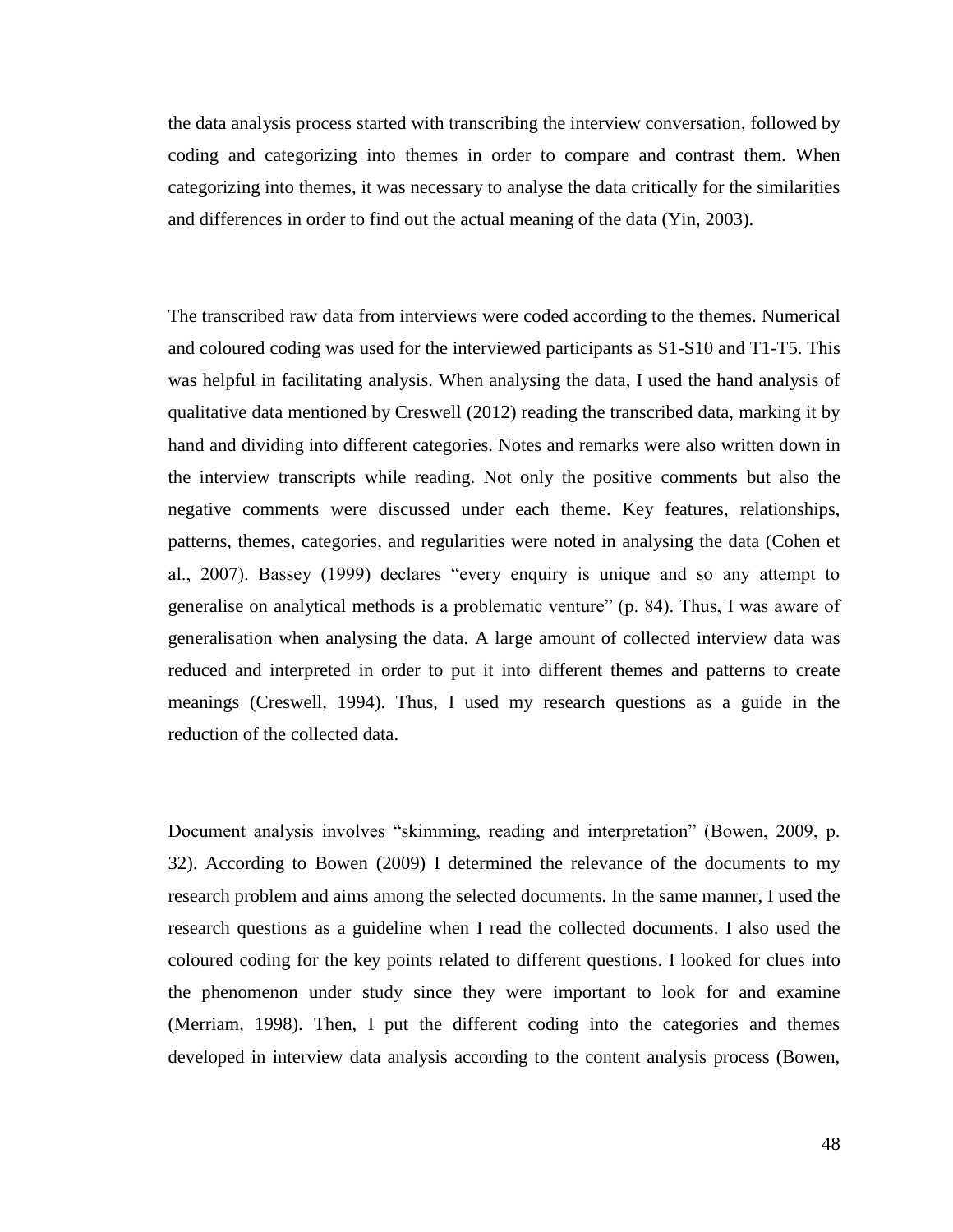2009). I re-read the documents again to review the data in case I had missed out essential information in the first place.

### **RELIABILITY**

Reliability refers to "the degree to which study data consistently measure whatever they measure" (Gay et al., 2009). Qualitative researchers need to consider the reliability of the techniques which are used to collect the data (Gay et al., 2009). Tolich and Davidson (1999) point out that a measure is reliable only if it produces the same results when the tests are repeated in different places at different time. Reliability is considered a match between the researcher's interpretation and presentation of collected data and what is actually happening in the natural setting which is being researched (Cohen et al., 2007). Therefore, reliability can be described in two different words 'repeatability' and 'consistency'.

Since this particular research was qualitative research, "there are many interpretations of what is happening, there is no bench-mark by which one can take repeated measures and establish reliability in the traditional sense" (Merriam, 1988, p. 170). In this case, reliability can be interpreted as dependability in which researcher needs to check whether their findings are dependable or not with the participants (Cohen et al., 2007, Neuman, 2000). Thus, I provided the transcripts of the interviews to the participants for checking and clarification of the interpretation in order to raise the level of reliability.

Oppenheim (1992) asserts that follow-up questions can be used for reliability checks to confirm with an interviewee's previous answer. Thus, follow-up questions were added during the semi-structured interviews whenever it was necessary. Moreover, I formulated the questions carefully which conveyed clear meaning, to be aware of the possible problems and to conduct practice interviews with a sample group in order to reduce biases (Cohen et al., 2007).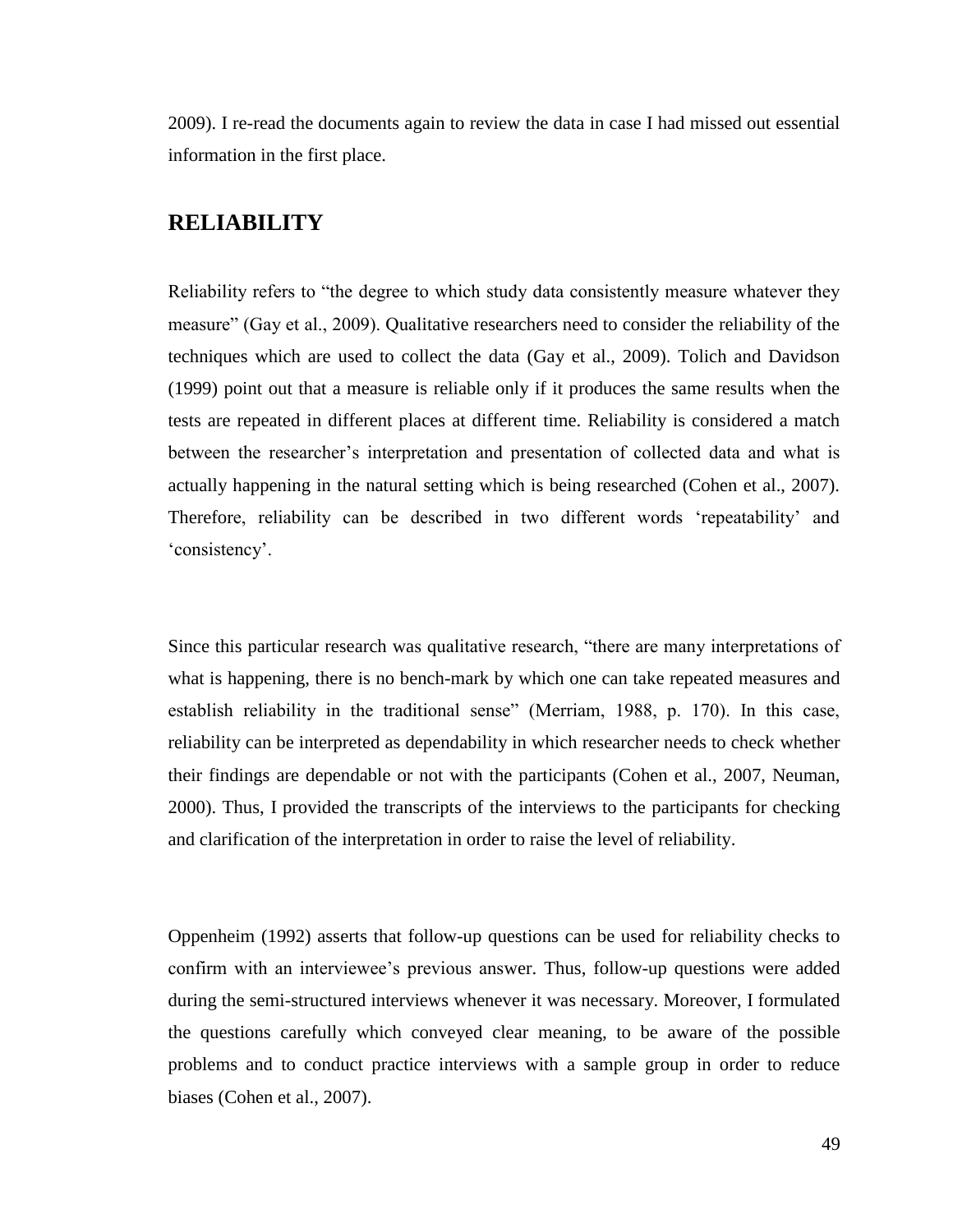The reliability of documents raised a question because of the multiple meanings of the documents depending on the view of the researcher which may vary the interpretations of the wordings. Therefore, the dean of students and teachers were asked some questions related to the mission statement, aims and learning outcomes of the students to confirm or discard my interpretation. As a researcher, I was careful not to pick some words and passages from the analysed documents and instead established the meaning to contribute to the research problem (Bowen, 2009).

### **VALIDITY**

In qualitative data, Winter (2000) states "validity might be addressed through the honesty, depth, richness and scope of the data achieved, the participant approached, the extent of triangulation and the disinterestedness or objectivity of the researcher" (as cited in Cohen et al., 2007, p. 133). There are different types of validity to take into consideration in research. In this particular research, interpretive validity was what I must be aware of such as original meaning, terms and interpretation of the participants (Cohen et al., 2007) when conducting and transcribing the interviews. As a qualitative researcher, validity simply means being truthful (Neuman, 2000). The interviews in this research were conducted in Myanmar language in order to reduce the participants' misinterpretation of the questions and to increase the ability to express their thoughts and feelings, to ensure the data validity.

Validity is addressed through authenticity, credibility, trustworthiness, and integrity besides the use of data triangulation in order to guarantee the validity of data collection and analysis (Bryman, 2008). The two data collection methods – interviews and document analysis, were used to inform the results of the research, which is also known as triangulation. By using multiple methods or sources of information, the credibility of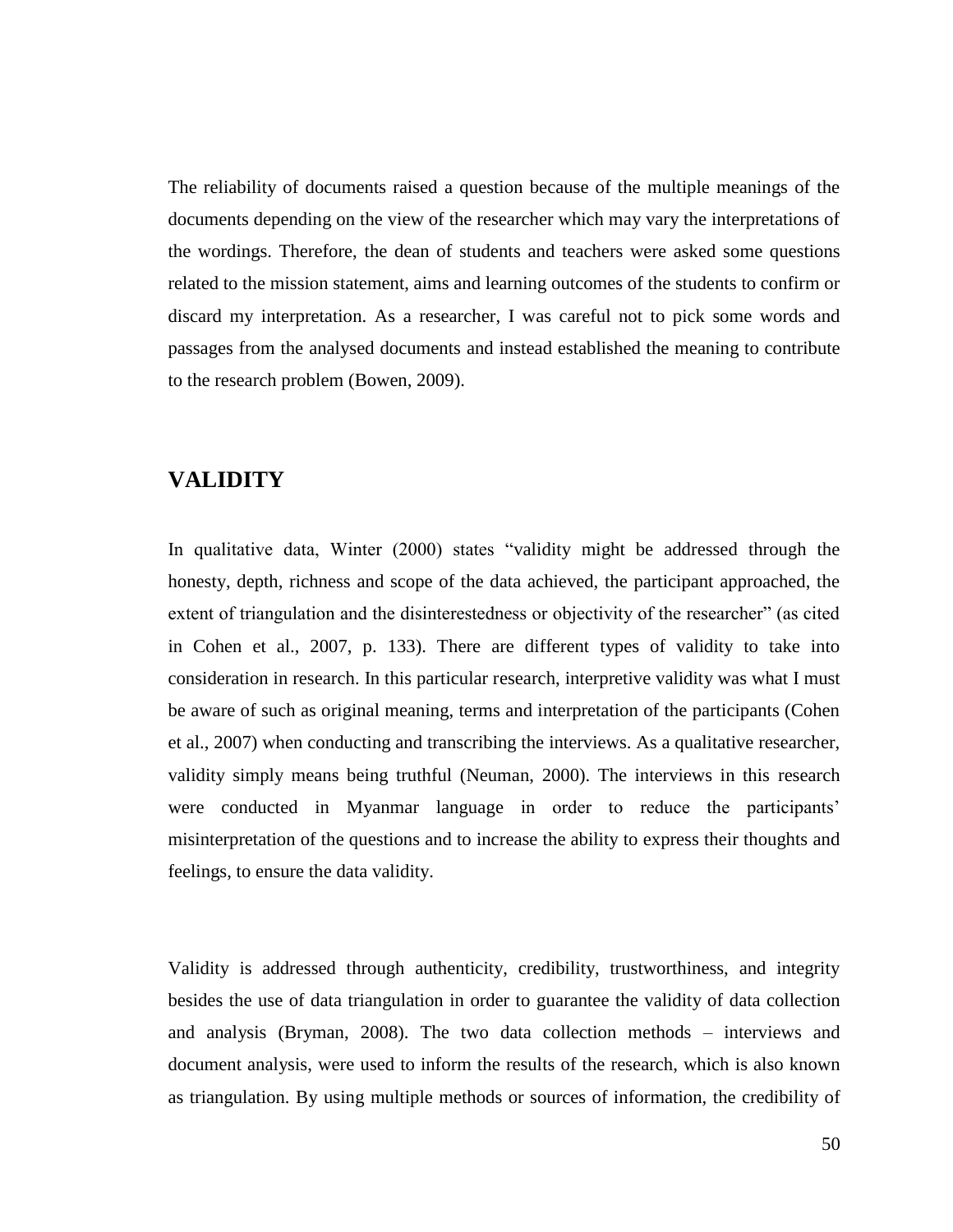the research was strengthened (Cohen et al., 2007, Bryman, 2008, Yin, 1994). When findings from both methods showed the same things, the researcher can say that the findings were valid (Tolich & Davidson, 1999). In order to gain validity in the result, I used the above two methods to justify my findings.

### **ETHICAL ISSUES**

Ethical principles and reasoning are important to consider when conducting research. Ethics is a primary consideration and all the researchers need to engage in ethical practices throughout the research period. Ethical issues should be addressed in each step of the research such as when designing, choosing methods, analysing the data and presenting. Both quantitative and qualitative research methods have ethical issues which arise during the data collection and interpretation/ distribution of findings in qualitative research (Merriam, 1988). Issues are mostly related to confidentiality of data, getting the consent of the participants, interpretation and publication (Merriam, 1988).

According to Tolich and Davidson (1999), there are five principles related to ethical issues such as "do no harm, voluntary participation, informed consent, avoid deceit and confidentiality or anonymity" (p. 70). The researchers should not harm the participants in any way, mentally, emotionally and physically. All the participants should give consent to take part voluntarily and knowing what is involved in the research. Since this research included conducting interviews, the participants were given an information sheet (informed consent form) with the objectives and explanation of their role which they were requested to sign to show their consent (Wilkinson, 2001). Firstly, the information sheet was provided to the Dean of the university as an invitation besides explaining the potential benefits for the university through this research. The Dean had agreed to welcome me to conduct my research at the institute by providing me with an organisational consent form. This form was only for gaining access to the project site and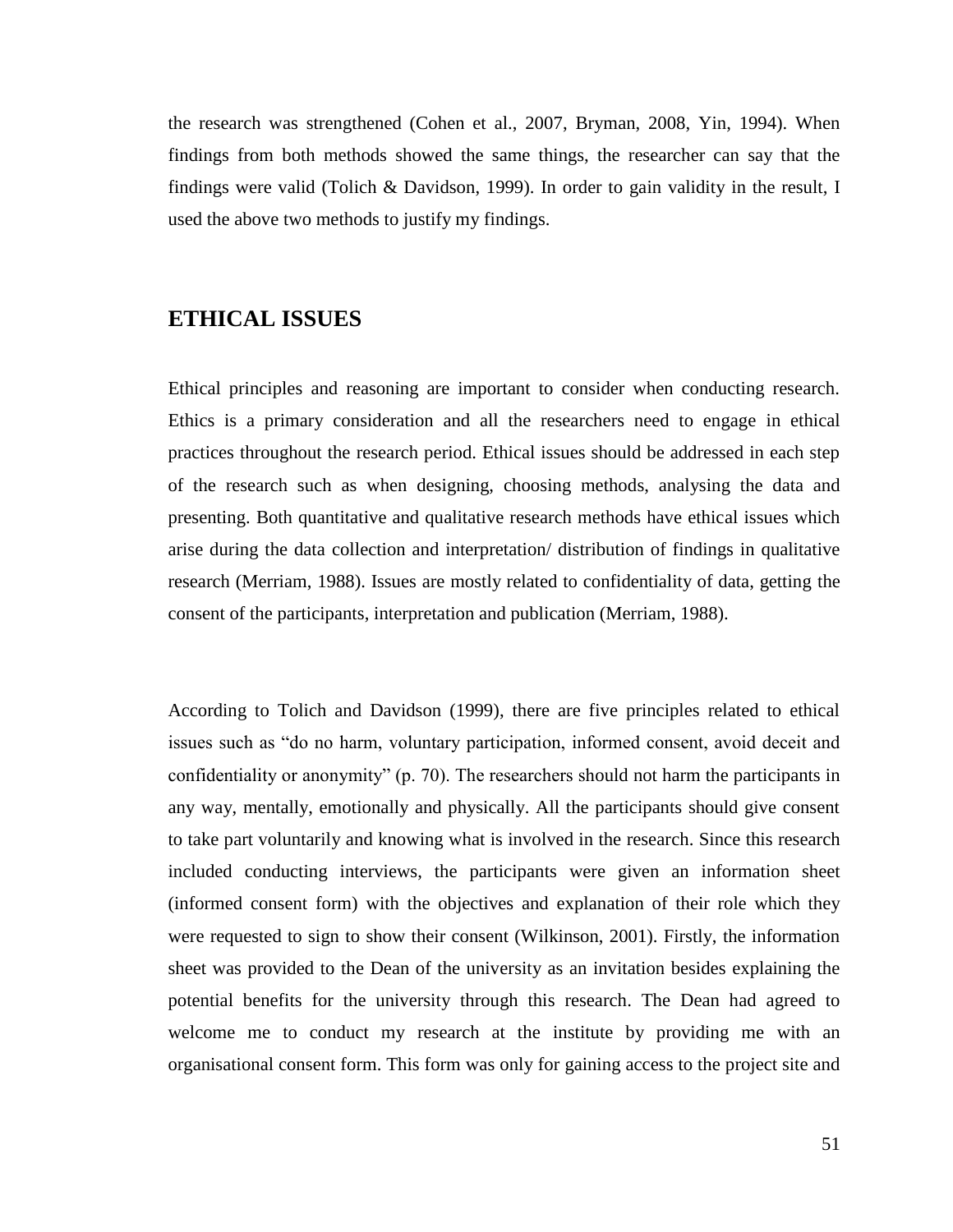was not used as the individual consent form. I did not interview the Dean of the institute who provided me organisational consent.

Mutch (2005) mentions that participants have rights to withdraw from the research at any time, without any consequences. As mentioned above, the research objectives were clearly informed to the participants as deceiving them is very unethical. The collected data from the interviews and documents were correctly analysed and reported without leaving out any data or interpreting more than what was originally said. All the names of participants and the school where I conducted the research were kept confidential, not even indicating anything that could be linked to them (Tolich & Davidson, 1999). The collected data was coded accordingly not to reveal the identities of the participants and any quotation which can lead to the participants and the institute. Cardno (2003) mentions that transparency is important and needed to make sure that all the participants are fully informed about the objectives of the research and their role in it. Since these are the core of ethical issues in research, I, as an educational researcher, was fully aware of each principle while conducting the research.

Since the primary research methods were interviews and document analysis, I considered all the ethical issues related to those methods. The interviews were semi-structured using open-ended questions with some follow-up questions. As there were both risks and benefits to the participants, I ensured that they felt comfortable to share their perspectives and were not pressured or embarrassed (Merriam, 1988). I arranged the interview questions and environment not to harm the participants in any way, mentally, emotionally and physically. The consent to the study was unlikely to stimulate or cause anything harmful to the participants. It is important to consider how researchers should treat the participants before, during and after the research (Wilkinson, 2001). Transcripts were given to the participants to check on the correct interpretation, to make any clarification and for further explanation of their perspectives.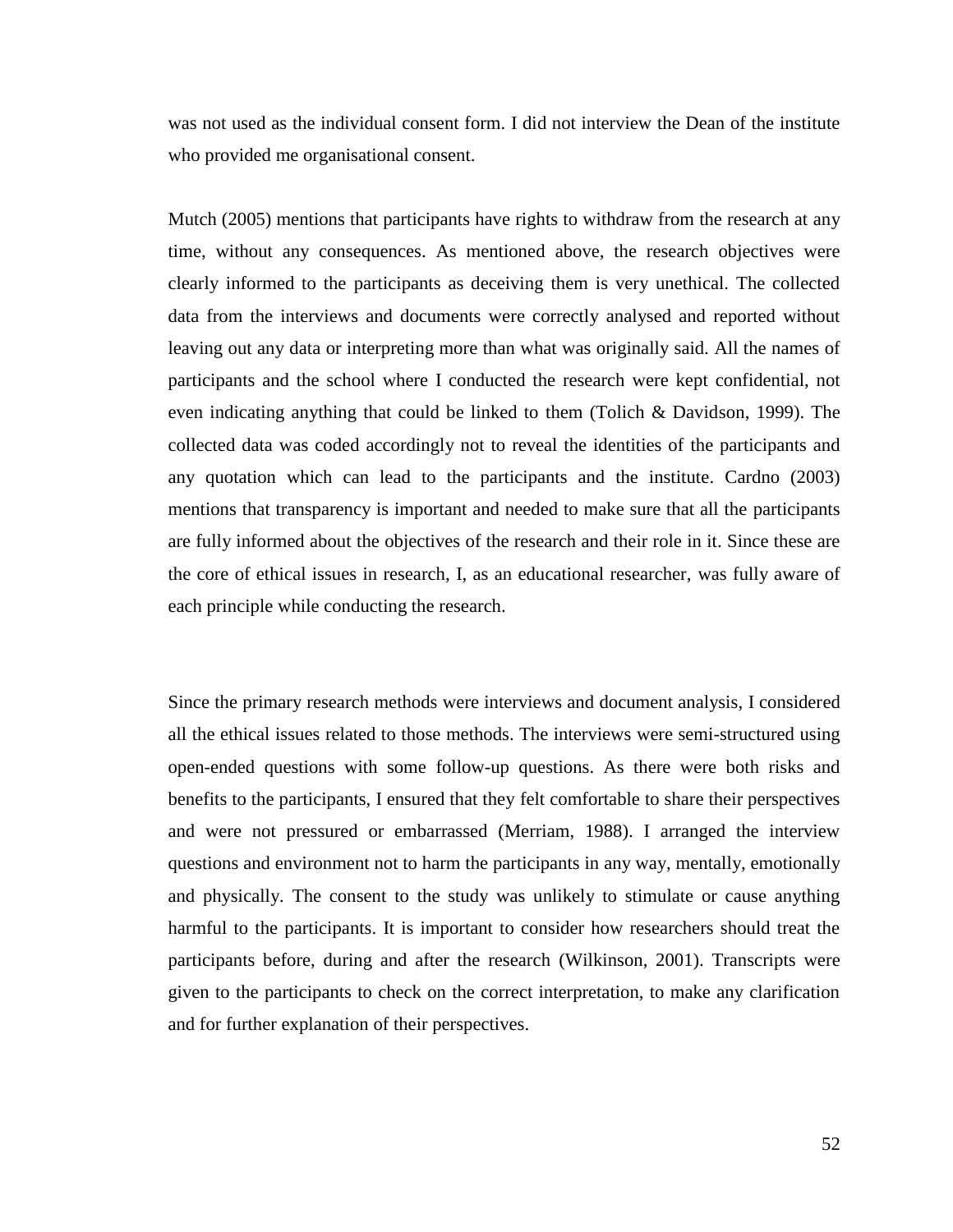For this particular research, different ethical issues were taken into consideration before contacting the participants and conducting the research.

## **CONCLUSION**

With a careful analysis of a range of literature, the qualitative research methodology was the most appropriate for this particular research in looking at the perceptions and experiences of students and teachers of the role of ECAs and how it affects the institute mission statements, aims and students' learning outcomes. The use of a case study approach provided validity in findings to obtain an understanding of the significant events, views, behaviours, actions, interactions or contexts constructed by the meanings given by the participants. Two data collection methods – interview and document analysis - were used to provide rich data for the research with a thoughtful consideration of data analysis, reliability, validity and ethical concerns.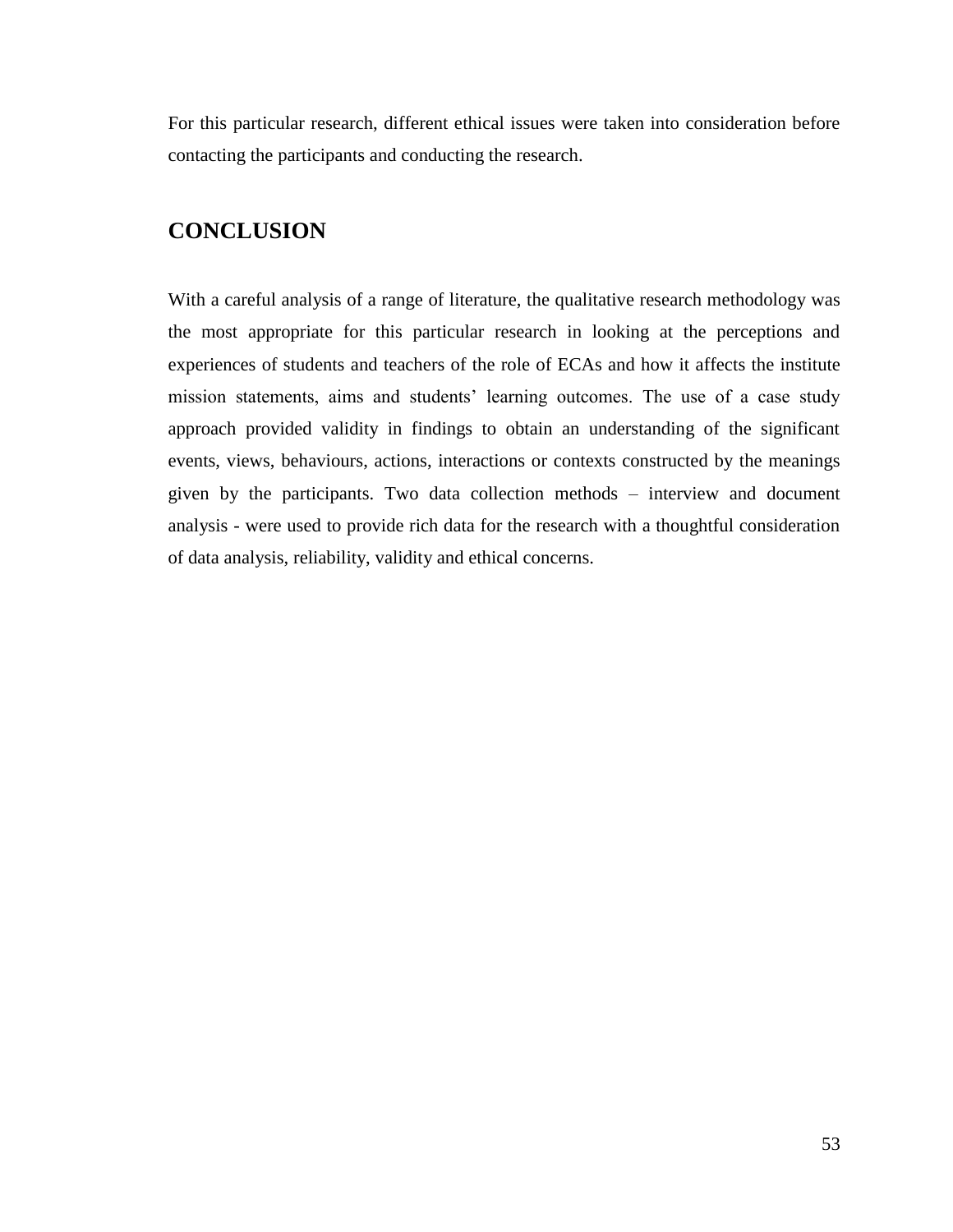# **CHAPTER – 4 FINDINGS**

### **INTRODUCTION**

This chapter presents the findings from the research study on the topic of the perceptions of students and teachers of the role of ECAs at Liberal Arts Programme (LAP) at a private university in Myanmar. This programme is being run by the Private University situated in Myanmar. In the following sections, the findings are discussed. The chapter begins with the presentation of the backgrounds and demographic data of participants and is followed by a section on the scope of extracurricular activities (ECAs) discussed in three different areas: in-school activities, subject-related activities and outside school activities by the participants. The next section presents the positive and/or negative impacts on students' social, academic and development of different life skills beside the wider impacts on the community. Then the chapter focuses on the role of ECAs in Myanmar education, the mission statement and objectives set for the programme and the comparison of the public and private universities' ECAs' role. In the last section, the reasons and barriers to participation in ECAs are highlighted. Key findings presented in this chapter lead to the discussion and analysis in the following chapter.

# **PARTICIPANTS' BACKGROUND AND DEMOGRAPHIC DATA**

Two groups of participants took part in the research, one group included the lecturers from the Liberal Arts Programme (LAP) at the private university and the other group includes the  $3<sup>rd</sup>$  and  $4<sup>th</sup>$  year students from the same programme.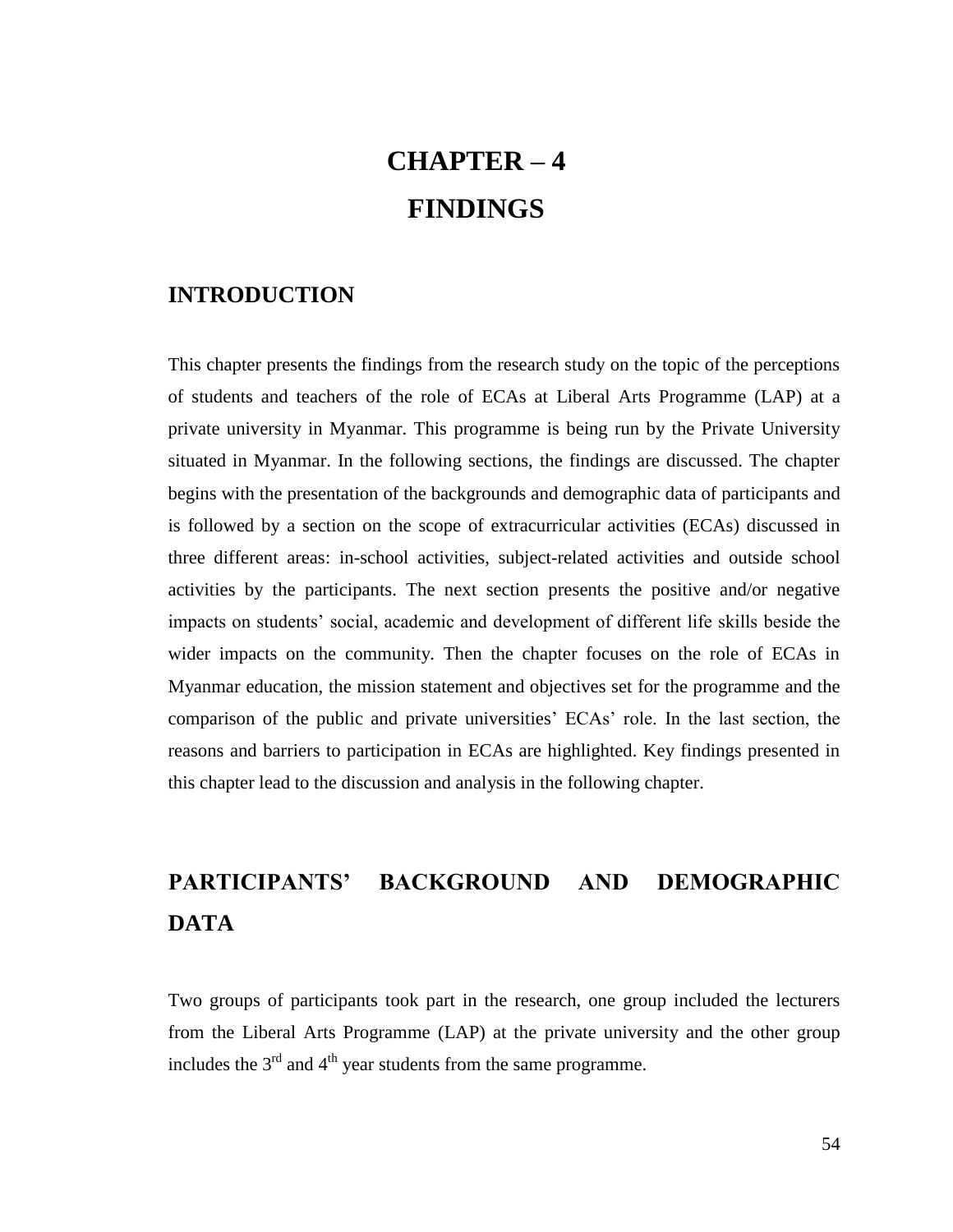### **Students**

Ten students who were undertaking Bachelors' degrees in English, Business, Social Studies and Music, volunteered to take part in the research. These included  $3<sup>rd</sup>$  and  $4<sup>th</sup>$ year students, currently participating in extracurricular activities (ECAs) offered at the school. Student participants were aged between  $18 - 25$  years old and included five females and five males. Most of the student participants were currently taking leadership roles in ECAs. Nine out of ten students indicated that they were attending, or had finished, a Bachelor degree at the public universities, either through distance education or as full-time day students. Student participants' current year, major and attendance at the public universities are shown in Table 4.1.

| <b>Students Code</b> | Year           | <b>Major</b>          | <b>Public</b>     |
|----------------------|----------------|-----------------------|-------------------|
|                      |                |                       | <b>University</b> |
|                      |                |                       | <b>Attendance</b> |
| S <sub>1</sub>       | 3              | Religion              | Yes (Distance)    |
| S <sub>2</sub>       | $\overline{4}$ | <b>Business</b>       | Yes (Day)         |
| S <sub>3</sub>       | $\overline{4}$ | English               | Not Yet           |
| <b>S4</b>            | 3              | <b>Music</b>          | Yes (Day)         |
| S <sub>5</sub>       | 3              | <b>Business</b>       | Yes (Distance)    |
| <b>S6</b>            | $\overline{4}$ | English               | Yes (Distance)    |
| <b>S7</b>            | 3              | <b>Music</b>          | Yes (Distance)    |
| <b>S8</b>            | $\overline{4}$ | English               | Yes (Distance)    |
| <b>S9</b>            | $\overline{4}$ | English               | Yes (Day)         |
| <b>S10</b>           | $\overline{4}$ | <b>Social Studies</b> | Yes (Distance)    |

### **Table 4.1 Liberal Arts Students' Academic Backgrounds**

*\*Codes were used to protect the anonymity of participants*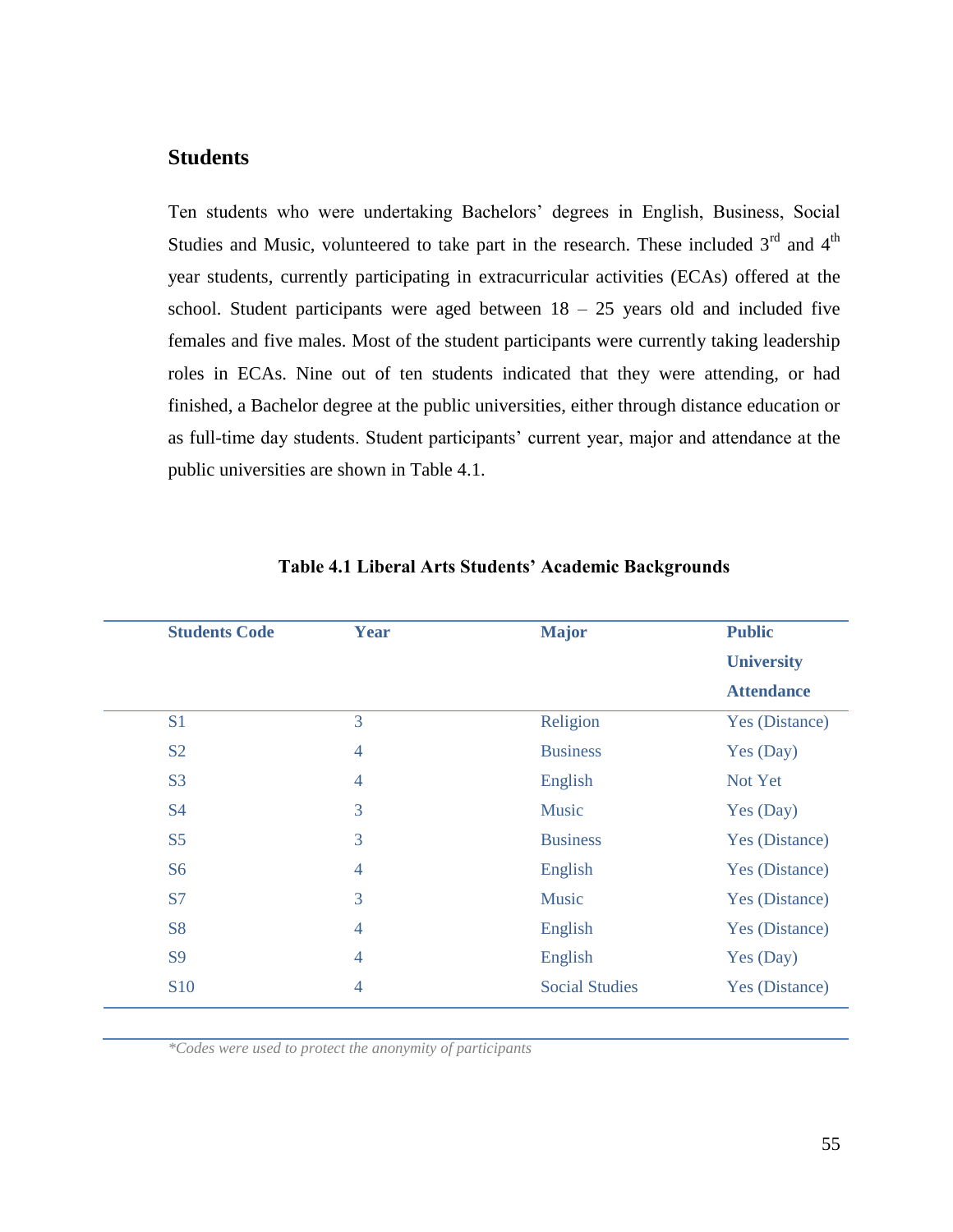### **Teachers**

Teacher participants selected for this study were from the LAP which includes both fulltime and part-time teachers. Four female and one male teacher took part, among those are one part-time and four full-time teachers. They are aged between 23 – 40 years old. One of the interviewees is the Dean of students, who is also a lecturer in the English Department. Four out of five teachers were senior teachers who have teaching experience over seven years and three out of five teachers were former students at LAP. All of the teachers indicated that they are not actively involved in ECAs unless they are invited to participate. Table 4.2 shows the lecturers' teaching experience and the department they belong to.

| <b>Teachers Code</b> | <b>Teaching</b>   | <b>Department</b> | <b>Part-Time or</b> |
|----------------------|-------------------|-------------------|---------------------|
|                      | <b>Experience</b> |                   | <b>Full-Time</b>    |
| T1                   | Over 7 years      | Social            | <b>Full-Time</b>    |
| T2                   | 1 year            | English           | Part-Time           |
|                      |                   |                   | (Assistant          |
|                      |                   |                   | Teacher)            |
| T <sub>3</sub>       | Over 9 years      | English           | <b>Full-Time</b>    |
| T <sub>4</sub>       | 8 years           | English           | <b>Full-Time</b>    |
| T <sub>5</sub>       | Over 7 years      | English<br>(Dean  | <b>Full-Time</b>    |
|                      |                   | of Students)      |                     |

#### **Table 4.2 Liberal Arts Teachers' Academic Backgrounds**

*\*Codes were used to protect the anonymity of participants*

The following section presents the findings based on the perceptions of ten students and five lecturers regarding their experiences of participating in ECAs. Key findings include the scope of ECAs, the role and impact of ECAs on students, challenges and barriers to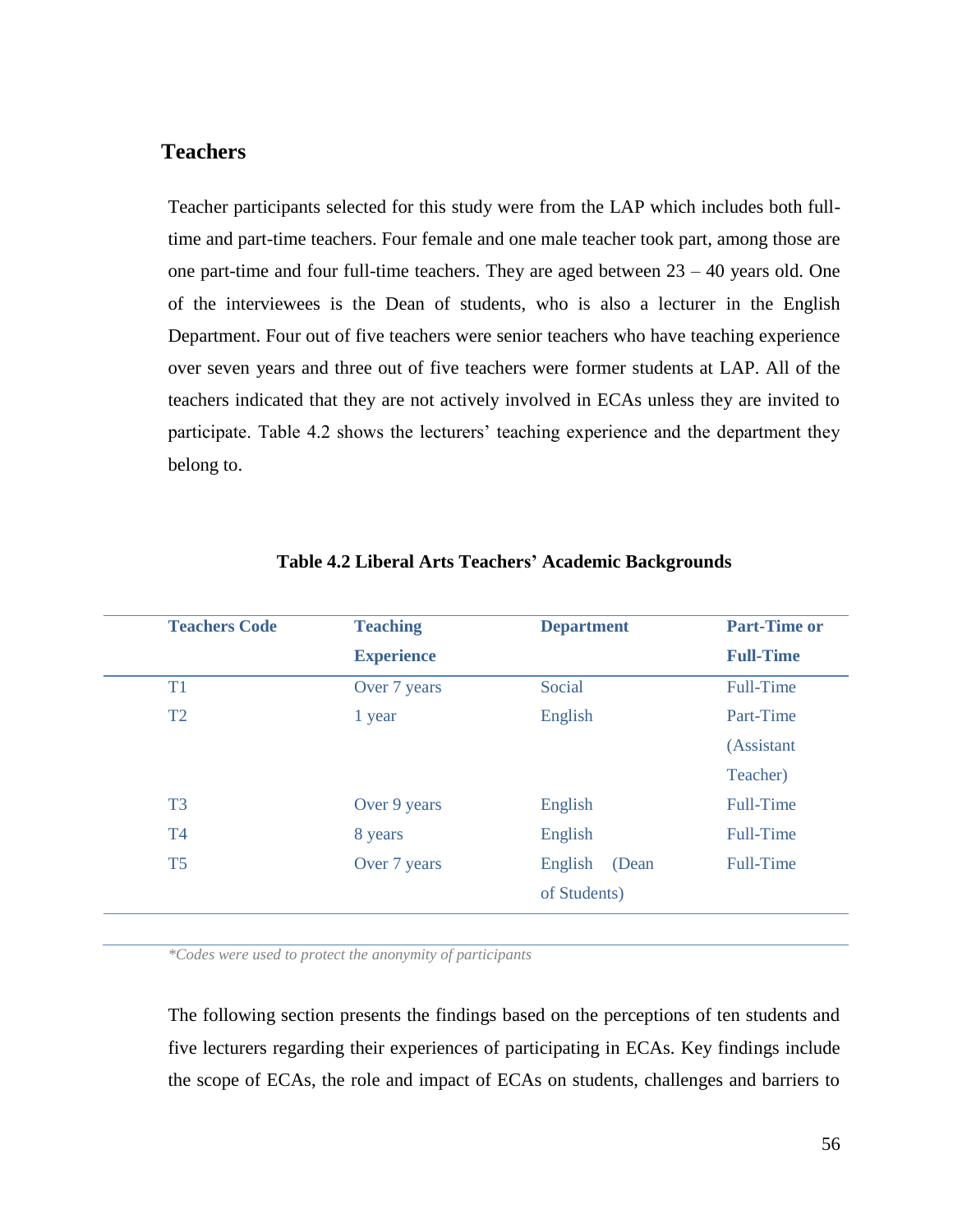participating in ECAs, and the comparison of ECAs experiences offers at the public and private universities.

### **DOCUMENT FINDINGS**

Documents, including the policy handbook, students' reports and newsletters, also show the positive impacts of ECAs. The main activities indicated in the student handbook are as follows; worship Vesper service, Music choir, sports, gospel team activities, LAP family day and fun-fete.

According to the student handbook, internship is part of the graduation requirements and students can choose the place where they want to intern. Then, students propose to their teachers and Dean of school in order to receive approval to intern at their chosen places. Both students and teachers noted the importance of the trips to the community and work with the community which help students develop community development skills and to provide opportunities to apply what they have learned in the class in their communities.

Fun-fete activity mentioned in the student handbook provides opportunities for students to develop leadership and organisational skills besides developing their sense of sharing responsibilities, working in teams, having fellowship and understanding each other. Reaching out to students' homes and sometimes to underprivileged people' homes in the community during trips, visiting the families, all help the students to have fellowship with them and to understand the different families' lifestyles and struggles. Internship reports also unveil the fact that most of the students chose to help the children in the villages and needy people or community. Students taught children English language, school subjects, handicraft, Bible and songs. Some students even came up with ways to help the community and reported to the responsible organisations.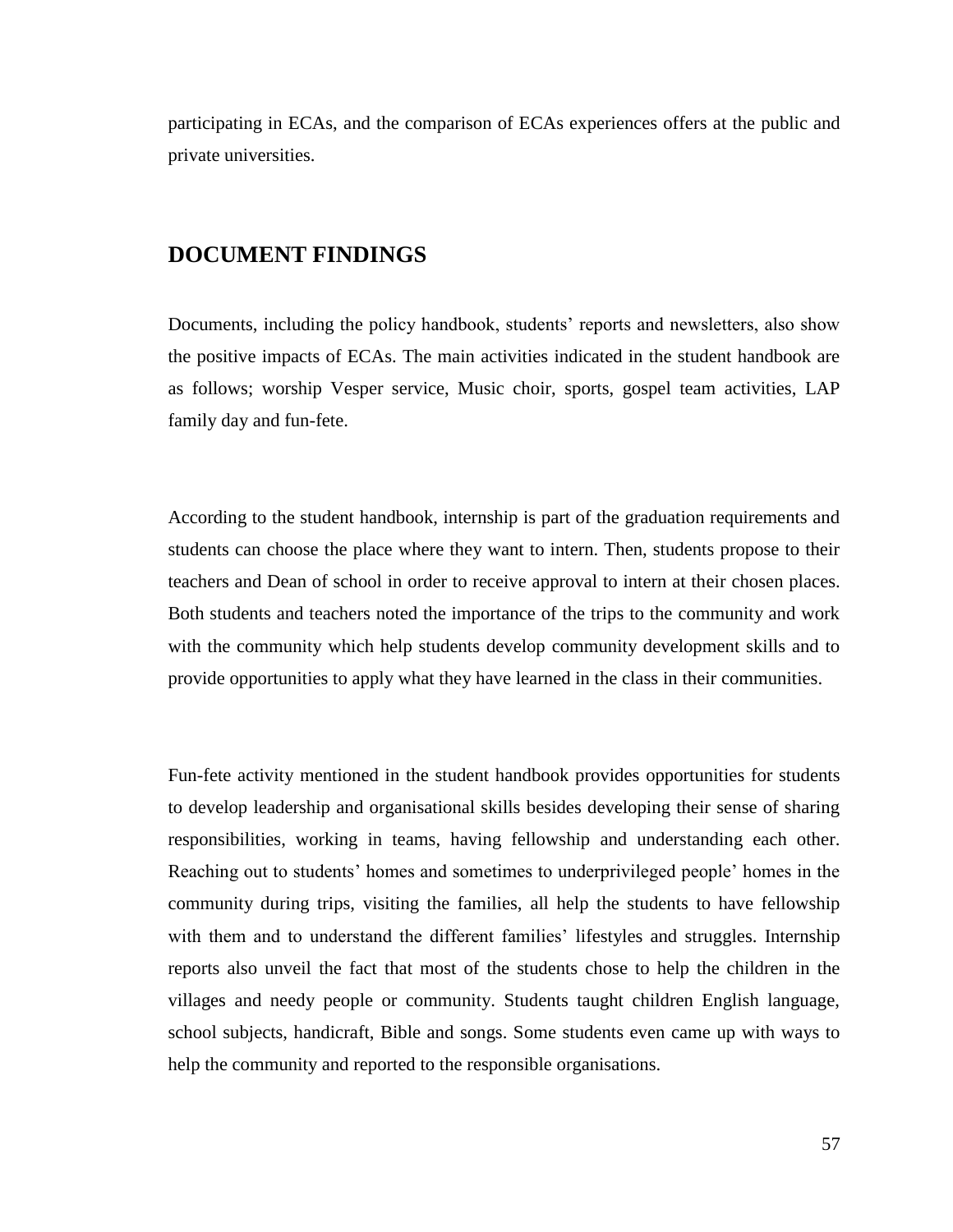The Dean of school stated the part of the impact of ECAs as follows in a Newsletter article.

"*Newsletter will also touch each of the students' heart, mind and whole being to change ones' life to become a great leader one day."*

### **THE SCOPE OF ECAs**

According to the findings from interview results, there are three areas to consider as ECAs which are in-school activities, subject-related activities (credited and non-credited) and outside school activities. The majority of students mentioned their involvement in subject-related credited activities and outside school activities when asked about their participation in ECAs.

Some participants highlighted a range of views on different areas of activities by the following comments.

*"Concerning with ECAs, there are lots of it. Activities that are conducted by the student*  body for the whole school, and also there are activities conducted by small groups or *committees… We also connected with district associations and churches for the gospel trips conducted by Evangelist and Mission Committee (E&M)… The importance of E&M short trips is to have fellowship with the community." [S1]*

*"We have many groups. We have religious and major groups which do not concern with studies. For example, social major has a group which strike for social major activities." [S10]*

*"We allowed students to form their own society and organise activities. For example, social studies students formed S3F (Social Studies Student Family). Beside school ECAs,*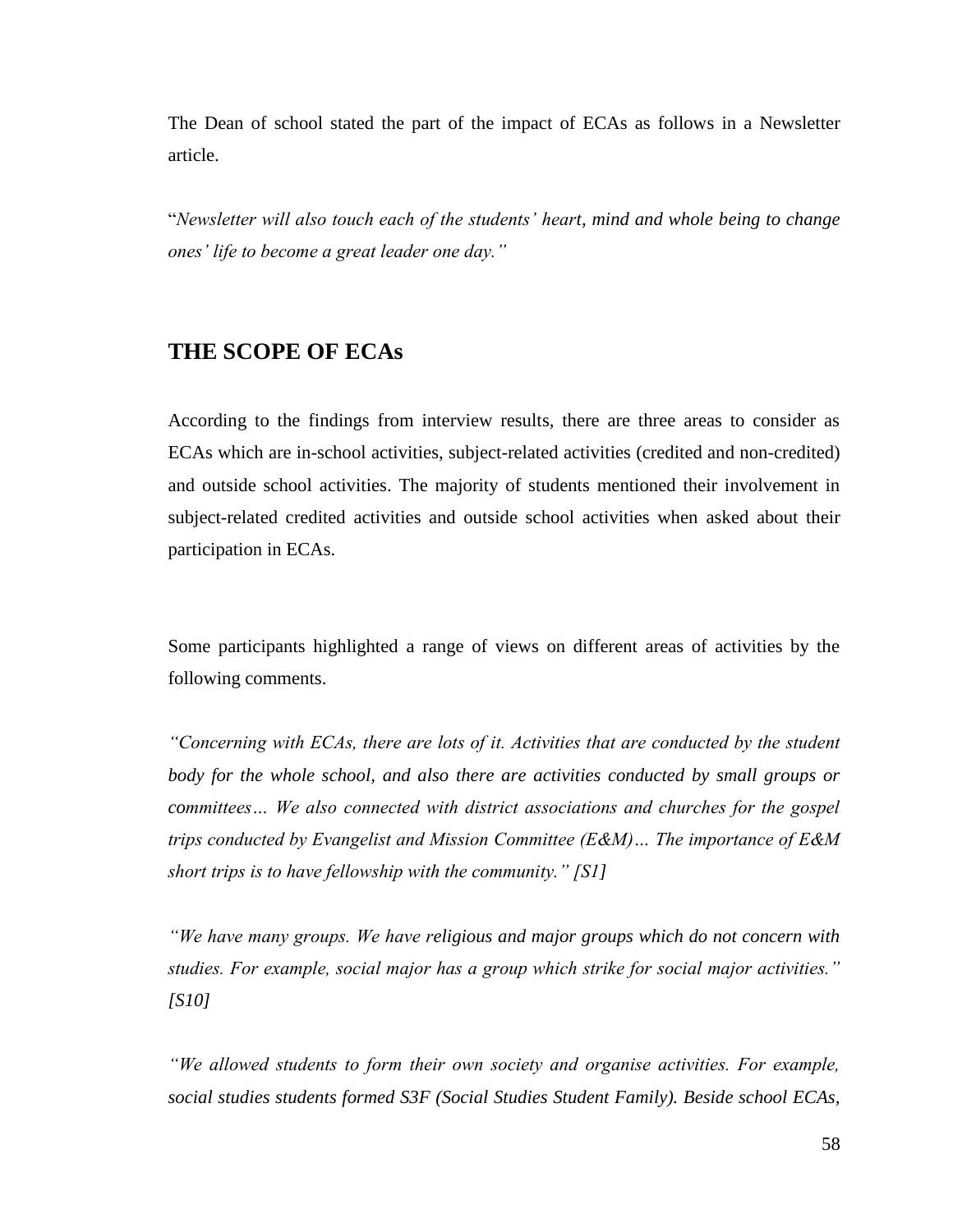*they have their own activities. Other majors have their own groups and activities. Thus, a lot of activities are there because committees and groups also organise. Annually, school holds only two activities, Family Day and Christmas Fun Fair. For English major, they have to hold Burmese Drama for class credit." [T1]*

### **In-School Activities**

In-school activities mainly involve the activities organised by the Student Body and different committees. They can be clearly defined as ECAs which are non-credited activities and have no connection with the subject areas conducted outside of the curriculum. There are ten committees which organise activities for students, namely, education and knowledge sharing committee, women's committee, Buddhist students association, evangelist and mission committee, finance committee, information and communication committee, sports committee, newsletter committee, social committee and student care and concern committee. The findings indicated that -

*"Student Body mainly performs school activities... for example, song competition is organised by Music Committee. But for Family Day, fund raising is run under Student Body." [S2]*

*"I am involved in song competition, Family Day retreat once a year, school talent shows, farewell, senior nights organised by Student Body... In those activities, I am responsible for games and backdrop setting." [S1]* 

*"Sports committee aims the students to be able to work together and gain unity. As for example, there is football and basket ball matches for men. For women, there is tennis and volley ball." [S4]* 

All of the committees' activities are organised by the students with very little support from the teachers which is evident in the following quotes.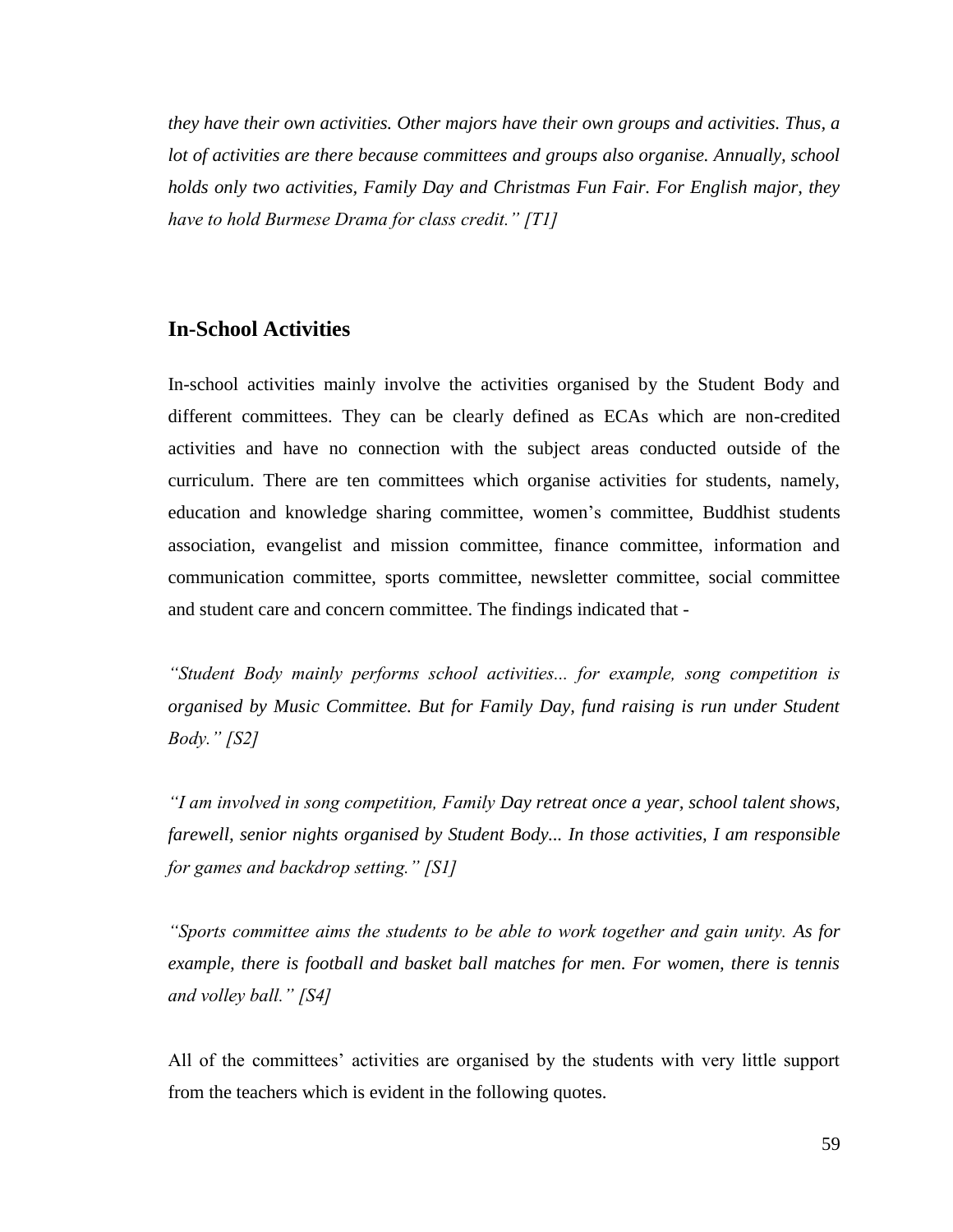*"Teachers' involvements are very less. It has almost none. Students had to take things upon themselves." [S3]*

*"Not much. It is because full time teachers have family affairs and they could not participate much in activities." [T1]*

### **Subject-related Activities (Credited and Non-credited)**

Subject-related activities such as major field trips and performances can be credited and non-credited. According to the findings, subject-related activities are organised by the teachers as well as the students. There are class activities which are compulsory and accredited, most include performing dramas, going on field trips and attending talks. These activities are usually led by the teachers. For example, English major students are required to participate in performing dramas each semester in their  $3<sup>rd</sup>$  and  $4<sup>th</sup>$  year as their final exam. Teachers give guidelines and lead the practice sessions. One student noted as follows:

*"I am in fund raising for Musical Drama. Previously, I was in setting design for Burmese Drama. I also involved in a group to sell things to raise fund… English major organises it." [S3]*

On the other hand, activities such as attending activities held by others and participating in activity are organised by each major group. These activities are non-accredited and organised by the students. For example, students majoring in social studies have their own major group to organise the activities related to their major or activities which support the compulsory activities. Non-credited subject-related activities, such as attending music concerts, operating the school shop and participating in trips, are highlighted by the range of comments.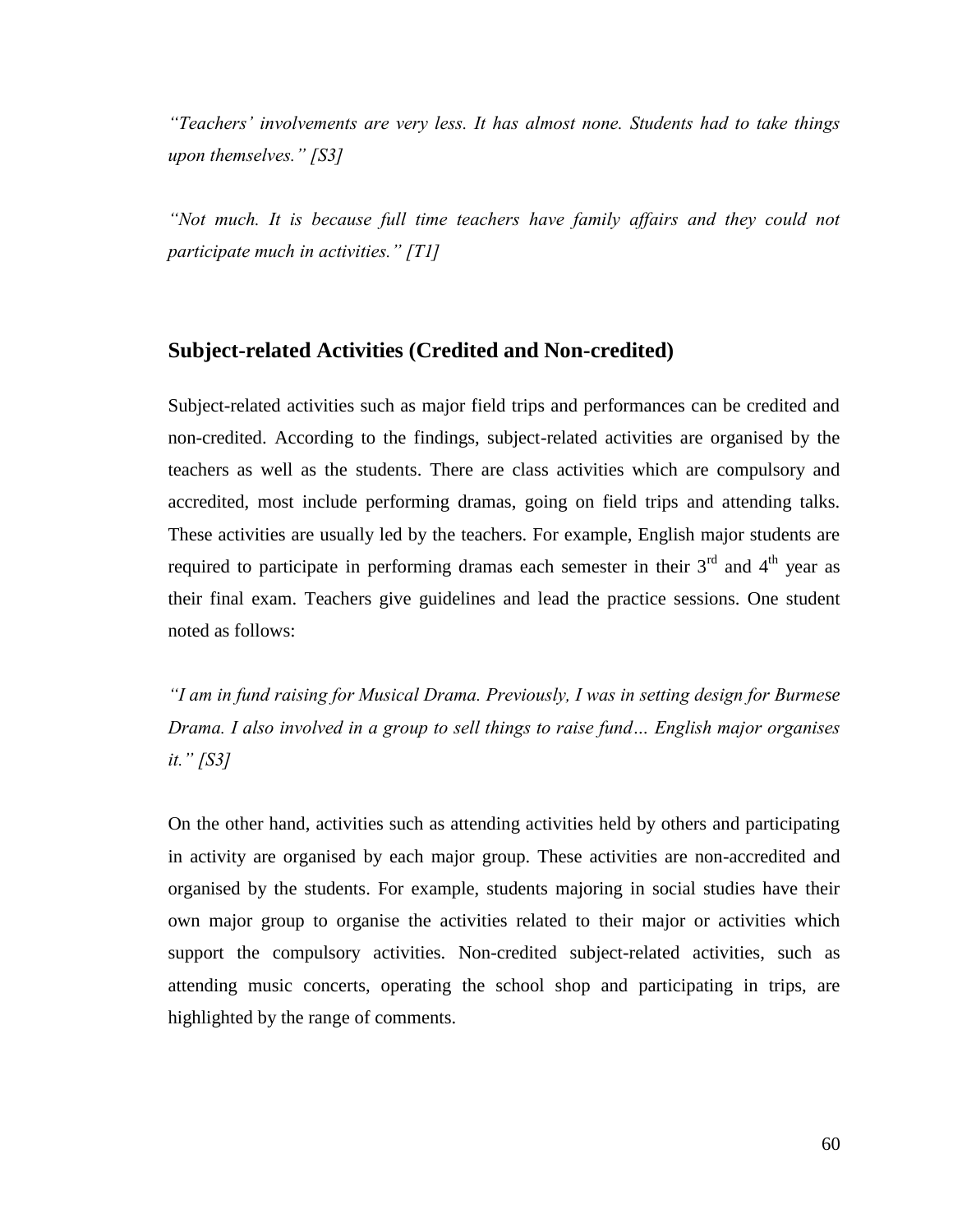*"As a Music major group, we go and join other activities. Teacher encourages us to take experience like this. We went to music concert as a music group to gain experience. We did not get credit for going there." [S4]*

*"We manage the small shop at school as Business major students. It is to practice our theory of business in reality. It is not for class credits. Business Student Fellowship members manage the shop, not the whole major students. However, all the Business major students are invited to the meeting related to the issues of the shop." [S5]*

*"Social major has a group which strike for social major activities. These activities concern with producing T-shirts and raising funds for social major trips... More or less, they get marks for social field trips... usually, they have to participate even if they have work." [S10]*

*"ECAs in social major include community participation, field trips and work, and community development. Combined workshop is hold with the relevant students and people from the community."[T1]* 

### **Out-of-school Activities**

Out-of-school activities can be differentiated into two categories. The findings show that students are involved in outside school community-based or church-based activities. Students are involved in such activities with their own consent during their free time.

This is illustrated by the following comments about ECAs which students participate in outside of school activities with their own consent.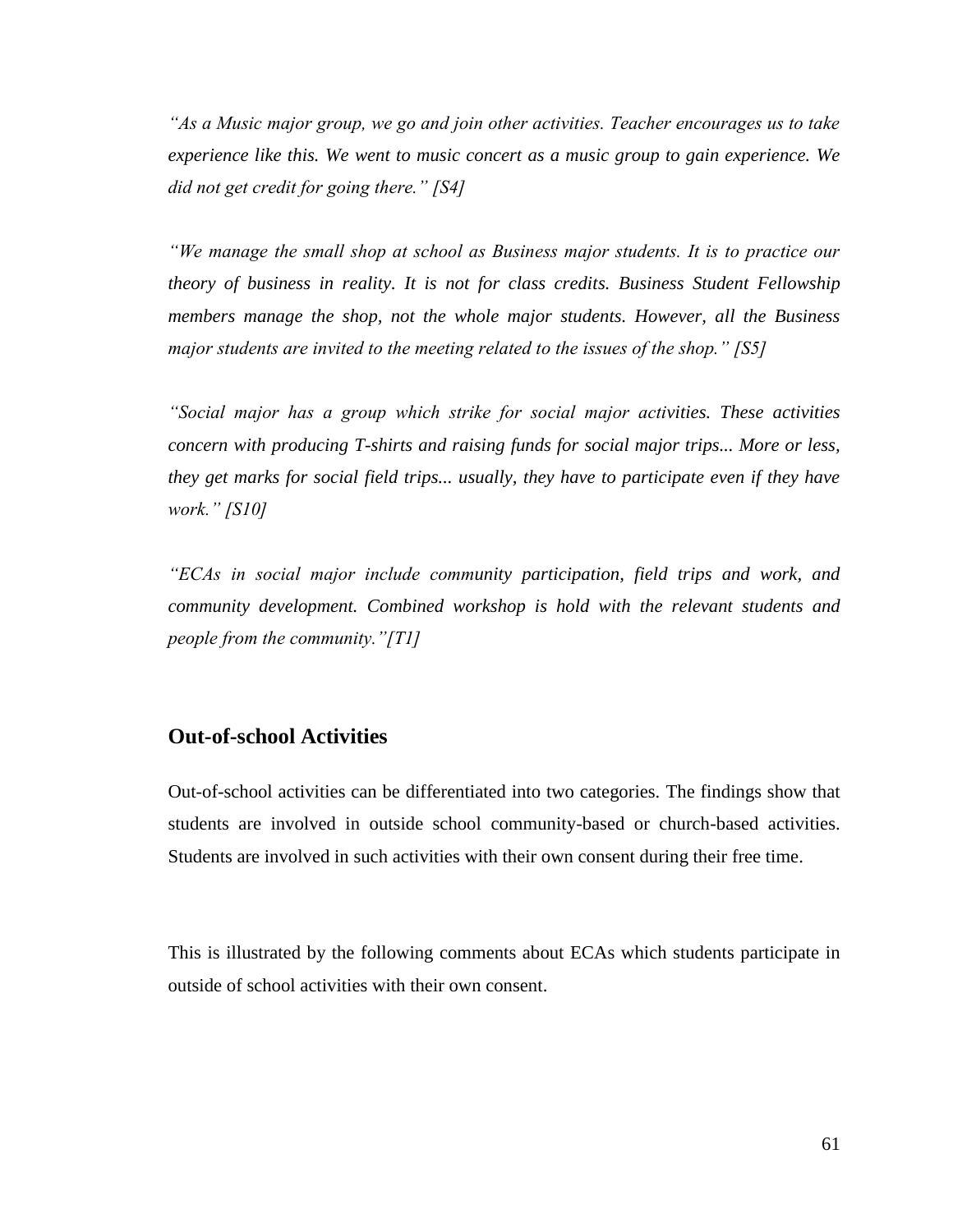*"Choir group from outside school that occupied most of my time. Every Saturday and Sunday I go to the group and teach music... This group is trying to become a professional group... I do not get any pay or anything but I get experience." [S7]*

*"Outside, I volunteer at Anglican Young People Association... Once in two years, work camp is held with all the youth from around the country... We build tanks and roads." [S8]*

*"I also share my knowledge at two monasteries every weekend." [S9]* 

Moreover, some out-of-school activities are connected to school, such as internship and committees' or majors' organised trips which help, work with, benefit and are conducted in the community. These trips to the communities are usually arranged by the students, where they help and have fellowship with the community, less-privileged society and people. The findings indicated that –

*"We connected with Hin Tha Da District Association... although we called it a gospel trip, our trips are much focused on fellowship with the community." [S1]*

*"I think internship program is very useful for the students when we read their reports. When they interned at certain places around the country for one or two months taught them a lot of things. Internship provides benefits to both the students and also native people who live in that area. Students have learned a lot of lessons and values from those native people. When we read their reflection papers, we have read that they are really happy to do internship and gained a lot of experiences. It is very good ECAs."[T4]* 

According to the student handbook, internship is part of the graduation requirements and students can choose the place where they want to intern. Then, students propose to their teachers and Dean of school in order to receive approval to intern at their chosen places. Both students and teachers noted the importance of the trips to the community and work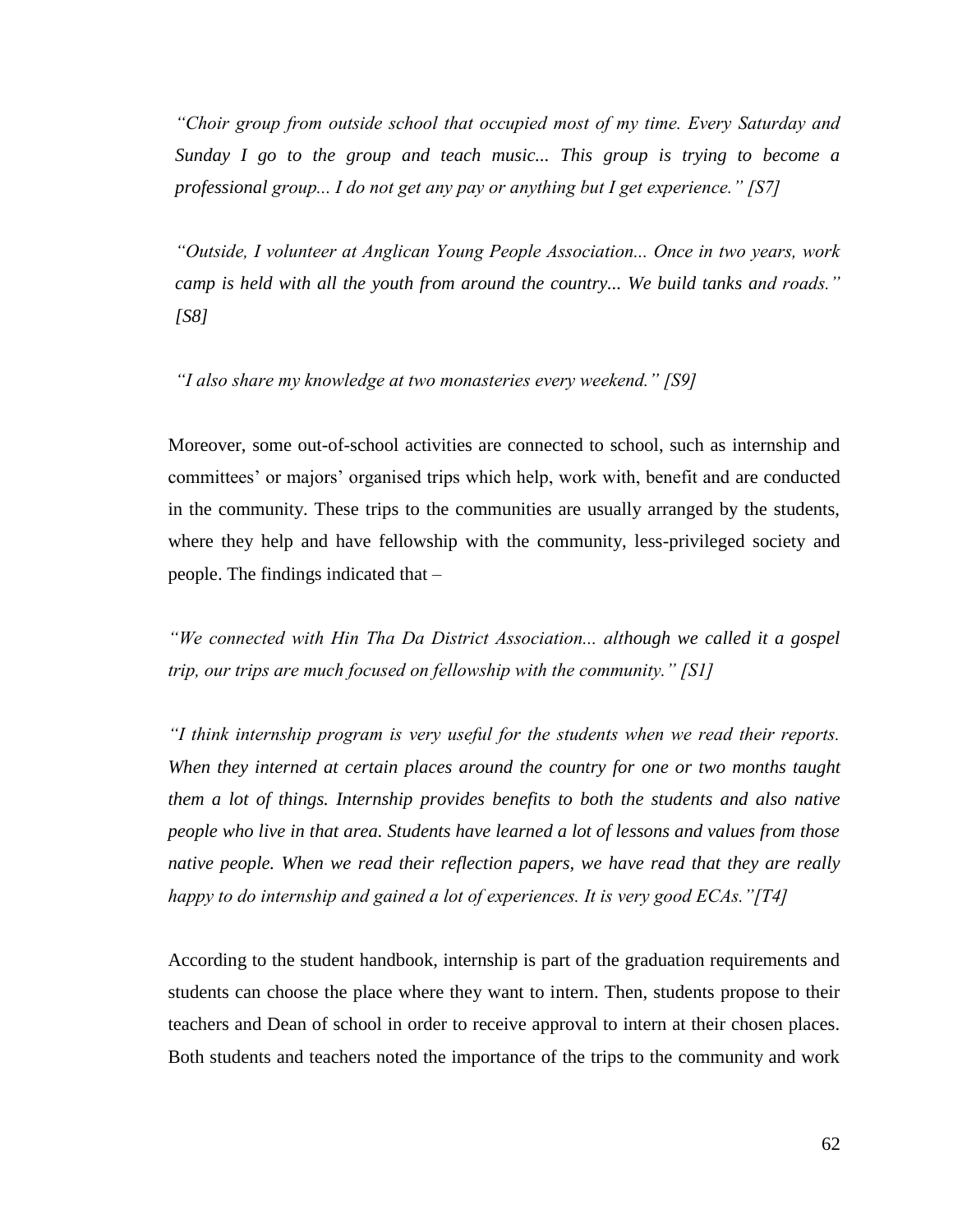with the community which help students developed community development skills and to provide opportunities to apply what they have learned in the class in their communities.

## **IMPACTS OF ECAs**

Both student leaders and students who participated in the activities noted a number of positive impacts such as great experiences which develop their social life, academic life and other skills. Student participants were asked to provide positive and negative impacts of participation in ECAs, both on their social life, academic life, future careers and developing different life skills. Teachers were also asked to provide their perceptions on the role of ECAs in Myanmar education and impacts they have seen on students' lives. According to the findings from interviews with students and teachers, participating in ECAs offer positive impacts, especially on students' social lives with the development of different life skills One student described the impact of participation in ECAs in a simple way as –

*"When one participates, one can learn a lot from the leaders. When one has to lead, one will get a lot of experiences." [S9]* 

### **Social Life and Behaviours**

All the students mentioned that participating in ECAs had a positive impact on their social lives. They had learned to improve their social skills through interaction with different types of people. Being on different trips also taught them how to work with others effectively. They gained new friends and built closer friendships between each other. Some of the student leaders mentioned how taking a leadership role in ECAs widened their social space and offered an opportunity to work with professionals in the business market. The findings highlighted the social experiences and learning students gained from ECAs.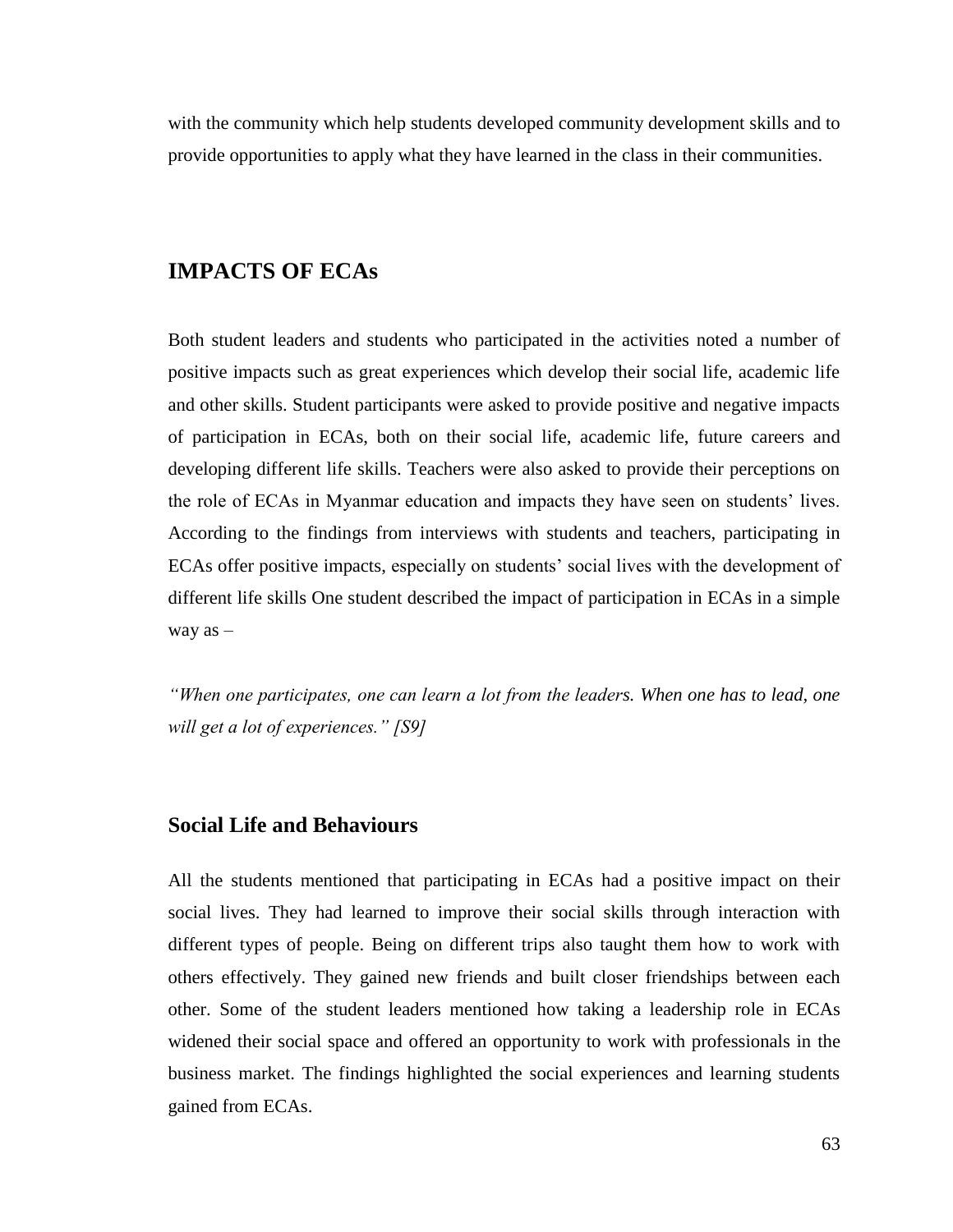*"We get experiences from activities. What we learned from associating with others cannot be experienced in classroom. Mainly, we get this knowledge from ECAs." [S1]*

"*Through these activities (ECAs), we learned social dealing skills and group work... we improve in negotiation skills… We gained professional experiences." [S8]*

*"After involving in ECAs, they were able to come out of their ethnic groups. They gained social dealing skills. There is less discrimination. They are able to mix with others from different ethnic groups." [T1]*

## **Careers**

The majority of students and teachers suggested that ECAs were useful as part of their preparation for future jobs and careers, including the ability to apply what they have learned from participating in ECAs to their work environment.

A number of students and teachers commented about this impact on their future career of how experiences and learning from ECAs would be useful and for some, how they were already able to apply them in their current jobs.

*"It is more than what they can learn in the classroom and from textbooks and assignments. They gain a lot of experience for their future career as well, which they can apply in the real world… In NGOs field, this school is well-known because of academic and ECAs and students are automatically impressed." [T2]*

*"We have a lot of feedbacks from alumni about how experiences from ECAs have positive impacts on their working life." [T5]*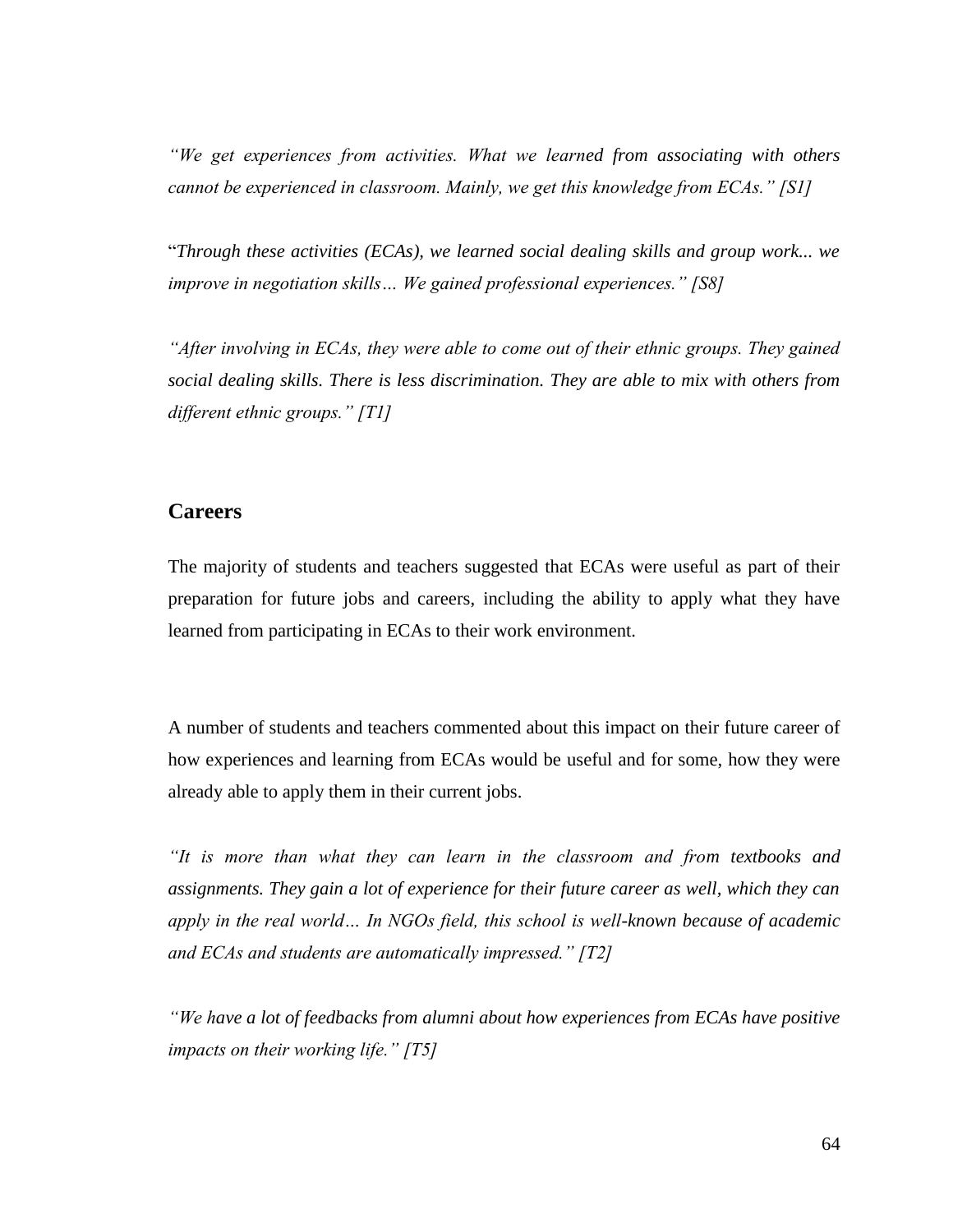*"The strength for me is that I became more mature, developed leadership skills. Because of that, I believe that I can work well in my future job based on these experiences." [S5]*

*"It (involvement in ECAs) will be helpful a lot. I have so many links now. I get many personal link links. It is easy for me to find sponsor in the future." [S8]*

*"If we learn and participate in the activities, the school can write good recommendation for us when we apply jobs." [S9]*

## **Life Skills**

Most student leaders stated that they had gained all or some of the following: social skills, management skills, communication skills, leadership skills, teamwork, decisionmaking skills, intrapersonal and interpersonal skills. The findings indicated that –

*"Especially in this year, acting as co-president, I gain leadership and decision-making abilities... I also came to understand how to motivate people... As for selling things, they (students) are practising how to relate with people and how to persuade people. These skills are developed." [S2]*

*"I have learned how to be a good leader and how to manage. I have also learned what they want, how to negotiate with them to reach the goal. I have learned to deal with people with different types and personalities." [S5]*

*"I gained leadership skills and associating skills." [S8]*

*"When I worked as President for Newsletter committee, I had to smile and talk to people. Then, my social space is widening... I learn how to relate with leaders. Now, I know how*  to arrange appointment with Dean and Vice Principal. I know how to write official *letters." [S9]*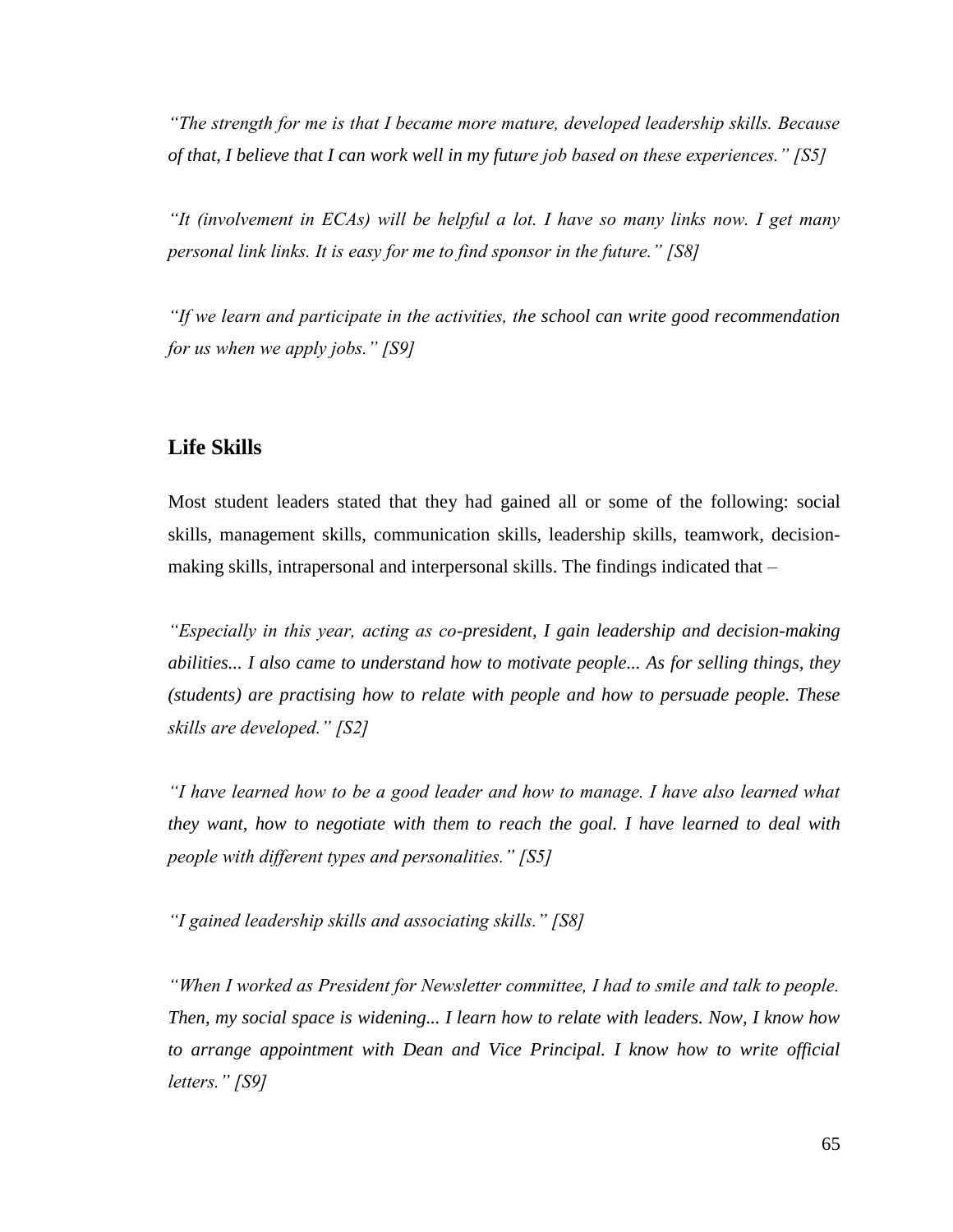*"Some students, who are in leadership roles learn to manage, work in a team and organise events... some students have developed different skills." [T2]*

Not only the leaders and members who organised the activities, but also students who participated in the activities developed their social skills, teamwork, intrapersonal and interpersonal skills.

A range of positive experiences and developed skills, such as interpersonal, intrapersonal and team work, is evident in the following quotes.

*"Involving in those activities (ECAs), bring relationship closer between friends... I am more patient and have more understanding now. I know how to relate with others." [S3]*

*"I was able to work with team as well." [S4]*

*"I think ECAs offer here is good. They get offer experiences such as leadership skills, how to deal with others, and how to adapt oneself while attending school." [T4]*

## **Community**

A number of participants thought that experiences and learning gained from involvement in ECAs had a wider impact, even on the community. There were positive impacts when the students go on field trips and community participation. The students revealed that participating in ECAs encouraged them to have the spirit of helping the community. When students went on trips organised by the committees, they served the community by looking after the needy and poor.

The quotes which hint at the ECAs impact on the community such as benefits gained by the community are as follows.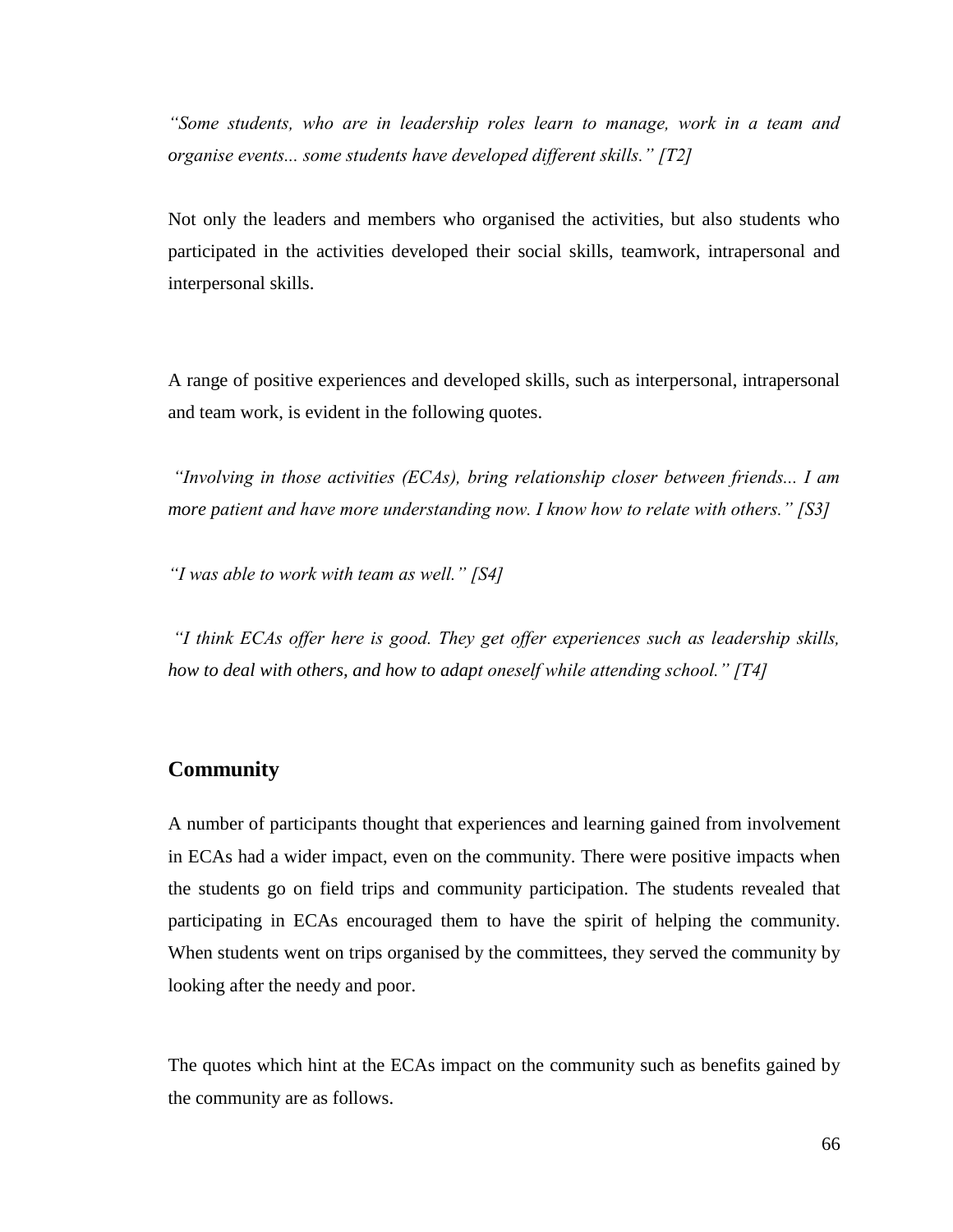*"I have been leading Choir group from outside that occupied most of my time. Every Saturday and Sunday, I go to the group and teach music... When my church called me to lead some programs, I was able to lead them as well." [S7]*

*"I also share my knowledge at two monasteries every weekend." [S9]* 

*"Other students, parents and relatives are invited to the Drama performances so it has effects to the wider community." [T2]*

*"Internship provides benefits to both the students and also native people who live in that area." [T3]*

*"When the students go back to their home town after graduation, they can lead their community and churches. These results are not only because of what is taught in the classroom, but also because of internship programs and ECAs." [T5]*

## **Academic Learning**

Students are asked for their perception of the positive and/or negative impacts on their academic life and grade because of their involvement in ECAs. Teachers were also asked if they had noticed any impacts in the classroom. However, a few students cannot link effectiveness of participation in ECAs to their academic life which is evident in the following comment made by two students.

*"As for academic life, I think it is not much connected." [S1]*

*"There is no relation to apply what I have learned in the classroom and what I have learned in Music committee." [S7]*

Some of the comments are rather neutral, which they mentioned no positive or negative impacts on academic results, which can be seen in the following quote.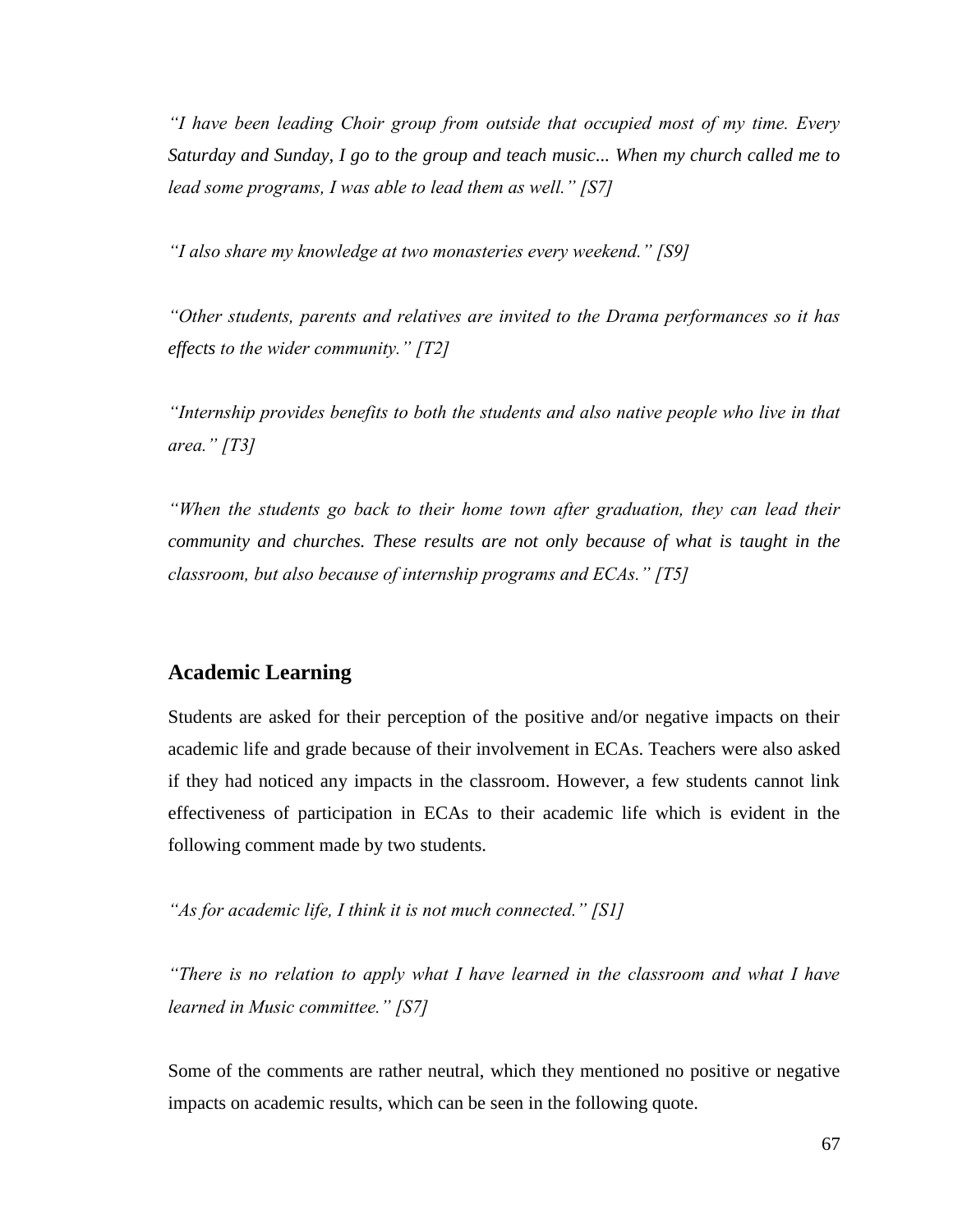*"As for me, no marks went down. This is because I manage my time well, time to study and time to do ECAs." [S5]*

On the other hand, some of the students noted that they are too involved in ECAs which makes them tired physically and mentally, sometimes led them to miss classes and not being able to focus on study. Some students and teachers highlighted a number of negative impacts on students' academic life such as decreasing in marks and missing classes because of their involvement in ECAs as is evident in the following quotes.

*"It does affect my study. It is because I had to go around each class to make announcement and so I was late for class… When I was too tired, I cannot study anymore… I have to cancel my classes for the meetings." [S2]*

*"I have missed some classes. As for me, I prioritised lesson. If these coincide (ECAs and class), I choose study. As for my friend who belongs to Social committee, got 40 marks for Chinese class as she has to go for announcements and all for activities. Then, the teacher asked her to reduce social work." [S3]*

*"There are students whose marks are decreased as they spent too much time on activities. But I think it concerns with personal attitude and doings. As for me, I feel positive." [S4]*

*"There are only a few student leaders who participate in ECAs actively and at the same time, hold their academic standing, good grades." [T4]*

*"On negative side, some students who are outstanding academically, but they have never participated in any ECAs except the ones with credits. On the other hand, there are some students who participate actively in every ECAs but when looking at their GPA, they graduated with minimum required GPA. Most of the students who participate in ECAs, however, have lower marks." [T5]*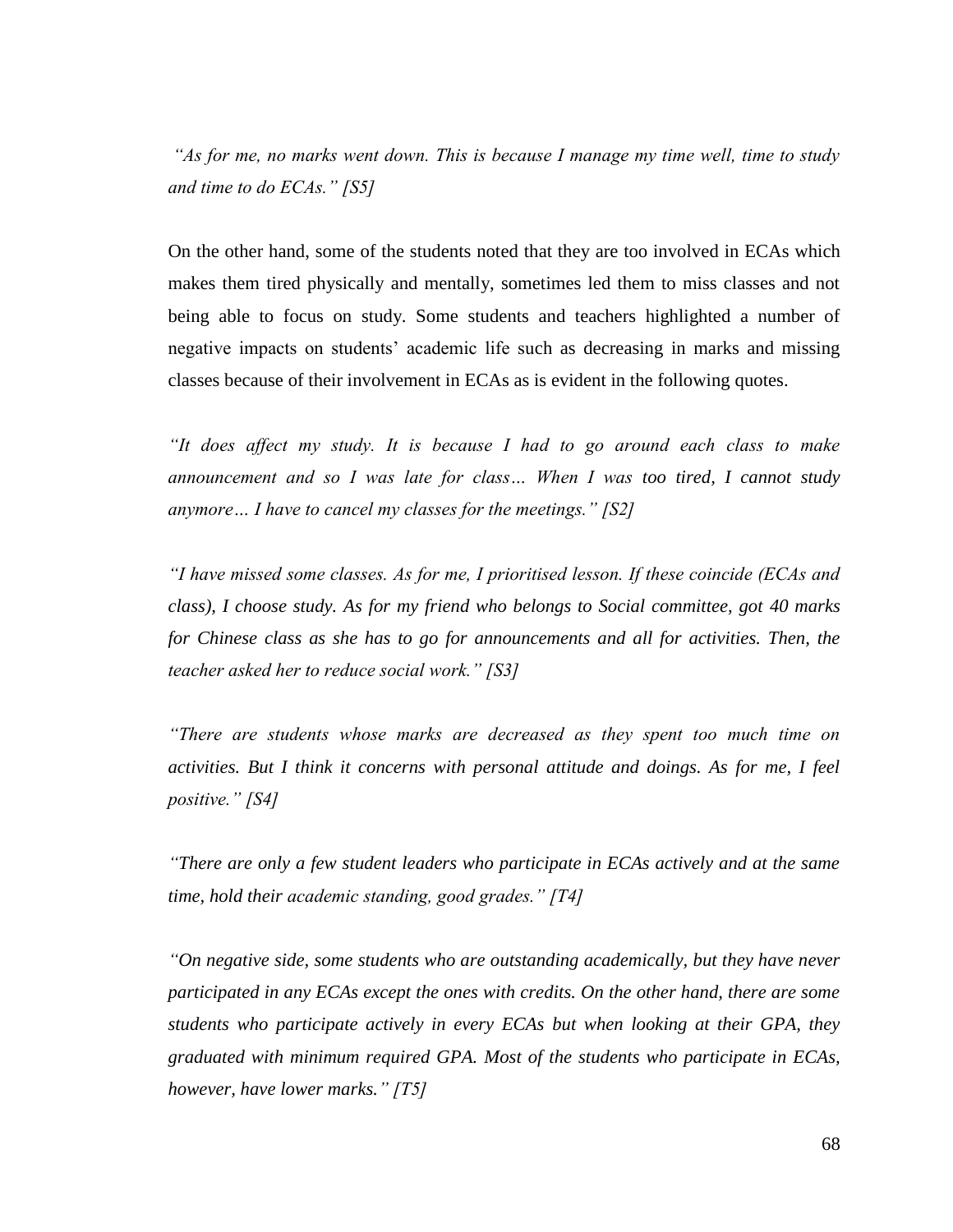However, a few students and teachers thought that their involvement in ECAs had a positive impact on their academic life. It is shown that the positive impacts happen when the ECAs are relevant to their courses or majors. Class-accredited activities are also helpful for their academic results. For example, when students have an opportunity to practise what they have learned in the classroom by the Business major students operating a shop at school. Another example is that when English major students improve their English by participating in debates, talks and Newsletter committee.

*"I can learn the mistakes that I have made in grammar… I have improved my English, the usage and writing style… those class credited activities become a practice for English and public speaking." [S6]*

*"So it (experience from ECAs) also affects in the classroom. Students here are more confident to talk to teacher compare to the students from other universities." [S10]*

*"By doing the activities, they become more responsive especially in their second year… they gained confidence for presentation… Students are smart and capable. They actively involved in activities and we do not allow academic to loosen. Student leaders are more intelligent." [T1]*

*"From ECAs experiences, they have come to learn who is good at what and they can give the roles and responsibilities according to each other strength. They know how to make presentations interesting, how to manage the time, etc." [T2]*

However, students noted both positive and negative impacts of participation in ECAs on students' academic learning, the majority of the students and teachers pointed out that it depends on each student, how they manage their time effectively. Time management between their study and participation in ECAs play a crucial part of student life.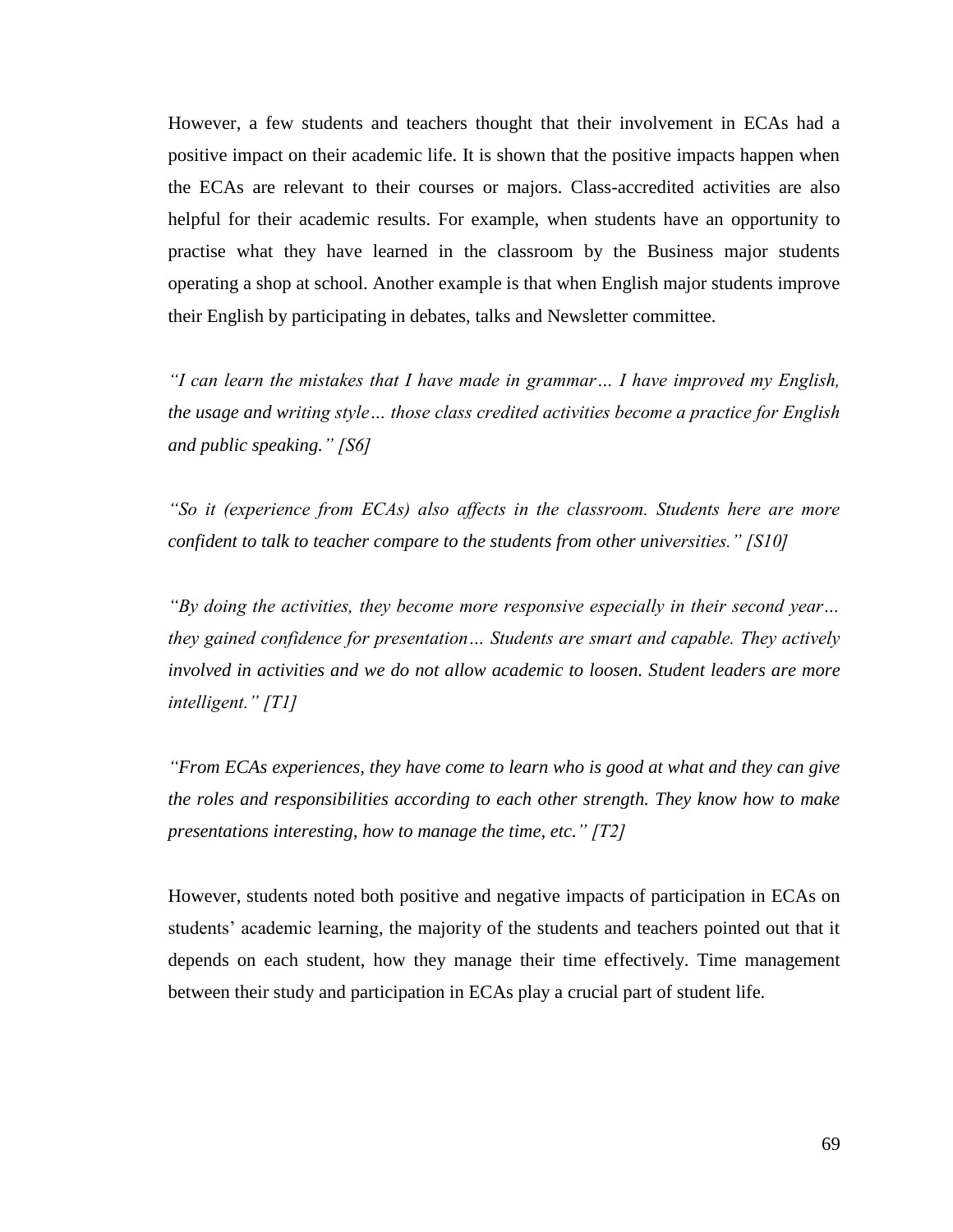## **STUDENTS' AND TEACHERS' PERCEPTIONS OF THE ROLE AND VALUE OF ECAs**

The following section presents the general aspect of ECAs' role in Myanmar education, how experiences and learning gained from participating in ECAs met the mission statement and objectives set by this particular school (LAP).

## **LAP Teachers' Perceptions of Potential ECAs' Role in Myanmar Public Education**

There are two types of universities in Myanmar, one is public which is run by the government and the other one is private, run by independent organisations. The question concerned with the role of ECAs in Myanmar education in general was asked of the teachers. All of the LAP teachers presented their knowledge that there are no ECAs at Public schools. The perceptions of LAP teachers on the potential role and importance of ECAs in Myanmar education is evident in the following extracts.

*"From my perspective, theories that we taught in the class need to practice. ECAs open a chance for students to practise their lessons." [T1]* 

*"Not having such ECAs can make students not willing to go to school. Since Myanmar education system is teacher-centred approach, it is quite boring. If the school provides ECAs, students can have more interaction among each other and they can also develop other skills, such as leadership, creative and critical thinking skills. It is important because most students, seven out of ten, attend public schools." [T2]*

*"ECAs provide variety of experiences to the students. It will be good to offer ECAs at Myanmar public schools so that students will have fun. In Myanmar education as you know, students only think about study, study and study. We cannot teach social skills*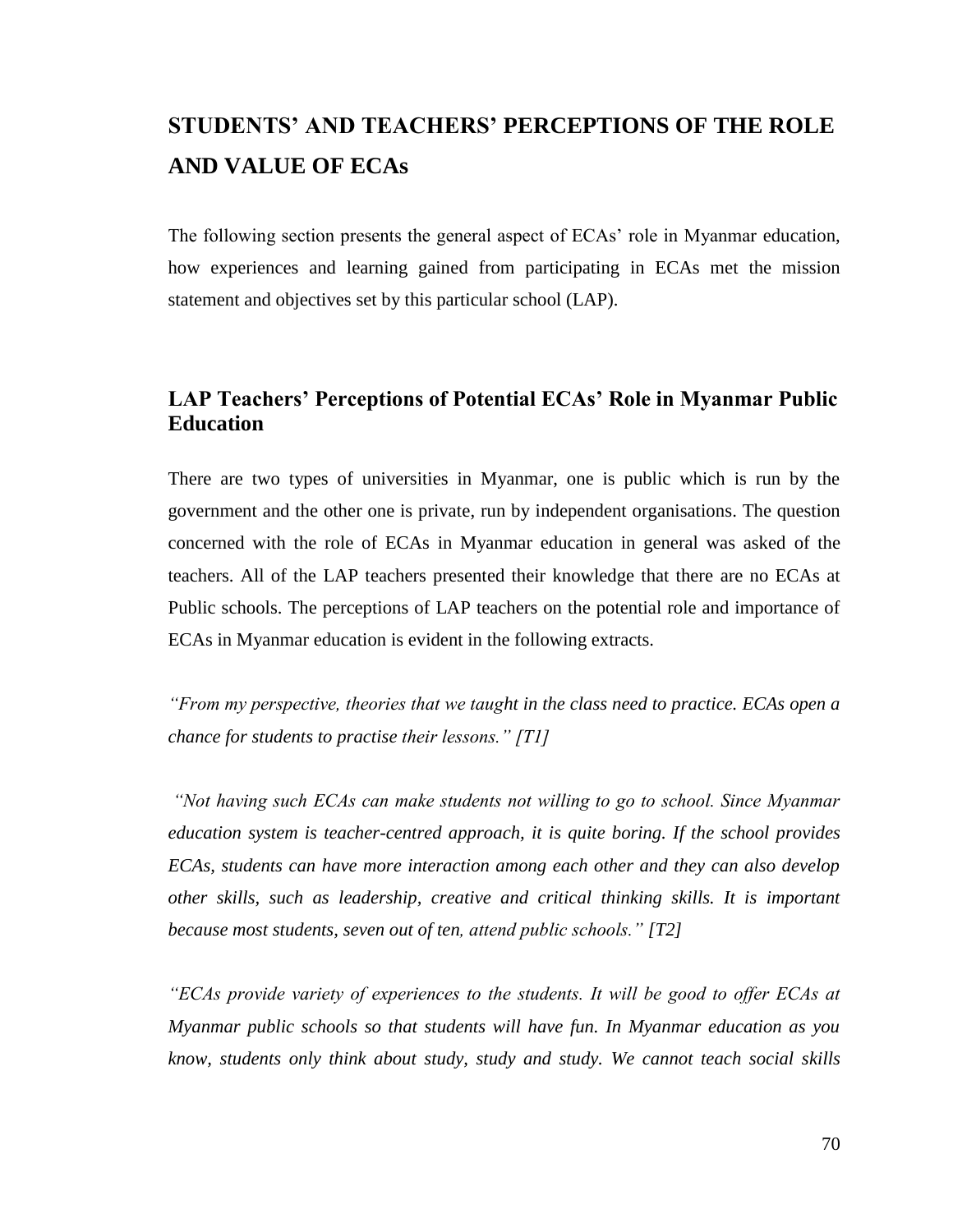*practically in the classroom. Thus, when they participate in ECAs, they learn a lot about social dealing and interaction." [T4]* 

#### **The Mission Statement and Objectives of LAP and the Role of ECAs**

The mission statement set by the school for LAP stated in the student handbook can be summarised as follows: an open environment where students can develop creative and critical thinking individually, students become qualified to work in various fields and students are able to bring impact and changes in the communities. The objectives are to provide a learning atmosphere that promotes participatory thinking, creativity, and problem-solving, to enable students to master skills relevant to their fields and prepare them for life-long learning and to empower students to become highly educated and liberated through a broad-based liberal arts program.

Firstly, LAP indeed is a place for student to develop creative, critical thinking and problem solving skills by organising a variety of ECAs.

*"I believe that it meets at least indirectly. Students develop mentally, spiritually and socially through participation in ECAs brings good image to the school." [T3]*

*"I think some experiences meet the mission statement directly. One of the mission statements is to nurture the future leaders. When we talk about leaders, being outstanding academically does not make a good leader. I think learning and experiences gained from ECAs, how to manage and deal with others, and being good academically would only make a good leader. Students might not know what they have learned from ECAs right now, but they will eventually realize the value of it when they enter the work force. This is because we have a lot of feedbacks from alumni about how experiences from ECAs have positive impacts on their working life." [T5]*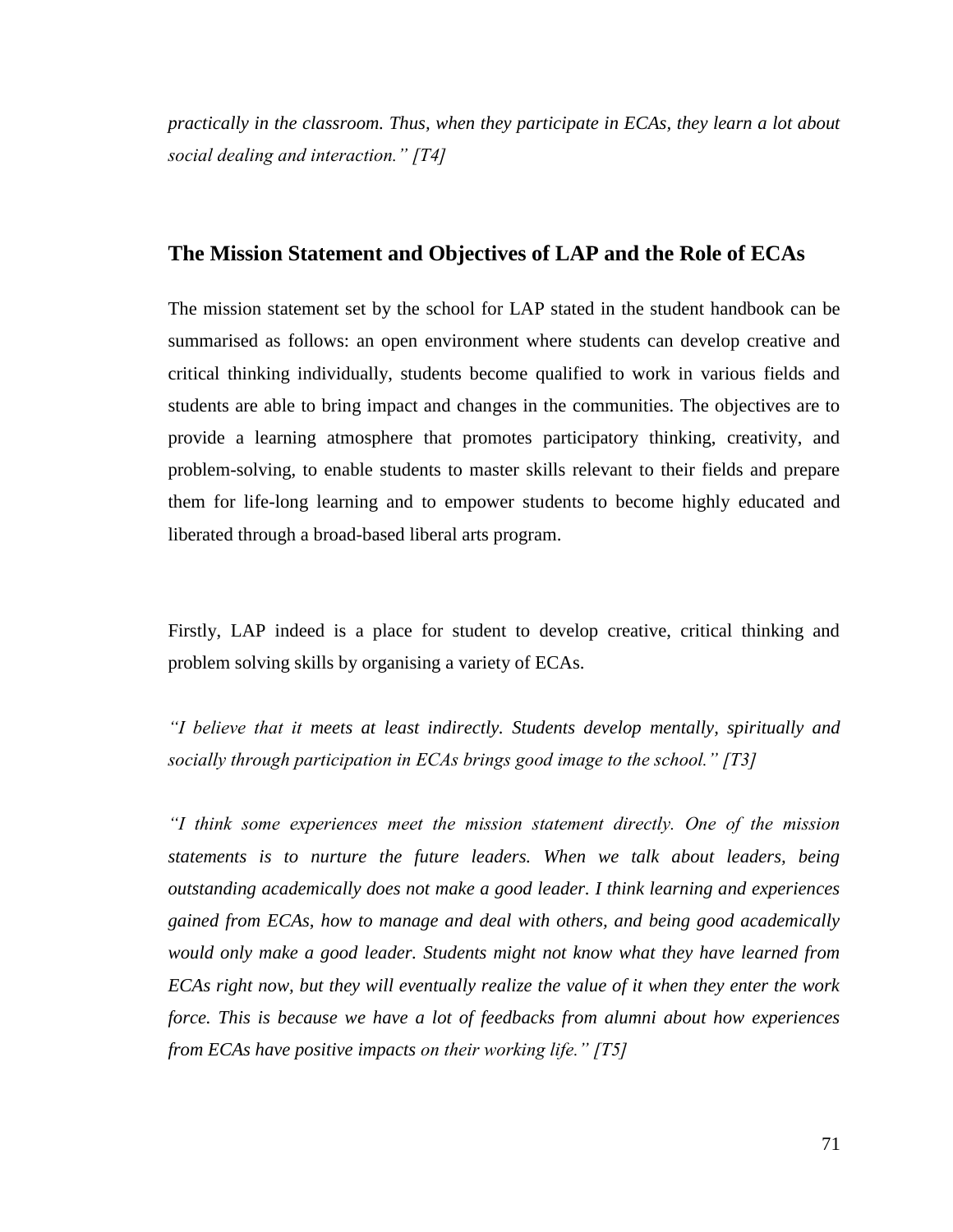Secondly, the comments of students, teachers and alumni about the experiences and learning through ECAs have shaped them to master their jobs.

*"It (participating in ECAs) also opens up the job opportunities for the future. In NGO field, this school is well-known because of academic and ECAs and students are automatically impressed." [T2]*

Thirdly, students are able to bring minor or major transformation to the communities through internship programs, community participation and field trips.

*"Main vision is to provide good and education for the students... So, those learning or experiences might not be in the vision but still students have got more than what is stated in the mission statement." [T4]*

## **Comparing the Public and Private Universities on the Role of ECAs**

The majority of the students and teachers noted that there are no ECAs offered at public universities where the students focus only on their study. One LAP teacher commented on general Myanmar public education as follow.

*"In Myanmar education as you know, students only think about study, study and study." [T4]*

One of the LAP teachers mentioned that public schools do not involve any class-credited activities to their curriculum and some of the major subjects offered at LAP cannot be studied at the public universities as follows.

*"ECAs open a chance for students to practice their lessons. This is rare in government schools. For those who do not get a chance for practical work, they will be weak in future practical work... In Myanmar, there is no group in Education Ministry that evaluates the*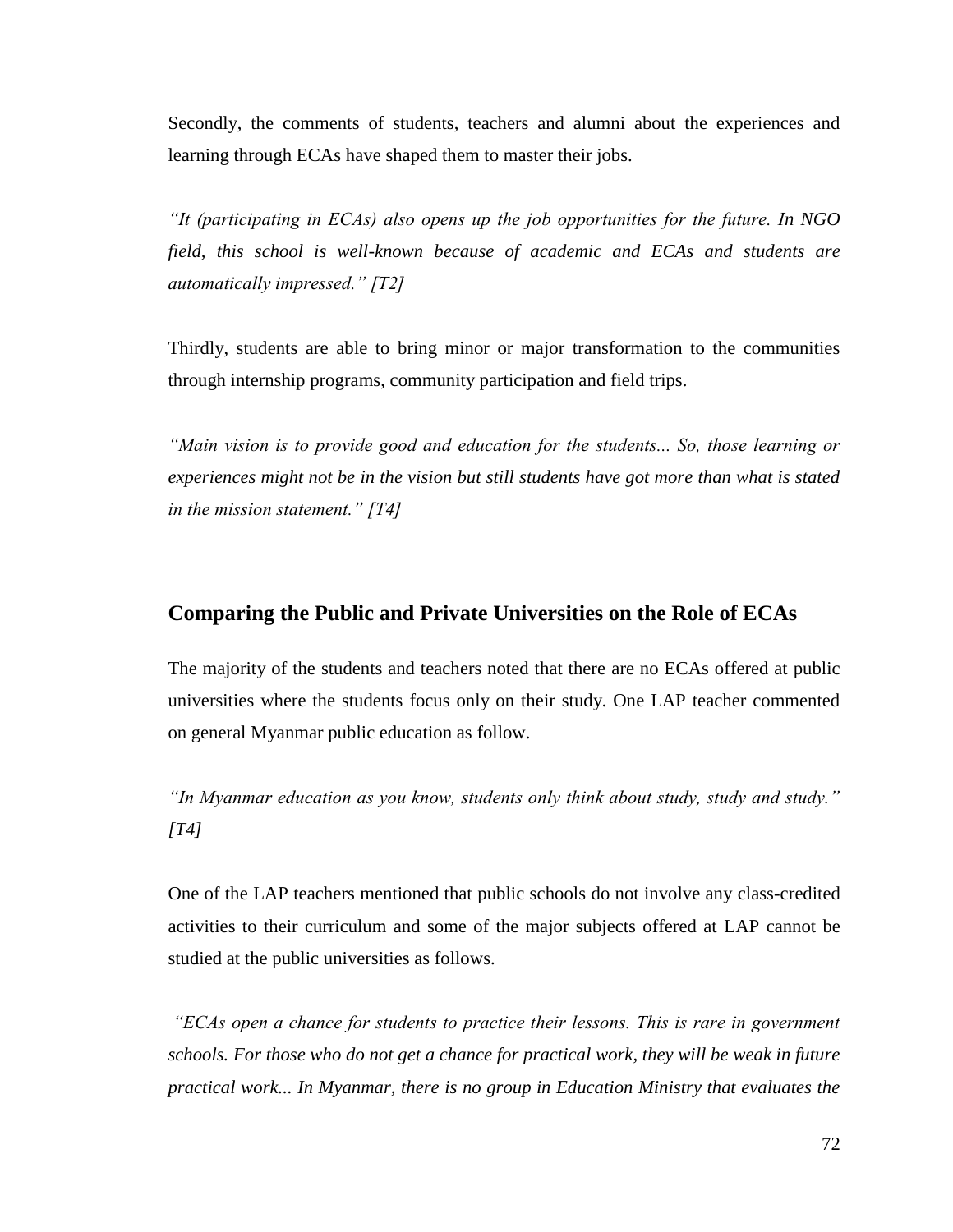*curriculum. I want the board to evaluate the curriculum and they should go into the community to find out more in order to effectively critique the curriculum... This kind of subject (Social studies) should be implemented in government schools." [T1]*

*"Nowadays, we have heard a lot about whole person development in the government... I think ECAs focuses a lot more on personal development of each student. Government schools should consider those as well." [T5]*

Most of the students stated that they do not attend public day universities - instead they chose distance education. Therefore, they did not have many comments to make on the comparison of public universities and LAP on ECAs' role.

One of the students highlighted a few ECAs were offered at public school through his experience. However, he stated that there is too much teacher-control over the activities and a lot of restrictions as opposed to LAP where students mostly lead the activities with little help from teachers. On the downside of being a liberal arts school providing opportunities to experience things through ECAs, it sometimes led students to have too much freedom and challenge the teachers. He commented as follows.

*"I found differences in teachers' control. Teachers told students how much they should pay, treat and buy presents for them. Teachers led those activities. As the government schools are controlled by the government, they could not hold many activities... There were lots of restrictions... I think class presentations need to be added... As LAP is a liberal school, it is very liberal. It is because too liberal; some cases are out of control. Guidance is needed." [S2]*

One LAP teacher highlighted the value of ECAs and why it is important to implement in the public school.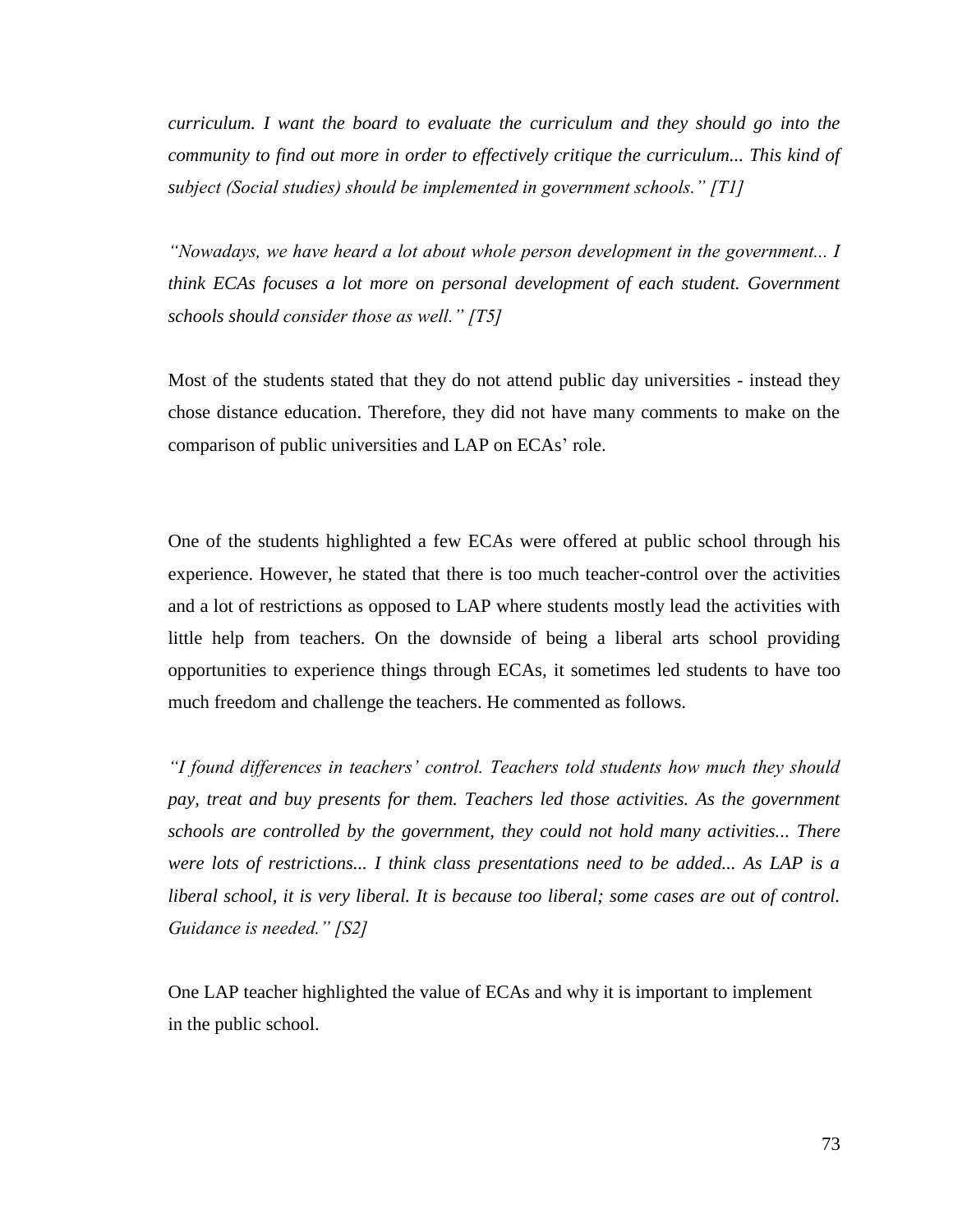*"It is important because most students, 7 out of 10, attend Public schools. So, it would be great to provide such ECAs since different students have different talents." [T2]*

## **REASONS AND BARRIERS TO PARTICIPATION IN ECAs**

The following section presents the students' and teachers' perceptions on what help and hinder students participating in ECAs. There are a number of factors why the students decided to get involved in ECAs and why some students are not able to participate although they wish to. Students and teachers also revealed the possible strategies to overcome the challenges which stop some students from participating in ECAs.

## **Reasons to Participation in ECAs**

Students noted the reasons for participating in ECAs as their personality and desire to contribute to the school community and other students. The reasons to enrol in ECAs such as team work and leadership skills, enjoy being in a group, social and committee involvement, opportunity for friendship, developing English skills and gratitude towards their school, are shown in the following quotes.

*"Since I was young, I do not like to stay alone. I am happy when I am in a group." [S1]*

*"Since I was young, I would like to do something best for the school... The main thing is that I would like to see some improvement in my surrounding." [S2]*

*"As a youth, I want motivation and close friendship with friends. Involving in these activities motivated me and gained close friendship with friends. I was able to work with team as well. As a youth, I want to live freely and do things together with friends. Thus, I joined these ECAs." [S4]*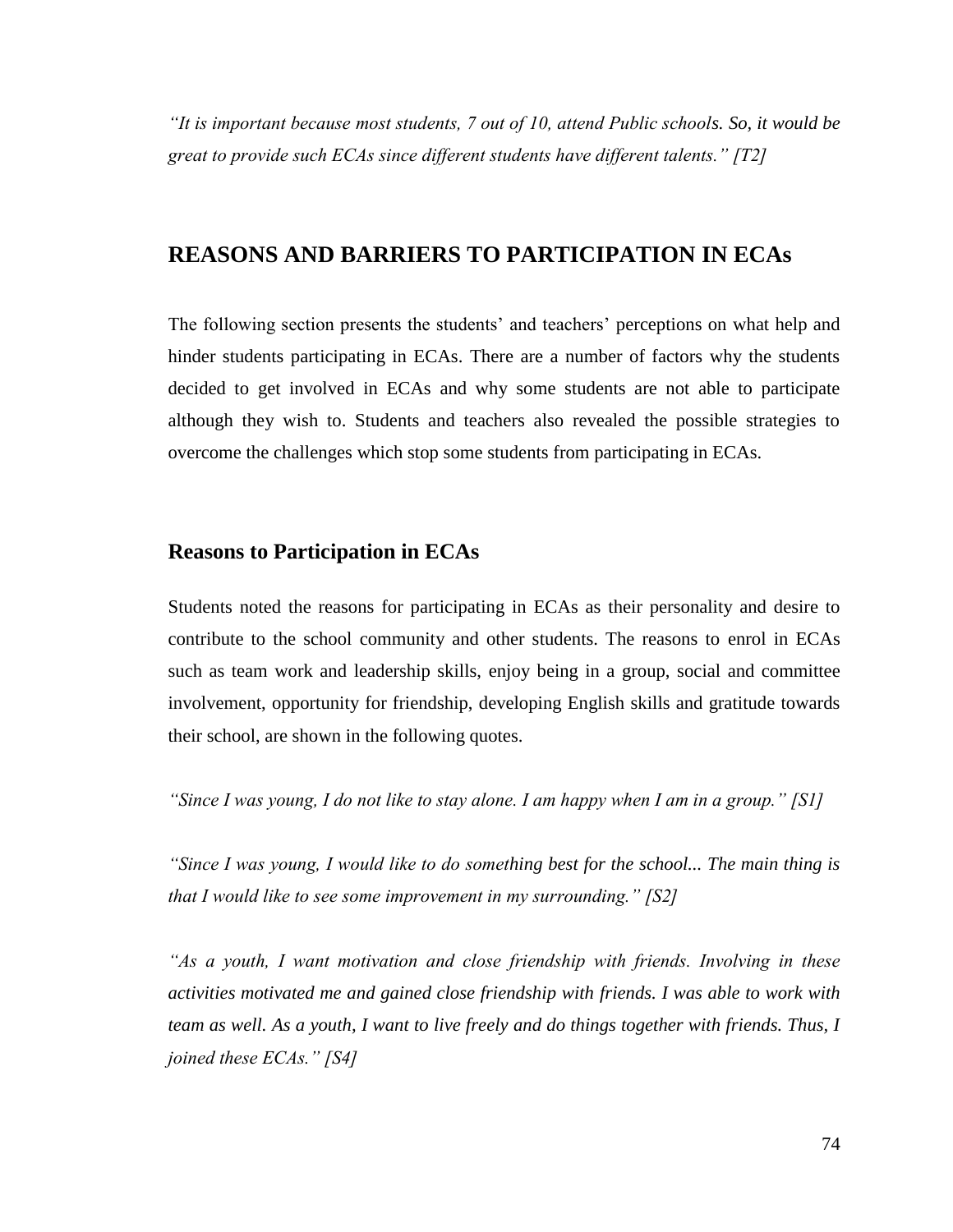*"The main thing why I am interested (to be on Newsletter committee) is that I believe it is a place to develop my English skills since I am E-major student." [S6]*

*"First of all, it is because of my desire to get involve. I want to gain experiences. I want to learn team spirit, leadership and to do things that seniors did." [S8]*

*"Honestly speaking, I could apply the methods that I learned here in the outer world. Thus, I wanted to do something for school in gratitude. So I involved." [S9]*

*"Involving in activities gives us an opportunity to experience workplace. It is like in the workplace. We have to relate to other students and teacher." [S10]*

## **Barriers to Participation in ECAs**

Both students and teachers noted a number of barriers which hinder the students from participating in ECAs. Both students and teachers believed that money is the biggest hindrance followed by the time availability of students. Two of LAP teachers pointed out that some of ECAs (both credited and non-credited) cost quite a lot of money to participate.

*"The main barrier is money. Participating in certain ECAs or class credited activities cost quite a lot of money... Some students do not want to work with a lot of people. Some students are shy to participants in activities in which they have to speak or act in front of others on the stage. These are the biggest barriers...Some parents don't understand the aspect of ECAs. And some students don't participate in ECAs because of their parents." [T2]*

*"The first barrier is time... second barrier is money... third barrier is their personality." [T5]*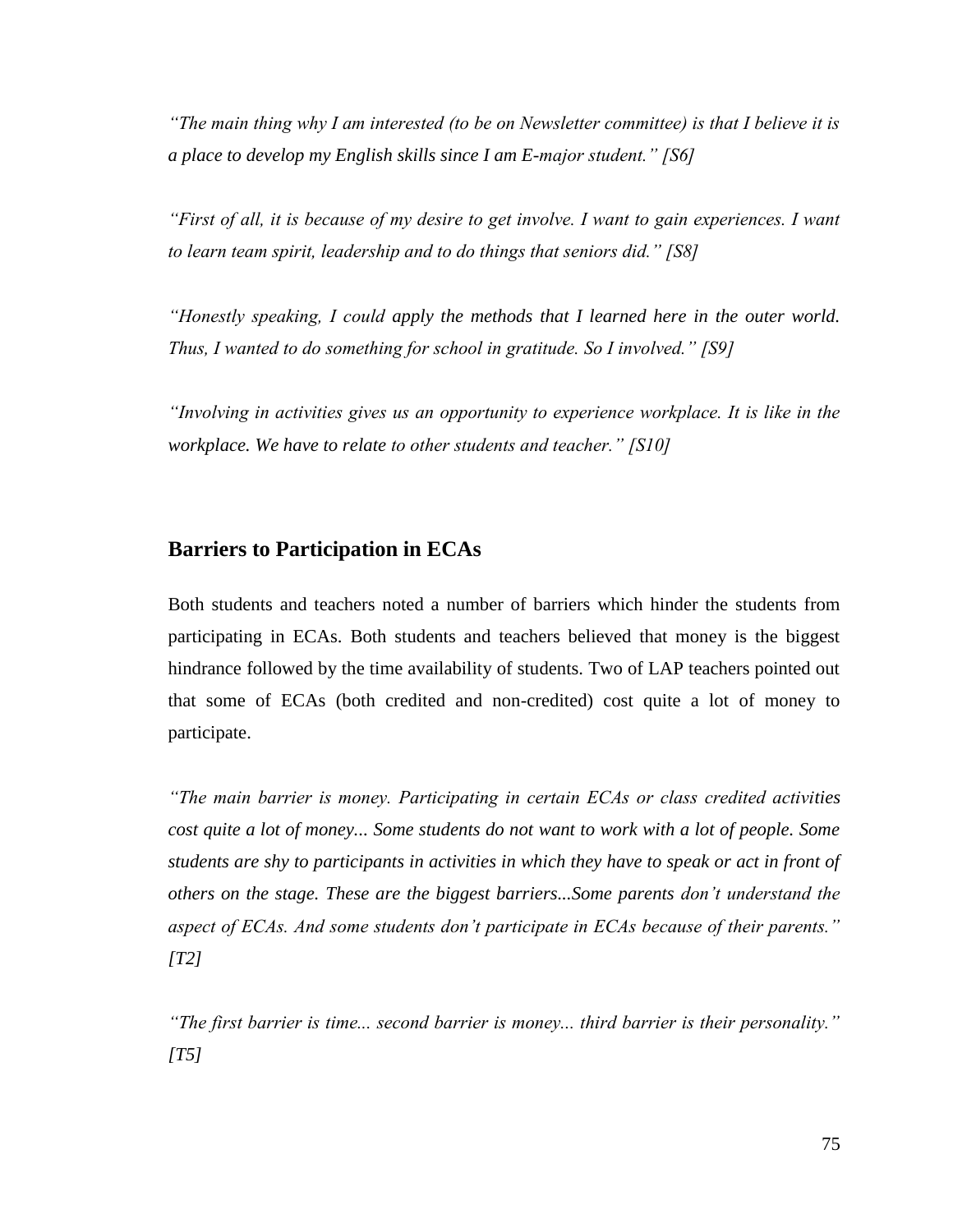Both students and teachers stated that the school do not provide any financial support to run those activities. Regarding time availability, most of the students attend Public Day University or other courses and some of the students work full-time. It is commented as follow –

*"One reason is because some students attend public day university. They cannot participate in activities which are conducted during day time. The main reason for most students is their interest." [T4]*

One student pointed out the challenge to make a decision to participate when the commitment and responsibilities they have taken in outside school activities collide with ECAs at school.

*"And sometimes, church activities and school activities collided. Then, I had to cancel school choir practice which is not important compare to church activity." [S2]*

One of the most significant challenges facing students in participating in ECAs is study. Some students think that ECAs take too much of their time and are afraid that their marks would go down if they participated in ECAs. A few students noted as follows.

*"Mainly, study. People in Myanmar focus on study whether it is right or not. Second barrier concerns with parents... Permission of parents is needed... But her parents do not allow her to be a Chairperson of committee because they are afraid that she will face troubles in exam." [S3]*

*"Students who do not participate in ECAs are the one who think that these are extra work which is not important... Some students only focus on study and they think if they participate in ECAs, it might affect their study." [S5]*

Another barrier is not getting permission from parents to become involved, sometimes, even to go on class-credited field trips. For some students, it is their nature and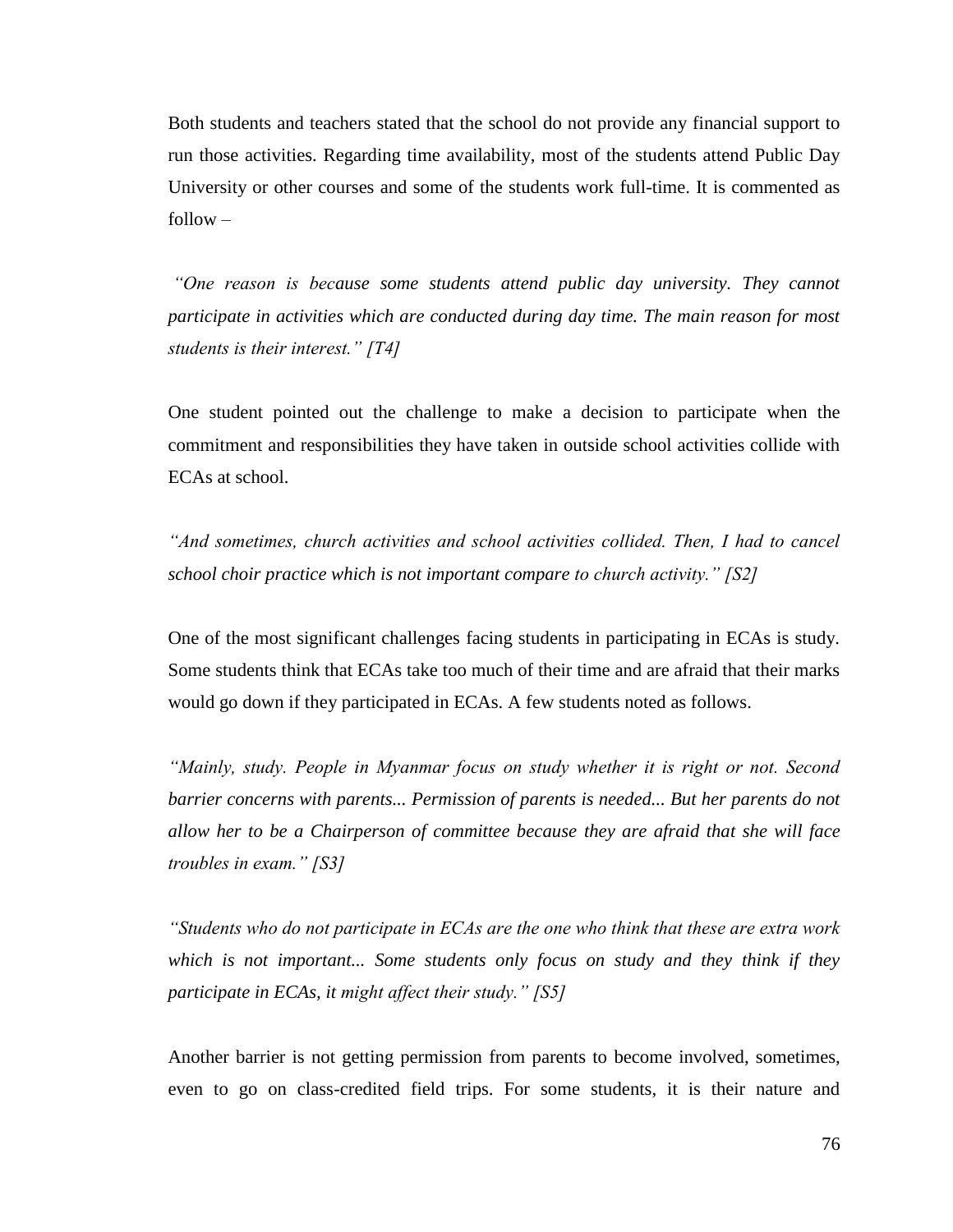personality that they do not wish to do things together in a group, but prefer to stay alone by themselves.

*"For some, they like to do things alone. They cannot work in groups." [S4]*

*"They (students) were told by their parent that learning does not need to go for a trip. Some parents think trips are just for fun." [T1]*

The main findings related to the challenges for students to participate in ECAs presented above will be analysed and details discussed in the following Chapter five.

## **Strategies to Overcome the Challenges**

Students and teachers highlighted the possible strategies to overcome the challenges they have mentioned in order for students to participate in ECAs. Regarding the money issue, most of them pointed out the school is not able to provide financial support.

*"Concerns with class-credited activities, if the school cannot support financially, they should support other things." [S3]*

*"Now, United Board has opened a way for us. We can write proposal and seek their funding so that we can financially support those (students) who have financial difficulties to go on class-credited field trips." [T1]*

*"Students should understand, help and support each other when working together in groups... The school should listen to the problems and find a way to solve them such as money and place issues." [T2]*

*"For the money issue, it would be better if the school can provide certain amount to conduct those activities." [T5]*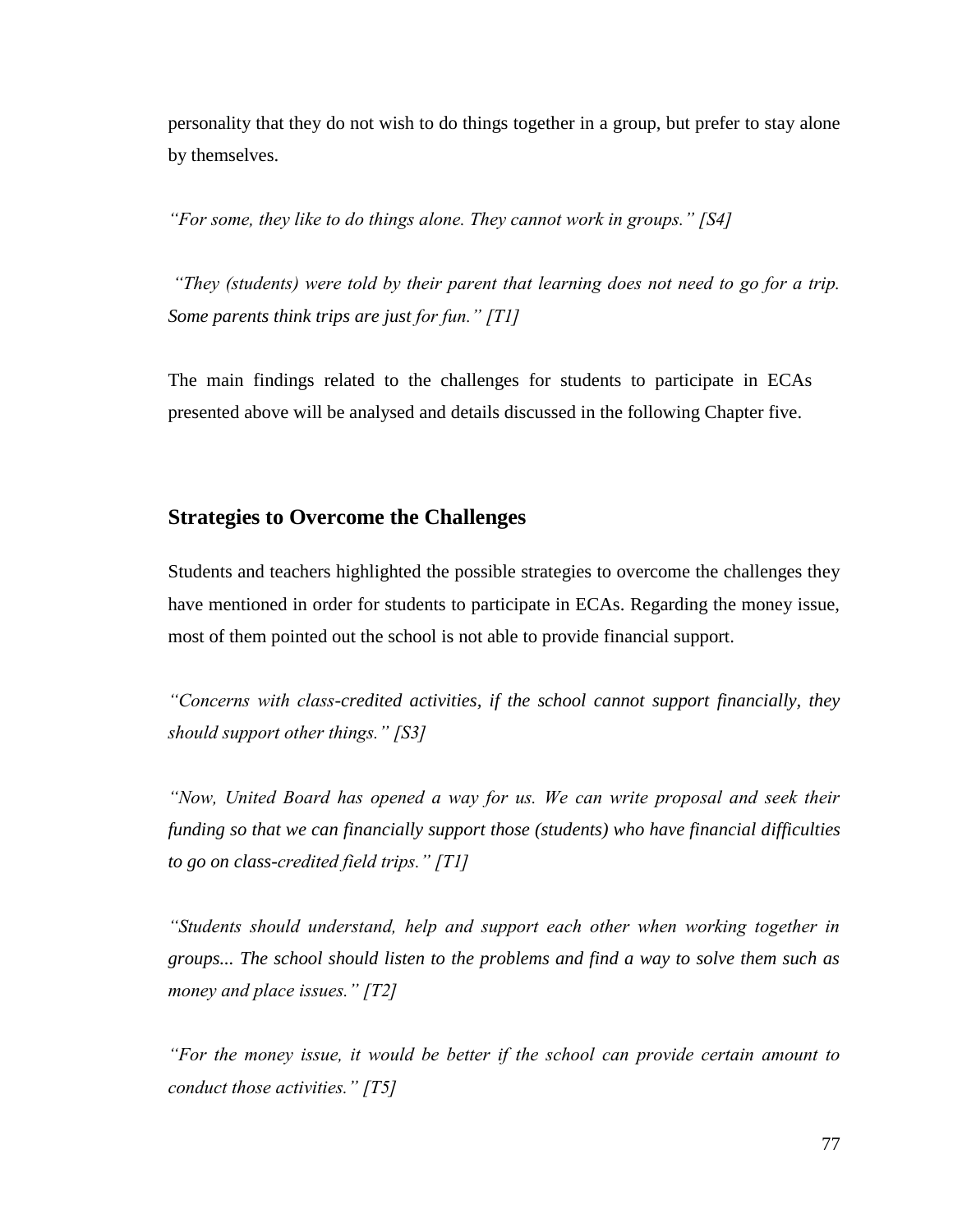Big activities are held during weekends rather than weekdays in order to have more participation. However, some activities still need to be conducted during the weekdays. A few students suggested a number of ways to overcome time issues as follows.

*"There are students who could not join the activities because they had some problems. So, the leaders should consider about them and think of ways for them to participate in activities." [S4]*

*"Related to time issue, we try to choose suitable time for all students to be able to participate." [T5]*

One of the students and teachers highlighted the need of parental education for whole person development and education. One student commented that it would encourage students to participate more if they get some marks for participating actively in ECAs.

*"Parental education is also needed. For them, achieving 1st, 2nd, 3rd grades is important. They think that if their children involved in activities, the children grade will be affected... As for changes, I hope that collecting money from students would be reduced and supports from school would increase." [S2]*

*"What I want to add is that there should be grading for those who involve in ECAs. It is because they give time and energy for the activities." [S10]*

## **SUMMARY**

In this chapter, findings from semi-structured interviews with ten students and five teachers from LAP and analysis of school documents are presented. The interviewees are third and fourth year LAP students majoring in different subjects and participating or leading in ECAs. The teacher interviewees include Dean of students, three full-time teachers and one part-time assistant teacher. The main themes concern the scope of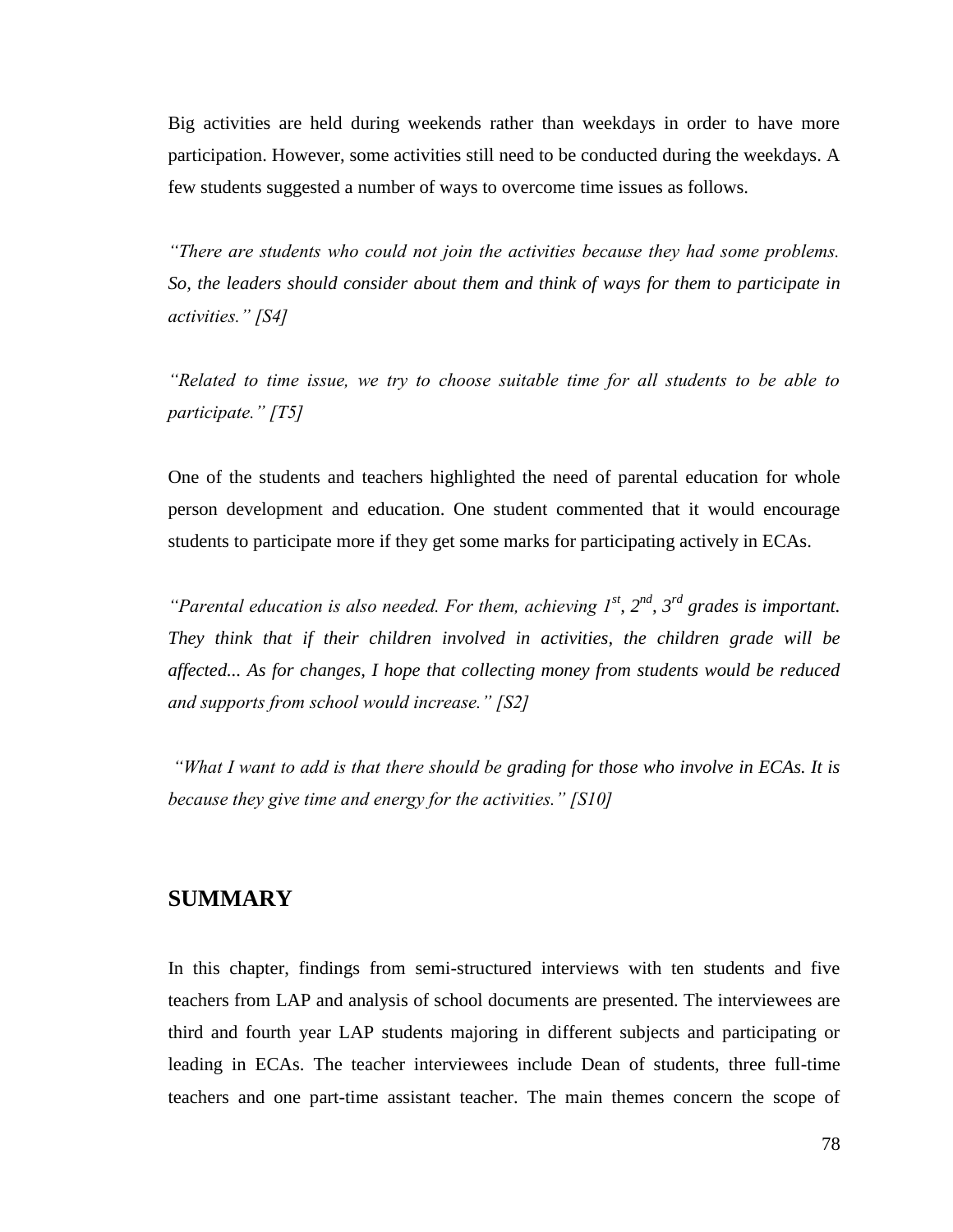ECAs, the impacts of ECAs, the role of ECAs and encouragements and challenges to participating in ECAs.

The overall results indicated that there are three different areas to cover when looking at ECAs. Both students and teachers defined the scope of ECAs based on different views such as what activities are in the category of ECAs and how wide the scope of ECAs is according to the participants' perceptions.

The findings showed that there are impacts of ECAs in different areas of students' lives such as social, academic, different life skills and skills necessary for future jobs and careers. The major findings included the positive learning of how to deal with others, how to solve problems and conflicts and overcome the challenges and team work. The majority of students and teachers highlighted the negative effects on grades when participating in ECAs actively. However, most of the class-credited and subject-related activities are considered a big help for students' academic life. The findings on the impact on their future career showed that what students learned and experienced in ECAs would prepare them for future jobs. Some students who are currently working also stated how useful these experiences and skills gained from ECAs are and how they can apply them at their current jobs. Moreover, the findings pointed out that ECAs not only have impacts on students but also bring positive impacts to the community around them. Lastly, one of the major findings indicated that students gained social skills, management skills, communication skills, leadership skills, teamwork, decision-making skills, intrapersonal and interpersonal skills.

The results showed that ECAs provided a variety of experiences and helped students to enjoy school. ECAs can provide skills and experiences which students cannot gain from studying in the classroom. The findings also highlighted that experiences and learning from ECAs meet the mission statement and objectives set by LAP directly or indirectly.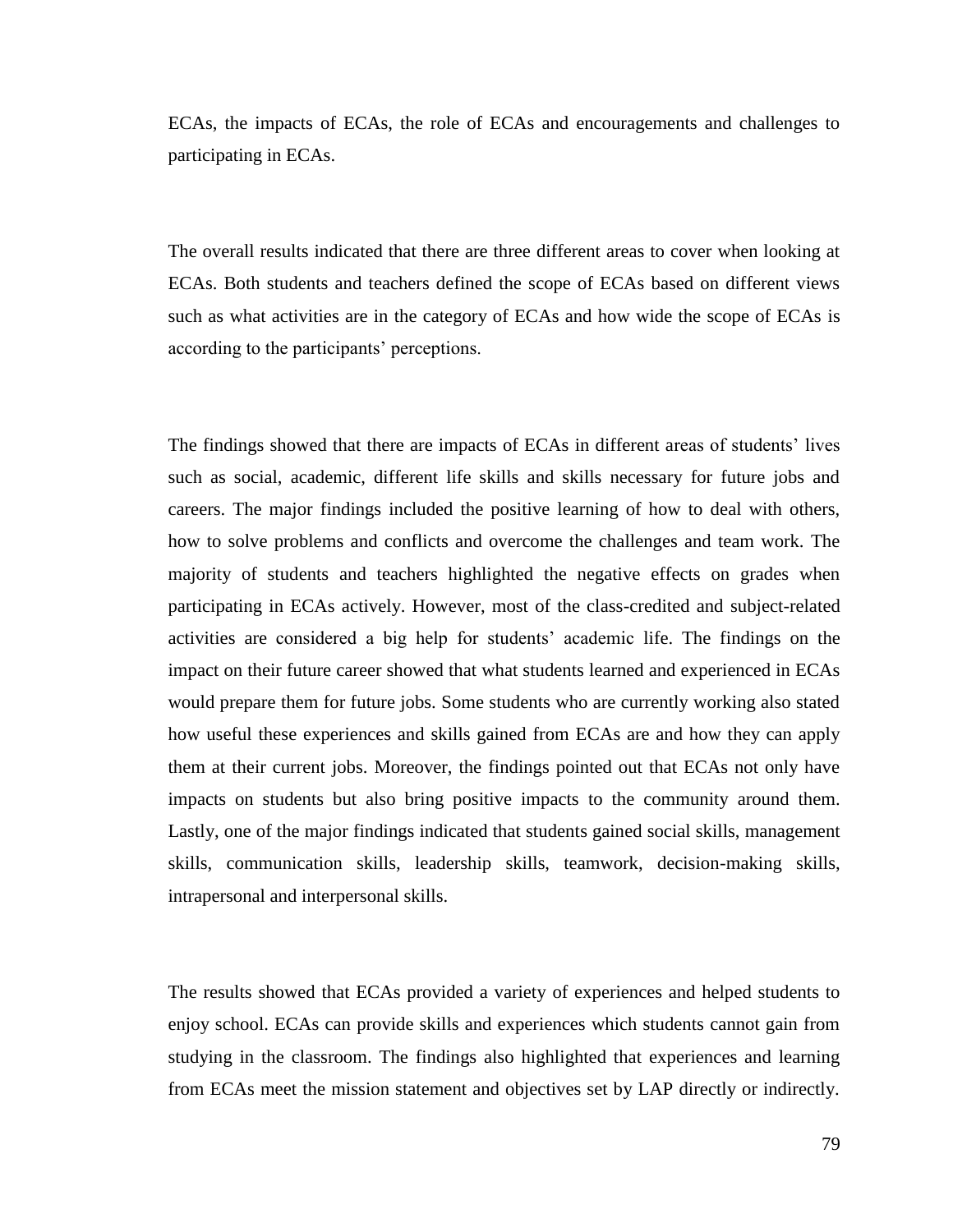There is also evidence that no ECAs are offered at Public schools with teachers' suggestions to implement if possible at Public schools. Both groups suggested that ECAs should be part of school learning and students' experience.

The majority of participants stated the reasons to be involved in ECAs such as team work and leadership skills, social and committee involvement, opportunity for friendship, developing English skills and gratitude towards their school. The findings addressed the barriers to participating in ECAs such as money and time issues, getting parents' permission, focus on study and other commitments. Both teachers and students suggested the possible strategies to overcome those challenges.

Overall, the results highlighted the value and important role of ECAs and the detailed analysis and discussion of these major findings will be presented in the following Chapter five.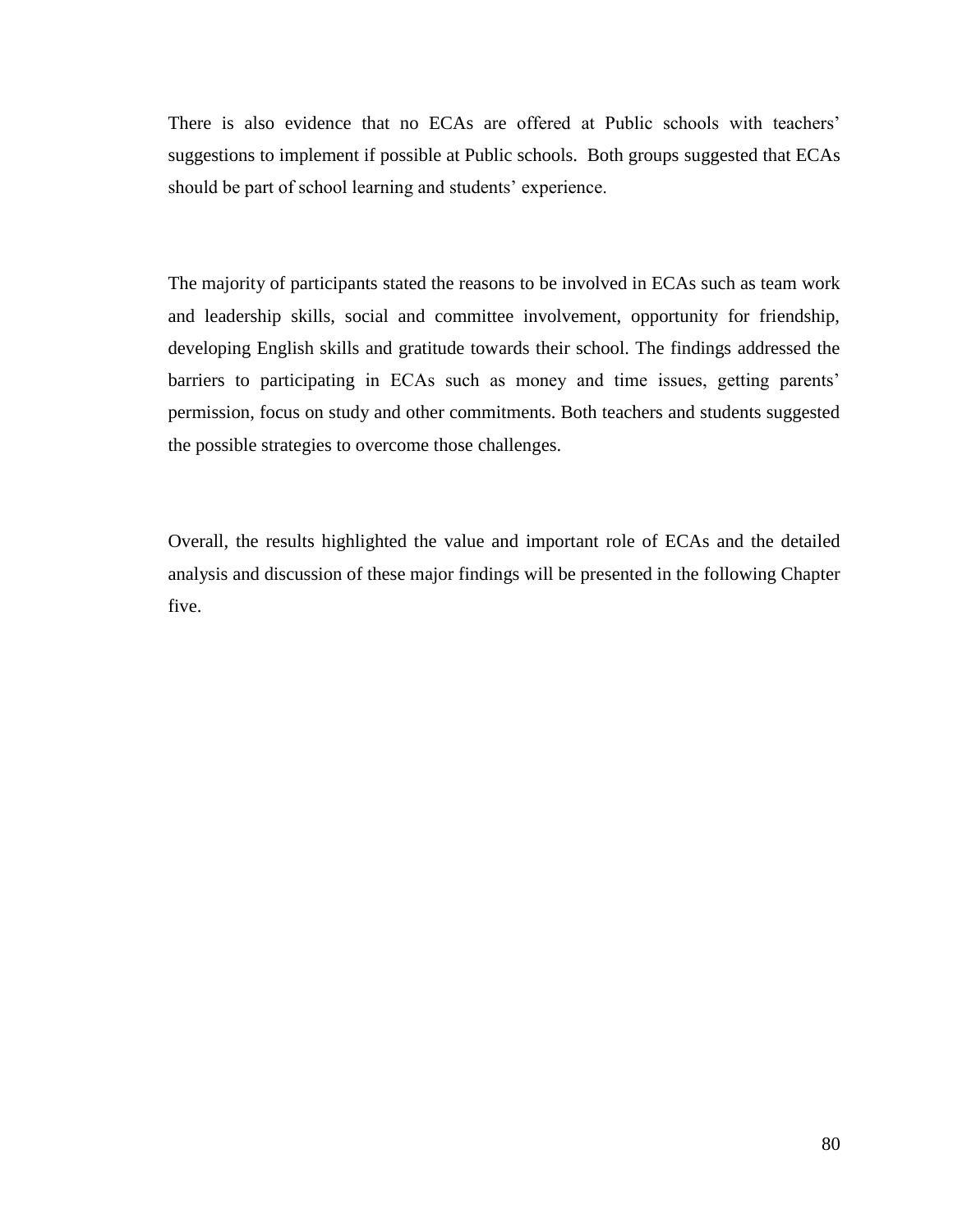# **CHAPTER – 5 DISCUSSION OF FINDINGS**

## **INTRODUCTION**

This chapter will analyse and discuss the significance of the findings of this study for the perceptions of students and teachers of the role of extracurricular activities (ECAs) at a Myanmar private university, Liberal Arts Programme (LAP) in relation to the literature.

The scope of ECAs defined by LAP students and teachers was identified, including inschool activities, subject-related activities (credited and non-credited) and out-of-school activities. Both positive and negative impacts of ECAs on students' academic and social life, future career, wider impacts on the community and the development of different life skills are discussed. In addition, the relationships between the LAP mission statement, learning outcomes and ECAs experiences are discussed. The last section looks at the issues and challenges encountered in ECAs participation, and strategies to overcome those challenges.

## **THE SCOPE OF ECAs IN LIBERAL ARTS PROGRAMME (LAP)**

This section explores the scope of ECAs defined by students and teachers at LAP. Each group was asked to describe their involvement and experience of ECAs. Their answers indicated three different areas of ECAs in-school activities, subject-related activities (credited and non-credited) and out-of-school activities. Students mentioned their participation in class-related activities such as performing a drama and going on field trips as part of class credits. Out-of-school ECAs were described as religious activities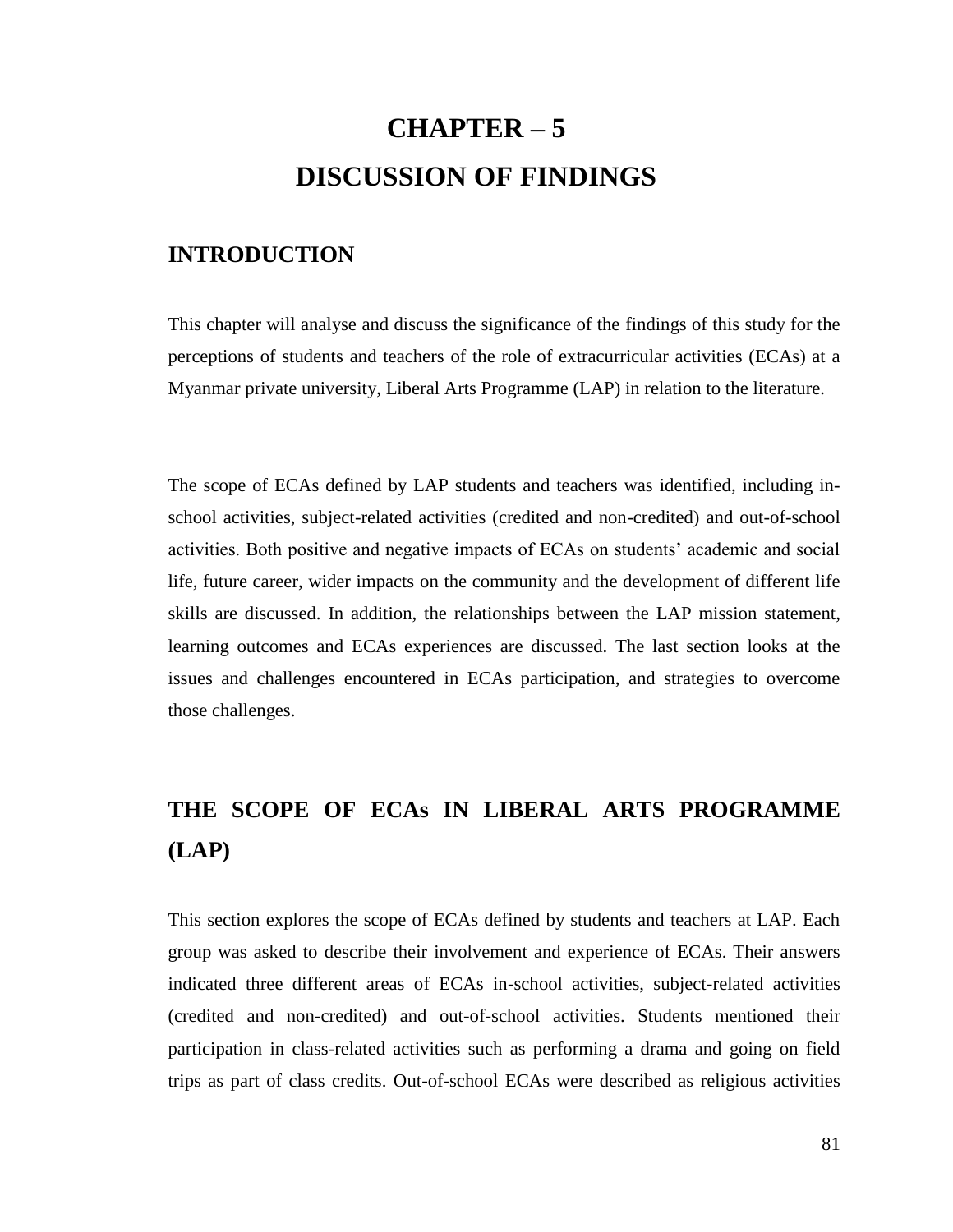organised by their churches and participation in private clubs and organisations with their own interest. According to various scholars and the literature, the scope of ECAs is defined in slightly different ways. For example, Anderson (2011) states that ECAs are broader than what students do in a course; ECAs include participants finding something they enjoy doing and are passionate about.

For students and teachers from LAP, ECAs included in-school activities which are not related to subject areas, yet are organised by various student committees, and out-ofschool activities such as community-based and/or church-based and activities participated in through their own interest. This is supported by Halloway (1999), who highlights the fact that ECAs are part of informal education, which includes learning activities that are voluntary, self-directed and motivated mainly by interests, curiosity, exploration, task completion and social interaction.

Moreover, the participants in this study also included subject-related activities, accredited or non-accredited activities organised by class teachers or major committees as part of ECAs. This is in contrast to Anderson (2011) stating that ECAs are activities which are not part of the regular school curriculum, are not graded, receive no credit and do not take place during class time. Therefore, students' and teachers' perceptions on the scope of ECAs including class-credited and subject-related activities are not considered as ECAs according to the above definition of ECAs.

Several articles state that most schools allow a free choice for student participation in these activities. However, according to Stoltzfus (2007) many private schools make it compulsory for students to participate in one or more ECAs, in order to nurture 'wellrounded' students. Subject-related and credited activities mentioned by the participants in this study can be considered part of ECAs. This finding is also supported by Lunenburg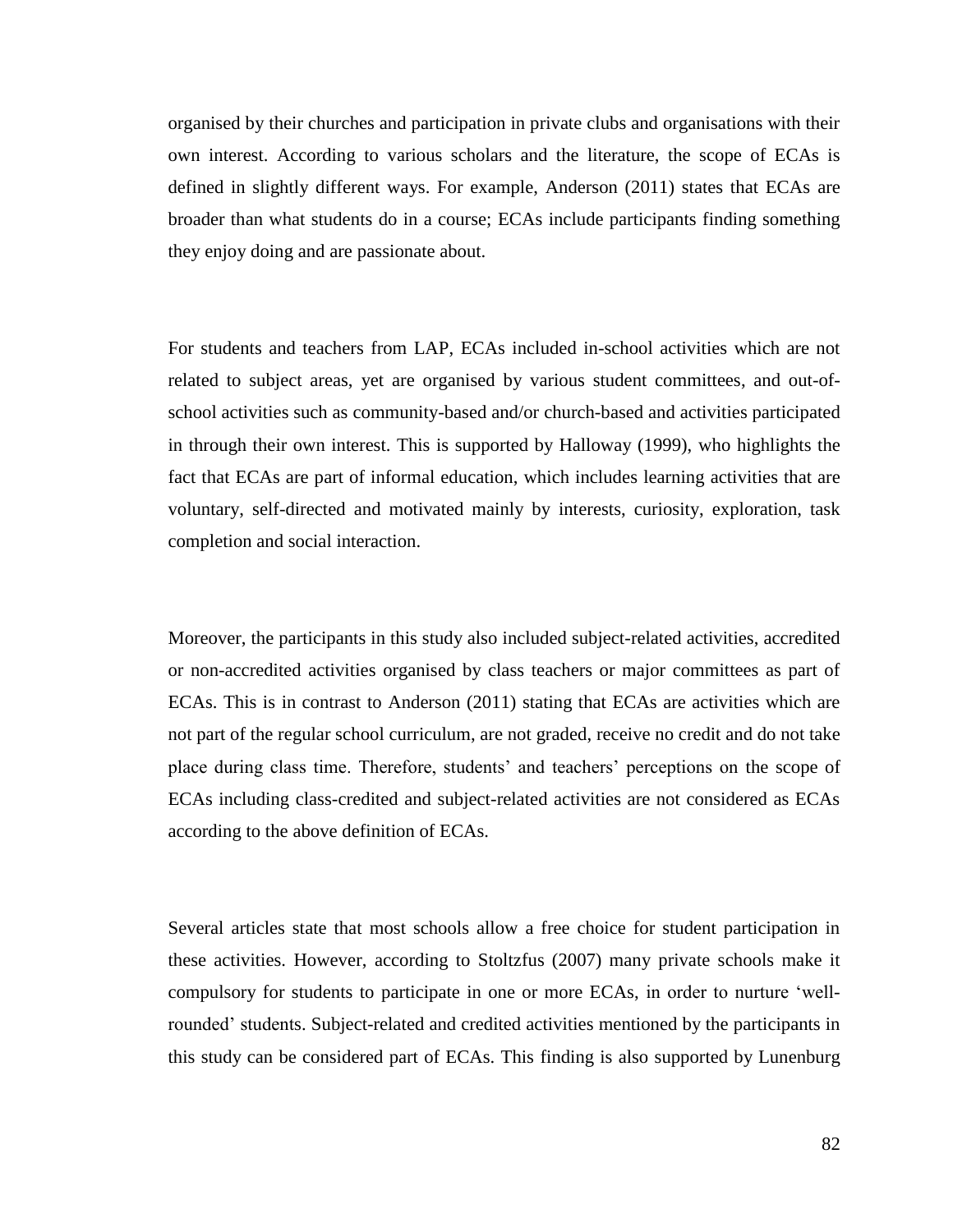(2010) highlighting one of the functions of ECAs as a reinforcement of the required subject matter which can be used to enrich and extend the study in the classroom.

Principally, students and teachers in this study also designated community-based, churchbased and personal interest activities as out-of-school ECAs. A few students mentioned that community-based and church-based activities were organised by student committees as part of their activities or field trips conducted by the major committee as part of the course. There was evidence that students connected with different communities, organisations and churches in order to have fellowship, share knowledge, observe and learn for their related courses and help the community during their internships. Some of the field trips which are part of the course and internships are counted as class-accredited out-of-school ECAs. This challenges the early research conducted by Turner (2010) which found that involvement in any activities outside of class room is considered as a distraction and thus, cannot be considered as one of the benefits.

However, the findings from this study showed out-of-school ECAs as having a positive impact on students' social life and academic learning. According to this finding, out-ofschool activities not only had positive effects on individual students but also on communities, especially underprivileged ones where students' involvement became a useful help for those communities. This is supported by recent research and evaluations which indicated the positive results of involvement in out-of-school activities (Turner, 2010). This finding is significant because it revealed the understanding of LAP students and teachers of the scope of ECAs which was presented as broader than in most of the previous and recent literature.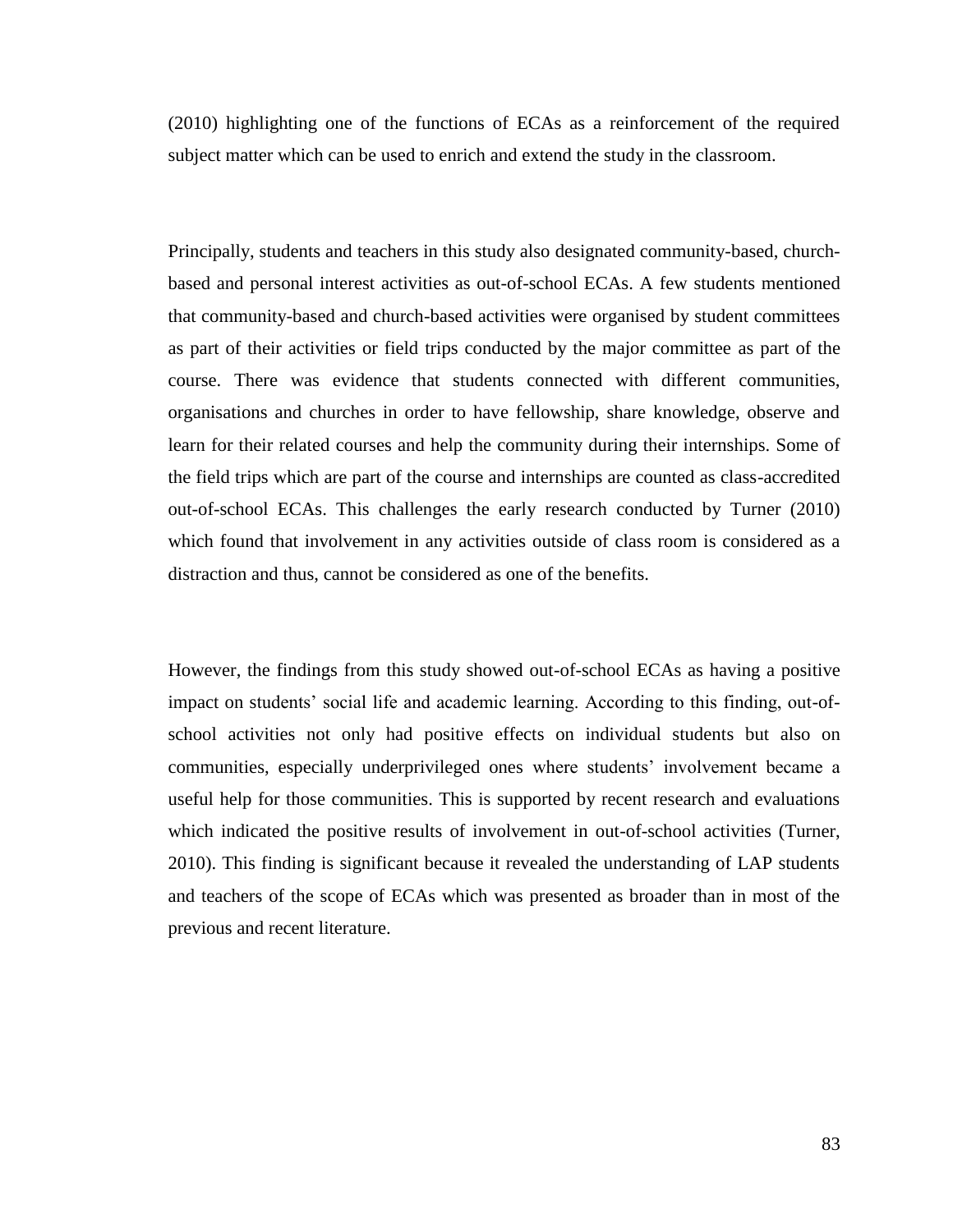## **IMPACTS OF ECAs**

Questions were posed to reveal the positive and negative effects of participation in ECAs in various parts of students' life. This study has highlighted the impact of ECAs on a range of areas including:

- Social life and behaviours
- Careers
- Community
- Life skills
- Academic learning

In general, these findings concurred with current literature. In the areas of social life, careers, community and life skills, students highlighted the benefits; however, the picture is more complicated in relation to the academic learning area.

### **Social Life and Behaviours**

This study has highlighted the benefits for students' social life and behaviours arising from involvement in ECAs. All the students mentioned that they had an opportunity to develop their social skills and identities. The significant findings showed that students gained social and negotiation skills with different types of people, teamwork skills and problem-solving skills in order to resolve conflicts with others. Students and teachers stated that participating in ECAs allowed them to meet and interact with friends who are not within their close group of friends or own ethnic group. As Wilson (2009) highlights, students often have more chance to interact with others in order to develop friendships and social confidence when they participate in ECAs. Moreover, Wilson (2009) points out that students develop their team work, better interaction with peers and learn to follow instructions of leaders.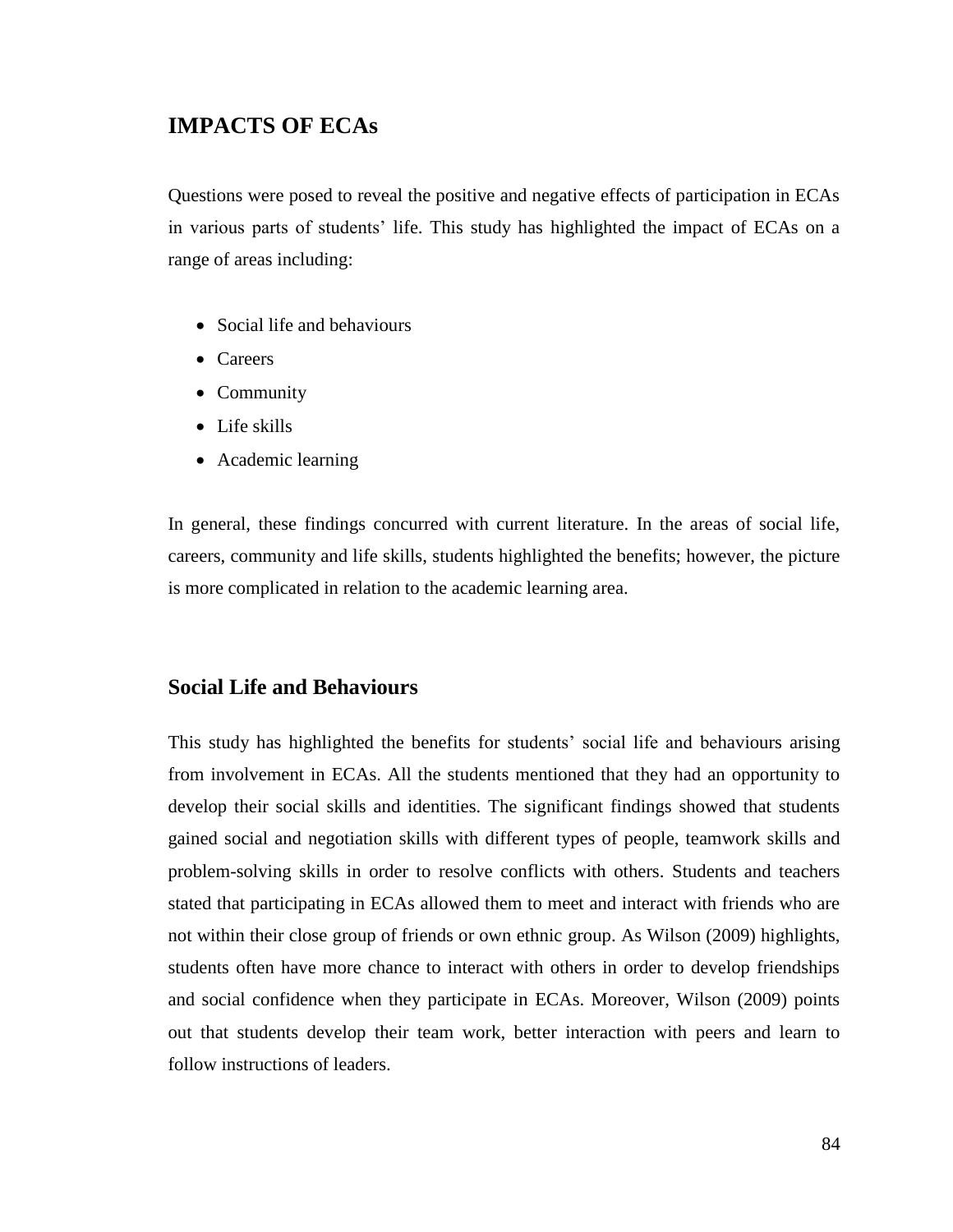Document analysis of Newsletter articles also pointed out the benefits of participating in ECAs on students' social life. When organising the social gathering activities, students got to know each other more, built closer friendships and enjoyed student life. This is supported by Bush (2003), who asserted that ECAs provide students with an opportunity to integrate with other students through a connection between them. This is consistent with the research done by Blomfield and Barber (2010) where the findings showed that students who participate in ECAs have more friends who support them to do better in school. The study conducted by Turner (2010) discusses the situation in which students do not interact much with each other in person during these days because of the increased usage of online social networks; however, involvement in ECAs enhances their social and societal skills. This finding is important since education is not only about gaining knowledge. Involvement in ECAs helped students to understand how to deal with different types of people, how to adapt to different viewpoints of others and how to work together towards common goals, which may eventually lead them to become wellrounded people.

Moreover, document analysis of the students' internship reports showed that the majority of students had become involved in outreach programmes with underprivileged children, for example, teaching or school-related activities. Furthermore, the findings from the reports pointed out that participating students have learned to be patient and found ways to deal with children with a range of different learning capacities. During their internship, they highlighted one of the biggest benefits as developing problem-solving skills to resolve conflicts between friends. The findings relate to the literature of Lunenburg (2010) stating that students learn to deal with different sides of a problem through ECAs.

In addition, the analysis of internship reports showed that their experience is valuable since they looked after the most vulnerable people and learned to sympathise with their lives and difficulties. They have realised the value of one's life and gained experiences of how some people have to struggle in their daily life. These experiences encouraged them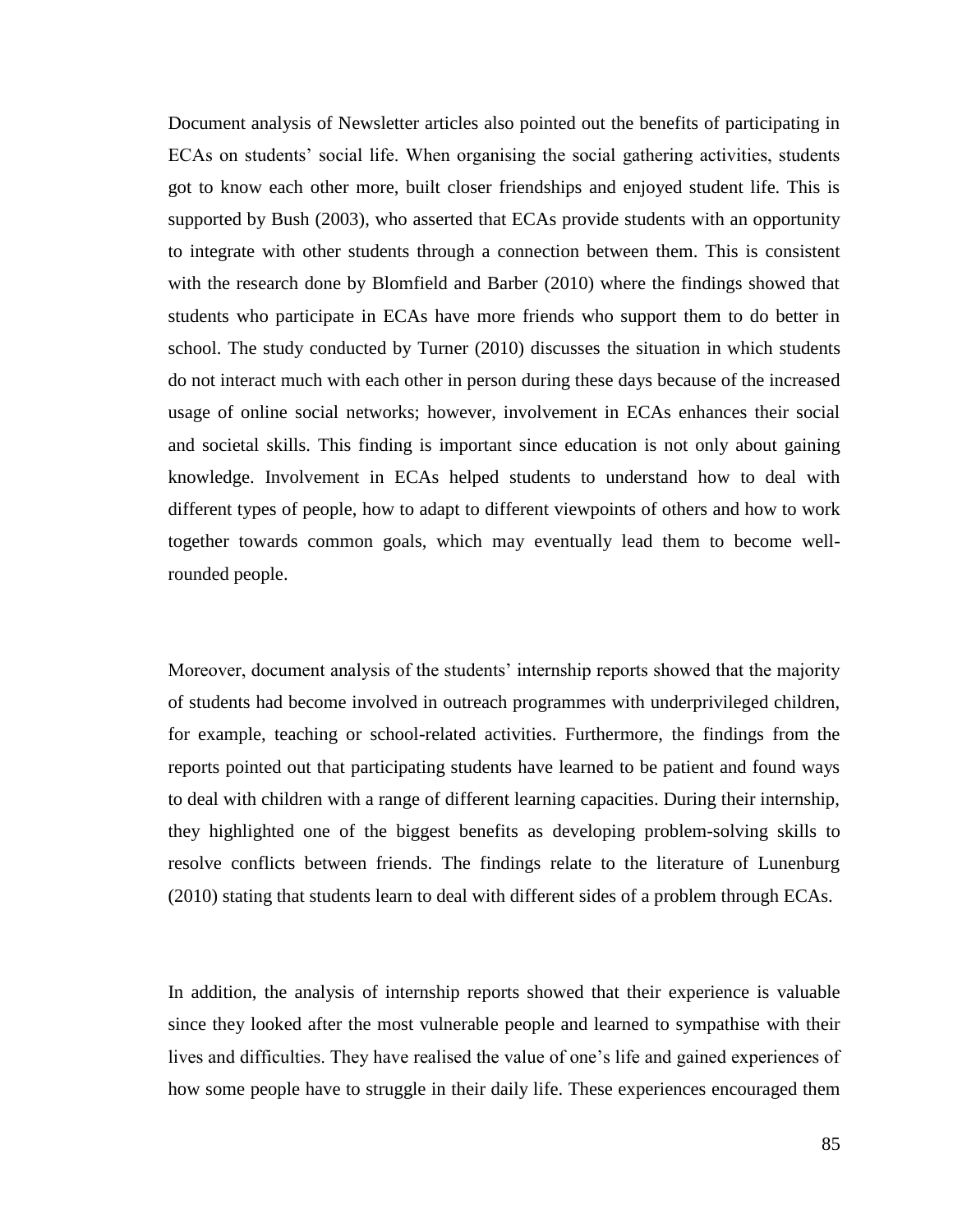to find ways to help develop vulnerable people and to work for social development in the future. Some students and teachers also indicated that experience from ECAs has taught students to respect other religions, cultures and different ethnic groups and develop selfidentity.

Even though there is discussion in different research done by Garcia (2012), Turner (2010), and Peguero (2011) about how participation in ECAs have positive impacts on students' alcohol consumption, drug usage, behaviour problems and lower drop-out rate (see Chapter 2), the findings of the present study do not indicate any positive or negative impacts on those.

#### **Careers**

The study found that experiences gained from participating in ECAs are applicable and beneficial for students' future career. The majority of the students noted that they have gained leadership skills, social skills, management skills, teamwork skills, personal and professional links, good recommendations from LAP and experiences which cannot be encountered in a normal classroom setting. This is supported by the literature of Stuart et al. (2007-2008) stating that ECAs not only improve students' job prospects, but also provide happiness and satisfaction with university life, and increase the sense of belonging through the support of ECAs. The researchers also emphasise that "equally employers valued sociable, outgoing and well-rounded graduates who would fit into the workplace... they felt that experience of leadership in activities was highly desirable" (Stuart et al., 2007-2008, p. 116)

Additionally, one of the significant findings was that not only the experiences gained from ECAs, but also the reputation of LAP related to ECAs opportunity led students to find a job more easily in the Non-Government Organisations (NGOs) field. It showed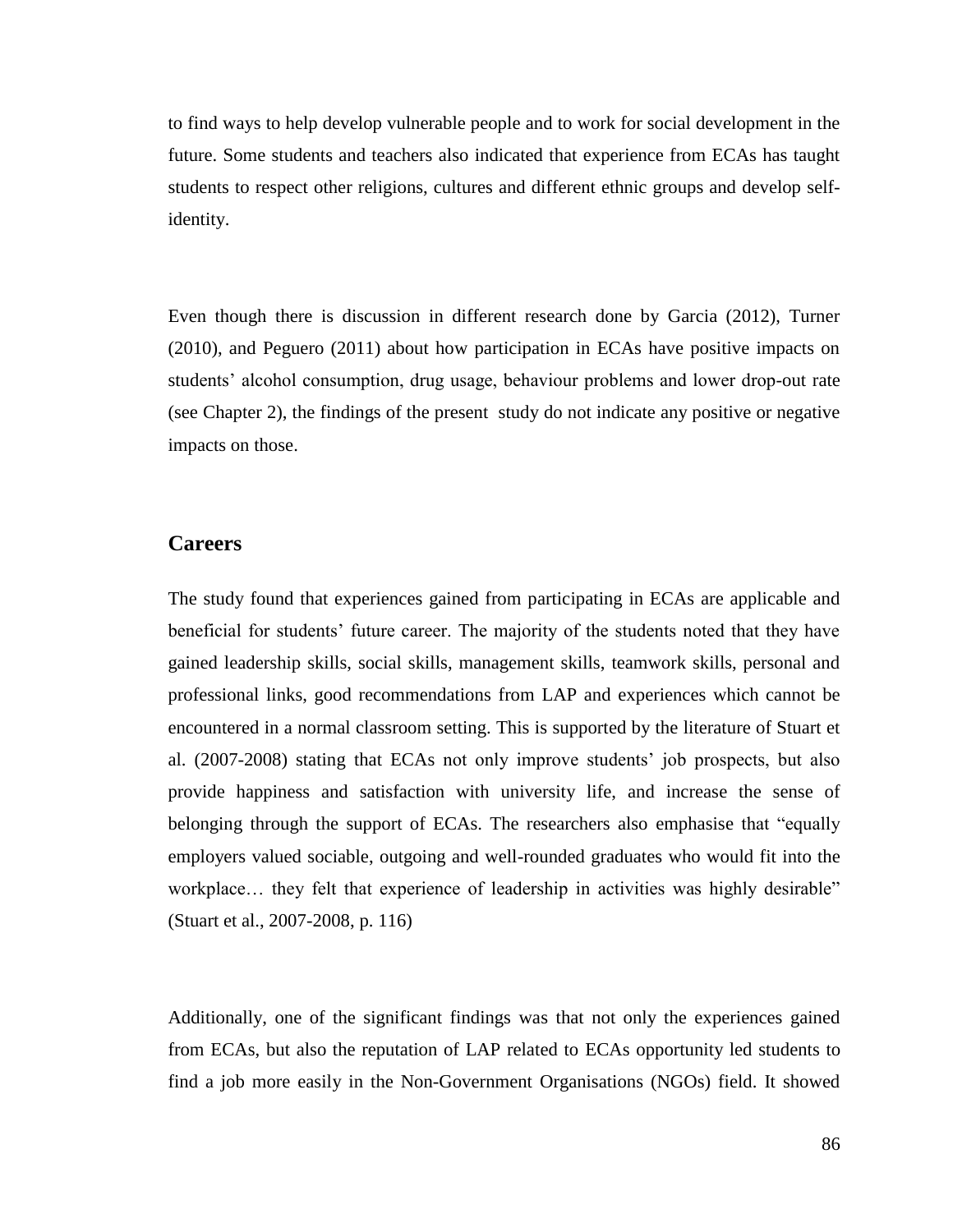that LAP is well-known for its quality of ECAs which are offered. The job market among the NGOs field in Myanmar has started to value the different set of skills gained through ECAs along with academic knowledge. Again, the study conducted by Stuart et al. (2007- 2008) showed that students are concerned about the university they attended since it might negatively influence their future job prospects, making them disadvantaged in the labour market. Therefore, the opportunity to get good job prospects depended on the reputation of the university that students attended, with regard to the ECAs aspect. This finding is significant because it provides insights to students on the importance of choosing the right institute for higher education which later has an effect on their career.

The findings from alumni noted by the Newsletter committee also highlighted the current benefits of participating in ECAs for their career. The alumni highlighted how they can apply all their learning from the experiences gained from ECAs, how they have gained critical thinking and reasoned thinking skills, self-confidence and maturity which would be highly valued by human society. Being able to work together in a team with friends from different ethnic groups when participating in ECAs has taught them to understand and empathise with other ethnic people and to have positive thinking towards those people in their real working world.

Two female students claimed the reason for participating in their choice of ECAs was mainly because it helped them with their academic learning and future career. The study of Stuart et al. (2007-2008) also indicates that students often choose to get involved in ECAs which they think would benefit their future career directly. A few students and teachers commented that ECAs provide an opportunity to have a network with professionals which later counts for future job hunting. Through those networks, which they have connected with during their internships, volunteering or organising committees' activities assist them greatly to get a job after school. Thus, participating in in-school or out-of-school ECAs opens up an opportunity to find jobs after graduation. As Stuart et al. (2007-2008) claim, involvement in ECAs allows students to relate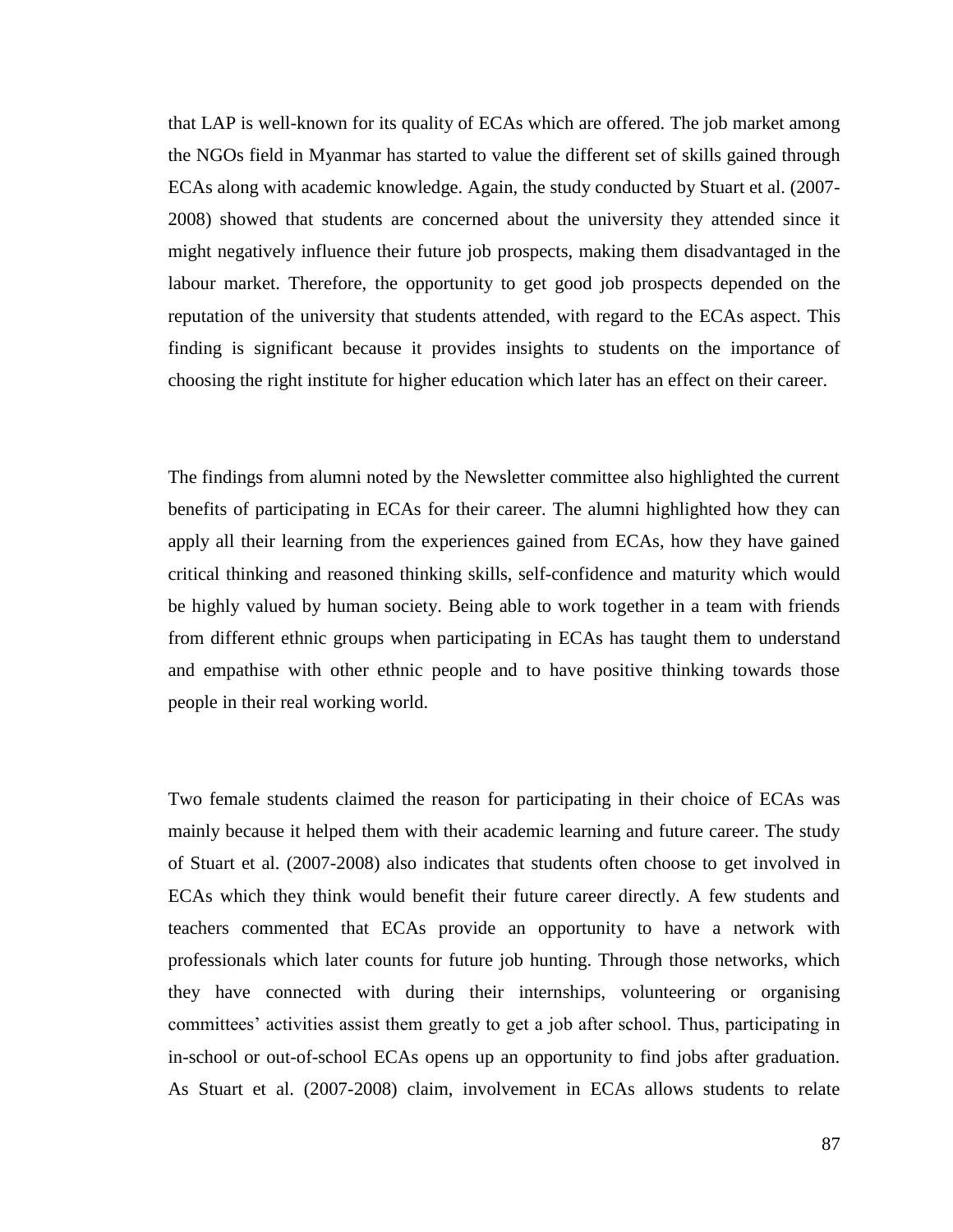academic knowledge with practical experience which then leads to the realisation of their own talents, abilities and career goals.

## **Life Skills**

This study has highlighted the benefits of participation in ECAs in developing their life skills. All of the student leaders have gained social skills, management skills, communication skills, leadership skills, teamwork, decision-making skills, intrapersonal and interpersonal skills. Two student leaders commented that they have improved in decision-making skills to make the right decisions for the whole committee in the absence of guidance from teachers. They noted that they have learned how to motivate their committee members and other students to participate in the activities. This finding relates to the investigation on the impact of ECAs participation on the personal development of high school students conducted by DeMoulin (2002) and it is significant because that particular investigation showed that students participating in ECAs as leaders had higher decision-making skills, sympathy, higher GPA and credibility. The research based on a literature review conducted by Wilson (2009) states that students who are involved in out-of-school ECAs can learn teamwork skills, leadership skills, and can decrease the potential of being involved with problem behaviours.

The study showed that not only the student leaders but also the student members in the committees gained social skills, teamwork, intrapersonal and interpersonal skills. The significant findings indicated that students have learned to plan and organise different activities and how to arrange trips; student leaders have become more mature and gained courage for public speaking. Such experiences are valuable for their future job and cannot be gained through in-class activities. This result is supported by Wilson (2009) because involvement in ECAs can be interpreted as a sign of maturity, self-affirming behaviour and development of a sense of commitment and obligation. The research conducted by Mahoney et al. (2005) also reveals that participating in ECAs develop skills such as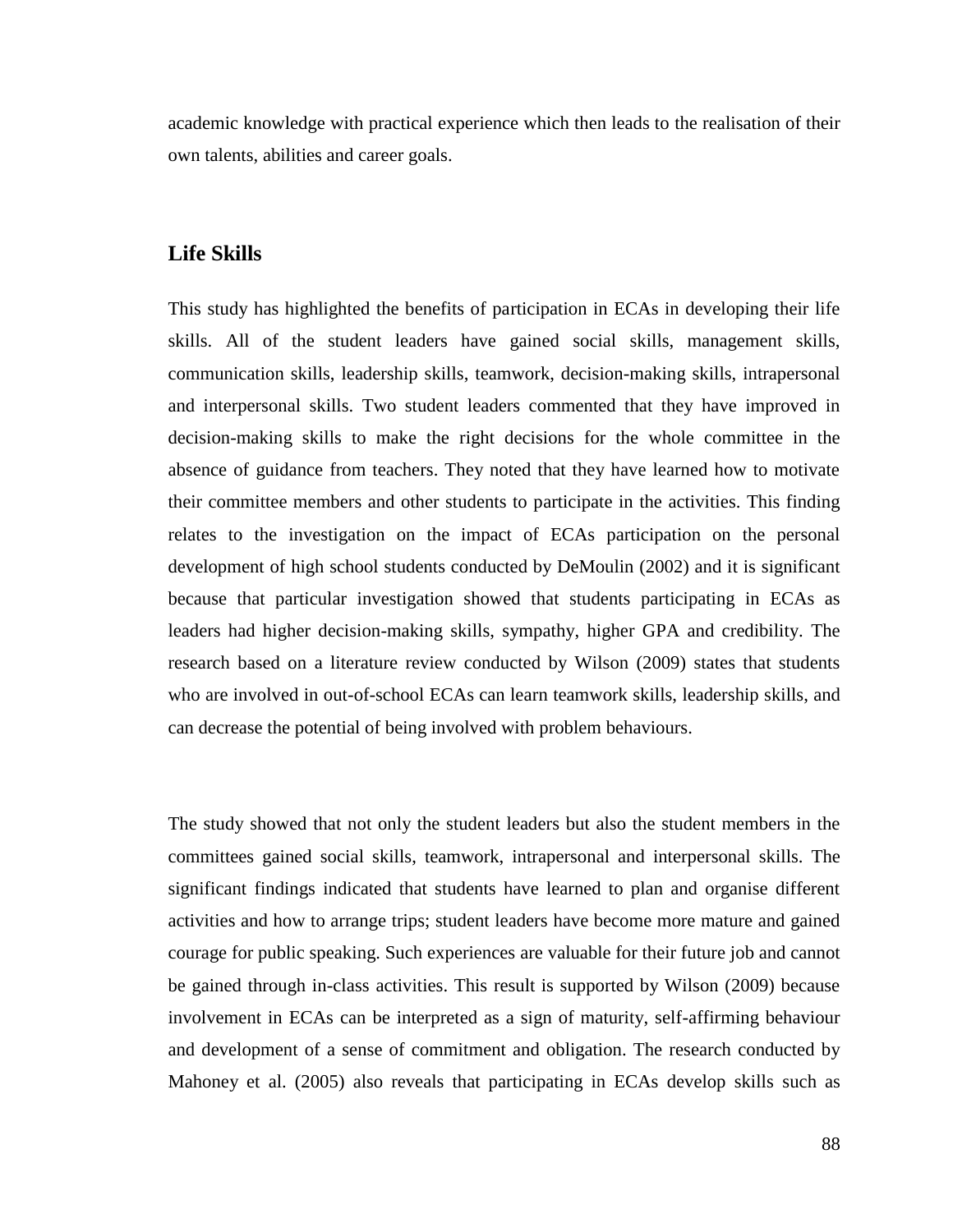problem solving , strategic planning and organising and leadership training which cannot be developed through normal classroom activities.

More benefits were highlighted by a few teachers and students who commented that students were learning to take in critical feedback from other students, to overcome challenges, as well as gaining self-confidence and being able to deal with both victory and defeat. More specifically, a few student leaders in this study noted that they have learned how to write official letters, deal with school authorities, plan and organise activities in detail, and assign responsibilities to members. This is supported by Lunenburg (2010) indicating that students who are leaders in a student body have an opportunity to experience "planning, organising, initiating and controlling many aspects of school life" (p. 3). Additionally, Turner (2010) also claims that participation in ECAs teaches time management skills and organisation skills which are valuable in society.

## **Community**

The significant finding of this study highlighted the wider impacts on the community such as helping the needy and poor mostly through internships, sharing and applying knowledge gained from school in their community or church. These positive impacts on the community are mostly through out-of-school ECAs. A number of students commented that they shared and applied what they have learned at school in their community or church as part of their out-of-school ECAs with their own consent. Time they committed to those out-of-school activities was completely voluntary. In this sense, students learned to take responsibility for their community in order to help the needy and to become good citizens. This is consistent with the research conducted by Grimm et al. (2007) showing how volunteering strengthens the community and improves the life of people being served.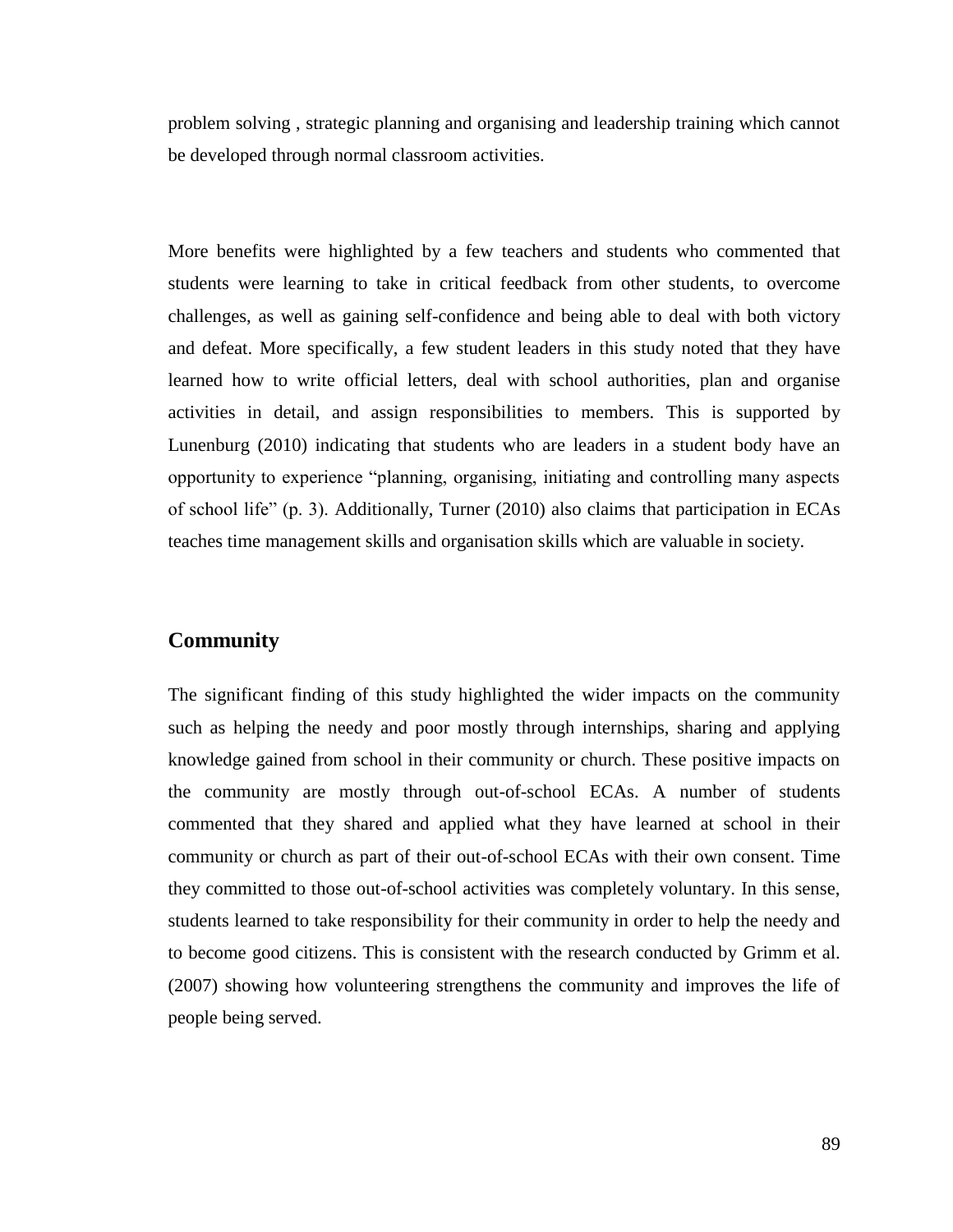The findings showed that apart from internships, most of the out-of-school activities were not related to school. There was evidence that students chose to participate in similar types of ECAs within school and outside of school. A few students expected to gain experience through out-of-school voluntary activities with a spirit of helping others. An internship programme was mentioned by a few teachers as the activity which showed the most positive impacts on the community. As Eccles (2003) claims, participation in prosocial activities, such as church attendance, youth groups, volunteering and community service-related activities, enhanced the enjoyment of school, GPA and experience. Therefore, the benefits of involvement in ECAs were not limited to individual and school development, but had wider benefits for community development.

The findings of this study related to the areas of students' social life and behaviours, future careers, life skills and community concurred with current literature. The benefits of participation in ECAs in all four areas were identified. The findings of this study are important because they provide new insights into the current literature through the specific context, private tertiary education in Myanmar.

#### **Academic Learning**

Only a few students and teachers highlighted some benefits of participating in ECAs for academic performance. According to the type of ECAs, those students benefited directly in terms of their academic learning. For example, participating in a Newsletter committee helped English major students improve their English skills. When students chose to participate in ECAs which were related to, and helpful for, their academic courses, they gained benefits through ECAs experiences. The research conducted by Vermaas et al. (2009) with about 500 high school students at State College Area High School (SCAHS) showed that students who were involved in such ECAs as foreign languages, English language, music, school organisation, community, service, religion, science and others consider that their ECAs are more in-line with their curriculum.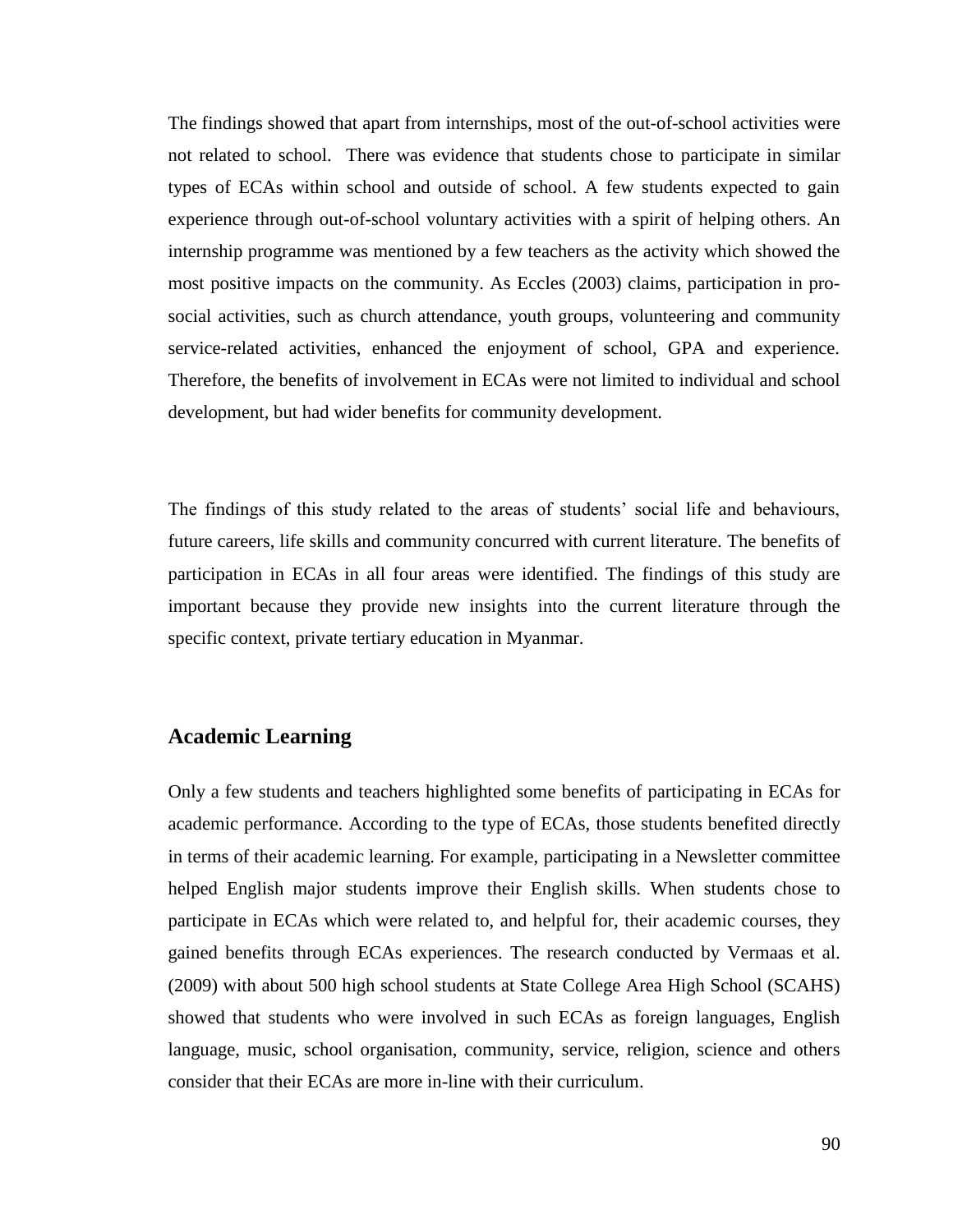A few students and teachers commented that students had gained confidence to speak up in the class and to conduct class presentations and became more responsive to the teacher. One student claimed that the experiences gained from ECAs trips were useful for writing papers in the classroom. Although Reeves (2008) noted that students who took part in three or four ECAs had significantly better GPA than those who participated in no ECAs at all, the responses from LAP students and teachers did not indicate direct positive correlations between higher GPA and involvement in ECAs. However, the National Education Longitudinal Study (NELS:88) Report shows that both in-school and out-ofschool ECAs are positively related to higher GPA (as cited in Turner, 2010).

On the other hand, the noticeable findings from a number of students' responses were mostly negative such as missing classes, tiredness from involvement in, or organising, different activities, not being able to focus on study and lower GPA because of their involvement in ECAs. As Bourque and Parmentier (2011) stated in their research on students at a college community, increasing ECAs participation by one hour caused students' GPA to decrease by .018. Moreover, Wilson (2009) also indicated that being more involved in out-of-school ECAs might lead to spending less time on study and homework because of the rehearsals, practices and meetings. Most teachers agreed that students, especially the leaders of the committees, who participated actively and overly in ECAs graduated with the minimum required GPA and they were not able to hold their academic standing. As Thomson (2008) stated, the level of commitment in each ECAs is much more important to consider than the nature of the specific activity. This depends on the available time students have beside their study time, the number of ECAs they are involved in, the level of commitment in each ECAs and their time management skills. The findings of this study showed that students' over- involvement in ECAs caused stress and tiredness which led to lower class attendance and lower GPA.

One teacher indicated that some students, especially student leaders who participated actively in ECAs, tend to have a class attendance lower than 75%, which is the minimum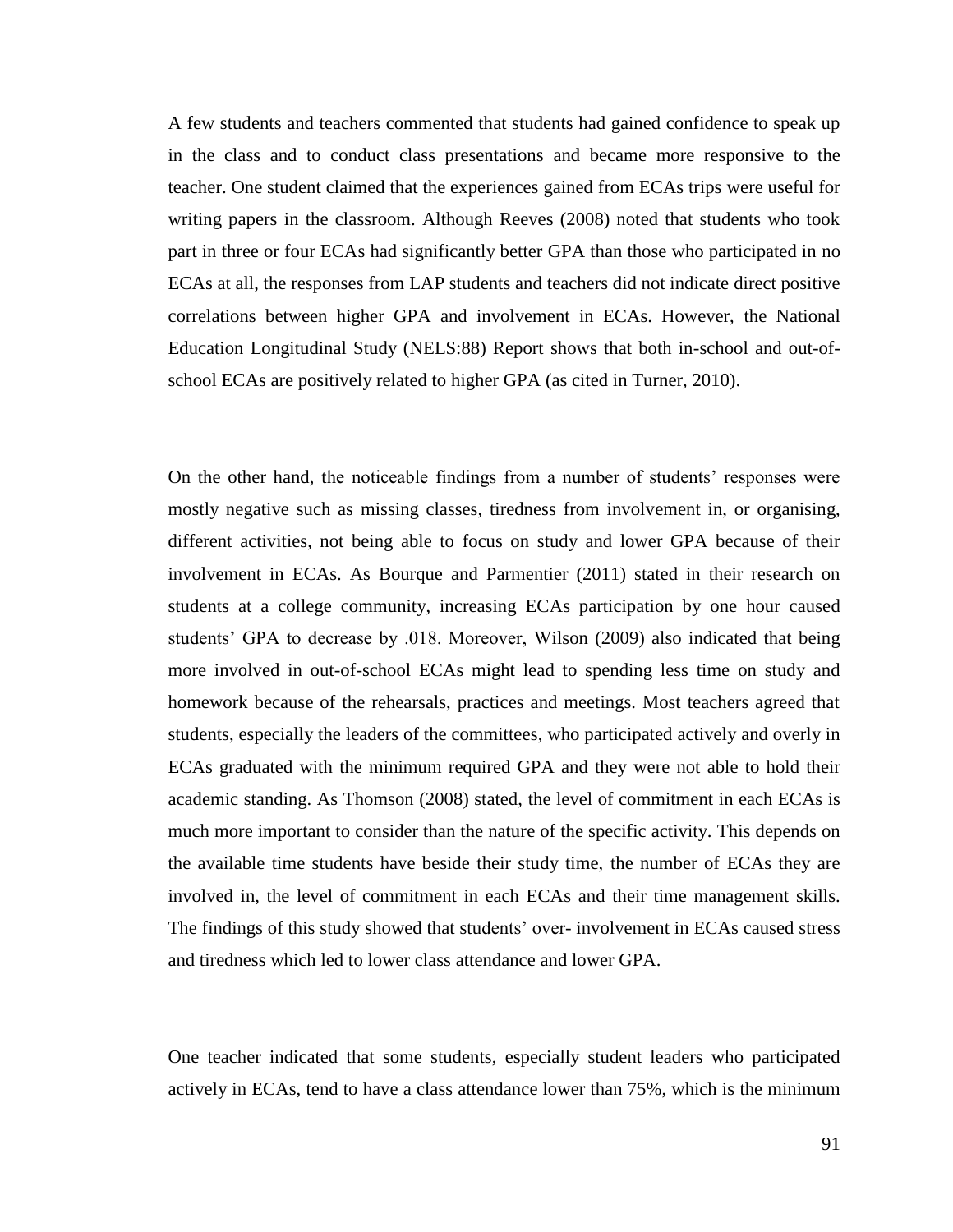requirement. Since LAP is an evening program, students involved in ECAs had to split their time between organising the activities and class periods. Therefore, when one student took a leadership role in different activities, it affected their academic life negatively. This is in contrast to the study of Olson (2008) showing that participating in ECAs is consistently and positively associated with good class attendance which is often associated with higher GPA. Moreover, Vermaas, Dijl and Houdt (2009) also state that students who are involved in regular, organised ECAs tend to have fewer absences from school than those students who are not involved. However, most scholars also assert that both positive and negative effects of involvement in ECAs depend on the nature of the activity and the background of the student who participates (Vermaas et. al, 2009).

However, half of the students stated that there was no positive or negative effect on their academic learning because of their involvement in ECAs. They believed that there was not much correlation between their participation in ECAs and their GPA. Having positive or negative effects depends on how well each student manages their time, time to study and time to participate in ECAs. This view is also seen in the research conducted by Daley and Ryan (2000) with 232 students from a private school (grade 8-11), resulting in no significant correlations between academic performance and physical activities. Similarly, Fisher et al. (1996) also found that involvement in sports ECAs was not statistically associated with academic life.

The findings related to academic learning are important because they significantly show positive, negative or neutral impacts of participating in ECAs on students' academic learning whereas LAP students and teachers responses revealed only the benefits related to other four areas, social life, future careers, life skills and community.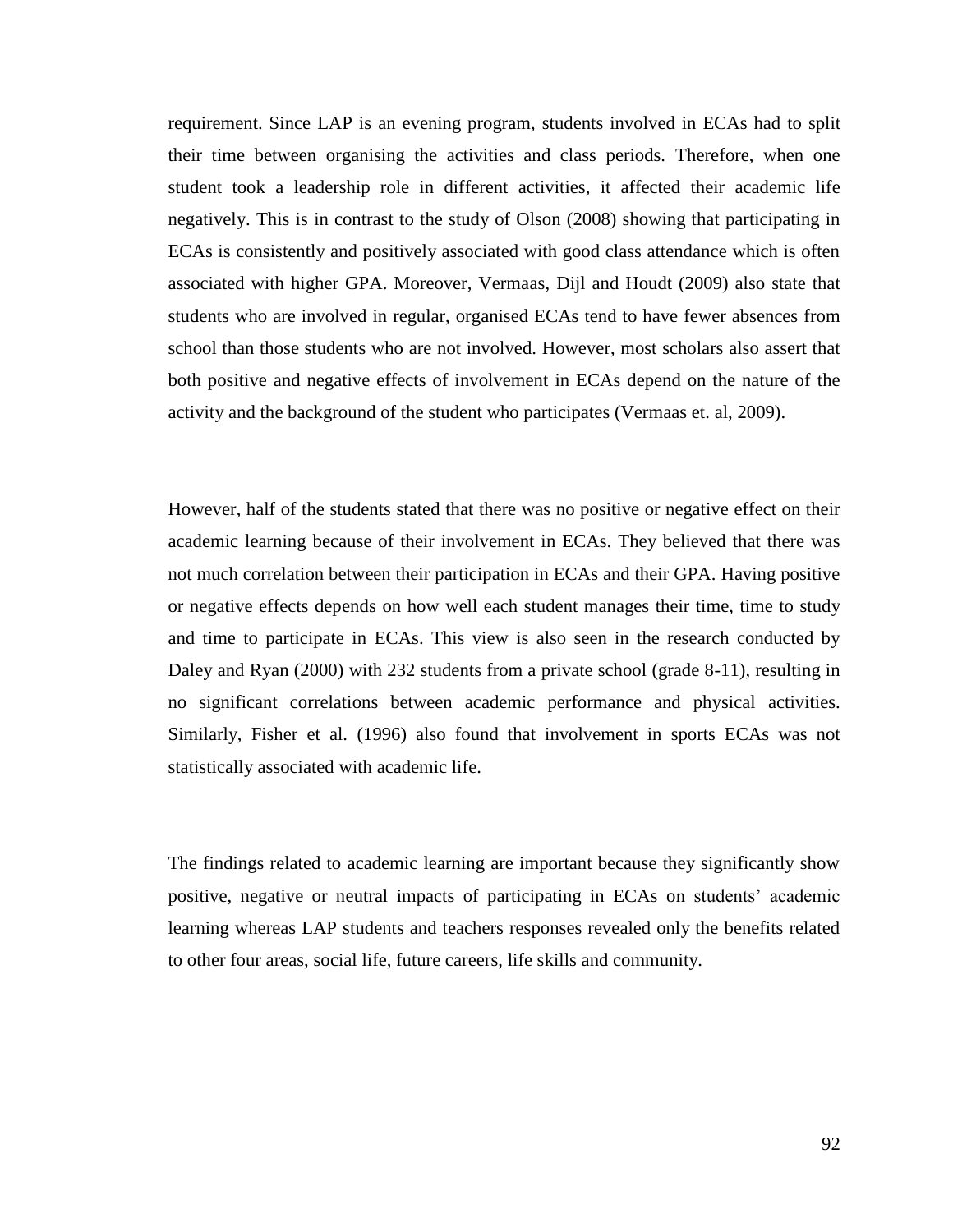#### **The Mission Statement and Objectives of LAP and the Role of ECAs**

The questions related to this topic were posed to the teachers where they indicated that Myanmar general education focused a lot on academic knowledge and teacher-centred approach rather than developing other essential skills in student life. Moreover, LAP teachers considered ECAs as one of the needs in Myanmar education. They highlighted its importance and hoped the Public schools would offer ECAs for the students. This is because Myanmar public education, through primary to tertiary, does not emphasise offering ECAs to students. This is supported by Lunenburg (2010) stating "Social events, athletics, clubs, and all the many leisure activities become a part of the values and virtues of the objectives of American education and of democratic life – school mission statements and objectives met through ECAs" (p. 2).

Document analysis of the mission statement in the student handbook reveals an intention to provide an open environment where students can develop individual creative and critical thinking, become qualified to work in various fields and be able to bring impacts and changes in their communities. The objectives are to provide a learning atmosphere that promotes participatory thinking, creativity, and problem solving, to enable students to master skills relevant to their fields, prepare them for life-long learning and to empower students to become highly educated and liberated through a broad-based liberal arts program.

The findings of the impacts of participating in ECAs on social, future careers, community, life skills and academic learning, provide evidence that the mission statement and most of the objectives are met directly or indirectly through the experiences and learning gained from ECAs. Firstly, all students and teachers commented that LAP indeed is a place for students to develop creative, critical thinking and problem solving skills by organising a variety of ECAs. As noted by Turner (2010), students develop analytical skills and problem solving skills from participating in music or acting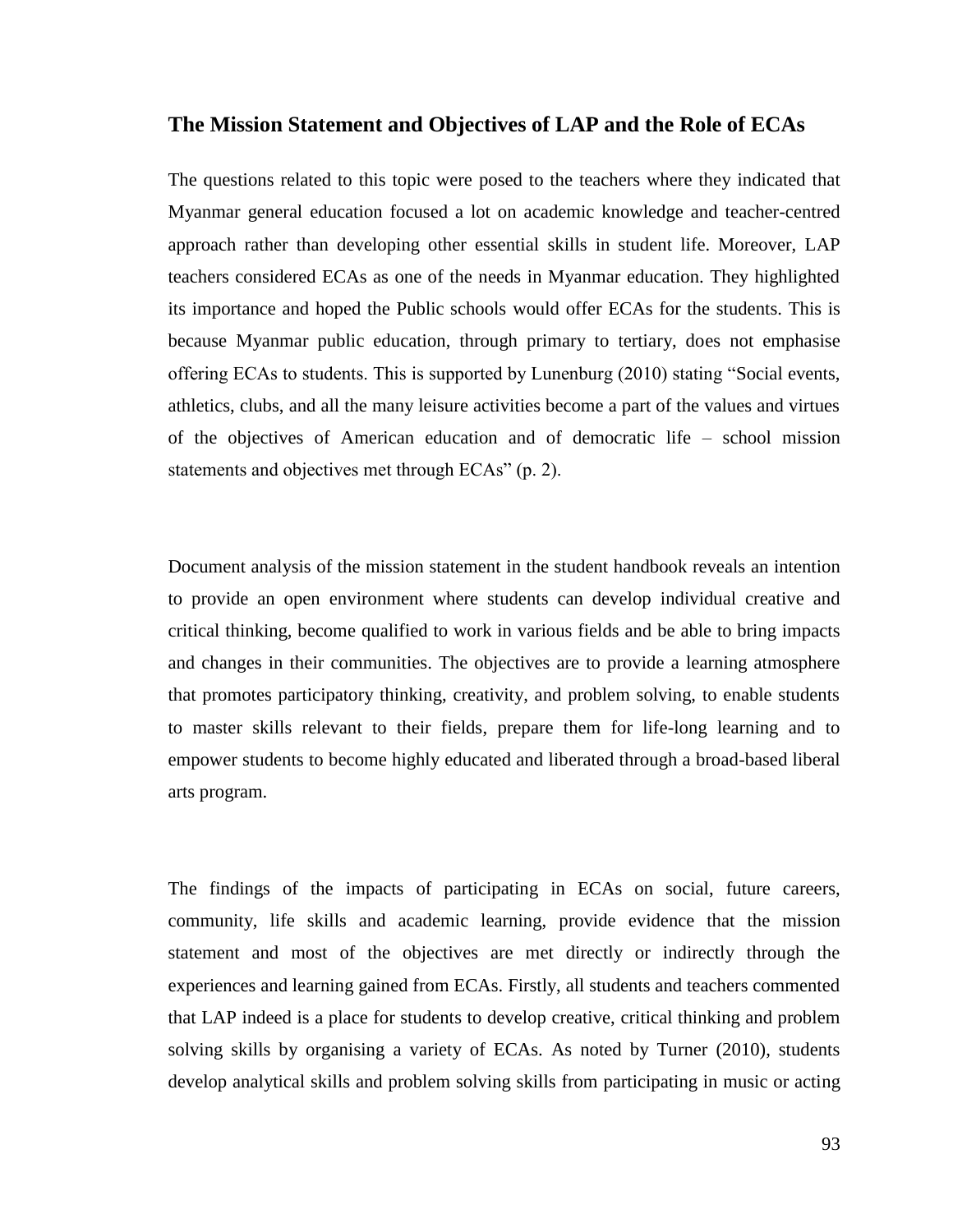ECAs. There was evidence in the document that involvement in ECAs offered students critical thinking and reasonable thinking skills, self-confidence and maturity which is highly valued by society.

This study has highlighted the fact that the experiences and learning through ECAs have shaped students to master their jobs. This can be seen mainly from the document analysis of newsletters. The documents highlighted how ECA experience is valuable and applicable in working life. Keenan (n.d.) points out some evidence to support the perception that being involved in ECAs allows students to attain skills which prepare them for the labour market. As Stuart et al. (2009) highlight, employers look for individuals with skills which equip them to be involved in the job market. The study showed that students were able to bring minor or major transformation to the communities through internship programmes, community participation and field trips. Students' internship reports clearly indicated the advantages to the community such as gaining knowledge and being able to assist at schools where teachers were needed.

The findings on the learning outcomes of ECAs meeting the mission statement and objectives of LAP is critical since it showed that experiences and learning gained through participation in ECAs plays a supplementary role in fulfilling the LAP mission statement and objectives.

Not many significant findings on the comparison of private and public universities related to ECAs were found in this study. Most teachers commented that there were no ECAs offered at Myanmar public universities as far as they knew and suggested that it would be valuable to implement ECAs programme at public universities. In contrast, one of the students noted from his experience a few ECAs were offered at public schools such as debates and teacher honouring activities. However, he stated that there was too much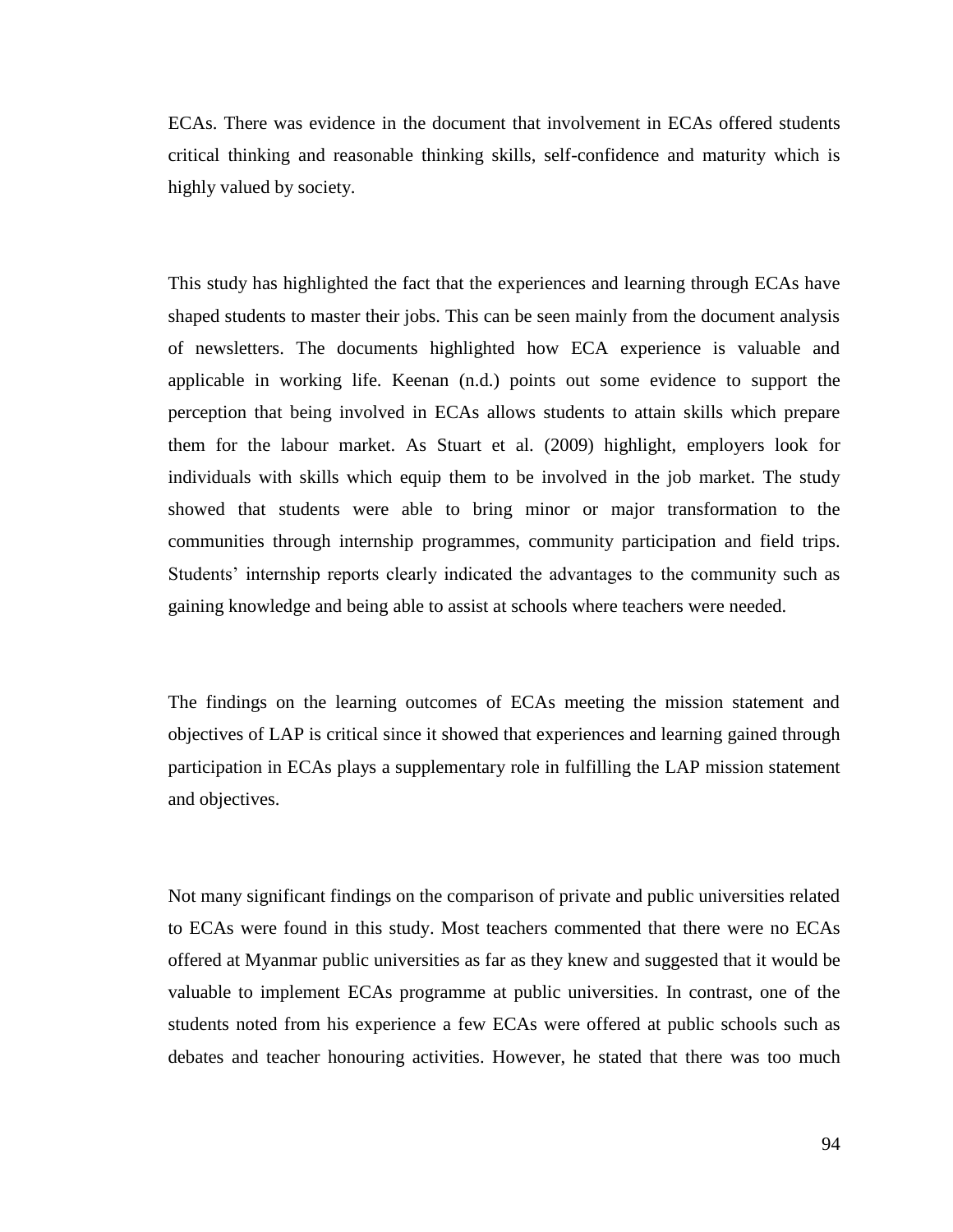teacher-control over the activities and a lot of restrictions, contrary to LAP where students mostly led the activities with little help from teachers.

#### **Reasons to Participation in ECAs**

This study pin-pointed some reasons for students' participation in ECAs. Students highlighted the reasons to participate in ECAs as their own interest in particular ECAs, in order to gain experience, to have more friends, learn about team work and leadership skills and contribute to their community. A number of students stated that participation helped improve their academic performance.

## **Barriers to Participation in ECAs**

One of the significant challenges identified in this study was money. All students and teachers highlighted lack of money as the biggest barrier for students wanting to participate in ECAs. This was because some ECAs cost more than some students could afford. It is interesting that a few teachers mentioned how class-credited activities require students to spend quite a lot of money and the university did not support these financially. This finding is supported by Wilson (2009) and Anderson (2011), who noted that depending on the type of ECAs, such as music or performing arts and related ECAs, costs can be considerable for students with parents with limited and low income.

Another major barrier was students' time management and time availability. Since LAP is an evening university, most students either attended public day university or worked full-time, which left them with less time to get involved in ECAs. Students mentioned that if the activities were conducted during day time, it was hard for them to participate. A few teachers highlighted the fact that being an evening university meant students have a tight schedule in which to organise a lot of different activities. Most students did not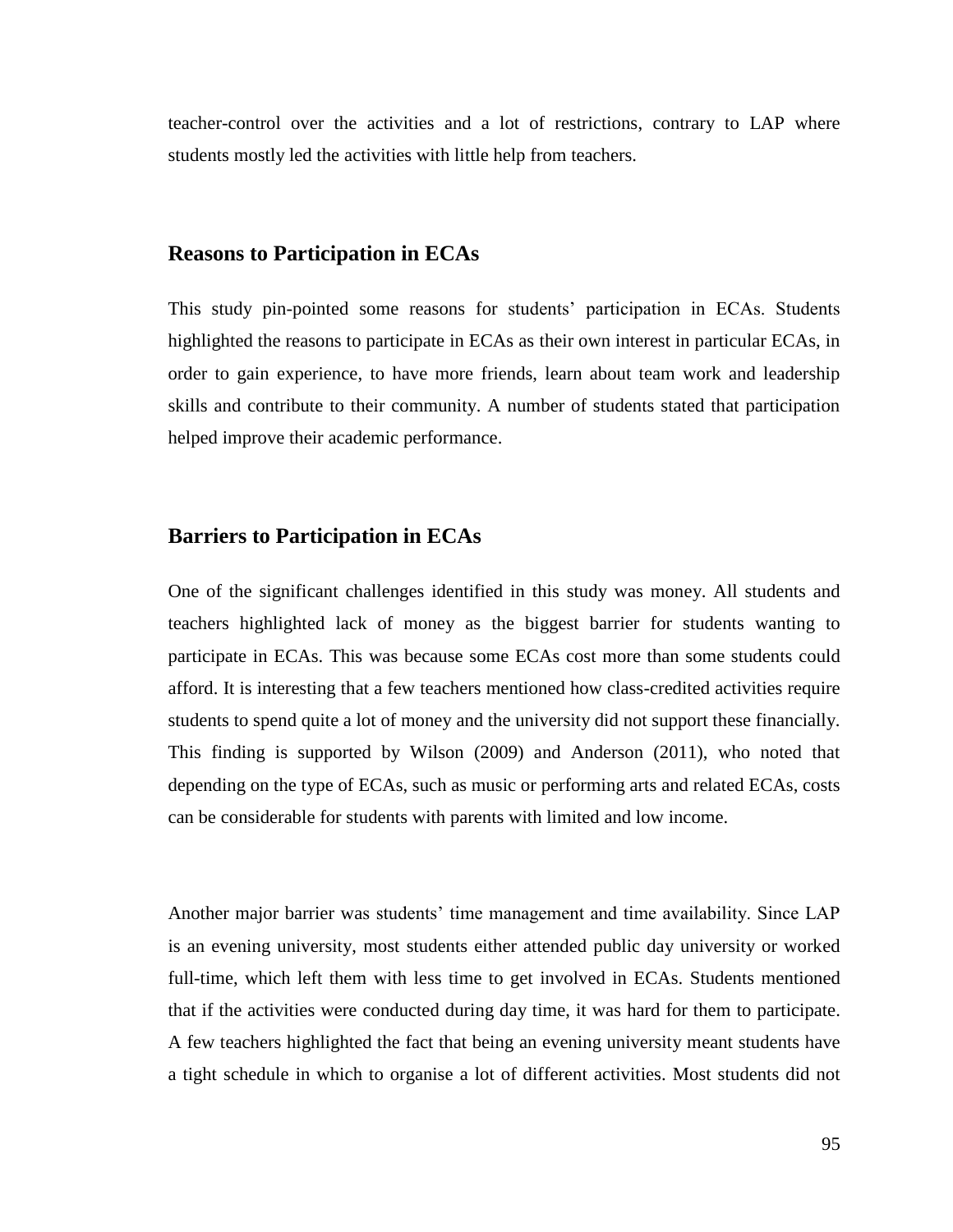have time to stay at school the whole day to organise or participate in ECAs which would then interfere with their class periods.

The reason some students chose not to participate in ECAs was because of the negative impact on their study. The study indicated that ECAs took much of students' time and students were afraid that their marks would go down if they participate in ECAs. When the students were involved in more different activities than they could handle, they tended to have lower marks and GPA. This view is supported by Marsh (1992), Wilson (2009) and Anderson (2011), who claim that involvement in many ECAs can decrease the time students spend in their study, cause stress and overwork.

The findings suggested that parental involvement and permission can be seen as one of the challenges. A few students and one teacher emphasised the perception of some parents that it is not necessary to take part in ECAs, which are considered unimportant and fun activities for students. Some parents did not even encourage their children to go on class-credited field trips. Most parents thought that if their child were involved in ECAs, their GPA would go down. One teacher highlighted the fact that this way of thinking was mainly because of the education system in Myanmar where ECAs are mostly neglected. As Turner (2010) mentions, a major reason teachers have difficulties to get students to participate in ECAs is because of the lack of parental involvement.

#### **Strategies to Overcome the Challenges**

The findings of this study identified four major strategies adopted by students and teachers to address the challenges they faced in ECAs. The strategies included getting financial support from the university, organising the activities according to most students' availability, giving parental education on ECAs and providing academic credits for ECA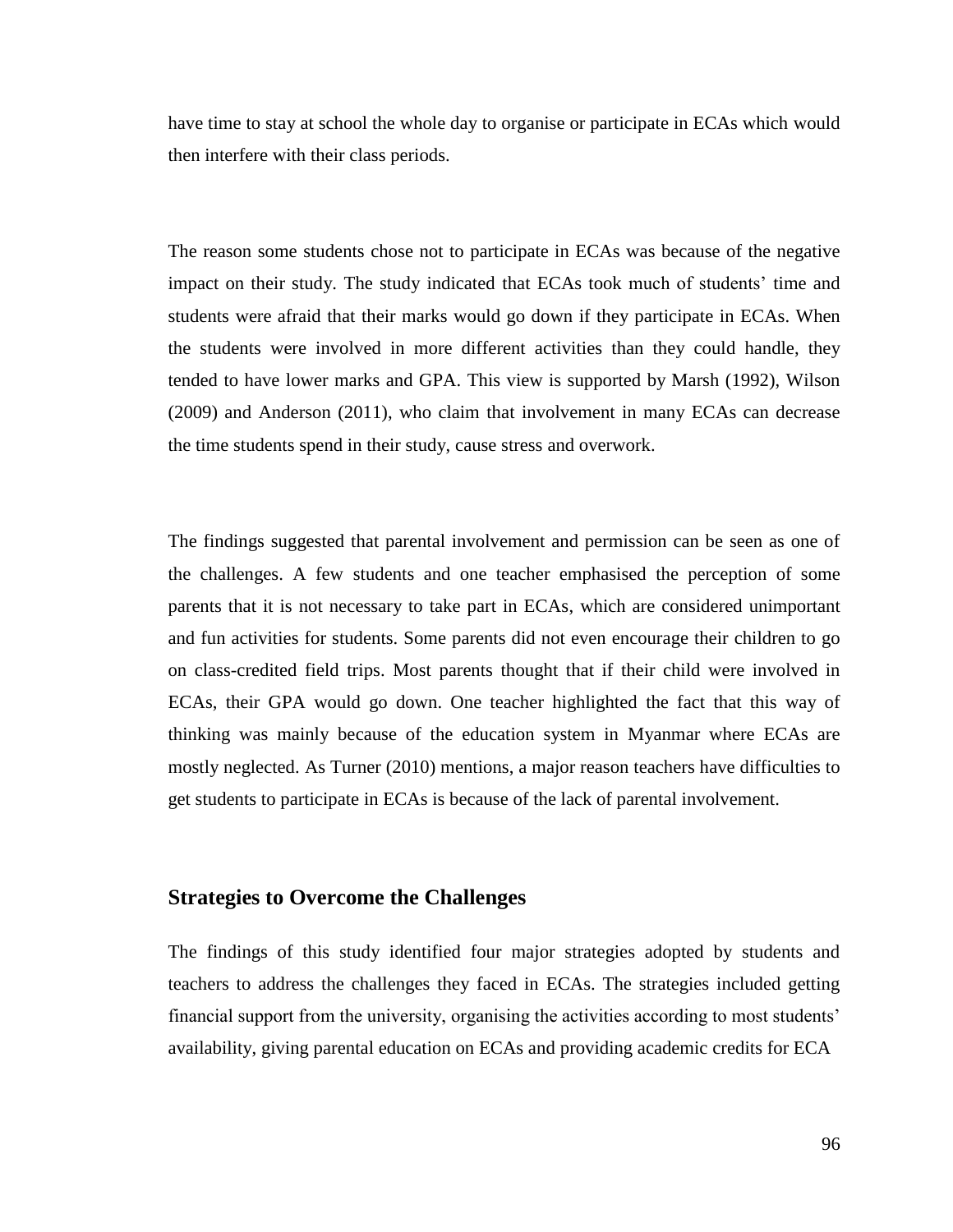All students and teachers realised that money plays an important role in students' involvement in ECAs. The strategy that students recommended to address this issue included getting financial support from the university and other funding committees. This is supported by the researcher Reynolds (2010), recommending that schools could provide necessary equipment to use for school-organised ECAs. Most of the students who participated in this study remarked that time availability to get involved in ECAs was one of the biggest barriers. The strategy is to conduct important activities during weekends rather than weekdays in order to have more participation. The student leaders also needed to take this time availability issue into consideration and choose an appropriate time for most students when organising the activities. As Roland (2010) comments, for students who cannot participate in ECAs because of poor time management affecting their academic life negatively, the strategy included choosing only one or two activities to participate in according to their own interest.

The issue regarding parental involvement and permission in order for students to participate in ECAs can be overcome by giving parental education. One student and one teacher suggested that parental education should be given on the importance of ECAs, whole person development and education, and encouraged parents to attend the orientation where different committees present their activities and objectives. Turner's (2010) view is that teachers must encourage the parents to be involved and give permission to their children to participate in ECAs. In this study, one student commented that it would encourage students to participate more if they get academic credits for participating actively in ECAs. According to Lunenburg's (2010) point of view, involvement in ECAs allows students to apply knowledge acquired in academic courses and supplement the required and elective courses of study. Thus, some ECAs could be taken into consideration as academic credits.

The findings on the challenges of participation in ECAs and strategies to overcome them are important because understanding the challenges and strategies would help authorities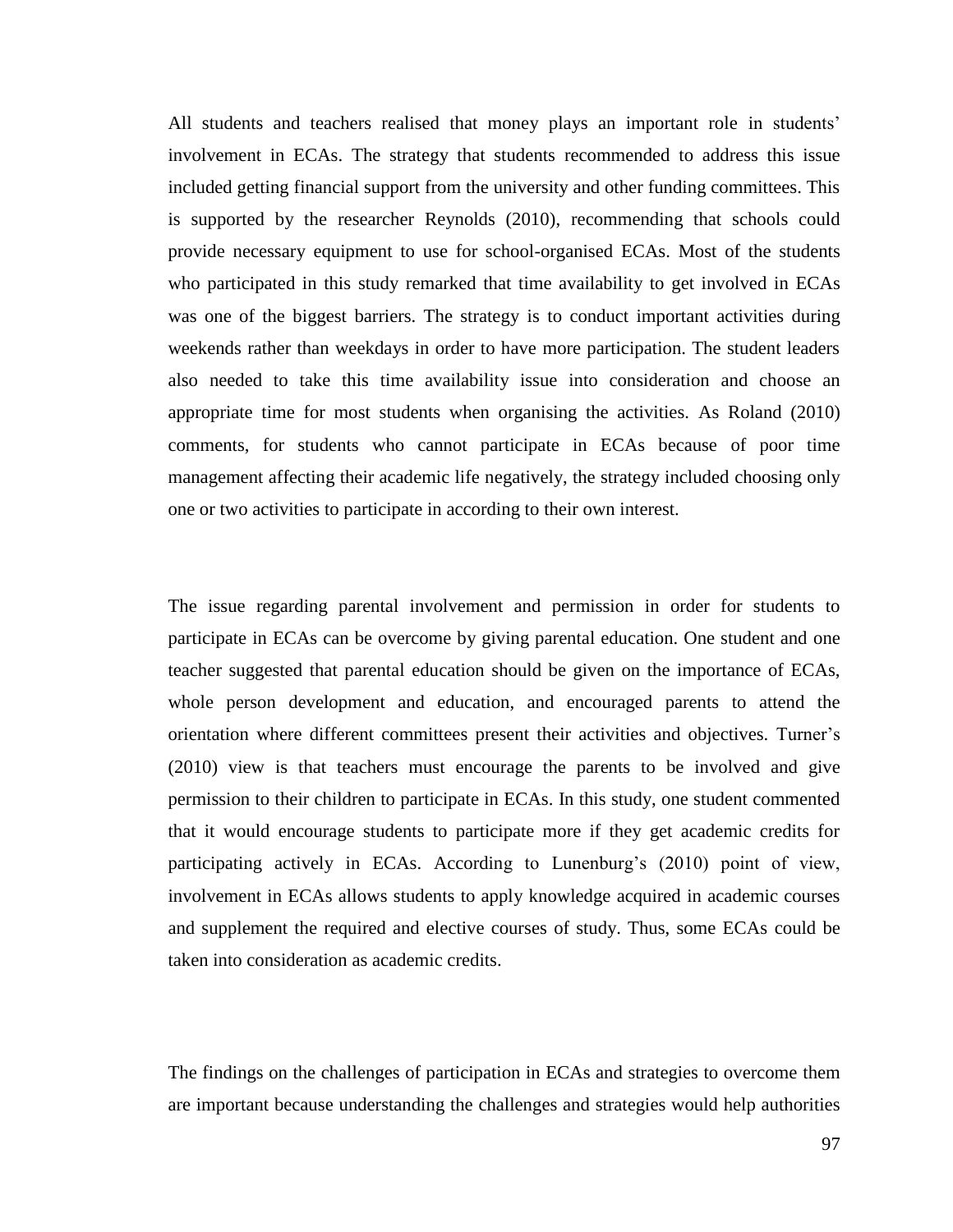and responsible people at LAP to give more support to students by providing better opportunities to participate in ECAs.

## **SUMMARY**

Chapter five has discussed the findings of this study by exploring the perceptions and experiences of students and teachers in the Liberal Arts Program (LAP) under a private university in Myanmar with reference to the research questions highlighted in Chapter one with the links to the literature review in Chapter two.

First of all, the researcher explored the scope of ECAs, including in-school activities, subject-related activities (credited and non-credited) and out-of-school activities, based on the views of LAP students and teachers. Secondly, the researcher listed five main areas in which participation in ECAs has positive and/or negative impacts. The areas include (1) social life and behaviours, (2) future careers, (3) community, (4) life skills and (5) academic learning. Moreover, the relationship between the LAP mission statement, learning outcomes and ECAs experiences were discussed. Lastly, the discussion then focused on the issues and challenges encountered in ECAs participation and strategies to overcome those challenges.

The study raised the question of the scope of ECAs. The significant findings showed that the scope of ECAs is more than non-credited clubs, sports and organizations activities, and included activities outside the school and class-related activities.

In relation to the impact on social skills and behaviours, students gained social and negotiation skills with different types of people, teamwork skills and problem-solving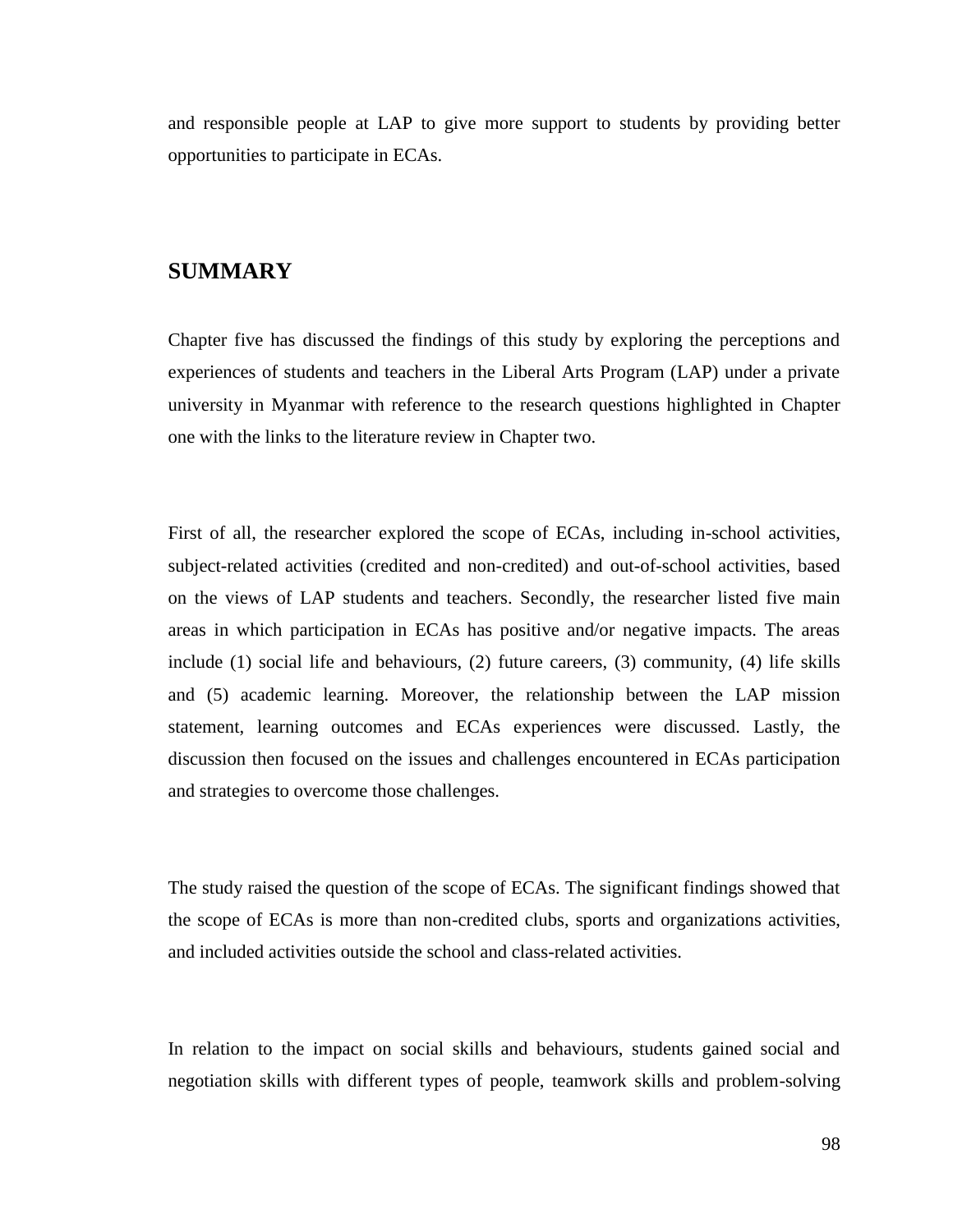skills to resolve conflicts between each other, the opportunity to interact with friends who are outside of their close group of friends and develop sympathy for the lives of underprivileged people.

The experiences students gained from involvement in ECAs such as leadership skills, social skills, management skills, teamwork skills, personal and professional links and good recommendation from LAP helped students to get a job more easily. Moreover, the reputation of the university students attend was enhanced when students who had participated in ECAs looked for a job.

The development of social skills, management skills, communication skills, leadership skills, teamwork, decision-making skills, intrapersonal and interpersonal skills was part of the benefits of participation in ECAs. The study found that students, especially student leaders, learned to plan and organise different activities, how to arrange trips and become more mature. The significant finding of this study highlighted the wider impacts on the community such as helping the needy and poor mostly through internships, sharing and applying knowledge gained from school in their community or church through out-ofschool ECAs.

It is evident that there were negative impacts on academic life mostly due to overly timeconsuming participation in different ECAs, and missing classes because of tiredness and the responsibilities of ECAs. Teachers raised concerns that students leaders tended to have lower class attendance and lower GPA. However, half of the students perceived that there was no significant impact or correlation between participation in ECAs and academic learning. Moreover, there were such positive impacts as gaining confidence to speak up in the classroom, improving English and writing.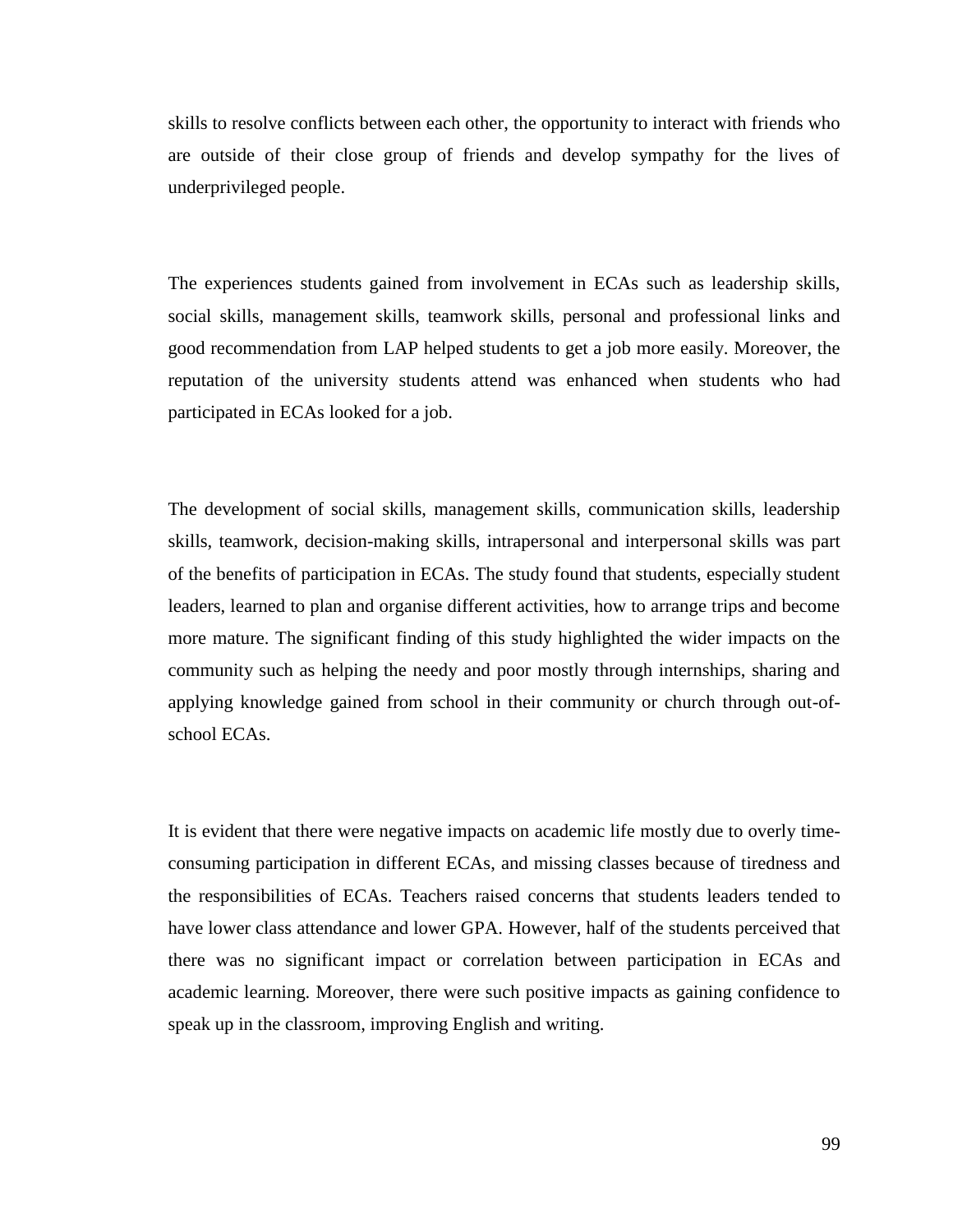The analysis of school documents and newsletters showed that the mission statement, objectives and learning outcomes set by the university were met directly or indirectly through the experiences and learning gained from participation in ECAs.

This chapter considered the challenges to overcome in order to participate in ECAs. The significant challenges include (1) monetary costs of ECAs, (2) time management pressures, (3) negative impacts on study and (4) parental involvement and permission. This chapter continued to explore the strategies to overcome the challenges faced in participating in ECAs. Strategies students and teachers recommended include (1) getting financial support from the university, (2) organising the activities according to most students' availability, (3) giving parental education on ECAs and (4) receiving academic credits for ECAs.

The findings of this study related to the areas of students' social life and behaviours, future careers, life skills and community concurred with current literature. The findings of this study are important because it provides new insights into the current literature through the specific context, private tertiary education in Myanmar.

In Chapter six, the implications of the research are considered, discussed and some recommendations for future research and practice are made.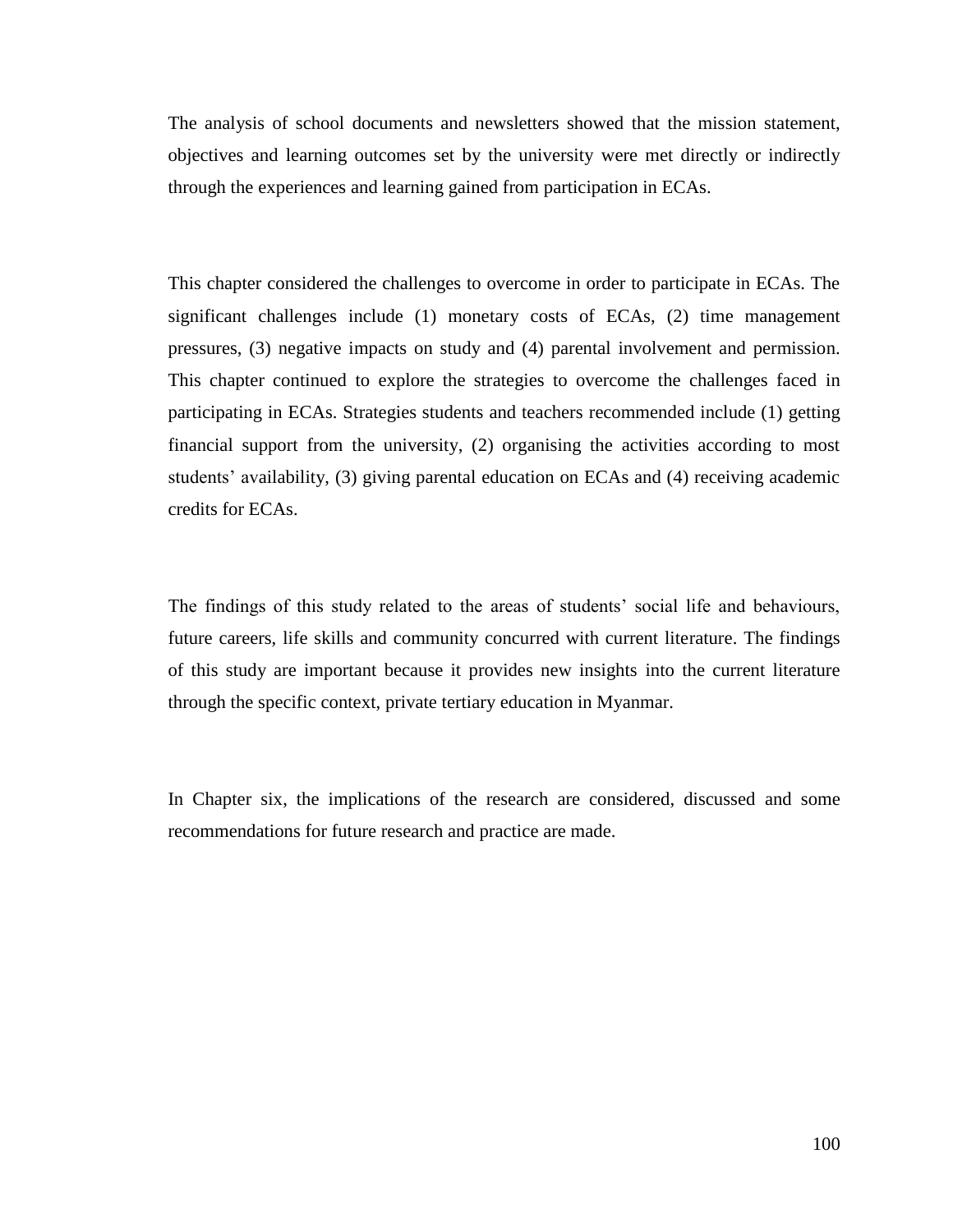# **CHAPTER – 6 CONCLUSION**

### **INTRODUCTION**

This chapter draws conclusions from the findings of the research. It presents research questions and the aim of the study, a summary of the research findings, a discussion of their implications and recommendations for future research and practice, and a consideration of the limitations of this study. The findings add to the limited amount of literature about Myanmar education related to extracurricular activities (ECAs). The findings are relevant to educators who are in both private and public education sectors, the education policy makers who are currently involved in Myanmar education reform and future practitioners in the related area. This study will be of value particularly to LAP leaders, teachers, current students who are interested in improving ECAs programme for the future. Moreover, this study will be of interest to prospective students who want to learn about what LAP can offer.

### **RESEARCH QUESTIONS**

- 1. What is the nature of extracurricular activities at Liberal Arts Programme?
- 2. What are the teachers' and students' perceptions of the role and impact of extracurricular activities?
- 3. How are Liberal Arts Programme mission statements and expected learning outcomes achieved through extracurricular activities?
- 4. What factors help and hinder participation in extracurricular activities?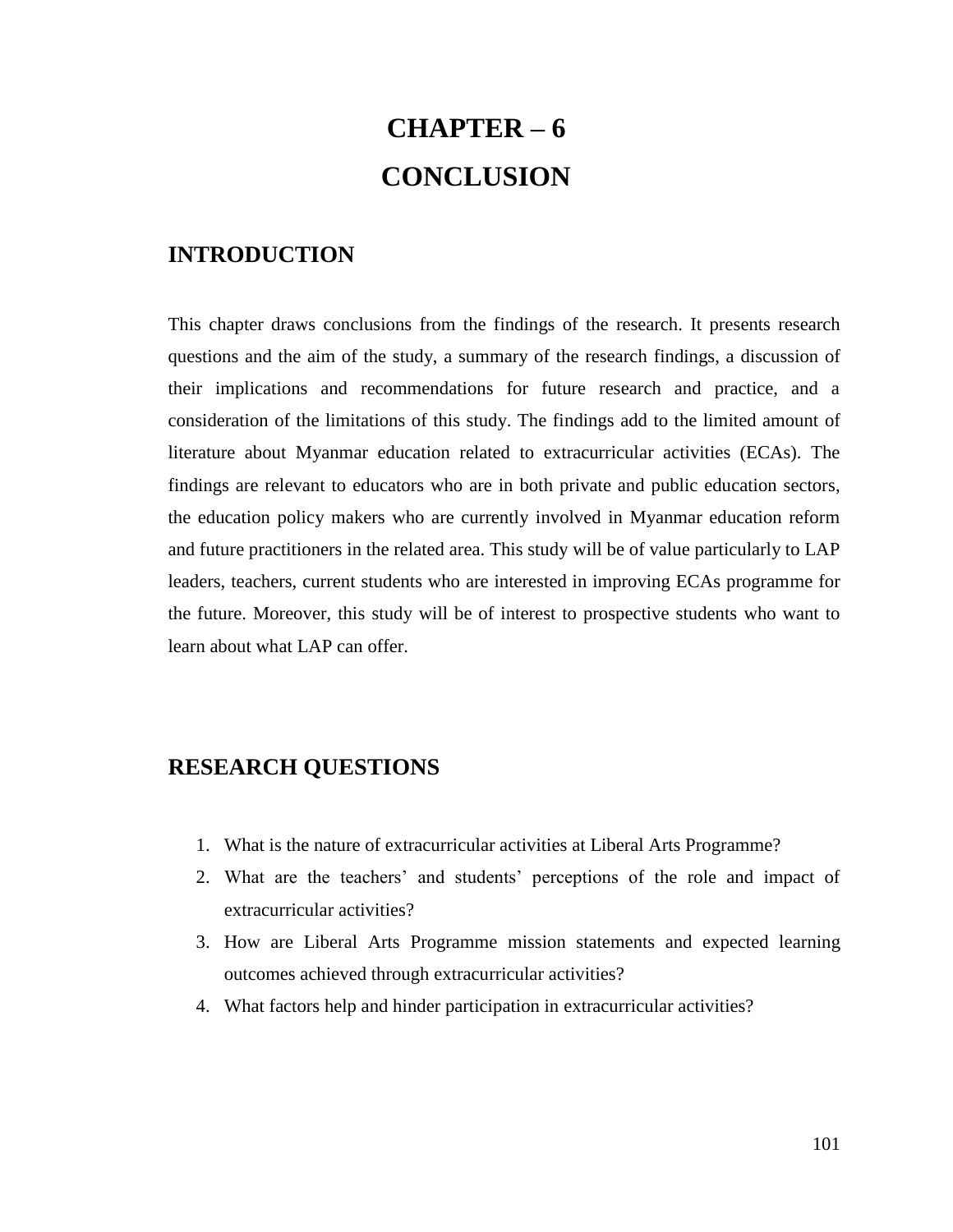In particular, this study addresses what role ECAs play in students' lives, how the LAP mission statement and learning outcomes can be met through ECAs, the issues of participation in ECAs and strategies to overcome the barriers to participating in ECAs. Its aim is to give a voice especially to the students and their views on the role of ECAs in order to contribute to the wider research on the future implementation of ECAs as part of Myanmar education system especially through higher educational reform.

Research questions served as a foundation for this discussion, the experiences and perceptions of students and teachers on the role of ECAs at LAP is explored. The scope of ECAs defined by LAP students and teachers are identified, including in-school activities, subject-related activities (credited and non-credited) and out-of-school activities. Both positive and negative impacts of ECAs on students' academic and social lives, future careers, wider impacts on the community and the development of different life skills are discussed. In addition, the relationship between the LAP mission statement, learning outcomes and ECAs experiences are discussed. The last section looks at the issues and challenges encountered in ECAs participation and strategies to overcome those challenges.

### **RESEARCH FINDINGS**

The participants identified three areas as part of ECAs, in-school activities, subjectrelated activities and out-of-school activities. Thus, the findings showed that ECAs not only include school clubs, sports and organisation activities, but also class-related activities and out-of-school activities. Social and negotiation skills with different types of people, teamwork skills and problem-solving skills to resolve conflicts between each other, opportunities to interact with friends who are outside of their close group of friends and developed sympathy for the lives of unprivileged people are the benefits of involvement in ECAs. Students and teachers noted that leadership skills, social skills, management skills, teamwork skills, personal and professional links and good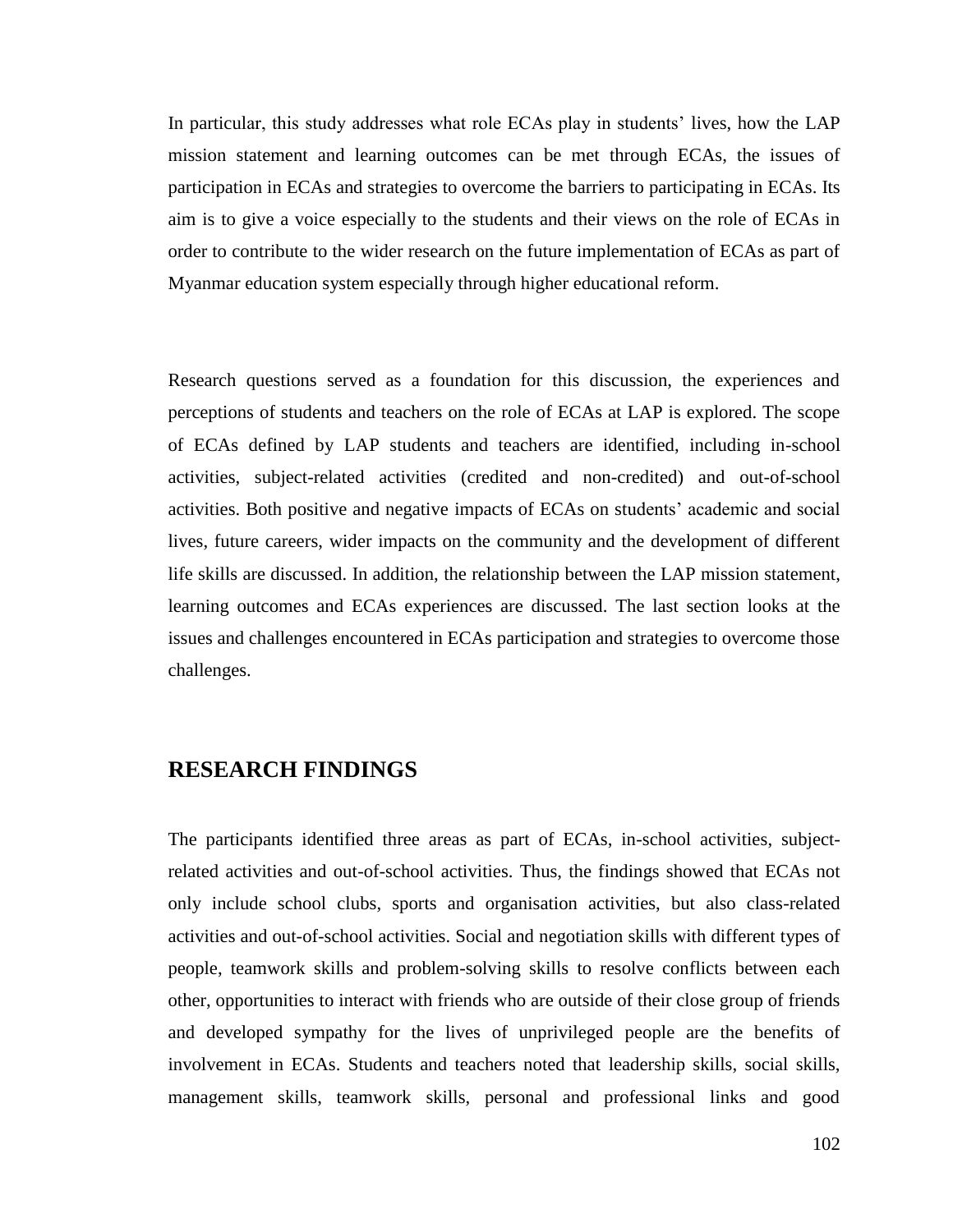recommendation from LAP helped students to get a job more easily. LAP is one of the rare universities which offers ECAs in Myanmar. Students graduating from LAP are well-known as creative and critical thinkers, out-spoken and well-rounded people in NGOs field. Thus, the reputation of the university students attend was seen as an important aspect when students look for the job.

The participants identified social skills, management skills, communication skills, leadership skills, teamwork, decision-making skills, intrapersonal and interpersonal skills as being an important part of benefits gained through participation in ECAs. Internships and sharing/applying knowledge gained from school to their community or church through out-of-school ECAs was identified as a way to have positive impacts on their community and needy people. The participants have outlined their perceptions of how ECAs involvement sometimes has negative impacts on academic learning because of missing classes, lower class attendance and over-involvement in ECAs which conveys the complexities of experiences of the role of ECAs in students' academic life. However, gaining confidence to speak up in the classroom, improving English and writing were identified as the benefits of ECAs experiences.

The analysis of school documents and newsletters showed that the mission statement, objectives and learning outcomes set by the university are met directly or indirectly through the experiences and learning gained from participation in ECAs.

The significant challenges include (1) money issue, (2) time management issue, (3) negative impacts on study and (4) parental involvement and permission. The strategies to overcome the barriers to participation in ECAs were also identified. Strategies students and teachers employed include (1) getting financial support from the university, (2) organising the activities according to most students' availability, (3) giving parental education on ECAs and (4) receiving academic credits for ECAs.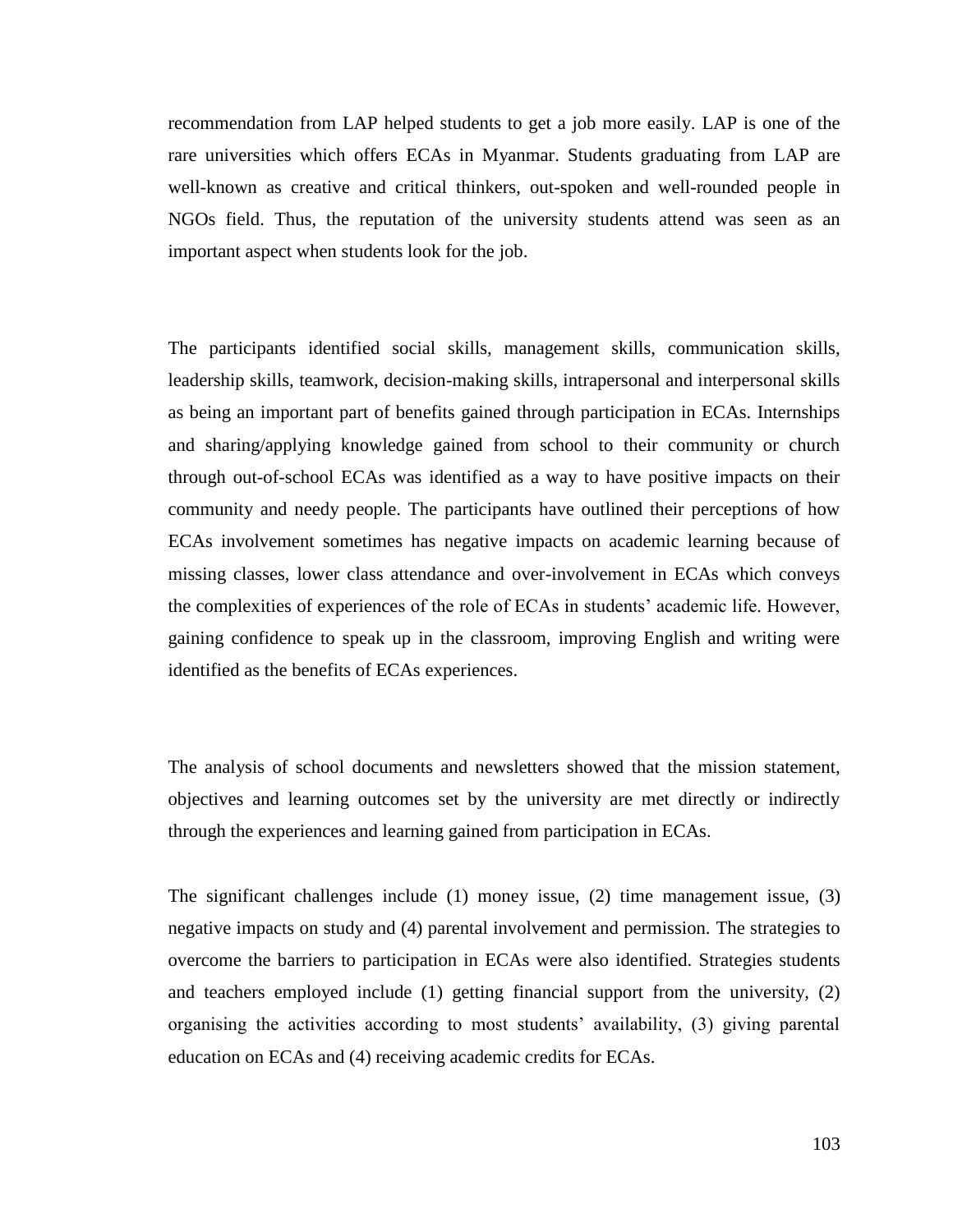### **IMPLICATIONS OF FINDINGS**

The study identifies a few key issues. The first issue is the understanding of the scope of ECAs by LAP students and teachers. Since ECAs are not very familiar in Myanmar education, the scope of ECAs is not clearly defined in the Myanmar context. LAP students and teachers have identified class-credited activities which are part of the curriculum as one of the categories of ECAs; on the other hand, a few studies highlight ECAs as activities outside of school traditional curriculum (Huntington Beach City School District, 2007 and Stoltzfus, 2007). This can be considered by education policy makers and curriculum leaders to identify the clear scope of ECAs in all levels of schooling.

Students and teachers highlighted the benefits of participation in ECAs on social life, future careers, community, development of life skills and academic learning. For instance, students gained leadership, creative, problem-solving, organisational and management skills. This significant finding may inform the educators and practitioners of a value of offering ECAs as part of education system in Myanmar. Moreover, it added to a small amount of literature focusing on the topic of ECAs at Myanmar schools in general. Therefore, it was worthwhile to raise awareness and wider implementation of ECAs at Myanmar schools. This finding may contribute to the Ministry of Education, teachers, students and parents about an understanding of the importance of ECAs and the benefits of participation in ECAs on students' lives and academic achievements.

The finding of how LAP mission statement and objectives were met directly or indirectly through the experiences and learning outcomes of ECAs is relevant mainly to education policy makers and LAP leaders. By understanding that ECAs experiences and learning outcomes are one of the support factors of meeting the educational objectives, education policy makers can consider the promotion of ECAs at all level of schooling.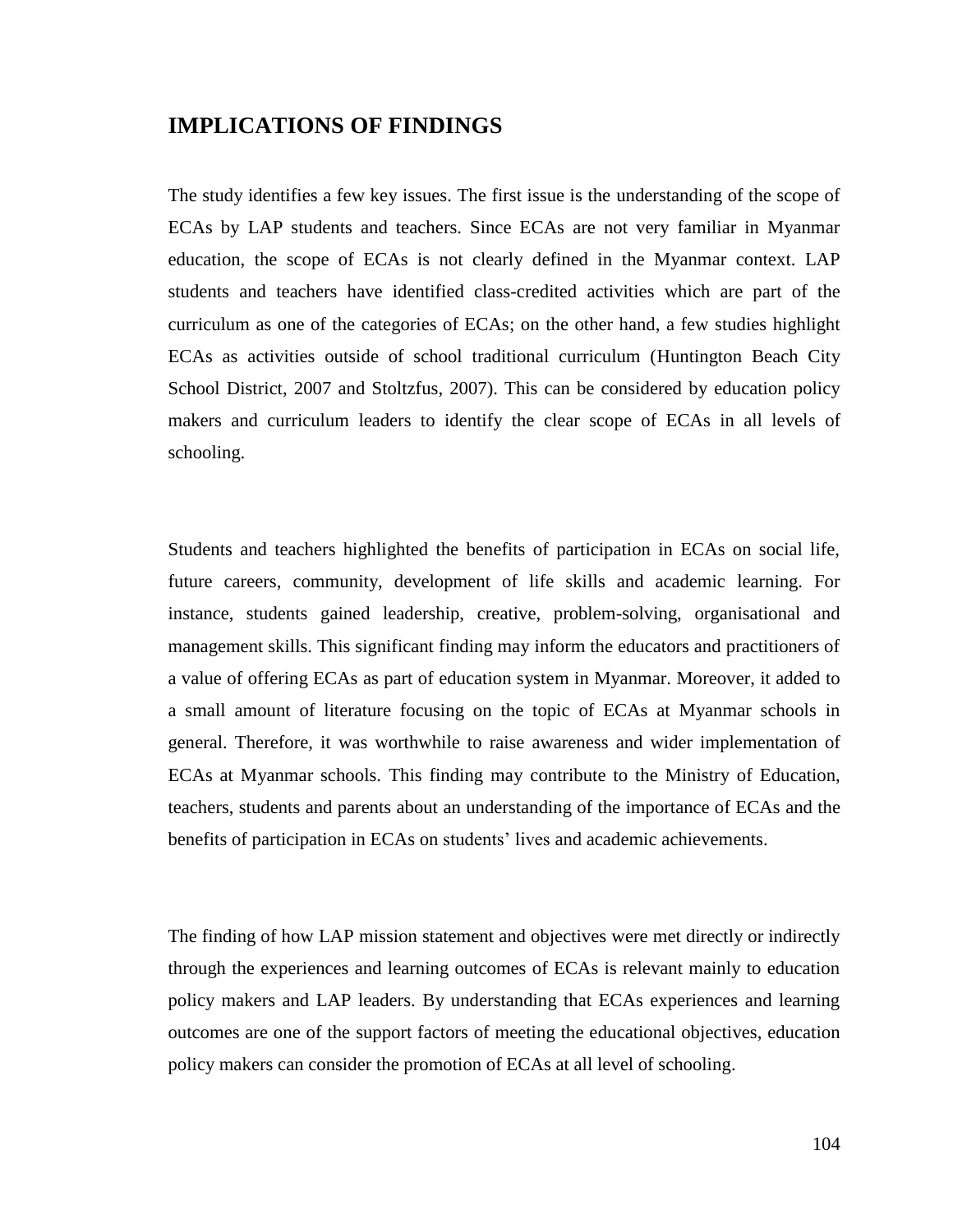The research findings also highlighted the barriers to students' participation in ECAs such as money issues, time management issues, negative impacts on study and parental involvement and permission. The findings also indicated the strategies to overcome the challenges such as getting financial support from the university, organising the activities according to most students' availability, giving parental education on ECAs and receiving academic credits for ECAs. These challenges and strategies may be taken into consideration by LAP leaders and teachers to support the students with better involvement in ECAs. This recommendation should inform not only LAP leaders and teachers, but also education policy makers and practitioners should be aware of these when considering ECAs.

Regarding parental education, educators could advocate ECAs more widely. LAP leaders and teachers can structure ECAs systematically in order for parents and students to understand what ECAs is and its benefits. It might be necessary for LAP to promote ECAs widely in the community rather than keeping it to themselves within school. Moreover, one important aspect includes advocating to the teachers and educators the importance of ECAs and ECAs as part of the education system.

Perhaps the unexpected source of difficulty in this study is revealing the perceptions of students and teachers on the comparison of the role of ECAs in public and private universities. There was not much information on this area since most of the students who were interviewed do not attend public university but instead go through distance learning. However, it would be worth comparing and contrasting ECAs role in public and private universities for future research.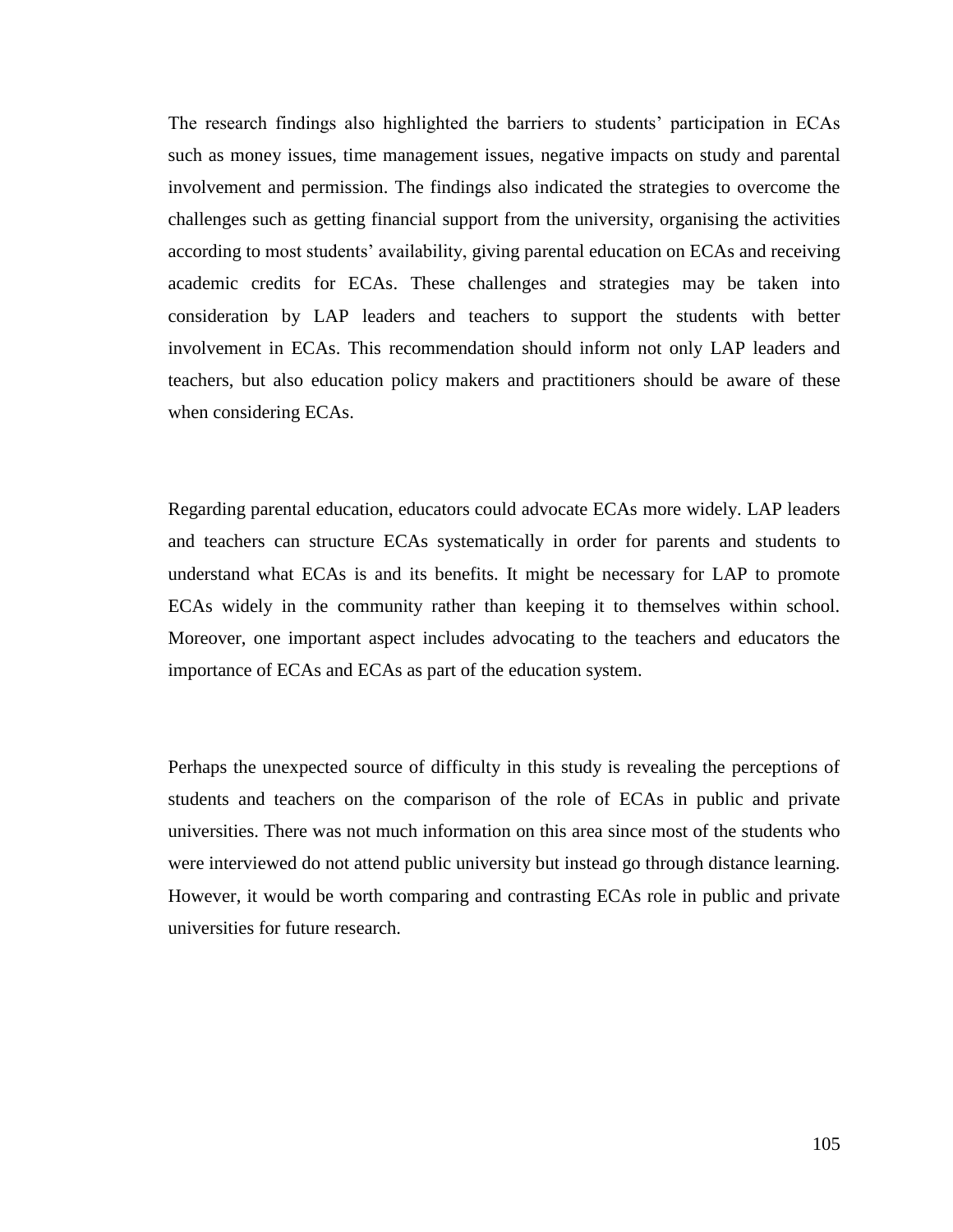#### **LIMITATIONS OF THIS RESEARCH**

Since this particular study draws upon an interpretive research methodology, the findings have explored the relevance to the Myanmar context and can make only limited statements for generalisations of the findings. One of the main limitations of this study was its scope. This is because the findings came from five teachers and ten students from a private university in Myanmar. Moreover, LAP takes place a largely Christian College; however, the students are well-mixed of different religions. This study was an in-depth qualitative study and its aim was to explore the perceptions of students and teachers on the role of ECAs at a private university, Liberal Arts Programme in Myanmar. It is not aimed at generalising the findings. The findings provide insights into the perceptions and experiences of a small group of students and teachers who brought their own experiences and views to complete this particular research.

According to the documented literature, this is the very first piece of research on ECAs in the Myanmar context. Therefore, rather than carrying out hypothesis testing, this research primarily described all the results and findings based on the exploratory questions. Since convenience sampling was used to conduct this study, the sample population may not represent the perceptions and experiences of ECAs in Myanmar tertiary education. This study was done at one private university in Myanmar with a sample size of ten students and five teachers. Therefore, although the results were not fully representative, it could be assumed that some findings may to some extent reveal the perceptions and experiences of students and teachers about participation in ECAs, ECAs practices, benefits and problems of participation, issues about participating in ECAs and strategies to overcome them in the Myanmar context. For instance, it could be assumed that regardless of the low representation level of the sample, the data indicated that at least some students who attended a Myanmar private university experienced positive effects on their social life and behaviours, future careers, life skills, community and academic learning.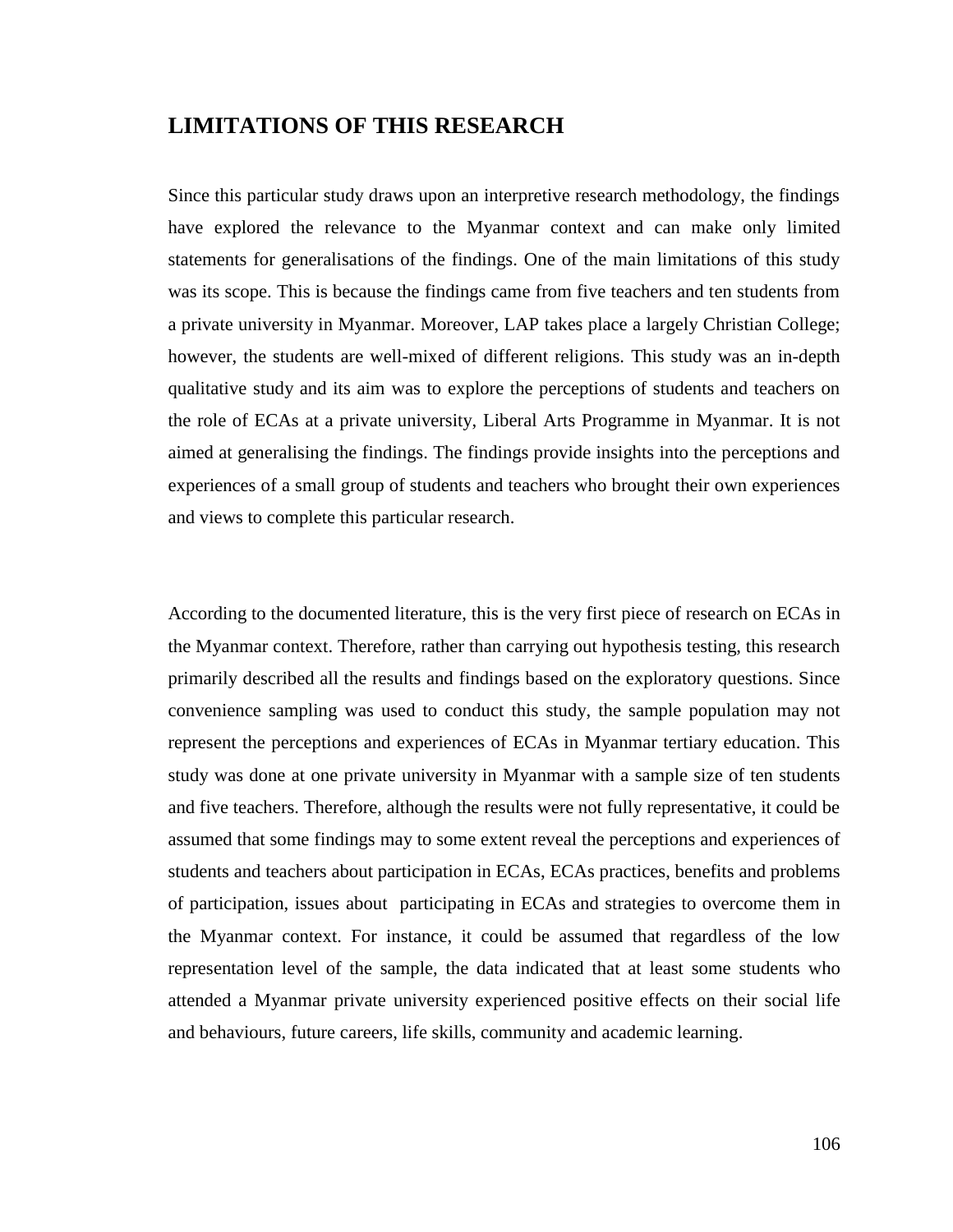### **RECOMMENDATIONS**

The findings and the implications of this research have highlighted some areas where practice might be improved. The following recommendations that are an outcome of this research may provide a support for LAP and a framework for future research.

#### **Recommendations for Practice**

- 1) It is important to gain a clear understanding of the scope of ECAs which are currently offered at LAP, which activities are considered to be ECAs and which activities are related to a particular course with credits. It should be clearly stated in school policy documents under the section of ECAs.
- 2) The number of similar ECAs can be reduced in order to have most effective results. For instance, different organisations with the same objectives can cooperate together when organising the activities. This would save students time, energy and would reduce the negative impacts on students' academic learning.
- 3) Since the guidance received from the school board and teachers is low, it would be helpful to have systematic supervision of different ECA organisations and the student body. However, since this is liberal arts programme which gives freedom to the students, teachers can be at the organisations and student body meetings to offer advice whenever necessary rather than taking a leadership role.
- 4) The researcher recommends that the strategies to overcome the challenges faced by the students in order to participate in ECAs should be attended to and acted on by LAP leaders to give the most support possible. This can be achieved through listening to the students' voice and an in-depth discussion with student leaders on the issues of participation in ECAs.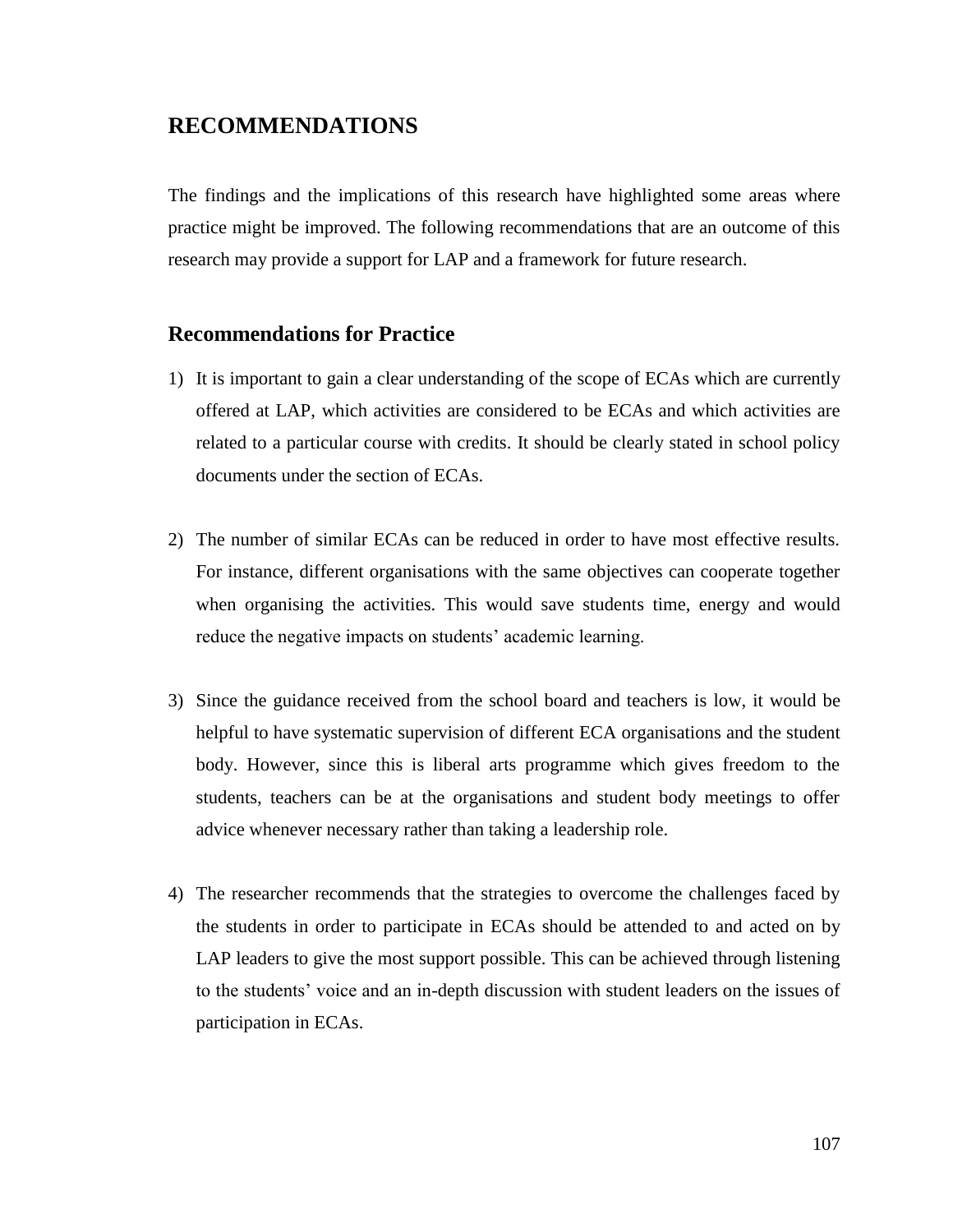5) The university should support and encourage students to take part in ECAs more because of the benefits resulting from participating in ECAs such as social and negotiation skills with different types of people, teamwork skills and problem-solving skills, leadership skills, social skills and management skills.

#### **Recommendations for Future Research**

Future research could be conducted on –

- 1) The issues facing education policy makers to include ECAs as part of the learning at all level of schooling in Myanmar education
- 2) The issues facing practitioners in implementing ECAs at Myanmar public schools in order to find better strategies to solve the issues
- 3) Positive and negative impacts of ECAs at other private high schools and universities which offer ECAs in Myanmar

The study provides some useful results for future research. The future research could be done at other private high schools or universities in Myanmar which offer ECAs. Such studies will need to investigate key issues faced mainly by the education policy makers and education board in implementing ECAs. This will give new insights into the area of ECAs in the Myanmar context. This study aims to deepen the understanding of perceptions and experiences of students and teachers particularly of the role of ECAs offered at Liberal Arts Programme at a private university in Myanmar. Moreover, part of this study aimed to advise a better practice for educators or practitioners. In future work, it would be appropriate to investigate whether the results of this study would apply in other private schools and universities in the same context. An extension of the interviews to a larger sample would enhance the validity of the findings.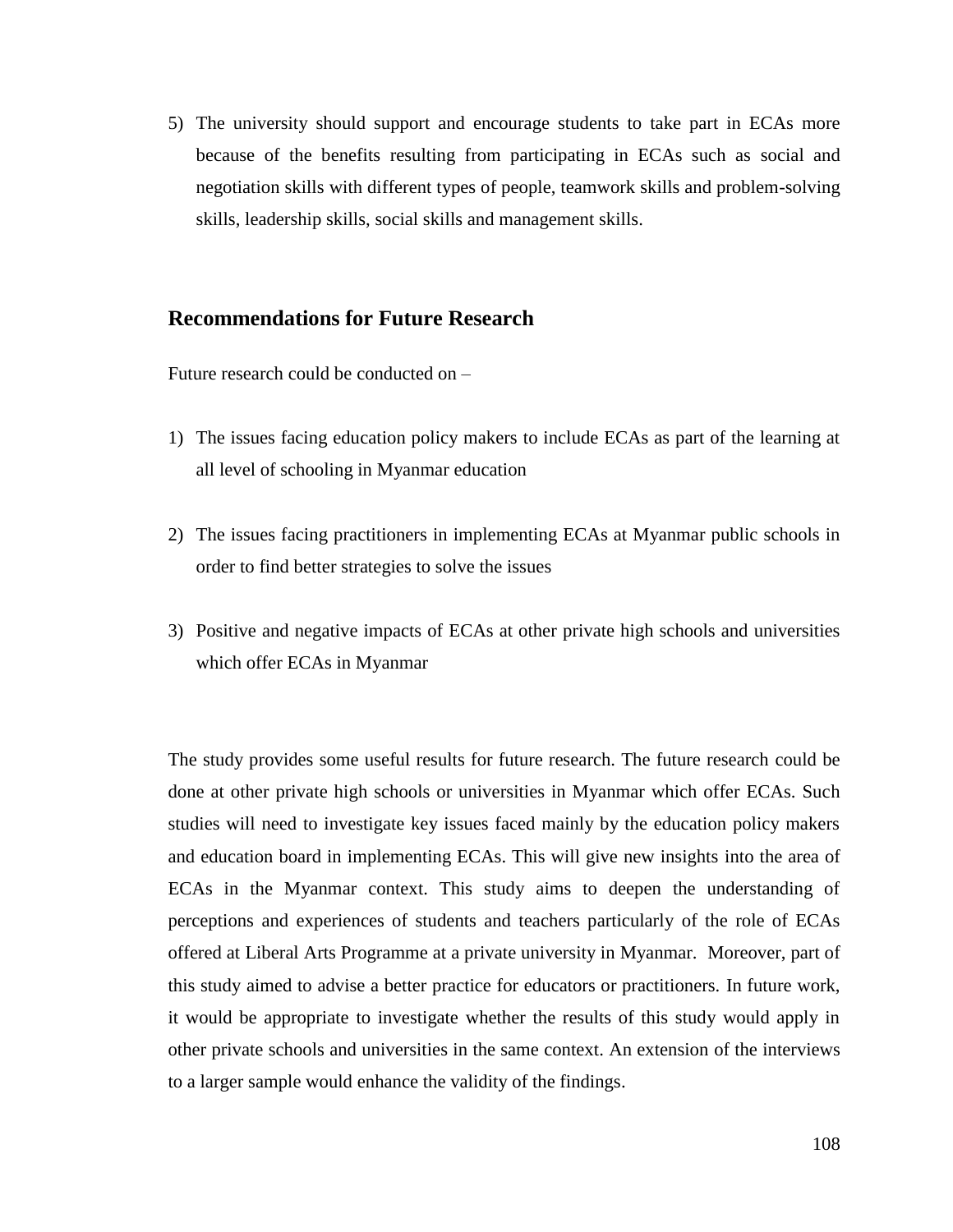### **REFERENCE LIST**

- Altbach, P. G., Reisberg, L. & Rumbley, L. (2009). *Trends in Global Higher Education: Tracking an Academic Revolution.* MA: Boston College Center for International Higher Education.
- Anderson, G., & Arsenault, N. (1998). *Fundamentals of Education Research* (2<sup>nd</sup> ed.). London: Routledge Falmer.
- Anderson, J. (2011). *High School: Increasing Participation in Extracurricular Activities.* Retrieved December 1, 2013 from [https://scholarsbank.uoregon.edu/xmlui/bitstream/handle/1794/11097/AndersonJPost](https://scholarsbank.uoregon.edu/xmlui/bitstream/handle/1794/11097/AndersonJPosterProject.pdf?sequence=1) [erProject.pdf?sequence=1](https://scholarsbank.uoregon.edu/xmlui/bitstream/handle/1794/11097/AndersonJPosterProject.pdf?sequence=1)
- ASHE Higher Education Report. (2005). Liberal Arts Colleges and Liberal Arts Education. *New Evidence on Impacts. 31*(3), 1-148.
- Association of American Colleges and Universities (AAC&U). (2005). *Liberal Education Outcomes.* Washington DC: AAC&U.
- Barrientos, P. (2010). *Community Service Learning and its Impact on Community Agencies: An Assessment Study*. San Francisco: San Francisco State University.

Bassey, M. (1999). *Case Study Research in Educational Settings*. Great Britain: Biddles Ltd.

Bishop, R. (2008). Te Kotahitanga*.* In N. K. Denzin & Y. S. Lincoln (Eds.), *Critical and indigenous methodologies* (pp. 439-458). Los Angeles: Sage.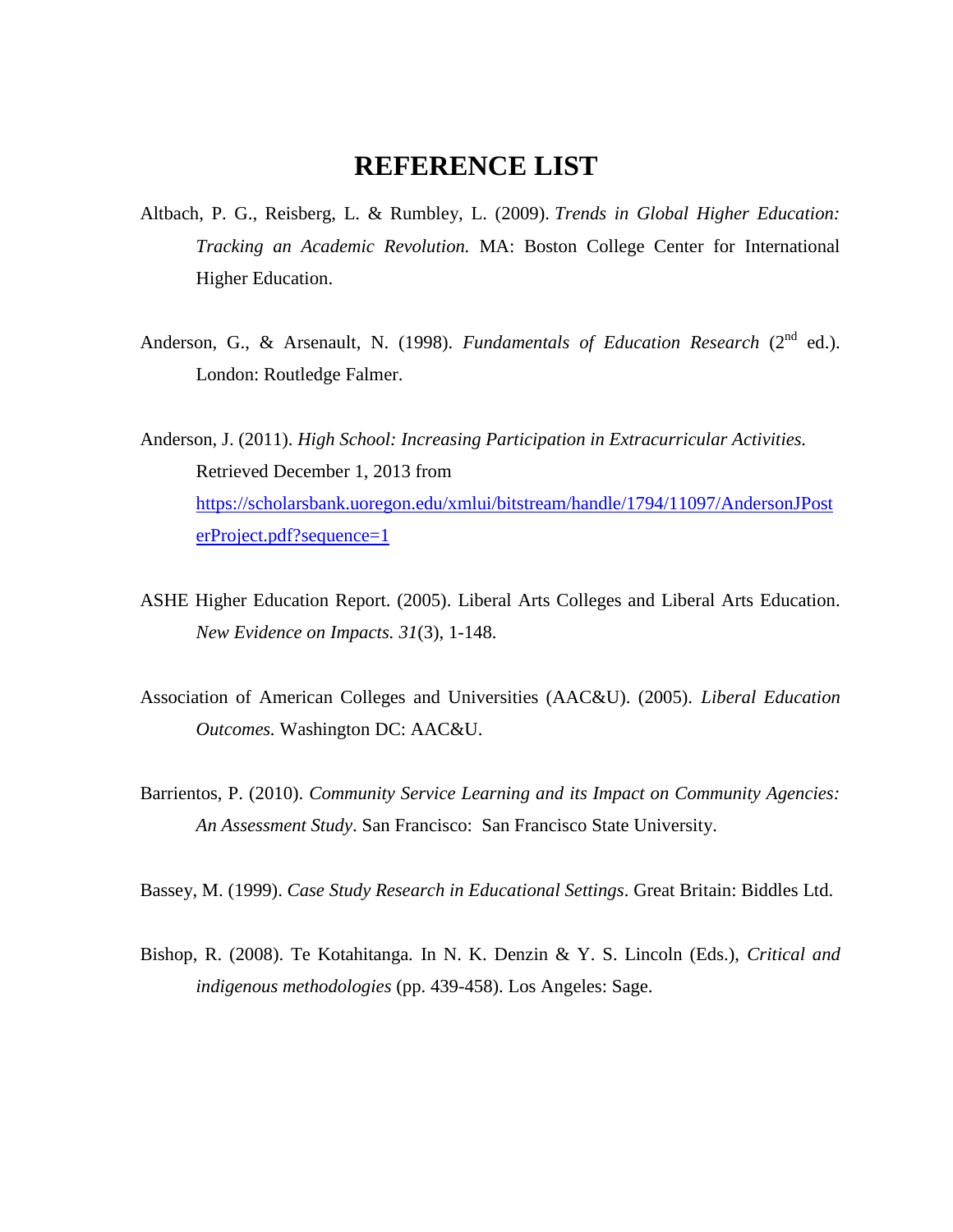- Blaich, C., Bost, A., Chan, E., & Lynch, R. (n.d.). *Executive Summary: Defining Liberal Arts Education.* Retrieved August 1, 2013 from [http://www.liberalarts.wabash.edu/storage/Defining\\_Liberal\\_Education.pdf](http://www.liberalarts.wabash.edu/storage/Defining_Liberal_Education.pdf)
- Blomfield, C., & Barber, B. (2010). Australian Adolescents' Extracurricular Activity Participation and Positive Development: Is the Relationship Mediated by Peer Attributes? *Australian Journal of Educational & Developmental Psychology, 10*, 108- 122.
- Bogdan, R. C., & Biklen, S. (2003). *Qualitative Research for Education: An Introduction to Theories and Methods* (4<sup>th</sup> ed.). New York, USA: Pearson Education Group Inc.
- Bourque, N., & Parmentier, A. E. (2011). *Does Student Involvement in Extracurricular Activities Have an E?ffect on Their Academic Success*. Retrieved August 1, 2013 from http://www.Bourque&Parmentier SGposter.pdf
- Bowen, G. A. (2009). Document Analysis as a Qualitative Research Method, *Qualitative Research Journal*, *9*(2), 27-40.
- Broh, B.A. (2002). Linking extracurricular programming to academic achievement: who benefits and why? *Sociology of Education, 75*, 69-96.
- Bryman, A. (2008). *Social research methods* (3<sup>rd</sup> ed.). New York: Oxford University Press.
- Bush, J. M. (2003). *The Effects of Extracurricular Activities for School Dropout*. Retrieved August 1, 2013 from [http://digitalcommons.iwu.edu/psych\\_honproj/16](http://digitalcommons.iwu.edu/psych_honproj/16)
- Cardno, C. (2003). *Action Research: A Developmental Approach.* Wellington: New Zealand Council for Educational Research.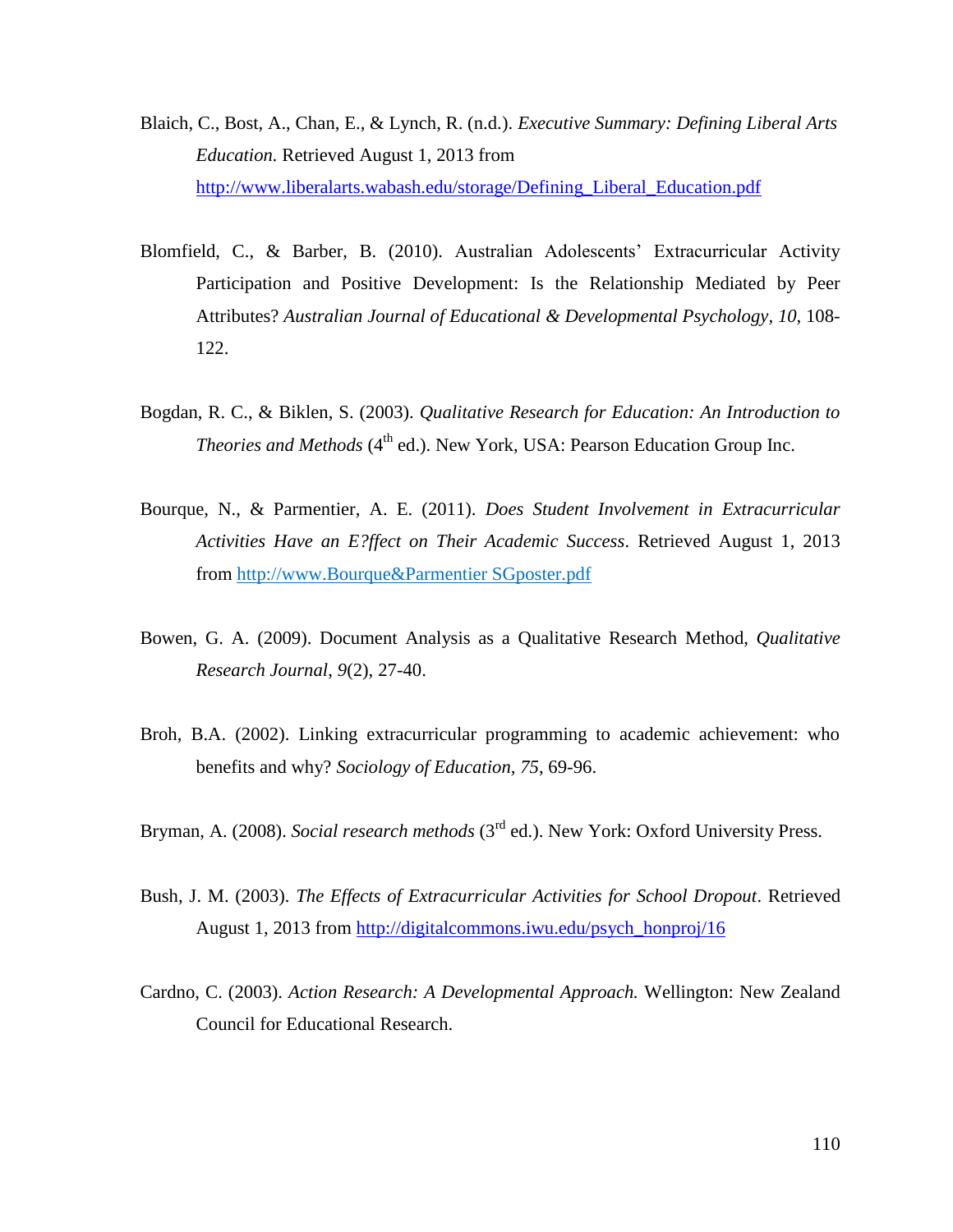- Cassel, R. N., Chow, P., Demoulin, D. F., & Reiger, R. C. (2000). Extracurricular involvement in high school produces honesty and fair play needed to prevent delinquency and crime. *Education, 121*, 247-251.
- Cohen, L., Manion, L., & Morrison, K. (2007). *Research methods in education* (6<sup>th</sup> ed.). New York: Routledge.
- Cohen, D. A., Taylor, S. L., Zonta, M., Vestal, K. D. & Schuster, M. A. (2007). Availability of High School Extracurricular Sports Programs and High-Risk Behaviors. *Journal of School Health, 77*(2), 80-86.
- Coleman, J. S. (1961). *The adolescent society: the social life of the teenager and its impact on education*. London: Collier-Macmillan.
- Cortazzi, M. (2002). *Narrative Analysis. Falmer Social Research and Educational Studies Series: 12*. London: Falmer Press/ Routledge.
- Creswell, J. W. (1994). *Research design: Qualitative and quantitative approaches*. Thousand Oaks CA: Sage Publications.
- Creswell, J. W. (2012). *Educational Research: Planning, Conducting and Evaluating Quantitative and Qualitative Research*. Boston: Pearson Education Inc.
- Daley, A. J., & Ryan, J. (2000). Academic performance and participation in physical activity by secondary school adolescents. *Percept Mot Skills, 91*(2), 531-4.
- Davalos, D. B., Chavez, E. L., & Guardiola, R. J. (1999). The effects of extracurricular activity, ethnic identification, and perception of school on student dropout rates. *Hispanic Journal of Behavioral Sciences, 21,* 61-77.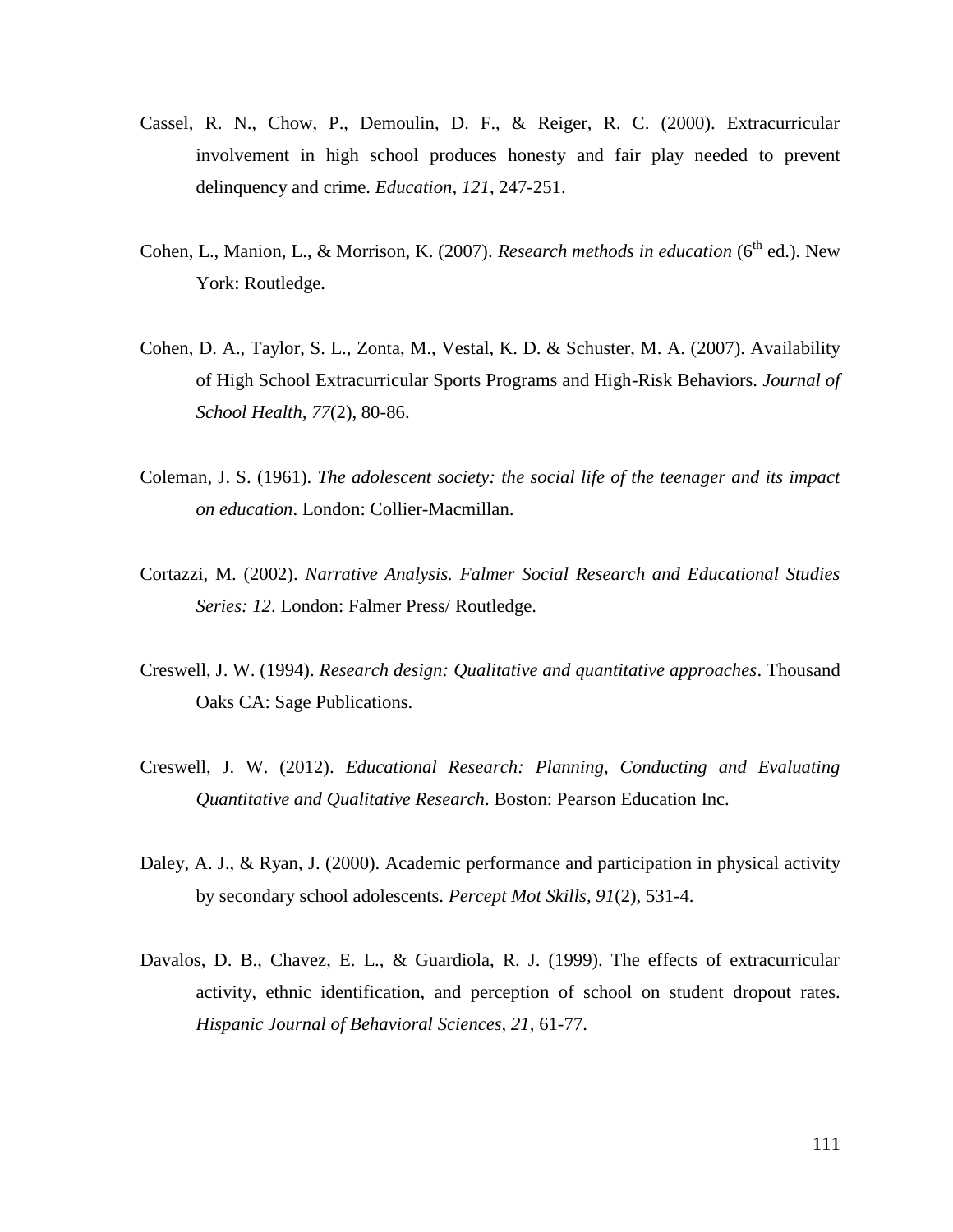- Davidson, C., & Tolich, M. (2003). *Social science research in New Zealand - Many paths to*  understanding (2<sup>nd</sup> ed.). Auckland: Pearson Education New Zeeland Limited.
- DeMoulin, D. F. (2002). Examining the Impact of Extra-curricular Activities on the Personal Development of 149 High School Seniors. *Journal of Instructional Psychology, 29*(4), 297-304.
- Denzin, N.K., & Lincoln, Y.S. (2005). *Introduction: The discipline and practice of qualitative research.* In N.K. Denzin & Y.S. Lincoln (Eds.), The sage handbook of qualitative research  $(2^{nd}$  ed.). Thousand Oaks, CA: Sage.
- Dunn, G. (1999). *C. S. Lewis on Liberal Arts Education.* Retrieved August 1, 2013 from <http://ashbrook.org/publications/onprin-v7n2-dunn/>
- Eccles, J. (2003). Extracurricular activities and adolescent development. *Journal of Social Issues, 59*(4), 865-889.
- Eccles, J. S., & Barber, B. L. (1999). Student council, volunteering, basketball, or marching band: What kind of extracurricular involvement matters? *Journal of Adolescent Research, 14*, 10–43.
- Eccles, J. S., Barber, B. L., Stone, M., & Hunt, J. (2003). Extracurricular Activities and Adolescent Development. *Journal of Social Issues, 59,* 865-889.
- Edwards, B., Mooney, L., & Heald, C. (2001). Who is Being Served? The Impact of Student Volunteering on Local Community Organizations. *Nonprofit and Voluntary Sector Quarterly, 30*(3), 444-461.

Emmer, R. (2010d). *Community service*. New York, NY: Rosen Publishing Group.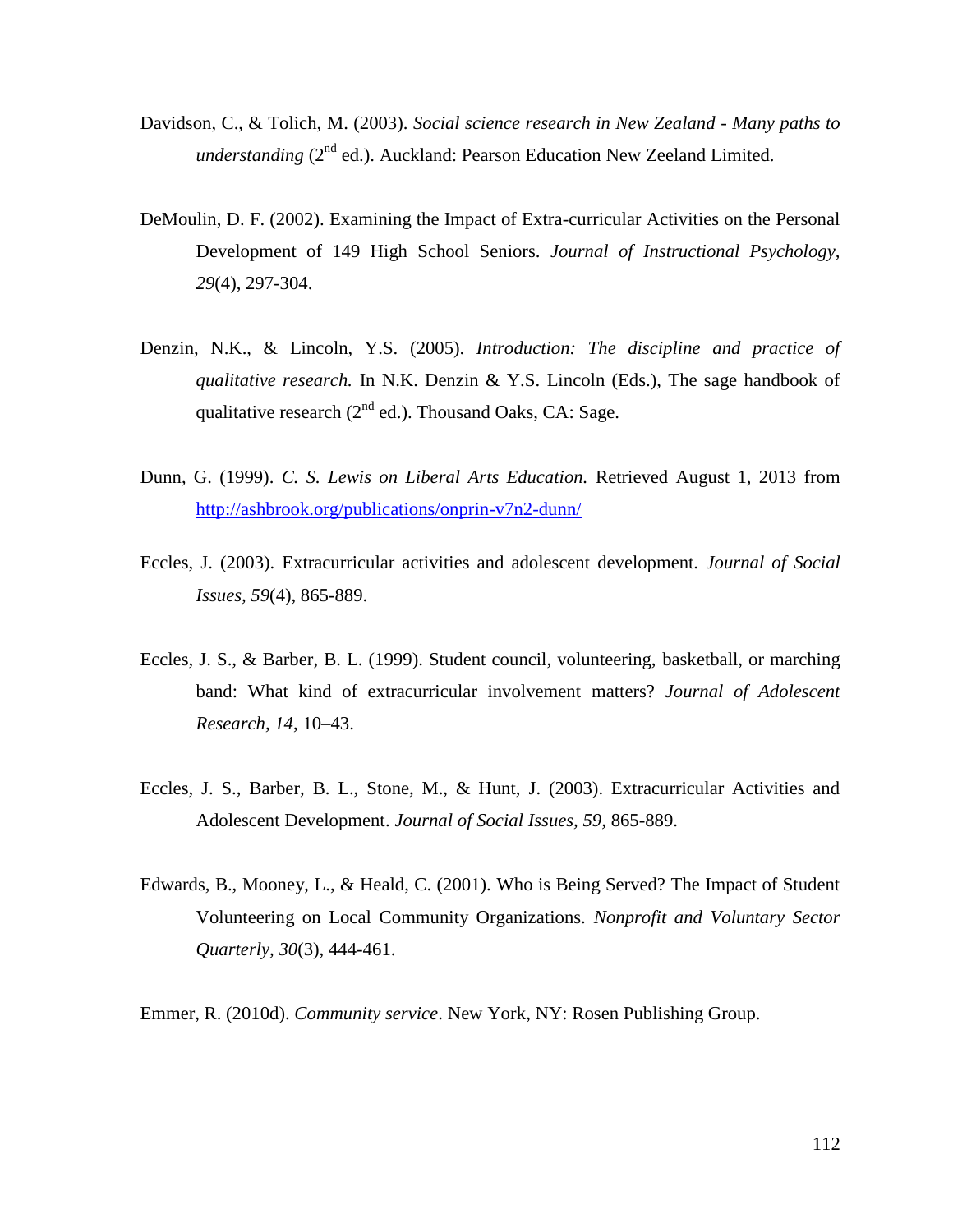- Field, T., Diego, M., & Sanders, C. E. (2001). Exercise is positively related to adolescents' relationships and academics*. Adolescence, 36*(141), 105-10.
- Fisher, M., Juszczak, L., & Friedman, S. B. (1996). Sports participation in an urban high school: academic and psychological correlates. *Journal of Adolescent Health, 18*, 329–334.
- Fontana, A. & Frey, J. H. (2005). *The Interview: From Neutral Stance to Political Involvement.* In N. K. Denzin,. & Y. S. Lincoln, The Sage Handbook of Qualitative Research  $(3<sup>rd</sup>$  ed.), (pp. 695-727). Thousand Oaks, CA: Sage.
- Fredricks, 1., & Eccles, J. (2006). Is extracurricular participation associated with beneficial outcomes? Concurrent and longitudinal relations. *Developmental Psychology, 42*(4), 698-713.
- Freebody, P. R. (2003). *Qualitative Research in Education*. London: SAGE Publication.
- Garcia, M. A. (2012). The Impact of External Employment on 12th Grade Student Participation in Extracurricular Activities as a Function of School Size. *American Secondary Education, 40*(3), 45-58.
- Gay, L. R., Mills, G. E., & Airasian, P. (2009). *Educational Research: Competencies for Analysis and Applications.* Upper Saddle River, N.J.: Pearson Education Inc.
- Gholson, R. E. (1985). Student achievement and cocurricular activity participation. *NASSP Bulletin, 69*(483), 17-20.
- Gilman, R. (2004). Structured extracurricular activities among adolescent findings and implications for school psychologists. *Psychology in the Schools*, *41*(1), n.p.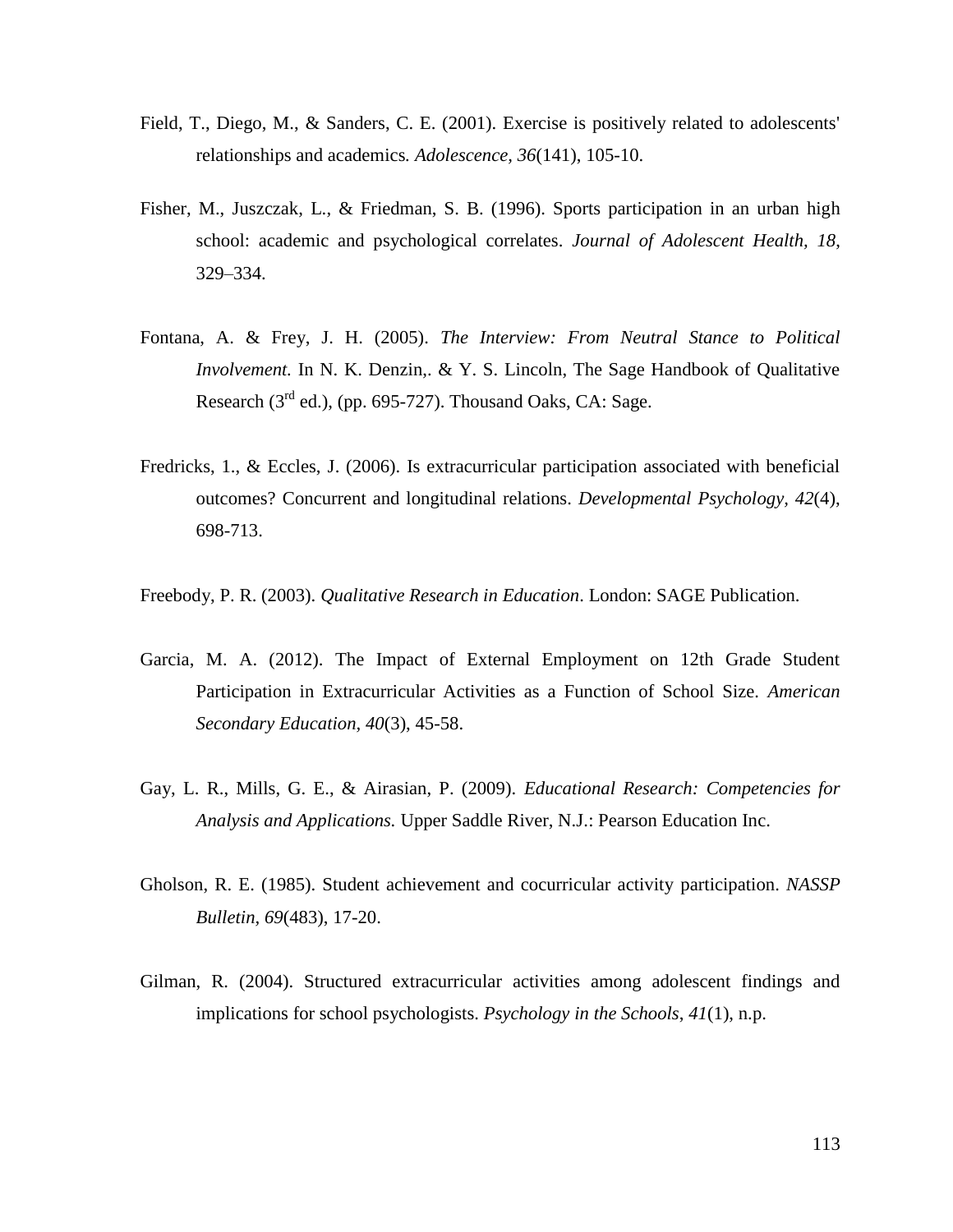- Gilman, R., Meyers, J., & Perez, L. (2004). Structured Extracurricular Activities Among Adolescents; Findings and Implications for School Psychologists. *Psychology in the Schools, 41*(1), 31-41.
- Glyer, D., & Weeks, D. L. (1998). *Liberal education: Initiating the conversation*. In D. Glyer & D. L. Weeks (Eds.), The liberal arts in higher education. New York: University Press of America, Inc.
- Grimm, R., Spring, K., & Dietz, N. (2007). *The Health Benefits of Volunteering: A Review of Recent Research.* Washington: Corporation for National and Community Service.
- Harrison, P. A., & Gopalakrishnan, N. (2003). Differences in Behavior, Psychological Factors, and Environmental Factors Associated with Participation in School Sports and Other Activities in Adolescence. *Journal of School Health, 73*(3), 113–120.
- Holloway, J. H. (1999). Extracurricular Activities: The Path to Academic Success? *Educational Leadership*, 57(4), 87-88.
- Hong*, Z.R.,* Lin*,* H.S., & McCarthy Veach, P. (2008). Effects of an Extracurricular Science Intervention on Science Performance, Self-worth, Social skills, and Sexist Attitude of Taiwanese Adolescents from Single-Parent Families. *Sex Roles, 55*, 555-567.
- Htay, Z. (2014). *Education system in Myanmar*. Department of Higher Education. Retrieved November 12, 2013 from [http://www.myanmar-education.edu.mm/dhel/education](http://www.myanmar-education.edu.mm/dhel/education-system-in-myanmar/introduction/)[system-in-myanmar/introduction/](http://www.myanmar-education.edu.mm/dhel/education-system-in-myanmar/introduction/)
- Huseyin, H. (2009). Questionnaires and Interviews in Educational Researches. *Atatürk Üniversitesi Sosyal Bilimler Enstitüsü Dergisi, 13*(1), 201-216.
- Institute of International Education (IIE) (2012). *IIE Launches Myanmar Higher Education Initiative.* Retrieved November 12, 2013 from [http://www.iie.org/Who-We-](http://www.iie.org/Who-We-Are/News-and-Events/Press-Center/Press-Releases/2012/2012-11-20-IIE-Launches-Myanmar-Higher-Education-Initiative)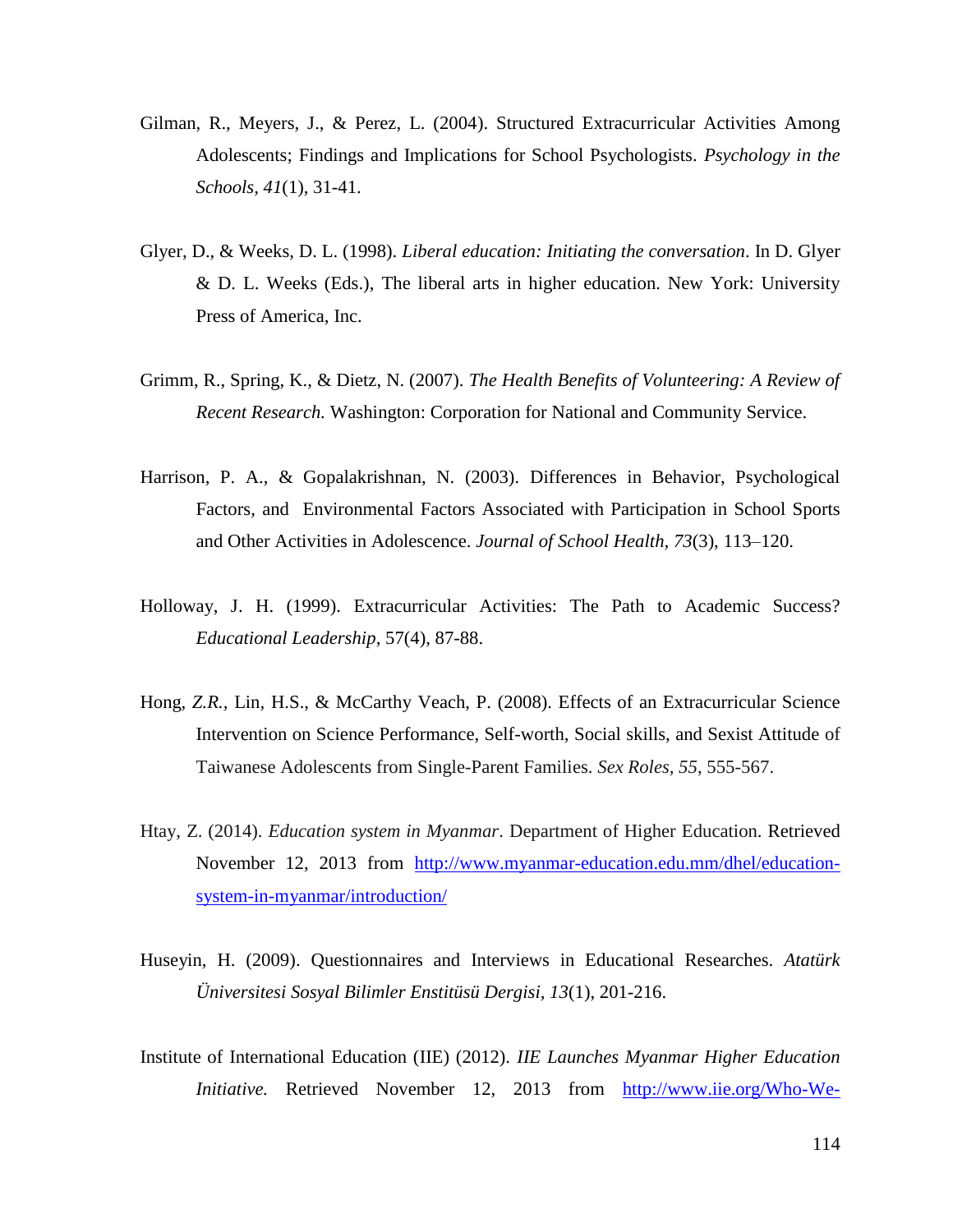[Are/News-and-Events/Press-Center/Press-Releases/2012/2012-11-20-IIE-Launches-](http://www.iie.org/Who-We-Are/News-and-Events/Press-Center/Press-Releases/2012/2012-11-20-IIE-Launches-Myanmar-Higher-Education-Initiative)[Myanmar-Higher-Education-Initiative](http://www.iie.org/Who-We-Are/News-and-Events/Press-Center/Press-Releases/2012/2012-11-20-IIE-Launches-Myanmar-Higher-Education-Initiative)

- Institute for Studies in Industrial Development (n.d.). *Final Report on Quality in School Education.* New Delhi: Vasant Kunj.
- Japan International Cooperation Agency (JICA). (2013). *Annual Report.* Retrieved October 10, 2013 from [http://www.jica.go.jp/english/publications/reports/annual/2013/c8h0vm00008m8edo](http://www.jica.go.jp/english/publications/reports/annual/2013/c8h0vm00008m8edo-att/all.pdf)[att/all.pdf](http://www.jica.go.jp/english/publications/reports/annual/2013/c8h0vm00008m8edo-att/all.pdf)
- Joiners, F. (2010). *Teen Drug use and Extracurricular Activities*. Retrieved November 12, 2013 from [http://alcoholselfhelpnews.wordpress.com/2010/09/13/teen-drug-use-and](http://alcoholselfhelpnews.wordpress.com/2010/09/13/teen-drug-use-and-extracurricular-activities/)[extracurricular-activities/](http://alcoholselfhelpnews.wordpress.com/2010/09/13/teen-drug-use-and-extracurricular-activities/)
- Keenan, L. (n.d.). The Effects of Extracurricular Activities on Career Outcomes: A Literature Review. *Student Psychology Journal, 1*, 149-162.
- Keeves, J. P. (1997). *Educational research, methodology and measurement: An international handbook* ( $2^{nd}$  ed.). New York: Pergamon.
- Kosslyn, S. M., Liu, D. R., Menand, L., Petersen, R. A., Pilbeam, D. R., Simmons, A., Spector, L. S., Waters, M. C., & Kenen, S. H. (2007). *Report of the Task Force on General Education.* Retrieved November 12, 2013 from [http://isites.harvard.edu/fs/docs/icb.topic830823.files/Report%20of%20the%20Taskf](http://isites.harvard.edu/fs/docs/icb.topic830823.files/Report%20of%20the%20Taskforce%20on%20General%20Education.pdf) [orce%20on%20General%20Education.pdf](http://isites.harvard.edu/fs/docs/icb.topic830823.files/Report%20of%20the%20Taskforce%20on%20General%20Education.pdf)
- Langenbach, M. (1988). *Curriculum models in adult education.* Florida: Krieger Publishing Company.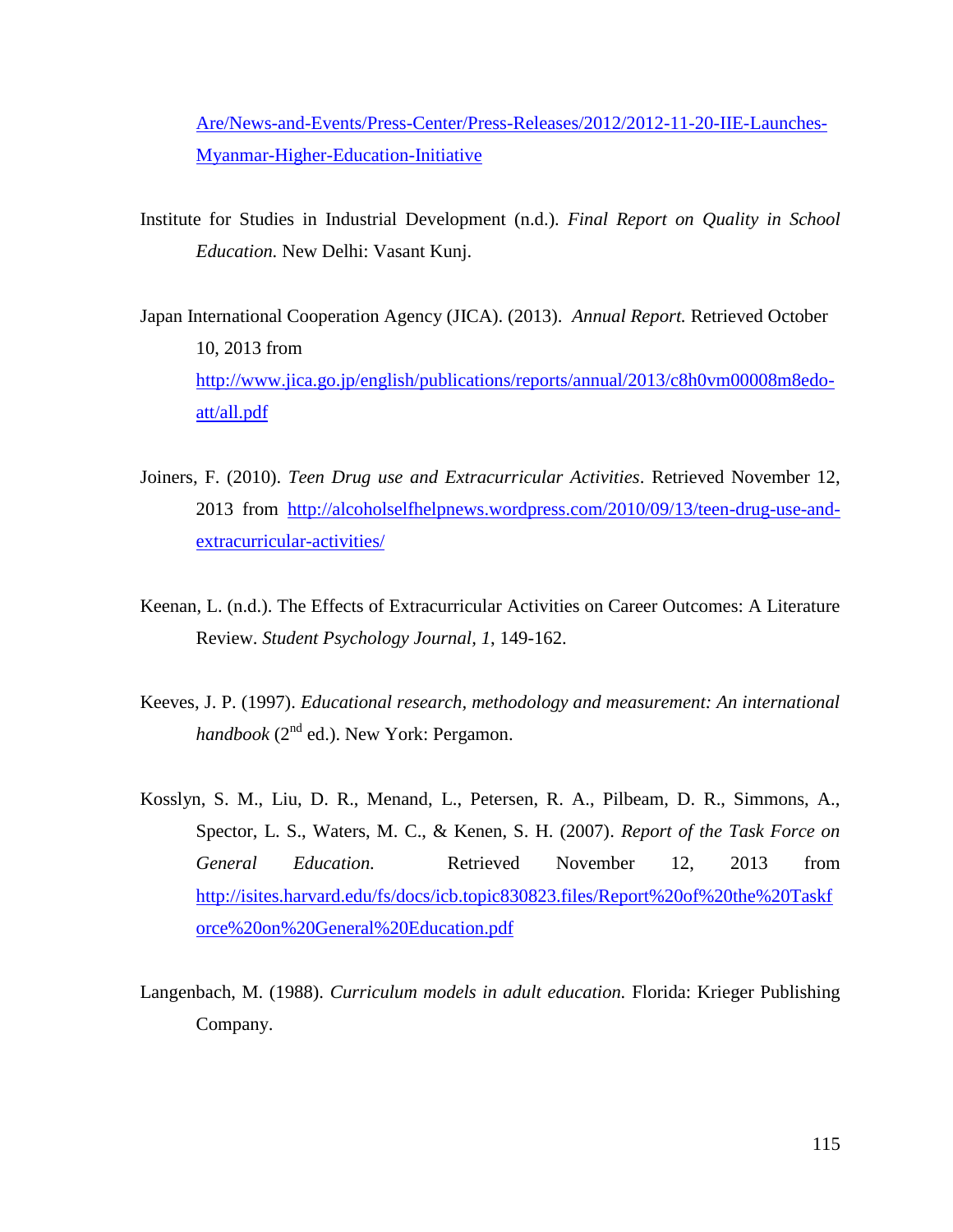- Lawhorn, B. (2008-2009). Extracurricular Activities. *Occupational Outlook Quarterly. Winter,* 16-21.
- Lunenburg, F. C. (2010). Extracurricular Activities. *Schooling, 1*(1), 1-4.
- Lunenburg, F. C., & Ornstein, A. O. (2008). *Educational administration: Concepts and practices* (5<sup>th</sup> ed.). Belmont, CA: Wadsworth/Cengage Learning.
- Lutz, M. G., Cornish, D. L., Gonnerman, M. E., Ralston, M. & Baker, P. (2009). *Impacts of Participation in High School Extracurricular Activities on Early Adult Life Experiences: A Study of Iowa Graduates.* University of Northern Iowa: The Iowa Girl's School Athletic Union.
- Lwin, T. (2000). *Education in Burma (1945-2000)*. Retrieved January 28, 2013 from [http://www.thinkingclassroom.org/Education%20Papers/1.%20Education%20in%20](http://www.thinkingclassroom.org/Education%20Papers/1.%20Education%20in%20Burma%20%281945-2000%29,%202000.pdf) [Burma%20%281945-2000%29,%202000.pdf](http://www.thinkingclassroom.org/Education%20Papers/1.%20Education%20in%20Burma%20%281945-2000%29,%202000.pdf)
- Mahoney, J. L., Larson, R. W. & Eccles, J. S. (Eds.). (2005). *Organised activities as contexts of development: extracurricular activities, after school and community programs*. Mahwah, NJ: Lawrence Erlbaum.
- Mahoney, J. & Stattin, H. (2000). Leisure activities and adolescent anti-social behaviour: the role of structure and context. *Journal of Adolescence, 23*, 113-127.
- Manitoba Council for International Education (MCIE). (n.d.). *Education in Manitoba*. Retrieved November 11, 2013 from<http://www.mcie.ca/>
- Marsh, H. (1992). Extracurricular activities: Beneficial extension of the traditional curriculum or subversion of academic goals? *Journal of Educational Psychology, 84*(4), 553-562.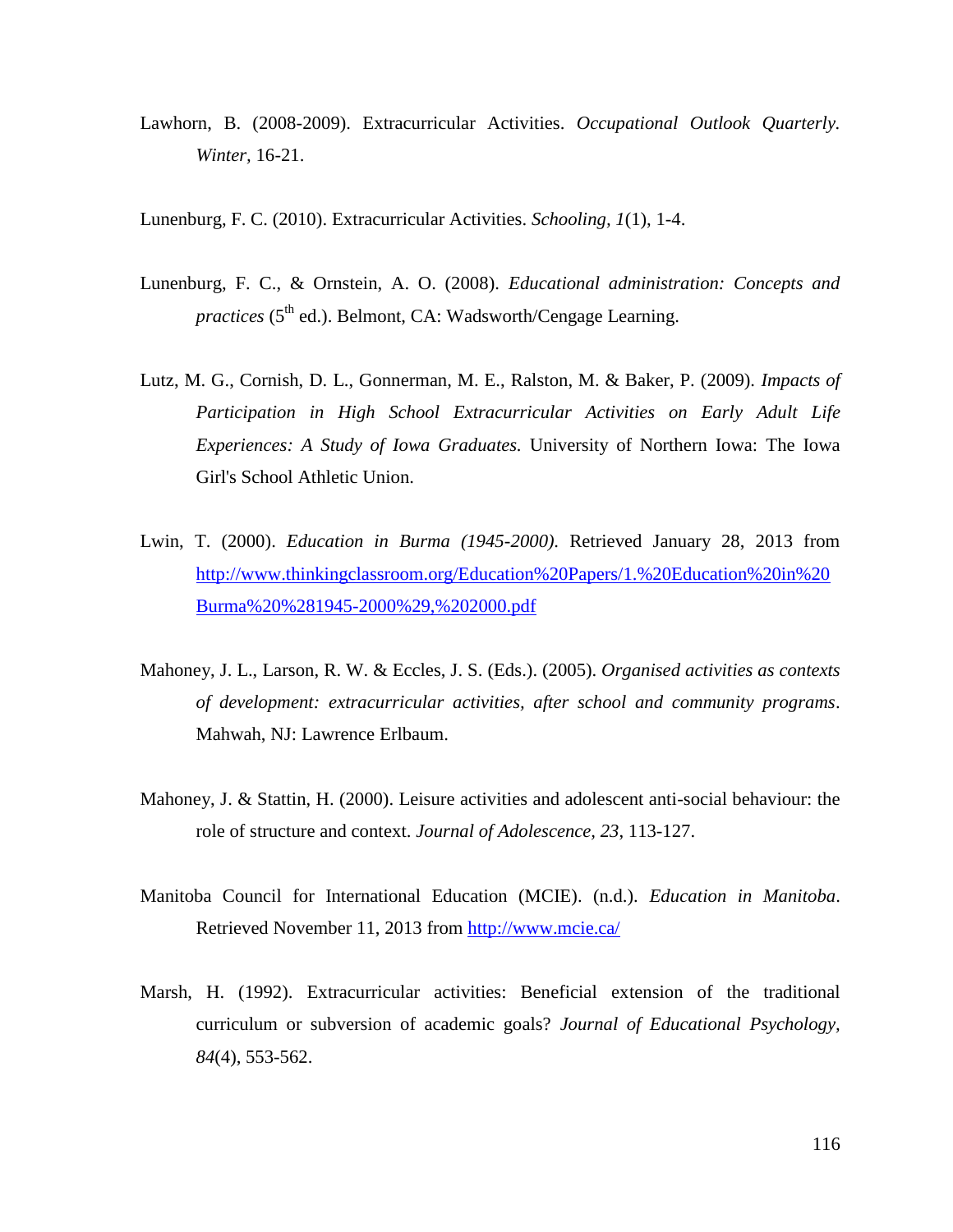- Marsh, H. & Kleitman, S. (2003). School athletic participation: Mostly gain with little pain. *Journal of Sport and Exercise Psychology, 25*(2), 205-228.
- McNeal, R. B. (1995). Extracurricular activities and high school dropouts. *Sociology of Education, 68*, 62-80.
- McNeal, R. B. (1998). High School Extracurricular Activities: 'Closed' Structures and Stratifying Patterns of Participation. *Journal of Educational Research, 91*(3), 183-91.
- Merriam, S. B. (1988). *Case Study Research in Education: A Qualitative Approach*. San Francisco: Jossey-Bass Inc.
- Metzger, A., Crean, H.F., & Forbes-Jones, E.L. (2009). Patterns of Organized Activity Participation in Urban, Early Adolescents: Associations With Academic Achievement, Problem Behaviors, and Perceived Adult Support. *Journal of Early Adolescence, 29*(3), 426-442.
- Millard, C. V. (1930). *The organization and administration of extra curricular activities*. New York: A. S. Barnes and Co.
- Ministry of Education (MOE). (2004). *Department of education in Myanmar.* Retrieved January 28, 2013 from [www.ibe.unesco.org/International/ICE47/English/.../myanmar\\_ocr.pdf](http://www.ibe.unesco.org/International/ICE47/English/.../myanmar_ocr.pdf)
- Morse, J. M. (2003). *Principles of mixed methods and multimethod research design.* In A. Tashakkori & C. Teddlie (Eds.), Handbook of mixed methods in social & behavioral research (pp. 189-208). Thousand Oaks, CA: Sage.
- Mutch, C. (2005). *Doing Educational Research: A Practitioner's Guide to Getting Started.* Wellington: Prinlink.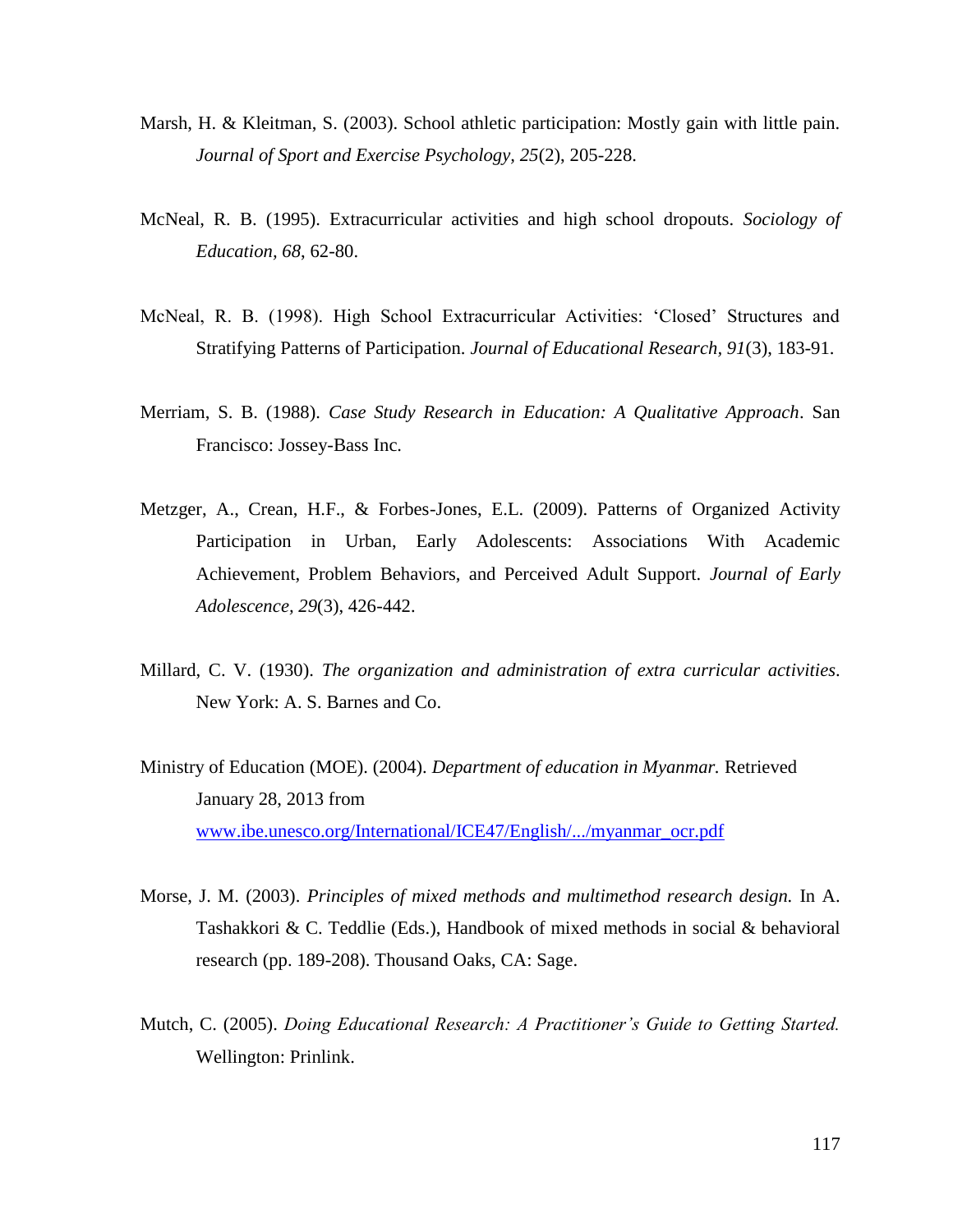- Neuman, W. L. (2000). *Social Research Methods: Qualitative and Qualitative Approaches.* Toronto: Allyn and Bacon.
- National Centre of Education Statistic (NCES) (2012). *Students behaviours and after school activities.* Retrieved February 20, 2013 from <http://nces.ed.gov/pubs2012/2012046/chapter3.asp>
- O'Brien, E., & Rollefson, M. (1995). *Extracurricular participation and student engagement*. Washington, DC: Institute of Education Sciences. Retrieved October 10, 2013 from <http://nces.ed.gov/pubs95/web/95741.asp>
- Olson, C. A. (2008). Can music education help at-risk students? *Teaching Music, 16*(3), n.p.
- Oppenheim, A. N. (1992). *Questionnaire Design, Interviewing and Attitude Measurement.* London: Pinter Publishers Ltd.
- Peguero, A. A. (2008). Bullying Victimisation and Extracurricular Activity. *Journal of School Violence, 7*(3), 71-85.
- Peguero, A. A. (2011). Immigrant Youth Involvement in School-Based Extracurricular Activities. *The Journal of Education Research, 104*, 19-27.
- Powney, J. & Watts, M. (1987). *Interviewing in Educational Research.* London: Routledge & Kegan Paul Ltd.
- Reeves, D. B. (2008). The extracurricular advantage. *Education Leadership*, 86-87.
- Reynolds, J. (2010). *What Are the Advantages & Disadvantages of Extracurricular Activities?* Retrieved December 1, 2013 [http://classroom.synonym.com/advantages](http://classroom.synonym.com/advantages-disadvantages-extracurricular-activities-4932.html)[disadvantages-extracurricular-activities-4932.html](http://classroom.synonym.com/advantages-disadvantages-extracurricular-activities-4932.html)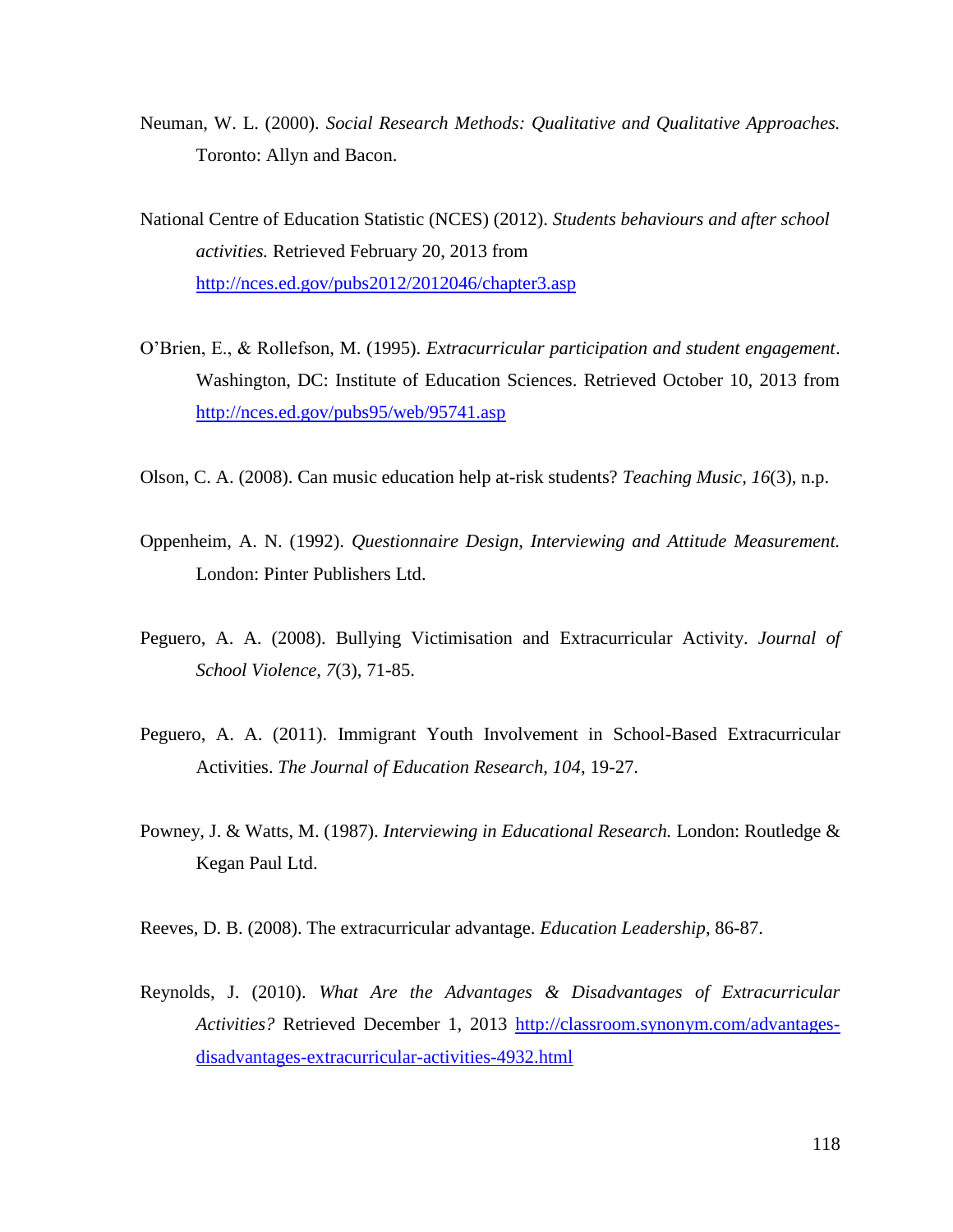- Rodriguez, P., Kesenne, S., & Humphreys, B. R. (2011). *The Economics of Sport, Health and Happiness.* . Massachusetts, USA: Edward Elgar Publishing, Inc.
- Roland, J. (2010). *Negative Aspects of Extracurricular Activities*. Retrieved December 1, 2013 from [http://classroom.synonym.com/negative-aspects-extracurricular-activities-](http://classroom.synonym.com/negative-aspects-extracurricular-activities-4920.html)[4920.html](http://classroom.synonym.com/negative-aspects-extracurricular-activities-4920.html)
- Schunk, D. H. (2000). *Learning theories: An educational perspective* (3<sup>rd</sup> ed.). Upper Saddle River, New Jersey: Prentice-Hall Inc.
- Sorgner, S. L. (2004). Two Concepts of Liberal Education. *Florianópolis, 3*(2), 107-119.
- Stoltzfus, C. D. (2007). *A Study of the Correlation Between Participation in Extracurricular Activities and Academic Performance of Middle Level and High School Students.* Master of Arts in Education The Pennsylvania State University: The Pennsylvania State University.
- Stuart, M., Lido, C., Morgan, J. and May, M. (2009). *Student Diversity, extra-curricular activities and perceptions of graduate outcomes.* York: Higher Education Academy.
- Swanson, C. (2002). Spending time or investing time? Involvement in high school curricular and extracurricular activities as strategic action. *Rationality and Society, 14*(4), 431- 471.
- Thompson, D. (2008). *Extracurriculars that count. Business Week Online*. Retrieved August 15, 2013, from [http://www.BusinessWeekOnline.com](http://www.businessweekonline.com/)

Tin, H. (2004). *Seminar on education in Myanmar*. Canberra: Australian National University.

Tolich, M. & Davidson, C. (1999). *Starting Fieldwork.* Singapore: Oxford University Press.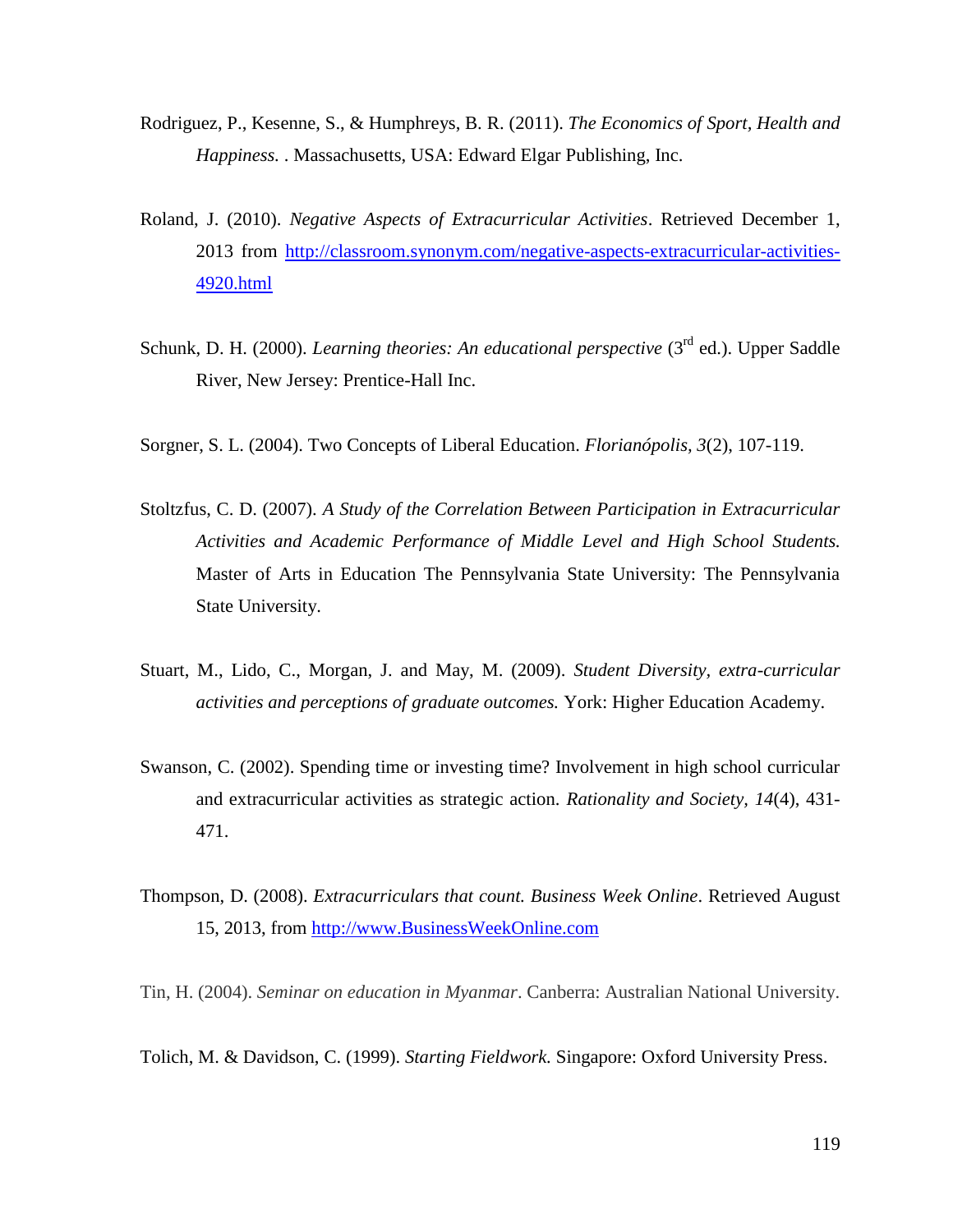- TOTAL Learning Academy. (2011). *Extracurricular Activities.* Retrieved on February 15, 2013 from<http://www.tlaschool.org/25.html>
- Turner, S. (2010). The Benefit of Extracurricular Activities in High School: Involvement enhances academic achievement and the way forward. *Academic Leadership, 8*(3), 1- 10.
- UNESCO-IBE. (2011). *World Data on Education*. Retrieved February 14, 2013 from [http://www.ibe.unesco.org/fileadmin/user\\_upload/Publications/WDE/2010/pdf](http://www.ibe.unesco.org/fileadmin/user_upload/Publications/WDE/2010/pdf-versions/Myanmar.pdf)[versions/Myanmar.pdf](http://www.ibe.unesco.org/fileadmin/user_upload/Publications/WDE/2010/pdf-versions/Myanmar.pdf)
- US Department of Health and Human Services. (2010). *The Association between Schoolbased Physical Activity, Including Physical Education and Academic Performance*. Atlanta, GA: US Department of Health and Human Services.
- Vermaas, S., Dijl, E. V. W., & Houdt, K. V. (2009). *Extracurricular Activities at School: The relationship between specialisation in subject areas and exit level and the extracurricular activities of high school students.* Pennsylvania, USA: Utrecht University.
- Volunteer Now. (2011). *The Role of Volunteering as an Integral Part of Community Development in Northern Ireland*. Retrieved November 14, 2013 from [http://www.volunteernow.co.uk/fs/doc/publications/community-development-and](http://www.volunteernow.co.uk/fs/doc/publications/community-development-and-volunteering-briefing-paper1.pdf)[volunteering-briefing-paper1.pdf](http://www.volunteernow.co.uk/fs/doc/publications/community-development-and-volunteering-briefing-paper1.pdf)
- Vygotsky, L. S. (1978). *Mind and society: The development of higher mental processes.*  Cambridge: Harvard University Press.
- Wilkinson, T. M. (2011). *The Core Ideas of Research Ethics*. In M. Tolich (Ed.), Research Ethics in Aotearoa New Zealand (pp. 13-24). Auckland: Longman.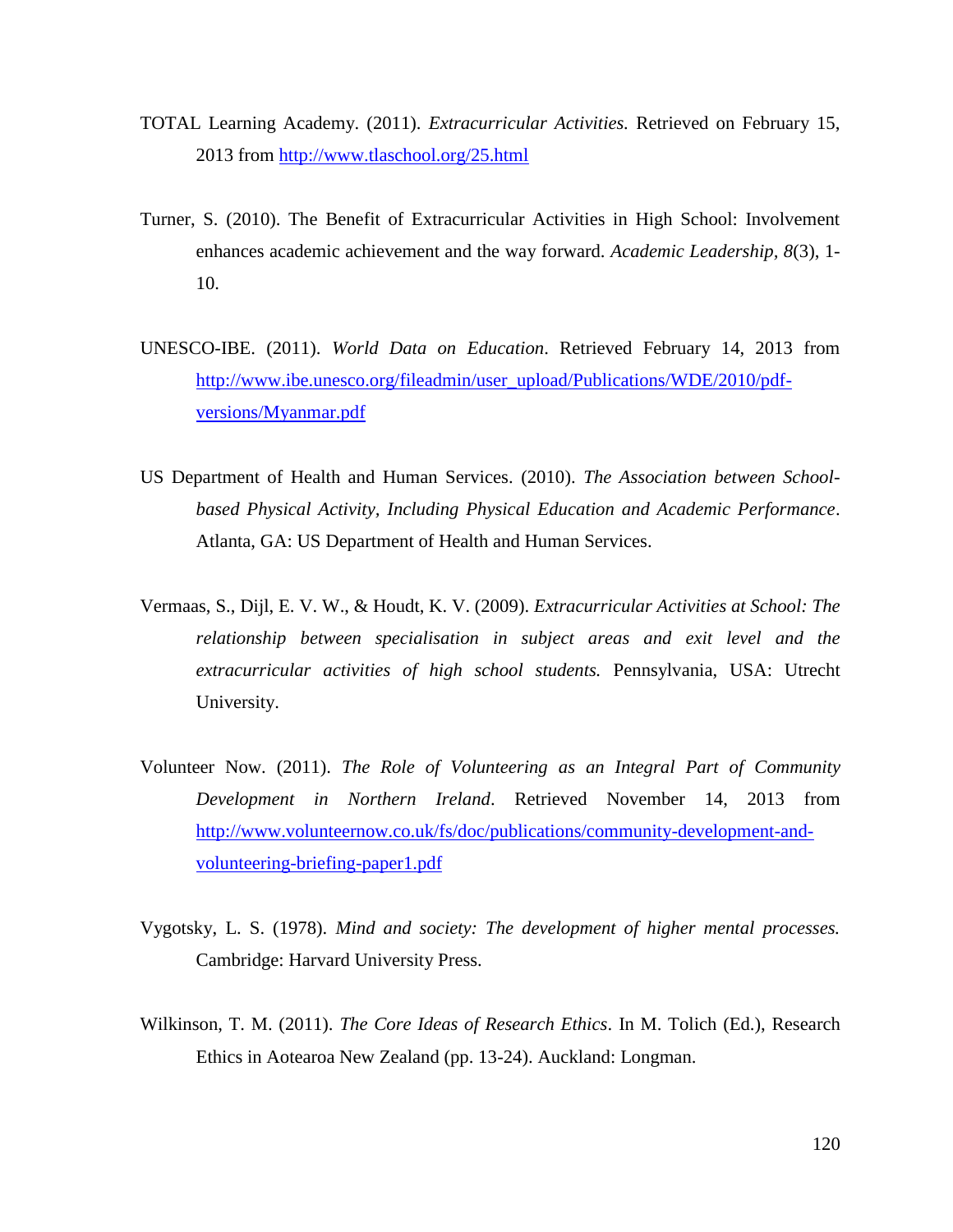- Wilson, N. L. (2009). *Impacts of Extracurricular Activities on Students.* Master of Science in School Counseling University of Wisconsin-Stout, University of Wisconsin-Stout, Menomonie, WI.
- Yin, R. K. (1994). *Case study research: Design and methods* (2<sup>nd</sup> ed.). Newbury Park, CA: Sage Publications.
- Yin, R. K. (2003). *Case Study Research: Design and Methods* (3<sup>rd</sup> ed.). Thousand Oaks, CA: Sage Publications Inc.
- Yoshihito, I. & Maiko, A. (2009). *A Study on Extra Curricular Activities in Torres Strait, Queensland, Australia II*. Retrieved November 11, 2013 <http://libro.dobunkyodai.ac.jp/research/pdf/treatises09/03B.pdf>
- Zehner, A. (2011). *Co-Curricular Activities and Student Learning Outcomes*. Retrieved December 1, 2013 from [https://www.purdue.edu/vpsa/assessment/archives/Co-](https://www.purdue.edu/vpsa/assessment/archives/Co-Curricular%20Activities%20Promote%20Better%20Student%20Learning%20Outcomes.pdf)[Curricular%20Activities%20Promote%20Better%20Student%20Learning%20Outco](https://www.purdue.edu/vpsa/assessment/archives/Co-Curricular%20Activities%20Promote%20Better%20Student%20Learning%20Outcomes.pdf) [mes.pdf](https://www.purdue.edu/vpsa/assessment/archives/Co-Curricular%20Activities%20Promote%20Better%20Student%20Learning%20Outcomes.pdf)
- Zill, N., Nord, C.W., & Loomis, L.S. (1995*). Adolescent time use, risky behavior, and outcomes: An analysis of national data*. Rockville, MD: Westat Inc.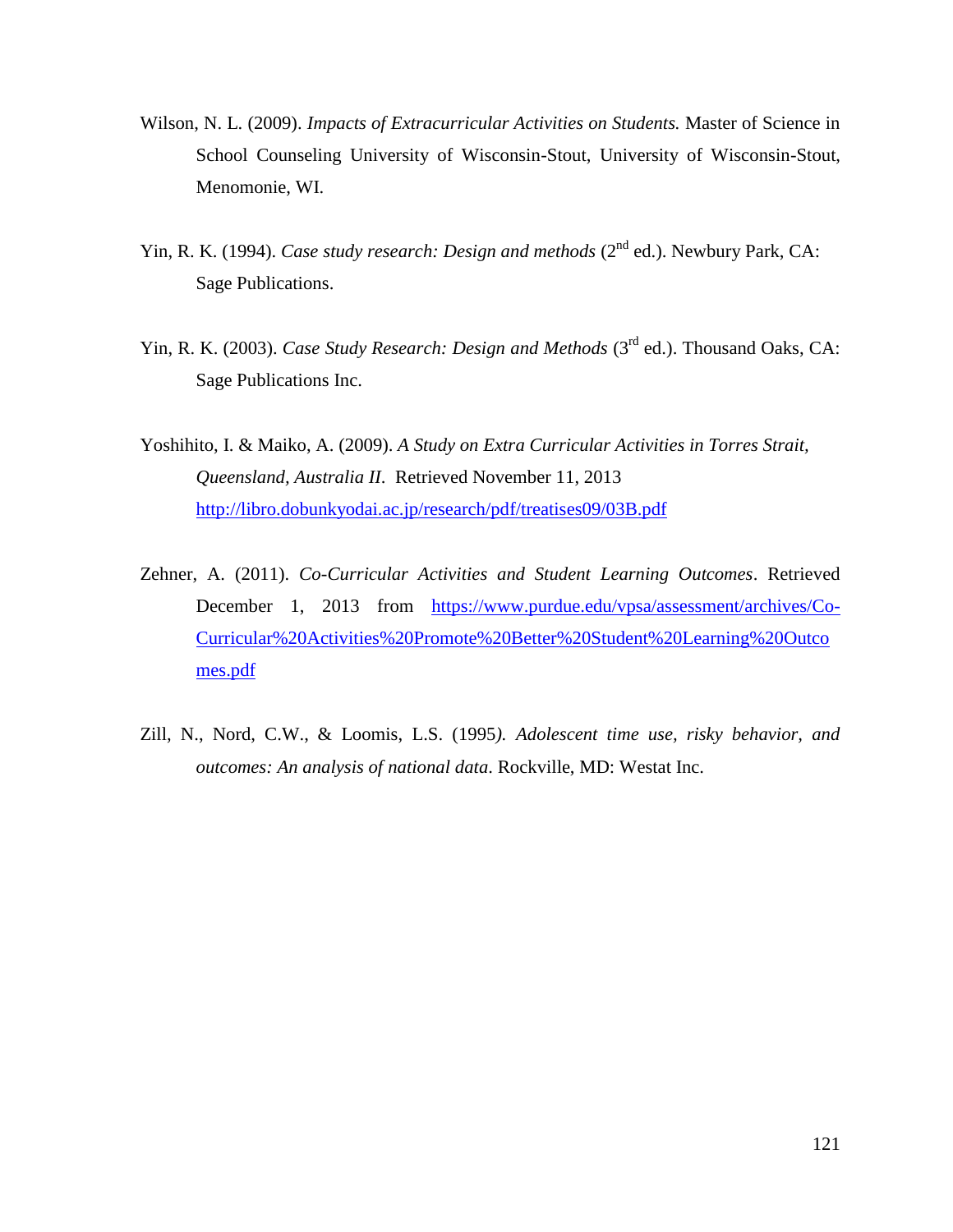# **APPENDIX**

### **Appendix A – Participation Information Sheet - Student**



#### **INFORMATION SHEET (For Students)**

## **Title of Thesis: Perceptions of students and teachers on the role of extracurricular activities at a private university in Myanmar**

My name is Hnin Pwint Soe and I am currently enrolled in the Master of Education (M.Ed) degree in the Department of Education at Unitec Institute of Technology. I am seeking your help in meeting the requirements of research for a Thesis course which forms a substantial part of this degree.

The aim of my project is to investigate the perceptions of students and teachers of the role of extracurricular activities at a private university in Myanmar.

I would like your help in the following way.

I will be collecting data using an interview schedule and would appreciate being able to interview you at a time that is mutually suitable. The interview will take about 40-50 minutes I will also be asking you to sign a consent form regarding this event. The interview will take place at a quiet place at your institute.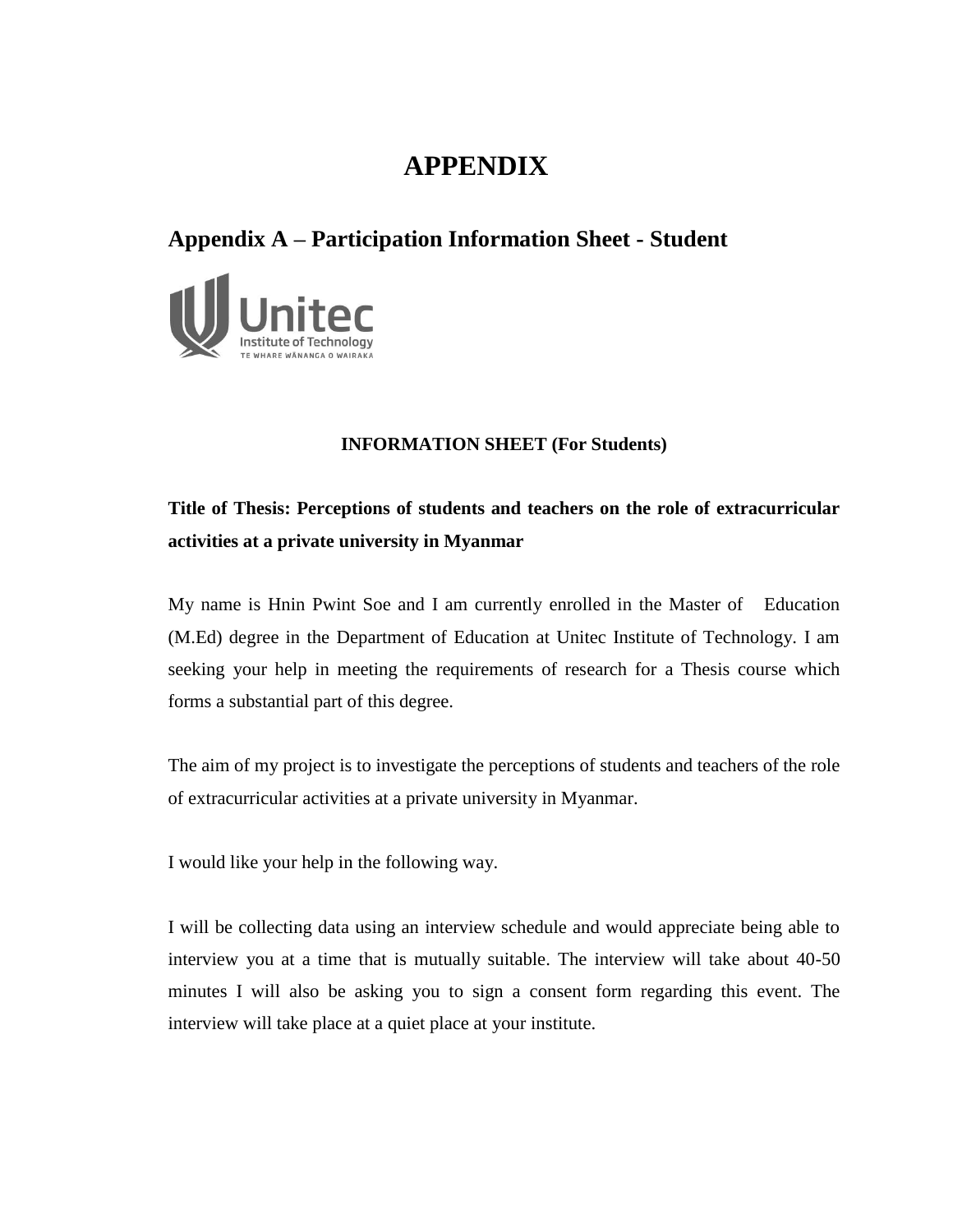Your name will not be identified in the thesis. I will be recording your contribution and will provide a transcript for you to check before data analysis is undertaken. A professional transcriber will translate your interview from Burmese (Myanmar) to English. The transcriber will be asked to sign a confidentiality form to keep the interview data confidential. I will provide the transcript for you to check and you can withdraw from the research up to two weeks after receiving the transcript.

If you have any queries about the project, you may contact my supervisor at Unitec Institute of Technology.

My principal supervisor is Dr. Jenny Collins and may be contacted by email or phone. Phone: (09) 815 4321 Email: jcollins@unitec.ac.nz

Yours sincerely, Hnin Pwint Soe

#### **UREC REGISTRATION NUMBER: 2013-1032**

**This study has been approved by the Unitec Research Ethics Committee from June 25, 2013 to June 25, 2014. If you have any complaints or reservations about the ethical conduct of this research, you may contact the Committee through the UREC Secretary (ph: 09 815-4321 ext 6162). Any issues you raise will be treated in confidence and investigated fully, and you will be informed of the outcome.**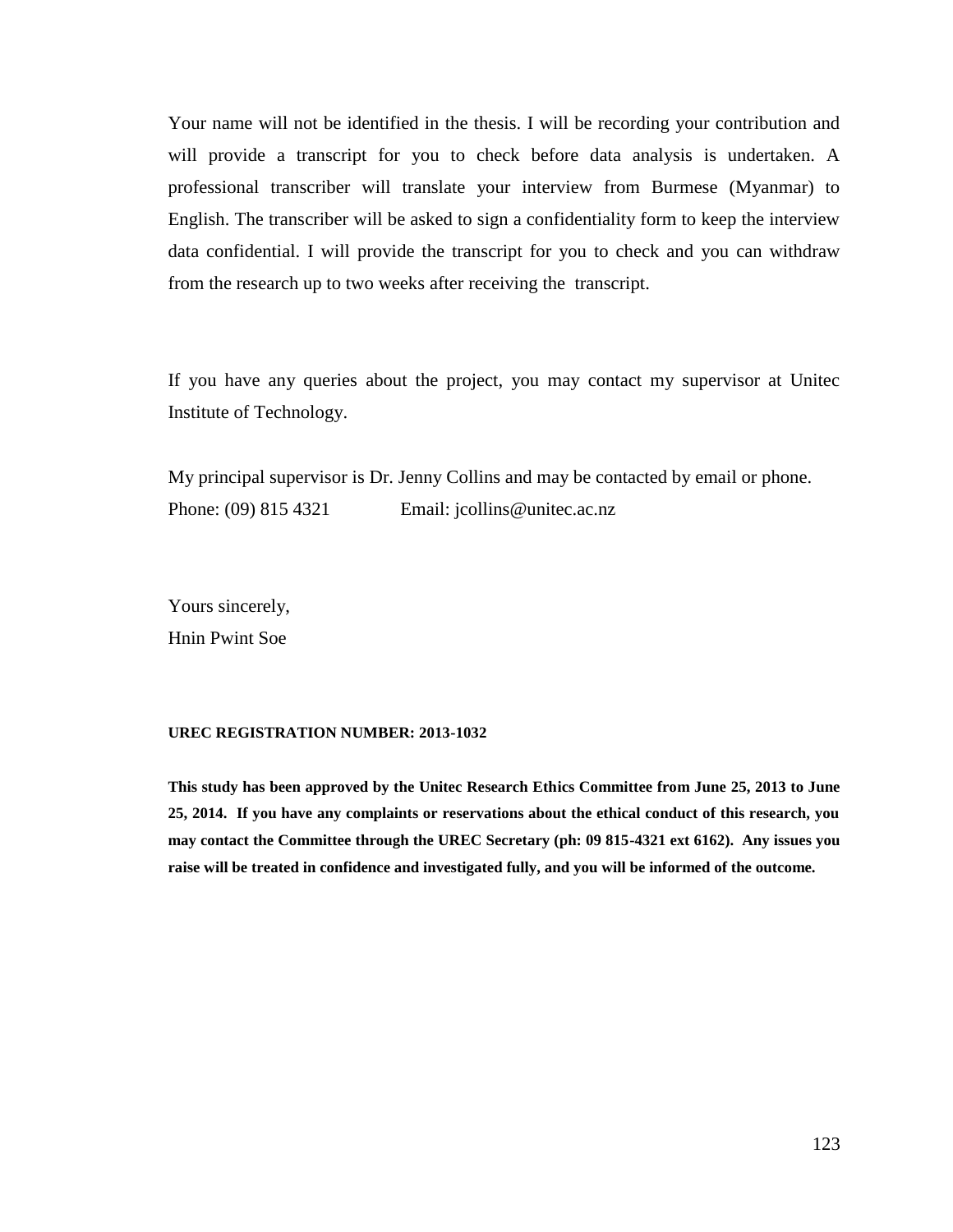## **Appendix B – Participation Information Sheet - Teacher**



#### **INFORMATION SHEET (For Teachers)**

Title of Thesis: Perceptions of students and teachers on the role of extracurricular activities at a private university in Myanmar

My name is Hnin Pwint Soe and I am currently enrolled in the Master of Education (M.Ed) degree in the Department of Education at Unitec Institute of Technology. I am seeking your help in meeting the requirements of research for a Thesis course which forms a substantial part of this degree.

The aim of my project is to investigate the perceptions of students and teachers of the role of extracurricular activities at a private university in Myanmar.

I would like your help in the following way.

I will be collecting data using an interview schedule and would appreciate being able to interview you at a time that is mutually suitable. The interview will take about 40-50 minutes I will also be asking you to sign a consent form regarding this event. The interview will take place at a quiet place at your institute. I will also be collecting data by analysing the school mission statements, policies and curriculum. I would like to request to have access to those documents from your organisation.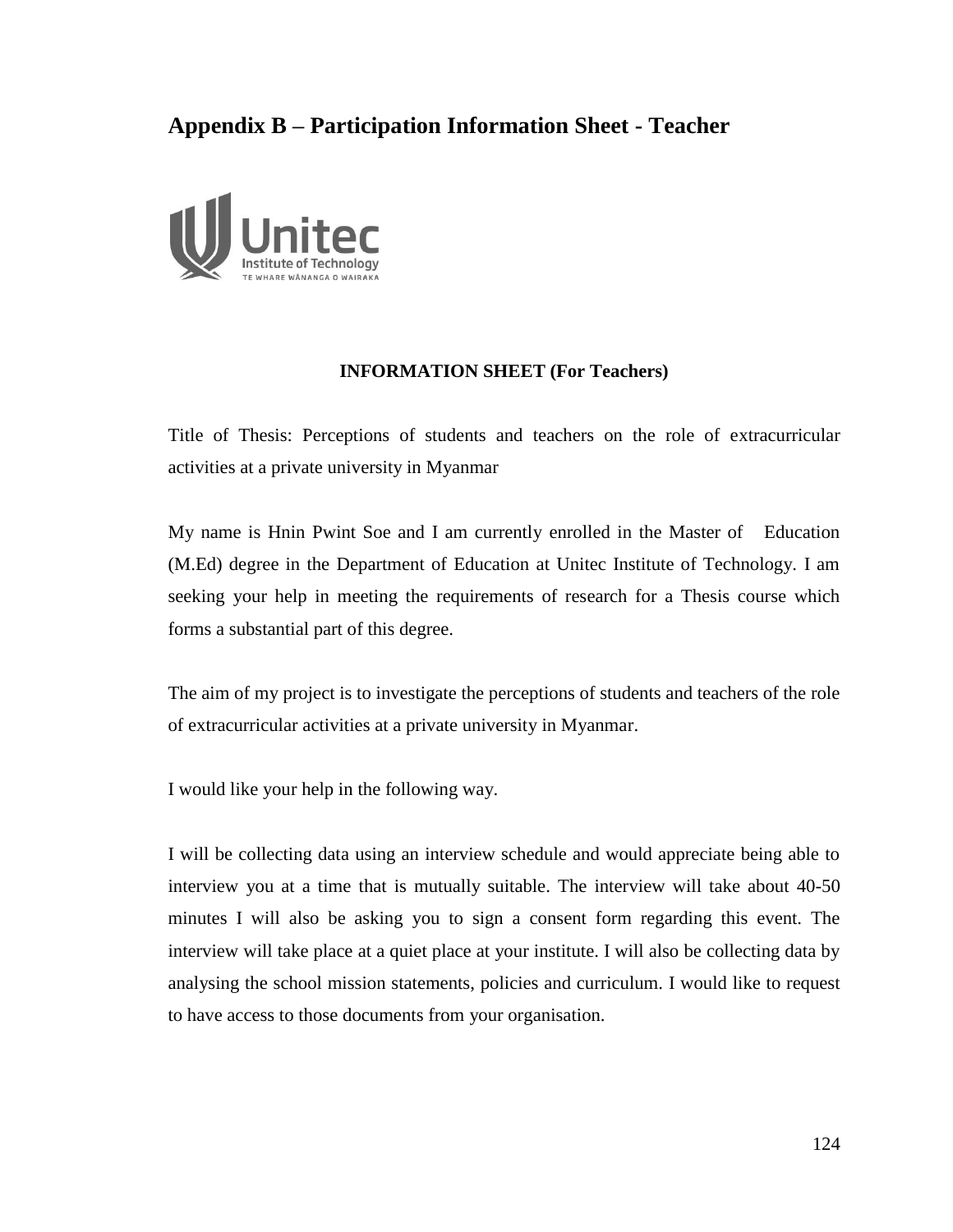Neither you nor your organisation will be identified in the thesis. I will be recording your contribution and will provide a transcript for you to check before data analysis is undertaken. A professional transcriber will translate your interview from Burmese (Myanmar) to English. The transcriber will be asked to sign a confidentiality form to keep the interview data confidential I will provide the transcript for you to check and you can withdraw from the research up to two weeks after receiving the transcript.

If you have any queries about the project, you may contact my supervisor at Unitec Institute of Technology.

My principal supervisor is Dr. Jenny Collins and may be contacted by email or phone. Phone: (09) 815 4321 Email: jcollins@unitec.ac.nz

Yours sincerely,

Hnin Pwint Soe

#### **UREC REGISTRATION NUMBER: 2013-1032**

**This study has been approved by the Unitec Research Ethics Committee from June 25, 2013 to June 25, 2014. If you have any complaints or reservations about the ethical conduct of this research, you may contact the Committee through the UREC Secretary (ph: 09 815-4321 ext 6162). Any issues you raise will be treated in confidence and investigated fully, and you will be informed of the outcome.**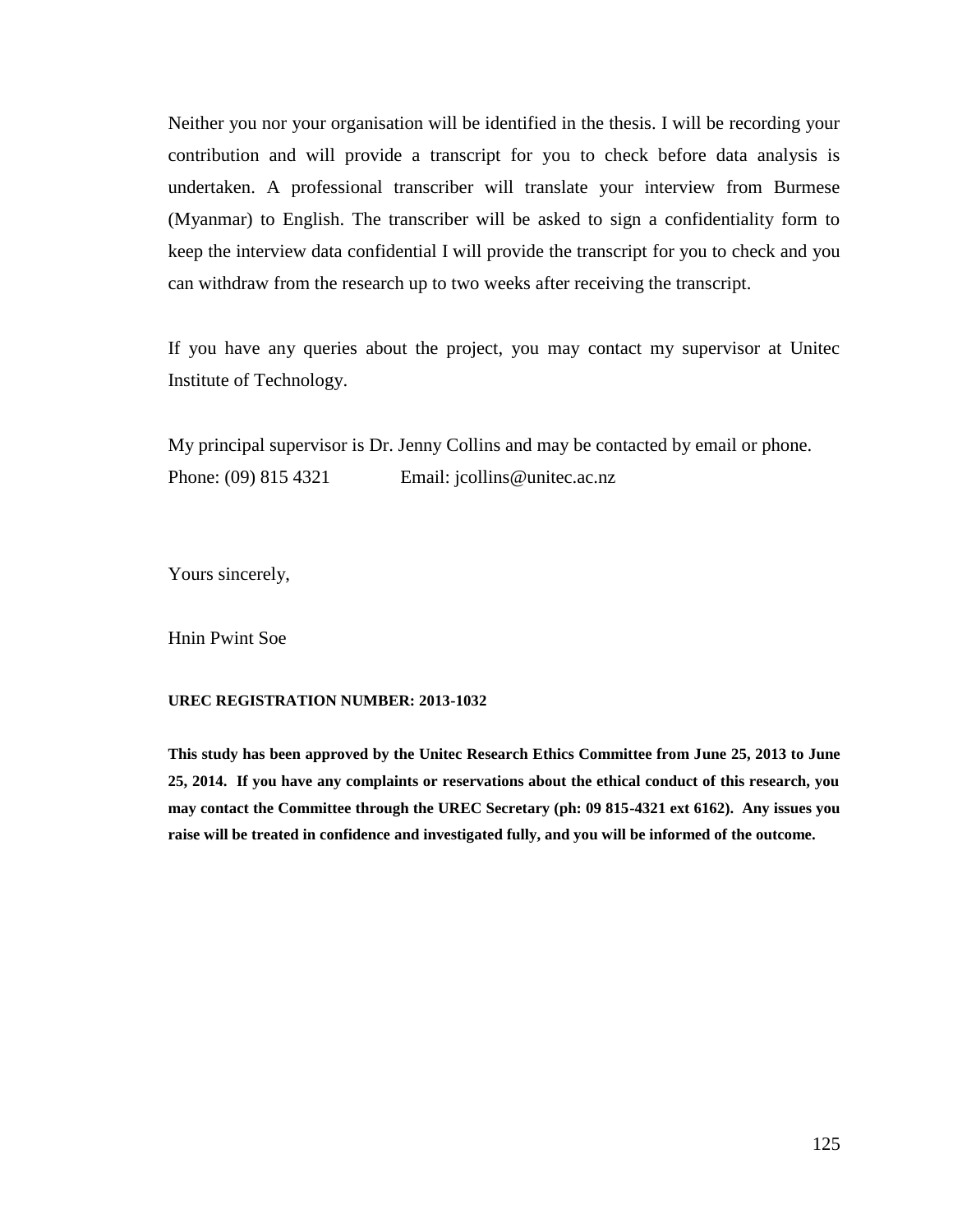### **Appendix C – Consent Form**



#### **CONSENT FORM**

**Research event: Individual interview Researcher: Hnin Pwint Soe Programme: Master of Education**

## **THESIS TITLE: Perceptions of students and teachers on the role of extracurricular activities at a private university in Myanmar**

I have been given and have understood an explanation of this research and I have had an opportunity to ask questions and have had them answered. I understand that neither my name nor the name of my organisation will be used in any public reports.

I also understand that I will be provided with a transcript for checking before data analysis is started.

I am aware that I may withdraw myself or any information that has been provided for this project up to two weeks after receiving the transcript.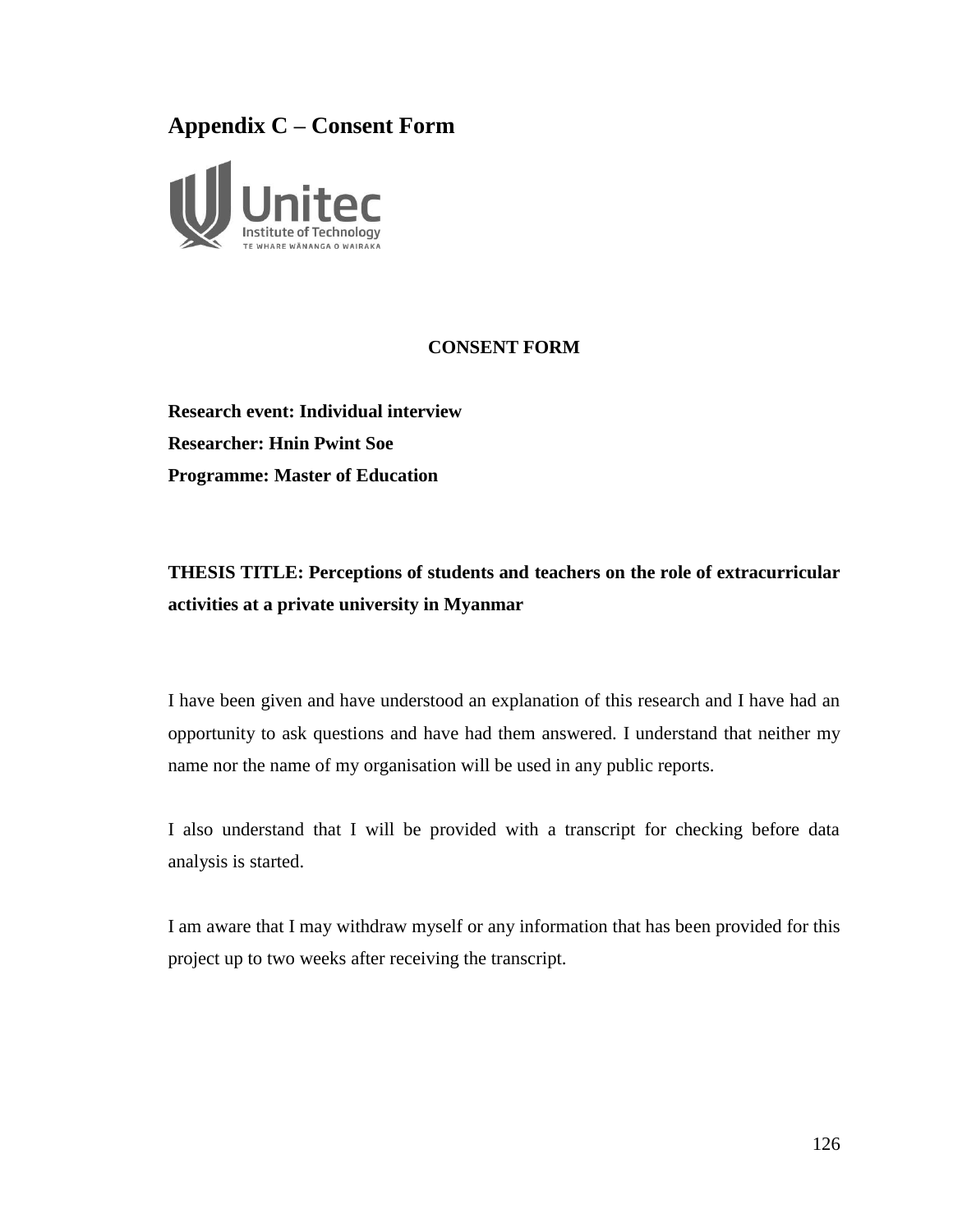**I agree to take part in this project.**

 $Signed:$ 

Name:

**Date: \_\_\_\_\_\_\_\_\_\_\_\_\_\_\_\_\_\_\_\_\_\_\_\_\_\_\_\_\_\_\_\_\_**

#### **UREC REGISTRATION NUMBER: 2013-1032**

**This study has been approved by the Unitec Research Ethics Committee from June 25, 2013 to June 25, 2014. If you have any complaints or reservations about the ethical conduct of this research, you may contact the Committee through the UREC Secretary (ph: 09 815-4321 ext 6162). Any issues you raise will be treated in confidence and investigated fully, and you will be informed of the outcome.**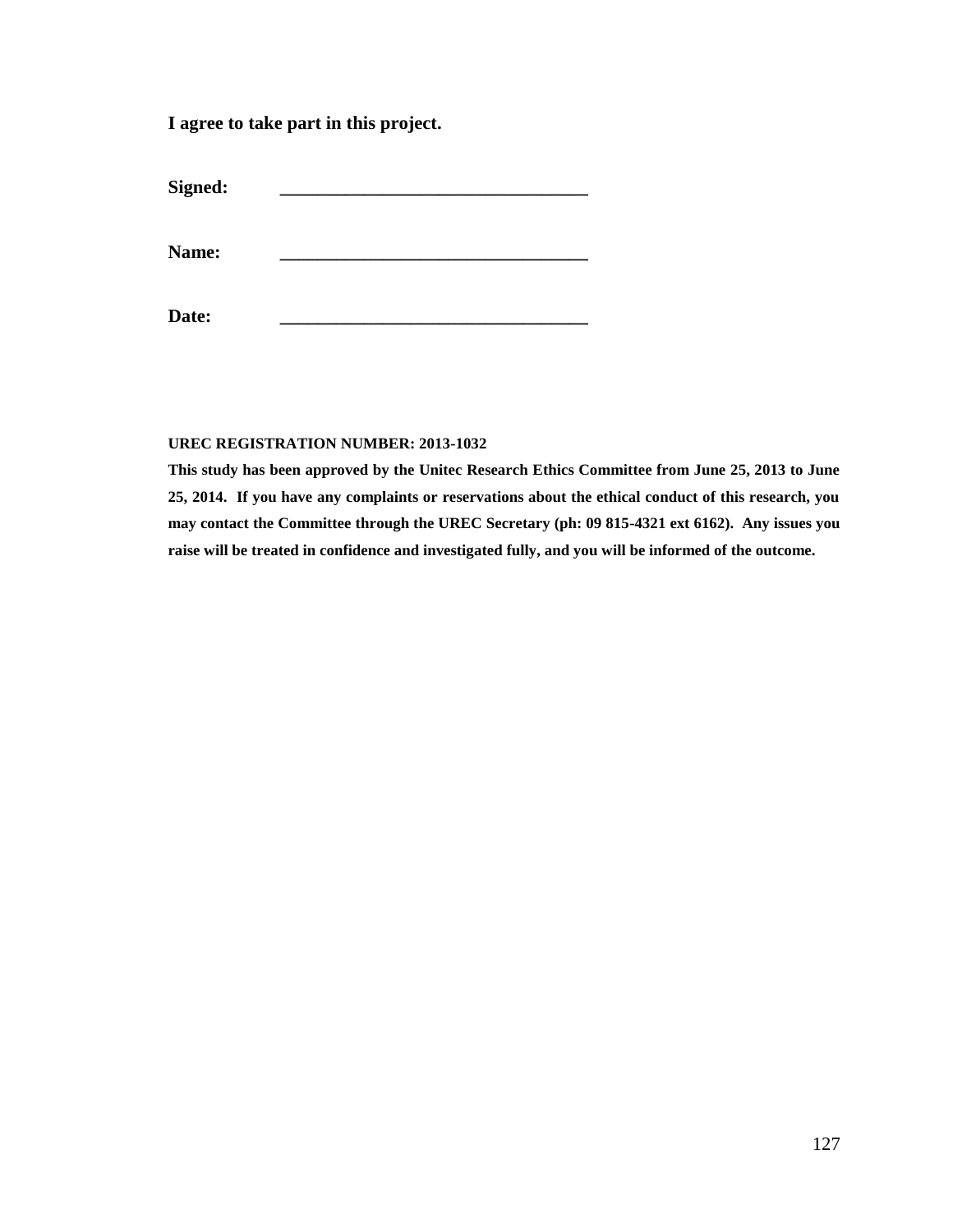# **Appendix D – Confidentiality Agreement – Transcription Services**



#### **CONFIDENTIALITY AGREEMENT – TRANSCRIPTION SERVICES**

**TO:**

**FROM:**

**DATE:**

**RE: transcription of interview data**

I\_\_\_\_\_\_\_\_\_\_\_\_\_\_\_\_\_\_\_\_\_\_\_\_ agree to maintain full confidentiality in regards to any and all audiotapes and documentation received from Hnin Pwint Soe related to the research of "Perceptions of students and teachers on the role of extracurricular activities at a private university in Myanmar" . Furthermore, I agree:

- 1. To hold in strictest confidence the identification of any individual that may be inadvertently revealed during the transcription of audio-taped interviews, or in any associated documents;
- 2. To not make copies of any audiotapes or computerised files of the transcribed interview texts, unless specifically requested to do so by Hnin Pwint Soe;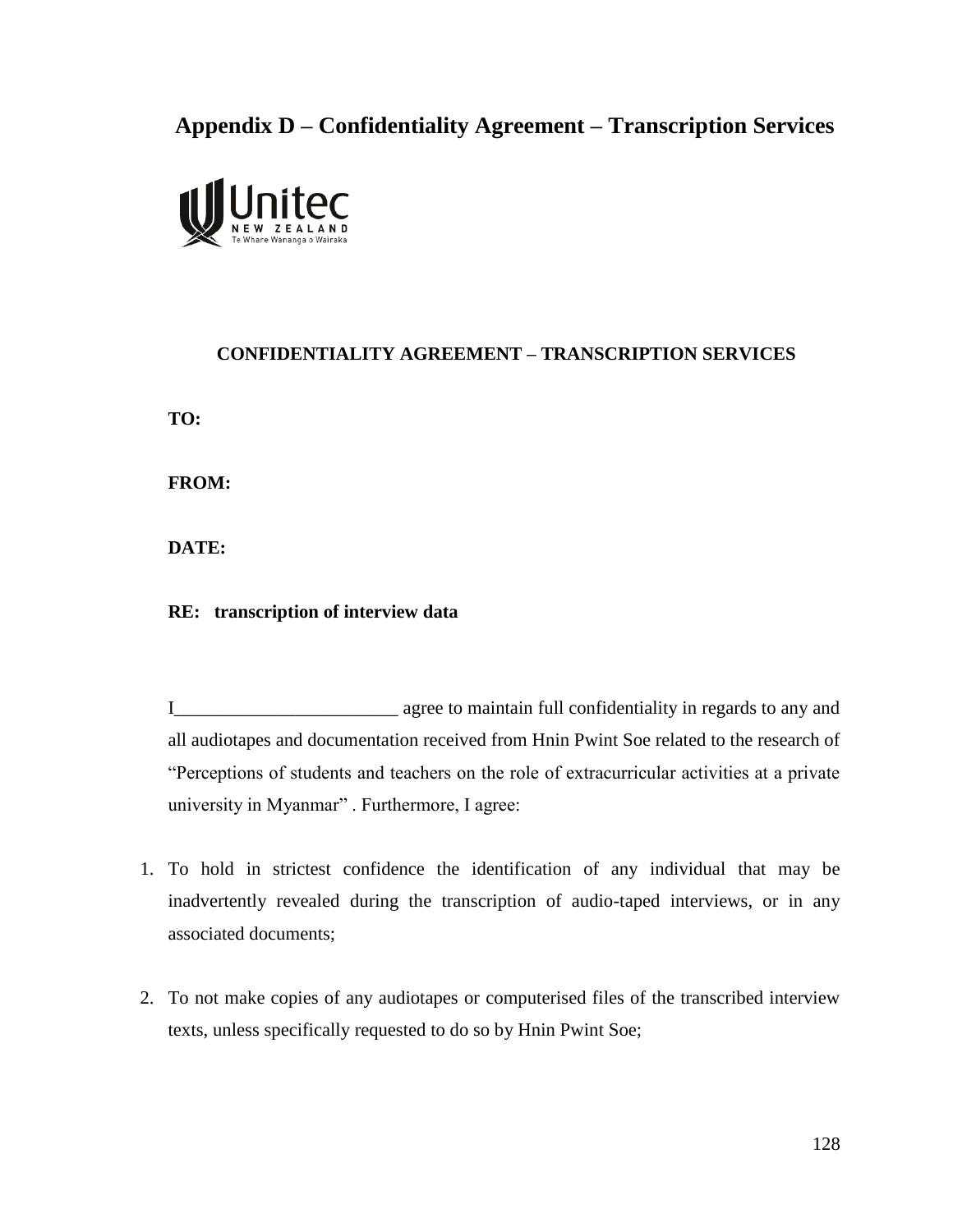- 3. To store all study-related audiotapes and materials in a safe, secure location as long as they are in my possession;
- 4. To return all audiotapes and research related documents to name in a complete and timely manner.
- 5. To delete all electronic files containing research related documents from my computer hard drive and any backup devices.

I am aware that I can be held legally liable for any breach of this confidentiality agreement, and for any harm incurred by individuals if we disclose identifiable information contained in the audiotapes and/or files to which we will have access.

Transcriber's name (printed)

Signature

Date \_\_\_\_\_\_\_\_\_\_\_\_\_\_\_\_\_\_\_\_\_\_\_\_\_\_\_\_\_\_\_\_\_\_\_\_

#### **UREC REGISTRATION NUMBER: 2013-1032**

**This study has been approved by the Unitec Research Ethics Committee from June 25, 2013 to June 25, 2014. If you have any complaints or reservations about the ethical conduct of this research, you may contact the Committee through the UREC Secretary (ph: 09 815-4321 ext 6162). Any issues you raise will be treated in confidence and investigated fully, and you will be informed of the outcome.**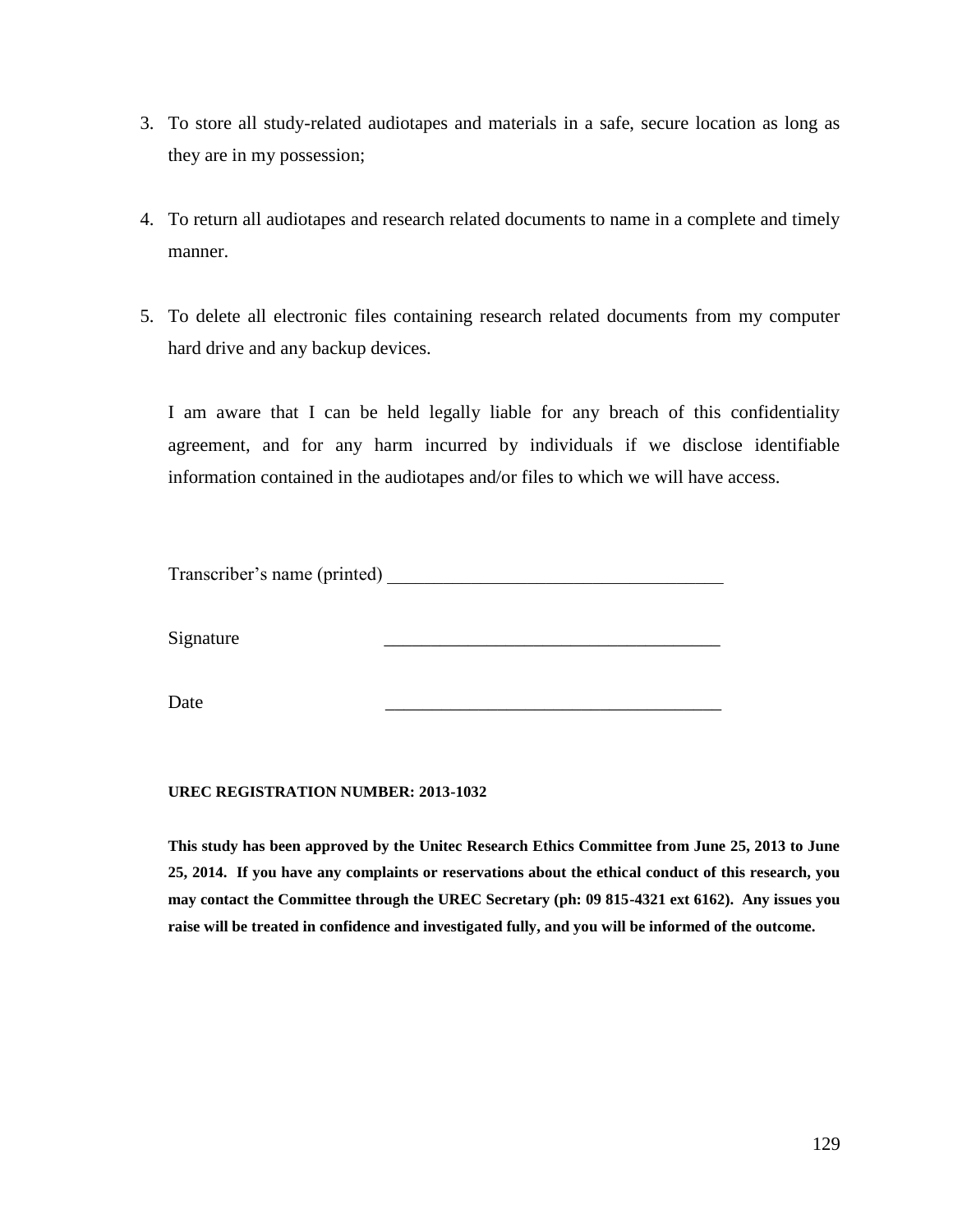## **Appendix E – Semi-Structured Interview Schedule for Students**



#### **SEMI-STRUCTURED INTERVIEW SCHEDULE FOR STUDENTS**

### **Perceptions of students on the role of extracurricular activities at a Myanmar private university**

Thank you for participating in this interview and sharing your views and experiences to a better understanding of the role of extracurricular activities (ECAs) plays in Myanmar education.

- 1. What type of ECAs you are currently involved in?
- 2. Why did you decide to participate in these particular ECAs?
- 3. What are your views on the ECAs offered at your institute?
- 4. Can you tell me about your experiences in the ECAs that you are involved in?
- 5. How do you think that your ECA experience has affected your academic, social and other skills?
- 6. Can you tell me what you have learned from participating in ECAs?
- 7. What have been the biggest barriers to participate in ECAs?
- 8. How have you anticipated or overcome those barriers?
- 9. Are there any changes you would like to suggest to the current ECAs programme?
- 10. Would you like to make any other comments about ECAs?